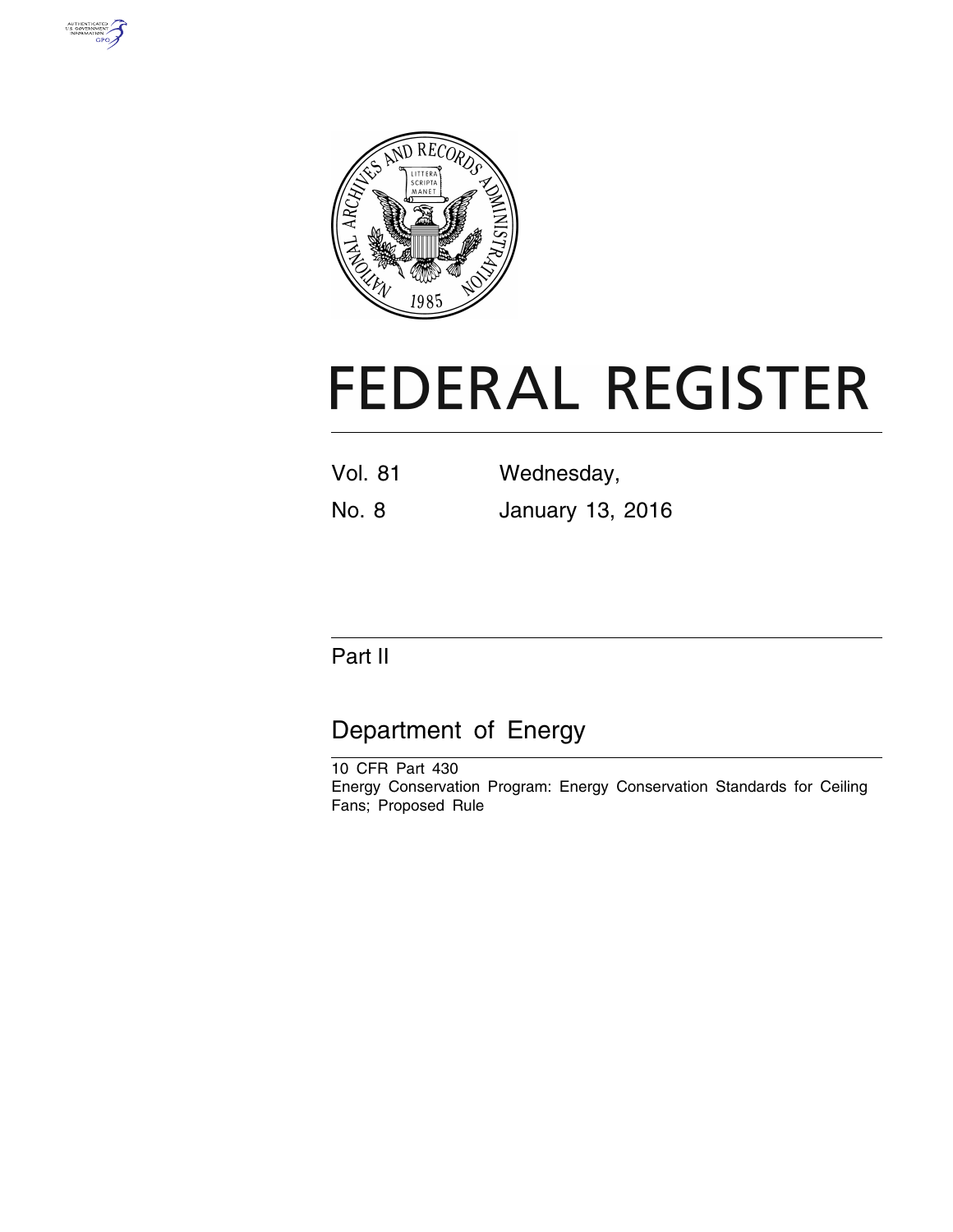# **DEPARTMENT OF ENERGY**

#### **10 CFR Part 430**

**[Docket Number EERE–2012–BT–STD– 0045]** 

# **RIN 1904–AD28**

# **Energy Conservation Program: Energy Conservation Standards for Ceiling Fans**

**AGENCY:** Office of Energy Efficiency and Renewable Energy, Department of Energy.

**ACTION:** Notice of proposed rulemaking (NOPR) and announcement of public meeting.

**SUMMARY:** The Energy Policy and Conservation Act of 1975 (EPCA), as amended, prescribes energy conservation standards for various consumer products and certain commercial and industrial equipment, including ceiling fans. EPCA also requires the U.S. Department of Energy (DOE) to periodically determine whether more-stringent, amended standards would be technologically feasible and economically justified, and would save a significant amount of energy. In this notice, DOE proposes amended energy conservation standards for ceiling fans, and also announces a public meeting to receive comment on these proposed standards and associated analyses and results.

**DATES:** *Comments:* DOE will accept comments, data, and information regarding this notice of proposed rulemaking (NOPR) before and after the public meeting, but no later than March 14, 2016. See section VII, ''Public Participation,'' for details.

Comments regarding the likely competitive impact of the proposed standard should be sent to the Department of Justice contact listed in the **ADDRESSES** section before February 12, 2016.

*Meeting:* DOE will hold a public meeting on Wednesday, Feburary 3, 2016 from 9:00 a.m. to 4:00 p.m., in Washington, DC. The meeting will also be broadcast as a webinar. See section VII, ''Public Participation,'' for webinar registration information, participant instructions, and information about the capabilities available to webinar participants.

**ADDRESSES:** The public meeting will be held at the U.S. Department of Energy, Forrestal Building, Room 8E–089, 1000 Independence Avenue SW., Washington, DC 20585.

*Instructions:* Any comments submitted must identify the NOPR on Energy Conservation Standards for

ceiling fans and provide docket number EE–2012–BT–STD–0045 and/or regulatory information number (RIN) 1904–AD28. Comments may be submitted using any of the following methods:

1. *Federal eRulemaking Portal: [www.regulations.gov.](http://www.regulations.gov)* Follow the instructions for submitting comments.

2. *Email: [CeilingFan2012STD0045@](mailto:CeilingFan2012STD0045@ee.doe.gov) [ee.doe.gov](mailto:CeilingFan2012STD0045@ee.doe.gov)*. Include the docket number and/or RIN in the subject line of the message. Submit electronic comments in WordPerfect, Microsoft Word, PDF, or ASCII file format, and avoid the use of special characters or any form of encryption.

3. *Postal Mail:* Ms. Brenda Edwards, U.S. Department of Energy, Building Technologies Office, Mailstop EE–5B, 1000 Independence Avenue SW., Washington, DC 20585–0121. If possible, please submit all items on a compact disc (CD), in which case it is not necessary to include printed copies.

4. *Hand Delivery/Courier:* Ms. Brenda Edwards, U.S. Department of Energy, Building Technologies Office, 950 L'Enfant Plaza SW., Suite 600, Washington, DC 20024. Telephone: (202) 586–2945. If possible, please submit all items on a CD, in which case it is not necessary to include printed copies.

Written comments regarding the burden-hour estimates or other aspects of the collection-of-information requirements contained in this proposed rule may be submitted to Office of Energy Efficiency and Renewable Energy through the methods listed above and by email to *[Chad](mailto:Chad_S_Whiteman@omb.eop.gov)*\_*S*\_ *[Whiteman@omb.eop.gov.](mailto:Chad_S_Whiteman@omb.eop.gov)* 

EPCA requires the Attorney General to provide DOE a written determination of whether the proposed standard is likely to lessen competition. The U.S. Department of Justice Antitrust Division invites input from market participants and other interested persons with views on the likely competitive impact of the proposed standard. Interested persons may contact the Division at *[energy.standards@atr.usdoj.gov](mailto:energy.standards@atr.usdoj.gov)* before February 12, 2016. Please indicate in the ''Subject'' line of your email the title and Docket Number of this rulemaking notice.

No telefacsimilies (faxes) will be accepted. For detailed instructions on submitting comments and additional information on the rulemaking process, see section VII of this document (''Public Participation'').

*Docket:* The docket, which includes **Federal Register** notices, public meeting attendee lists and transcripts, comments, and other supporting documents/materials, is available for

review at *[www.regulations.gov.](http://www.regulations.gov)* All documents in the docket are listed in the *[www.regulations.gov](http://www.regulations.gov)* index. However, some documents listed in the index may not be publicly available, such as those containing information that is exempt from public disclosure.

A link to the docket Web page can be found at: *[http://www1.eere.energy.gov/](http://www1.eere.energy.gov/buildings/appliance_standards/rulemaking.aspx/ruleid/65) [buildings/appliance](http://www1.eere.energy.gov/buildings/appliance_standards/rulemaking.aspx/ruleid/65)*\_*standards/ [rulemaking.aspx/ruleid/65](http://www1.eere.energy.gov/buildings/appliance_standards/rulemaking.aspx/ruleid/65)*. This Web page contains a link to the docket for this notice on the *[www.regulations.gov](http://www.regulations.gov)*  site. The *[www.regulations.gov](http://www.regulations.gov)* Web page contains simple instructions on how to access all documents, including public comments, in the docket. See section VII, ''Public Participation,'' for further information on how to submit comments through

*[www.regulations.gov.](http://www.regulations.gov)* 

EPCA requires the Attorney General to provide DOE a written determination of whether the proposed standard is likely to lessen competition (42 U.S.C.  $6295(o)(2)(B)(i)(V)$ . The U.S. Department of Justice Antitrust Division invites input from market participants and other interested persons with views on the likely competitive impact of the proposed standard. Interested persons may contact the Division at *[Atr.ops](mailto:Atr.ops-energystandards@usdoj.gov)[energystandards@usdoj.gov](mailto:Atr.ops-energystandards@usdoj.gov)* before February 12, 2016. Please indicate in the ''Subject'' line of your email the title and Docket Number of this rulemaking notice.

#### **FOR FURTHER INFORMATION CONTACT:**

Lucy DeButts, U.S. Department of Energy, Office of Energy Efficiency and Renewable Energy, Building Technologies Office, EE–5B, 1000 Independence Avenue SW., Washington, DC 20585–0121. Telephone: (202) 287–1604. Email: *ceiling*\_*[fans@ee.doe.gov](mailto:ceiling_fans@ee.doe.gov)*.

Ms. Elizabeth Kohl, U.S. Department of Energy, Office of the General Counsel, GC–33, 1000 Independence Avenue SW., Washington, DC 20585–0121. Telephone: (202) 586–7796. Email: *[Elizabeth.Kohl@hq.doe.gov](mailto:Elizabeth.Kohl@hq.doe.gov)*.

For further information on how to submit a comment, review other public comments and the docket, or participate in the public meeting, contact Ms. Brenda Edwards at (202) 586–2945 or by email: *[Brenda.Edwards@ee.doe.gov.](mailto:Brenda.Edwards@ee.doe.gov)* 

# **SUPPLEMENTARY INFORMATION:**

#### **Table of Contents**

- I. Synopsis of the Proposed Rule A. Benefits and Costs to Consumers
- B. Impact on Manufacturers
- C. National Benefits and Costs II. Introduction
- A. Authority
- B. Background
- 1. Current Standards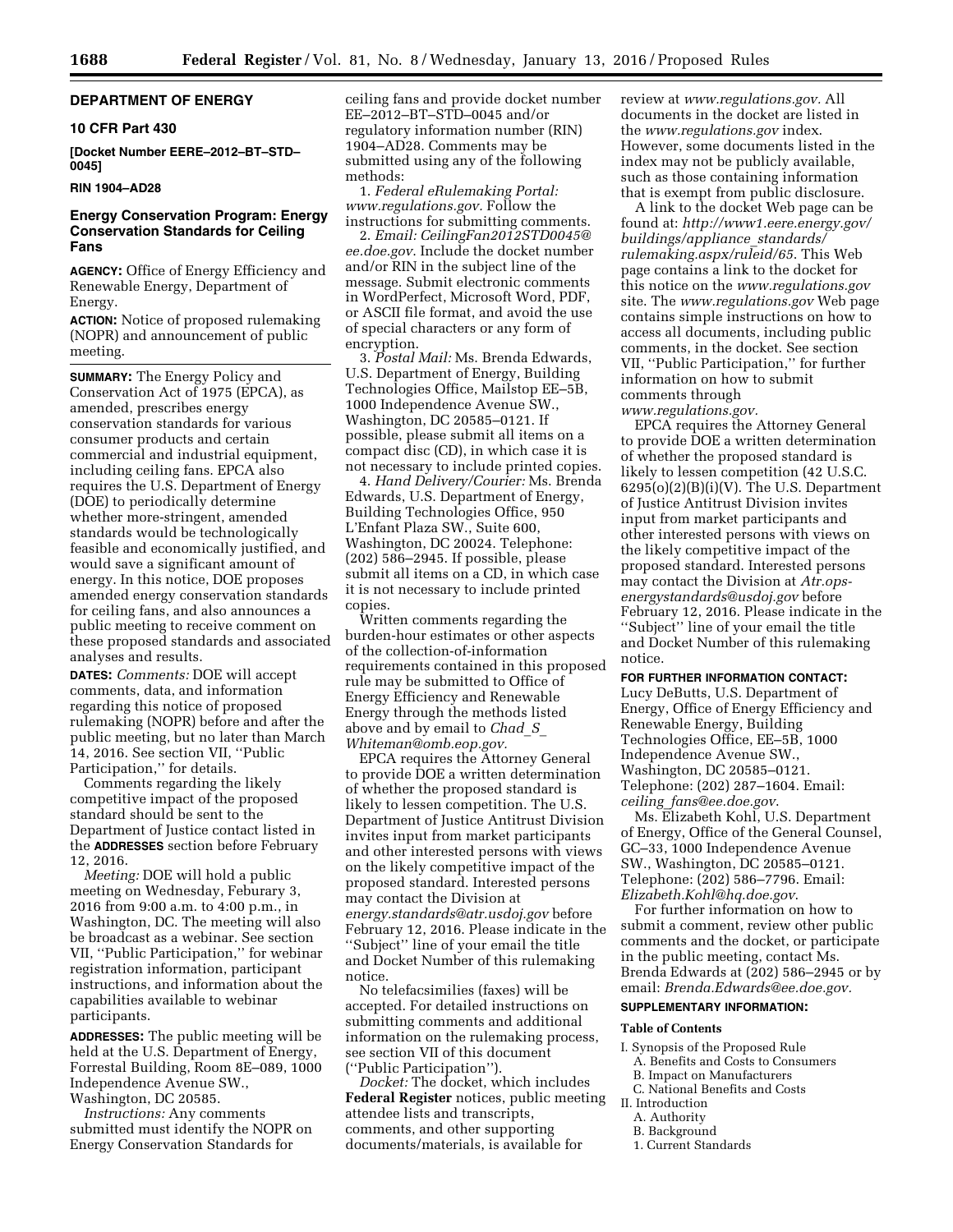- 2. History of Standards Rulemaking for Ceiling Fans
- III. General Discussion
	- A. Product Classes and Scope of Coverage
	- 1. Scope of Coverage
	- 2. Product Classes
	- B. Test Procedure
	- C. Technological Feasibility
	- 1. General
	- 2. Maximum Technologically Feasible Levels
	- D. Energy Savings
	- 1. Determination of Savings
	- 2. Significance of Savings
	- E. Economic Justification
	- 1. Specific Criteria
	- 2. Rebuttable Presumption
- IV. Methodology and Discussion of Related Comments
	- A. Market and Technology Assessment
	- 1. Product Classes
	- 2. Technology Options
	- B. Screening Analysis
	- 1. Screened-Out Technologies
	- 2. Remaining Technologies
	- C. Engineering Analysis
	- 1. Baseline and Max-Tech Models
	- 2. Manufacturing Cost Analysis
	- 3. Installed Costs
	- D. Markups Analysis
	- E. Energy Use Analysis
	- 1. Inputs for Standard, Hugger, and VSD Ceiling Fans
	- 2. Inputs for Large-Diameter and High-Speed Small-Diameter Ceiling Fans
	- 3. Impact on Air Conditioning or Heating Equipment Use
	- F. Life-Cycle Cost and Payback Period Analysis
	- 1. Purchase Price
	- 2. Electricity Prices
	- 3. Electricity Price Trends
	- 4. Repair Costs
	- 5. Product Lifetime
	- 6. Discount Rates
	- 7. Efficiency and Blade Span Distribution in the No-Standards Case
	- 8. Payback Period Analysis
	- G. Shipments Analysis
	- 1. Shipments Demand Model
	- 2. Stock-Accounting Model
	- 3. Market-Share Projections
	- 4. Price Trend
	- 5. Impact of a Standard on Shipments
	- H. National Impact Analysis
	- 1. National Energy Savings
	- 2. Net Present Value Analysis
	- I. Consumer Subgroup Analysis
	- J. Manufacturer Impact Analysis
	- 1. Overview
	- 2. GRIM Analysis and Key Inputs
	- 3. Discussion of Comments
	- 4. Manufacturer Interviews
	- K. Emissions Analysis
	- L. Monetizing Carbon Dioxide and Other Emissions Impacts
	- 1. Social Cost of Carbon
	- 2. Social Cost of Other Air Pollutants
	- M. Utility Impact Analysis
	-
- N. Employment Impact Analysis V. Analytical Results and Conclusions
	- A. Trial Standard Levels
	-
	- B. Economic Justification and Energy Savings
	- 1. Economic Impacts on Individual Consumers
- 2. Economic Impacts on Manufacturers
- 3. National Impact Analysis 4. Impact on Utility or Performance of
- Products
- 5. Impact of Any Lessening of Competition
- 6. Need of the Nation To Conserve Energy
- 7. Other Factors
- 
- 8. Summary of National Economic Impacts
- C. Conclusion
- 1. Benefits and Burdens of TSLs
- Considered for Ceiling Fan Standards 2. Summary of Annualized Benefits and Costs of the Proposed Standards
- VI. Procedural Issues and Regulatory Review
- A. Review Under Executive Orders 12866 and 13563
- B. Review Under the Regulatory Flexibility Act
- 1. Description on Estimated Number of Small Entities Regulated
- 2. Description and Estimate of Compliance Requirements
- 3. Duplication, Overlap, and Conflict With Other Rules and Regulations
- 4. Significant Alternatives to the Rule
- C. Review Under the Paperwork Reduction Act
- D. Review Under the National Environmental Policy Act of 1969
- E. Review Under Executive Order 13132
- F. Review Under Executive Order 12988
- G. Review Under the Unfunded Mandates
- Reform Act of 1995
- H. Review Under the Treasury and General Government Appropriations Act, 1999
- I. Review Under Executive Order 12630 J. Review Under the Treasury and General
- Government Appropriations Act, 2001
- K. Review Under Executive Order 13211 L. Review Under the Information Quality
- Bulletin for Peer Review VII. Public Participation
- A. Attendance at the Public Meeting
- B. Procedure for Submitting Prepared General Statements for Distribution

E. Issues on Which DOE Seeks Comment VIII. Approval of the Office of the Secretary **I. Synopsis of the Proposed Rule** 

Title III, Part B<sup>1</sup> of the Energy Policy and Conservation Act of 1975 (EPCA or the Act), Public Law 94–163 (42 U.S.C. 6291, *et seq.*), established the Energy Conservation Program for Consumer Products Other Than Automobiles.2 These products include ceiling fans, which are the subject of this document.

 $^{\rm 1}$  For editorial reasons, upon codification in the U.S. Code, Part B was redesignated Part A. 2All references to EPCA in this document refer to the statute as amended through the Energy Efficiency Improvement Act of 2015, Public Law

Pursuant to EPCA, any new or amended energy conservation standard must be designed to achieve the maximum improvement in energy efficiency that is technologically feasible and economically justified. (42 U.S.C. 6295(o)(2)(A)) Furthermore, the new or amended standard must result in

3The average LCC savings are measured relative to the no-standards case efficiency distribution, which depicts the market in the compliance year in the absence of standards (see section IV.F.7). The simple PBP, which is designed to compare specific efficiency levels, is measured relative to the baseline model (see section IV.F), which corresponds to the least efficient model available to

a significant conservation of energy. (42 U.S.C. 6295(o)(3)(B)) EPCA also

provides that not later than 6 years after issuance of any final rule establishing or amending a standard, DOE must publish either a notice of determination that standards for the product do not need to be amended, or a notice of proposed rulemaking including new proposed energy conservation standards. (42

In accordance with these and other statutory provisions discussed in this document, DOE proposes amended energy conservation standards for ceiling fans. The proposed standards, which are expressed for each product class as the maximum allowable airflow efficiency in terms of cubic feet per minute per watt (CFM/W), as a function of ceiling fan diameter in inches, are shown in Table I–1. These proposed standards, if adopted, would apply to all ceiling fans listed in Table I–1 and manufactured in, or imported into, the United States on and after the date 3 years after the publication of the final

U.S.C. 6295(m)(1))

rule for this rulemaking.

Product class

High-Speed Small-Diameter

FANS

(HSSD).

TABLE I–1—PROPOSED ENERGY CON-SERVATION STANDARDS FOR CEILING

Very Small-Diameter (VSD)  $\ldots$  3.17D – 16.75 Hugger ................................... 0.05D + 56.41 Standard ................................ 0.30D + 60.61

Large Diameter ...................... 1.16D¥24.38 \* D is the ceiling fan diameter, in inches. *A. Benefits and Costs to Consumers* 

Table I–2 presents DOE's evaluation of the economic impacts of the proposed standards on consumers of ceiling fans, as measured by the average life-cycle cost (LCC) savings and the simple payback period (PBP).<sup>3</sup> The average LCC savings are positive for each product class, and the PBP is less than the average lifetime of ceiling fans, which is estimated to be 13.8 years for all product classes (see section IV.F).

Maximum airflow efficiency equation *CFM/W* \*

 $4.22D + 0.02$ 

purchase.

114–11 (Apr. 30, 2015).

(42 U.S.C. 6295(ff))

- C. Conduct of the Public Meeting
- D. Submission of Comments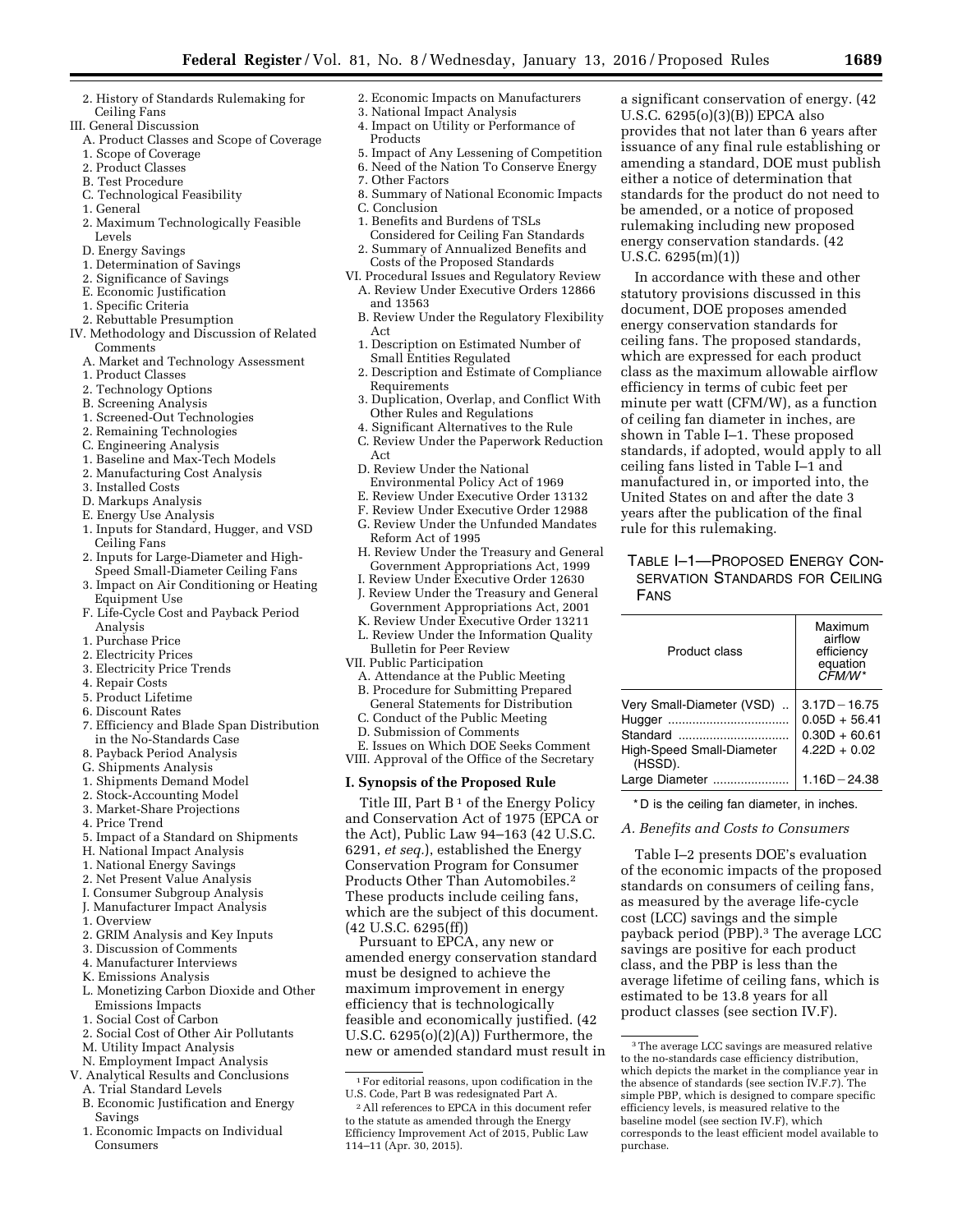TABLE I–2—IMPACTS OF PROPOSED ENERGY CONSERVATION STANDARDS ON CONSUMERS OF CEILING FANS

| <b>Product class</b>                                              | Average<br>LCC<br>savings<br>$(2014\sqrt{3})$ | Simple<br>payback<br>period<br>(vears) |
|-------------------------------------------------------------------|-----------------------------------------------|----------------------------------------|
| Standard<br>Hugger<br>Very Small-Diameter<br>High-Speed Small-Di- | 8.47<br>5.59<br>3.01                          | 1.5<br>1.6<br>7.7                      |
| ameter<br>Large-Diameter                                          | 27.63<br>27.26                                | 5.2<br>4.4                             |

DOE's analysis of the impacts of the proposed standards on consumers is described in section IV.F of this notice.

#### *B. Impact on Manufacturers*

The industry net present value (INPV) is the sum of the discounted cash flows to the industry from the base year through the end of the analysis period (2015 to 2048). Using a real discount rate of 7.4 percent, DOE estimates that the INPV for manufacturers of CFs in the no-standards case is \$1,308.7 million in 2014\$. Under the proposed standards, DOE expects that manufacturers may lose up to 12.7 percent of this INPV, which is approximately \$166.3 million. Additionally, based on DOE's interviews with the ceiling fan manufacturers, DOE does not expect significant impacts on manufacturing capacity or loss of employment for the industry as a whole to result from

enacting the proposed standards for ceiling fans.

DOE's analysis of the impacts of the amended standards on manufacturers is described in section IV.J of this notice.

#### *C. National Benefits and Costs 4*

DOE's analyses indicate that the proposed energy conservation standards for ceiling fans would save a significant amount of energy. Relative to the case where no energy efficiency performance standard is set (the ''no-standards case''), the lifetime energy savings for ceiling fans purchased in the 30-year period that begins in the anticipated year of compliance with any amended standards (2019–2048) amount to 0.758 quadrillion Btu (quads).5 This represents an energy savings of 10.9 percent relative to the energy use of these products in the case without amended standards (referred to as the ''no-standards case'').

The cumulative net present value (NPV) of total consumer costs and savings of the proposed standards for ceiling fans ranges from \$0.813 billion (at a 7-percent discount rate) to \$2.760 billion (at a 3-percent discount rate). This NPV expresses the estimated total value of future operating-cost savings minus the estimated increased product costs for ceiling fans purchased in 2019–2048.

In addition, the proposed standards for ceiling fans would have significant environmental benefits. DOE estimates that the proposed standards would

result in cumulative emission reductions of 45.7 million metric tons  $(Mt)$ <sup>6</sup> of carbon dioxide  $(CO<sub>2</sub>)$ , 24.5 thousand tons of sulfur dioxide  $(SO<sub>2</sub>)$ , 84.2 thousand tons of nitrogen oxides  $(NO<sub>x</sub>)$ , 199.6 thousand tons of methane (CH4), 0.51 thousand tons of nitrous oxide  $(N_2O)$ , and 0.09 tons of mercury (Hg).<sup>7</sup> The cumulative reduction in  $CO<sub>2</sub>$ emissions through 2030 amounts to 8.53 Mt, which is equivalent to the emissions resulting from the annual electricity use of almost 778,000 homes.8

The value of the CO<sub>2</sub> reductions is calculated using a range of values per metric ton of  $CO<sub>2</sub>$  (otherwise known as the Social Cost of Carbon, or SCC) developed by a recent federal interagency process.9 The derivation of the SCC values is discussed in section IV.L. Using discount rates appropriate for each set of SCC values (see Table I– 3), DOE estimates the present monetary value of the  $CO<sub>2</sub>$  emissions reduction (not including  $CO<sub>2</sub>$  equivalent emissions of other gases with global warming potential) is between \$0.3 billion and \$4.4 billion, with a value of \$1.4 billion using the central SCC case represented by \$40.0/t in 2015. DOE also estimates the present monetary value of the  $NO<sub>X</sub>$ emissions reduction to be \$0.11 billion at a 7-percent discount rate and \$0.27 billion at a 3-percent discount rate.<sup>10</sup>

Table I–3 summarizes the national economic benefits and costs expected to result from the proposed standards for ceiling fans.

TABLE I–3—SUMMARY OF NATIONAL ECONOMIC BENEFITS AND COSTS OF PROPOSED ENERGY CONSERVATION STANDARDS FOR CEILING FANS (TSL 4) \*

|                                                             | Present value         | Discount rate |
|-------------------------------------------------------------|-----------------------|---------------|
| Categorv                                                    |                       | (%)           |
|                                                             | <b>Billion 2014\$</b> |               |
| <b>Benefits</b>                                             |                       |               |
|                                                             | 2.2                   |               |
|                                                             | 5.2                   |               |
|                                                             | 0.31                  |               |
|                                                             | 1.4                   |               |
| CO <sub>2</sub> Reduction Monetized Value (\$62.3/t case)** | 2.3                   |               |

4All monetary values in this section are expressed in 2014 dollars and, where appropriate, are discounted to 2015 unless explicitly stated otherwise. Energy savings in this section refer to the full-fuel-cycle savings (see section IV.H for

 $\frac{5 \text{ A}}{101}$  and is equal to  $10^{15}$  British thermal units

 $6A$  metric ton is equivalent to 1.1 short tons. Results for emissions other than  $CO<sub>2</sub>$  are presented<br>in short tons.

<sup>7</sup> DOE calculated emissions reductions relative to the no-standards case, which reflects key assumptions in the *Annual Energy Outlook 2015*  (*AEO 2015*) Reference case. *AEO 2015* generally represents current legislation and environmental regulations for which implementing regulations were available as of October 31, 2014.

 $8$ The conversion from cumulative  $CO<sub>2</sub>$  emissions reductions to electricity use emissions from homes

is based on the U.S. Environmental Protection Agency's Greenhouse Gas Equivalencies Calculator: *[http://www.epa.gov/cleanenergy/energy-resources/](http://www.epa.gov/cleanenergy/energy-resources/calculator.html#results) [calculator.html#results](http://www.epa.gov/cleanenergy/energy-resources/calculator.html#results)*.

9*Technical Update of the Social Cost of Carbon for Regulatory Impact Analysis Under Executive Order 12866,* Interagency Working Group on Social Cost of Carbon, United States Government (May 2013; revised July 2015) (Available at: *[https://www.](https://www.whitehouse.gov/sites/default/files/omb/inforeg/scc-tsd-final-july-2015.pdf) [whitehouse.gov/sites/default/files/omb/inforeg/scc](https://www.whitehouse.gov/sites/default/files/omb/inforeg/scc-tsd-final-july-2015.pdf)[tsd-final-july-2015.pdf](https://www.whitehouse.gov/sites/default/files/omb/inforeg/scc-tsd-final-july-2015.pdf)*).

10 DOE estimated the monetized value of NOx emissions reductions using benefit per ton estimates from the Regulatory Impact Analysis titled, ''Proposed Carbon Pollution Guidelines for Existing Power Plants and Emission Standards for Modified and Reconstructed Power Plants,'' published in June 2014 by EPA's Office of Air Quality Planning and Standards. (Available at: *[http://www3.epa.gov/ttnecas1/regdata/RIAs/111d](http://www3.epa.gov/ttnecas1/regdata/RIAs/111dproposalRIAfinal0602.pdf)*

*[proposalRIAfinal0602.pdf](http://www3.epa.gov/ttnecas1/regdata/RIAs/111dproposalRIAfinal0602.pdf)*.) See section IV.L.2 for further discussion. Note that the agency is presenting a national benefit-per-ton estimate for particulate matter emitted from the Electricity Generating Unit sector based on an estimate of premature mortality derived from the ACS study (Krewski et al., 2009). If the benefit-per-ton estimates were based on the Six Cities study (Lepuele et al., 2011), the values would be nearly two-and-a-half times larger. Because of the sensitivity of the benefit-per-ton estimate to the geographical considerations of sources and receptors of emissions, DOE intends to investigate refinements to the agency's current approach of one national estimate by assessing the regional approach taken by EPA's Regulatory Impact Analysis for the Clean Power Plan Final Rule. Note that DOE is currently investigating valuation of avoided  $SO<sub>2</sub>$  and Hg emissions.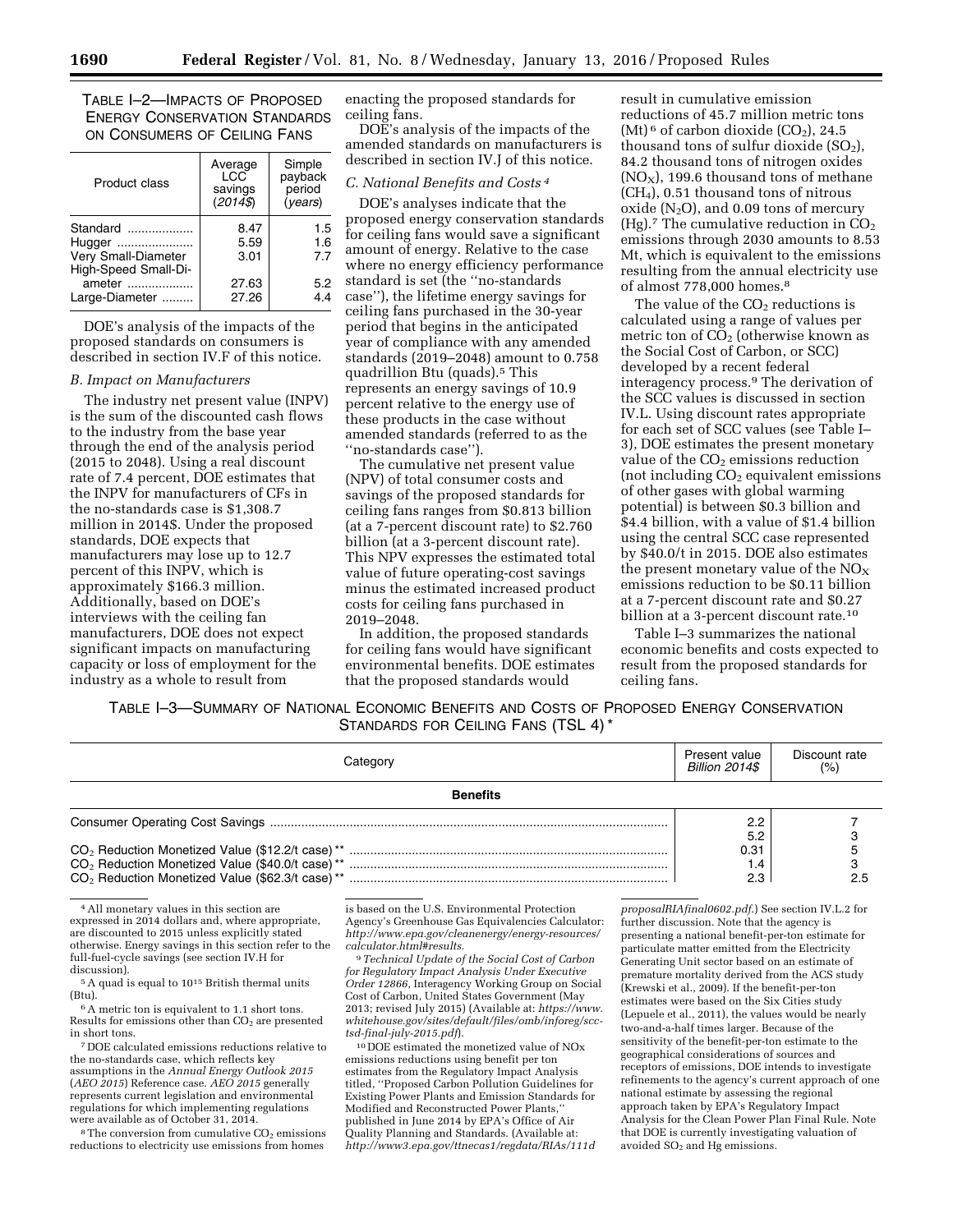| Category                  |                     | Discount rate<br>(%) |
|---------------------------|---------------------|----------------------|
|                           | 4.4<br>0.11<br>0.27 |                      |
|                           |                     |                      |
| Costs                     |                     |                      |
|                           | 1.4<br>2.4          | 7%<br>3%             |
| <b>Total Net Benefits</b> |                     |                      |
|                           | 2.3<br>4.5          | 7%<br>3%             |

\* This table presents the costs and benefits associated with ceiling fans shipped in 2019–2048. These results include benefits to consumers which accrue after 2048 from the products purchased in 2019–2048. The results account for the incremental variable and fixed costs incurred by minimized the standard, some of which may be incurred in preparation for the rule.

\*\* The CO<sub>2</sub> values represent global monetized values of the SCC, in 2014\$, in 2015 under several scenarios of the updated SCC values. The fourth case rep-<br>first three cases use the averages of SCC distributions calculate resents the 95th percentile of the SCC distribution calculated using a 3% discount rate. The SCC time series incorporate an escalation factor.

† The \$/ton values used for NO<sub>x</sub> are described in section IV.L. DOE estimated the monetized value of NO<sub>x</sub> emissions reductions using benefit<br>per ton estimates from the Regulatory Impact Analysis titled, "Proposed Carbon Standards for Modified and Reconstructed Power Plants,'' published in June 2014 by EPA's Office of Air Quality Planning and Standards. (Available at: *[http://www3.epa.gov/ttnecas1/regdata/RIAs/111dproposalRIAfinal0602.pdf.](http://www3.epa.gov/ttnecas1/regdata/RIAs/111dproposalRIAfinal0602.pdf)*) See section IV.L.2 for further discussion. Note that the agency is presenting a national benefit-per-ton estimate for particulate matter emitted from the Electric Generating Unit sector based on an estimate of premature mortality derived from the ACS study (Krewski et al., 2009). If the benefit-per-ton estimates were based on the Six Cities study (Lepuele et al., 2011), the values would be nearly two-and-a-half times larger. Because of the sensitivity of the benefit-per-ton estimate to the geographical considerations of sources and receptors of emissions, DOE intends to investigate refinements to the agency's current approach of one national estimate by assessing the regional approach taken by EPA's Regulatory Impact Analysis for the Clean Power Plan Final Rule. †† Total Benefits for both the 3% and 7% cases are derived using the series corresponding to average SCC with 3-percent discount rate

(\$40.0/t case).

The benefits and costs of the proposed standards, for ceiling fans sold in 2019– 2048, can also be expressed in terms of annualized values. The annualized monetary values are the sum of: (1) The annualized national economic value of the benefits from consumer operation of products that meet the new or amended standards (consisting primarily of operating cost savings from using less energy, minus increases in product purchase prices and installation costs, which is another way of representing consumer NPV), and (2) the annualized monetary value of the benefits of emission reductions, including  $NO<sub>x</sub>$  and  $CO<sub>2</sub>$  emission reductions.<sup>11</sup>

Although combining the values of operating savings and  $CO<sub>2</sub>$  emission reductions is relevant to DOE's determination, two issues should be considered. First, the national operating savings are domestic U.S. consumer monetary savings that occur as a result

of market transactions, whereas the value of CO<sub>2</sub> reductions is based on a global value. Second, the assessments of operating cost savings and  $CO<sub>2</sub>$  savings are performed with different methods that use different time frames for analysis. The national operating cost savings is measured for the lifetime of ceiling fans shipped in 2019–2048. Because  $CO<sub>2</sub>$  emissions have a very long residence time in the atmosphere,<sup>12</sup> the SCC values after 2050 reflect future climate-related impacts resulting from the emission of  $CO<sub>2</sub>$  that continue beyond 2100.

Estimates of annualized benefits and costs of the proposed standards are shown in Table I–4. The results under the primary estimate are as follows. Using a 7-percent discount rate for benefits and costs other than  $CO<sub>2</sub>$ reduction (for which DOE used a 3 percent discount rate along with the average SCC series that has a value of

\$40.0/t in 2015), the estimated annualized cost of the standards proposed in this rule is \$140 million per year in increased equipment costs, while the estimated annualized benefits are \$220 million in reduced equipment operating costs,  $$80$  million in  $CO<sub>2</sub>$ reductions, and \$10 million in reduced  $NO<sub>x</sub>$  emissions. In this case, the annualized net benefit amounts to \$170 million per year. Using a 3-percent discount rate for all benefits and costs and the average SCC series that has a value of \$40.0/t in 2015, the estimated annualized cost of the proposed ceiling fans standards is \$136 million per year in increased equipment costs, while the estimated annualized benefits are \$290 million in reduced operating costs, \$80 million in  $CO<sub>2</sub>$  reductions, and \$15 million in reduced  $NO<sub>X</sub>$  emissions. In this case, the annualized net benefit amounts to \$248 million per year.

<sup>11</sup>To convert the time-series of costs and benefits into annualized values, DOE calculated a present value in 2015, the year used for discounting the NPV of total consumer costs and savings. For the benefits, DOE calculated a present value associated with each year's shipments in the year in which the shipments occur (*e.g.,* 2020 or 2030), and then discounted the present value from each year to

<sup>2015.</sup> The calculation uses discount rates of 3 and 7 percent for all costs and benefits except for the value of  $CO<sub>2</sub>$  reductions, for which DOE used casespecific discount rates, as shown in Table I–4. Using the present value, DOE then calculated the fixed annual payment over a 30-year period, starting in the compliance year, that yields the same present value.

<sup>&</sup>lt;sup>12</sup>The atmospheric lifetime of  $CO<sub>2</sub>$  is estimated of the order of 30–95 years. Jacobson, MZ (2005), ''Correction to 'Control of fossil-fuel particulate black carbon and organic matter, possibly the most effective method of slowing global warming,''' *J. Geophys. Res.* 110. pp. D14105.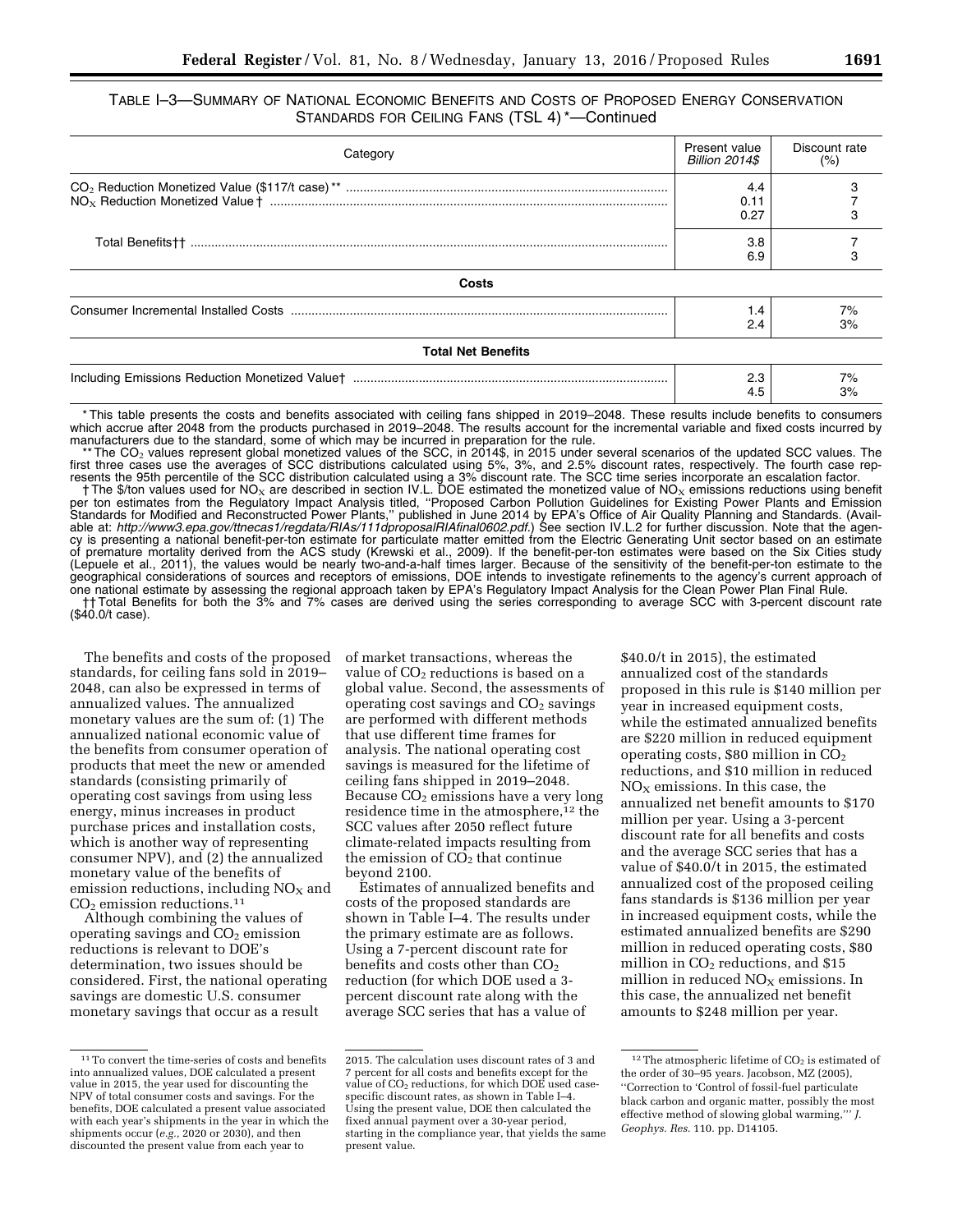#### TABLE I–4—ANNUALIZED BENEFITS AND COSTS OF PROPOSED ENERGY CONSERVATION STANDARDS FOR CEILING FANS  $(TSL 4)$

|                                                                                                                                                                                                                                                 |                                               | (Million 2014\$/year)                                                             |                                                                           |                                                                                                        |
|-------------------------------------------------------------------------------------------------------------------------------------------------------------------------------------------------------------------------------------------------|-----------------------------------------------|-----------------------------------------------------------------------------------|---------------------------------------------------------------------------|--------------------------------------------------------------------------------------------------------|
|                                                                                                                                                                                                                                                 | Discount rate<br>(%)                          | Primary<br>estimate*                                                              | Low net benefits<br>estimate*                                             | High net benefits<br>estimate*                                                                         |
|                                                                                                                                                                                                                                                 | <b>Benefits</b>                               |                                                                                   |                                                                           |                                                                                                        |
| $CO2$ Reduction Monetized Value (\$12.2/t case)**<br>$CO2$ Reduction Monetized Value (\$40.0/t case) <sup>**</sup><br>CO <sub>2</sub> Reduction Monetized Value (\$62.3/t case)**<br>CO <sub>2</sub> Reduction Monetized Value (\$117/t case)** | 7<br>7 plus $CO2$ range<br>3 plus $CO2$ range | 220<br>290<br>23<br>80<br>$117$<br>243<br>10<br>254 to 473<br>$310$<br>328 to 547 | 195<br>255<br>71<br>$105$<br>13<br>225 to 421<br>275<br>289 to 485<br>340 | 253.<br>341.<br>26.<br>90.<br>132.<br>274.<br>26.<br>37.<br>305 to 553.<br>369.<br>404 to 652.<br>467. |
|                                                                                                                                                                                                                                                 | Costs                                         |                                                                                   |                                                                           |                                                                                                        |
|                                                                                                                                                                                                                                                 |                                               | $136$                                                                             | 182                                                                       | 155.<br>152.                                                                                           |
|                                                                                                                                                                                                                                                 | <b>Net Benefits</b>                           |                                                                                   |                                                                           |                                                                                                        |
| Total † ………………………………………………………………                                                                                                                                                                                                                | 7 plus $CO2$ range<br>7<br>3 plus $CO2$ range | 114 to 333                                                                        | 47 to 243<br>98<br>192 to 411    107 to 303                               | 150 to 398.<br>214.<br>251 to 499.<br>315.                                                             |

\* This table presents the annualized costs and benefits associated with ceiling fans shipped in 2019–2048. These results include benefits to consumers which accrue after 2048 from the products purchased in 2019–2048. The results account for the incremental variable and fixed costs incurred by manufacturers due to the standard, some of which may be incurred in preparation for the rule. The Primary Estimate assumes the Reference case electricity prices and housing starts from AEO 2015 and decreasing product prices for ceiling fans with DC motors, due to price trend on the electronics components. The Low Benefits Estimate uses the Low Economic Growth electricity prices and housing starts from AEO 2015 and no price trend for ceiling fans with DC motors. The High Benefits Estimate uses the High Economic Growth electricity prices and housing starts from AEO 2015 and the same product price decrease for ceiling fans with DC motors as in the Primary Estimate.

\*\* The CO<sub>2</sub> values represent global monetized values of the SCC, in 2014\$, in 2015 under several scenarios of the updated SCC values. The fourth case rep-<br>first three cases use the averages of SCC distributions calculate resents the 95th percentile of the SCC distribution calculated using a 3% discount rate. The SCC time series incorporate an escalation factor.

† The \$/ton values used for NO<sub>x</sub> are described in section IV.L. DOE estimated the monetized value of NOx emissions reductions using benefit<br>per ton estimates from the Regulatory Impact Analysis titled, "Proposed Carbon P Standards for Modified and Reconstructed Power Plants,'' published in June 2014 by EPA's Office of Air Quality Planning and Standards. (Available at: *[http://www3.epa.gov/ttnecas1/regdata/RIAs/111dproposalRIAfinal0602.pdf.](http://www3.epa.gov/ttnecas1/regdata/RIAs/111dproposalRIAfinal0602.pdf)*) See section IV.L.2 I.A.2 for further discussion. For DOE's Primary Estimate and Low Net Benefits Estimate, the agency is presenting a national benefit-per-ton estimate for particulate matter emitted from the Electric Generating Unit sector based on an estimate of premature mortality derived from the ACS study (Krewski et al., 2009). For DOE's High Net Benefits Estimate, the benefit-per-ton estimates were based on the Six Cities study (Lepuele et al., 2011), which are nearly two-and-a-half times larger than those from the ACS study. Because of the sensitivity of the benefit-per-ton estimate to the geographical considerations of sources and receptors of emission, DOE intends to investigate refinements to the agency's current approach of one national estimate by assessing the regional approach taken by EPA's Regulatory Impact Analysis for the Clean Power Plan Final Rule.<br>The Total Benefits for both the 3% and 7% cases are derived using the series corresponding to the average SCC with a

(\$40.0/t case). In the rows labeled "7% plus CO<sub>2</sub> range" and "3% plus CO<sub>2</sub> range," the operating cost and NO<sub>x</sub> benefits are calculated using the labeled discount rate, and those values are added to the full range of  $CO<sub>2</sub>$  values.

DOE's analysis of the national impacts of the proposed standards is described in sections IV.H, IV.K and IV.L of this notice. DOE has tentatively concluded that the proposed standards represent the maximum improvement in energy efficiency that is technologically feasible and economically justified, and would result in the significant conservation of energy. DOE further notes that products achieving these standard levels are already commercially available for all product classes covered by this proposal. Based on the analyses described above, DOE has tentatively concluded that the benefits of the proposed standards to the

Nation (energy savings, positive NPV of consumer benefits, consumer LCC savings, and emission reductions) would outweigh the burdens (loss of INPV for manufacturers and LCC increases for some consumers).

DOE also considered more- and lessstringent energy efficiency levels as potential standards, and is still considering them in this rulemaking. However, DOE has tentatively concluded that the potential burdens of the more-stringent energy efficiency levels would outweigh the projected benefits and that the proposed standard achieves the maximum improvement in energy efficiency that is technologically

feasible and economically justified. Based on consideration of the public comments DOE receives in response to this notice and related information collected and analyzed during the course of this rulemaking effort, DOE may adopt energy efficiency levels presented in this notice that are either higher or lower than the proposed standards, or some combination of level(s) that incorporate the proposed standards in part.

#### **II. Introduction**

The following section briefly discusses the statutory authority underlying this proposed rule, as well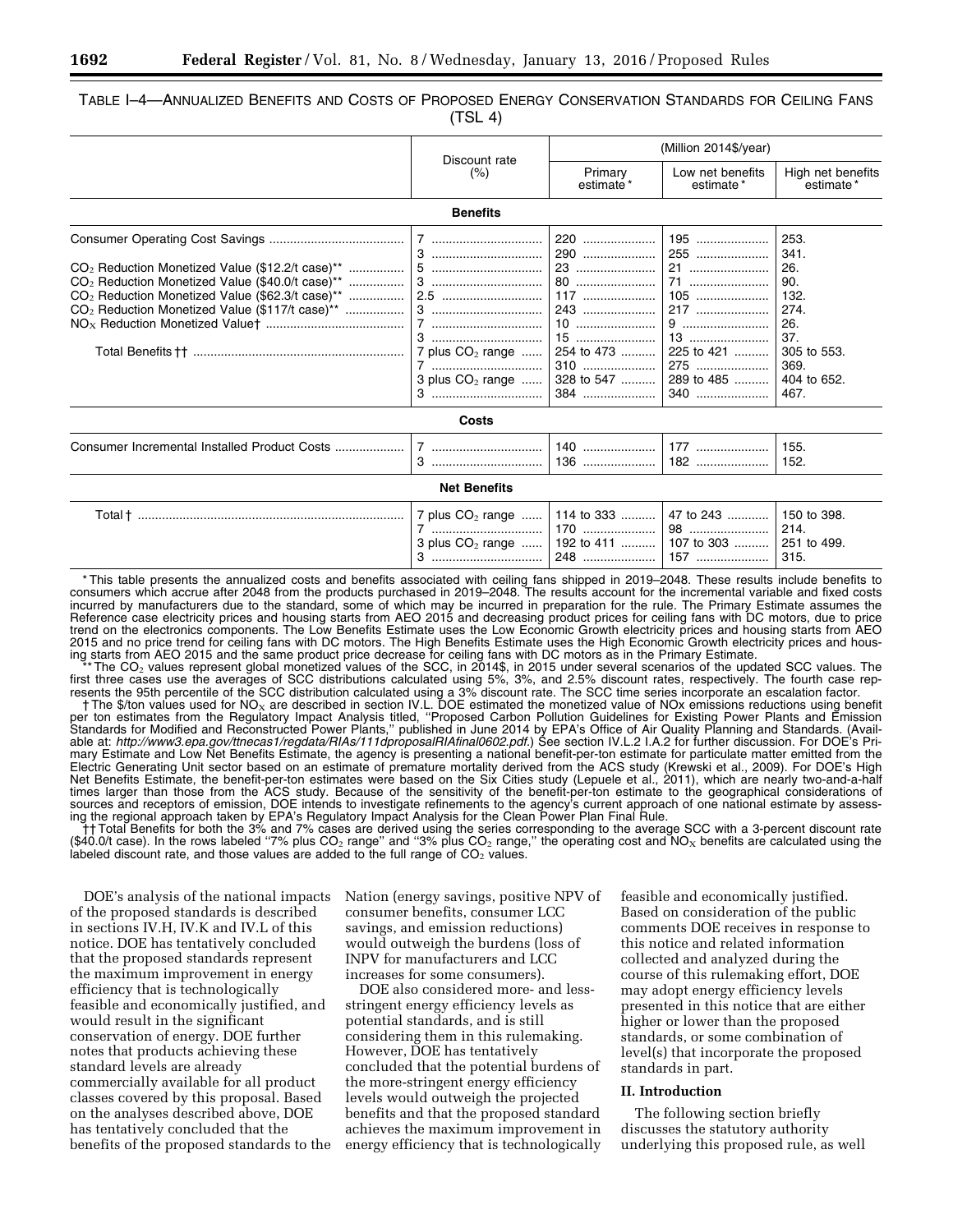as some of the relevant historical background related to the establishment of standards for ceiling fans.

#### *A. Authority*

Title III, Part B of the Energy Policy and Conservation Act of 1975 (EPCA or the Act), Public Law 94–163 (42 U.S.C. 6291, *et seq.*) established the Energy Conservation Program for Consumer Products Other Than Automobiles, a program covering most major household appliances (collectively referred to as ''covered products''), which includes the ceiling fans that are the subject of this rulemaking. (42 U.S.C. 6295(ff)) EPCA, as amended, prescribed energy conservation standards for these products and authorized DOE to consider energy efficiency or energy use standards for the electricity used by ceiling fans to circulate air in a room. *Id.* 

Under 42 U.S.C. 6295(m), DOE must periodically review its already established energy conservation standards for a covered product. Under this requirement, the next review that DOE would need to conduct must occur no later than 6 years from the issuance of any final rule establishing or amending a standard for a covered product.

Pursuant to EPCA, DOE's energy conservation program for covered products consists essentially of four parts: (1) Testing; (2) labeling; (3) the establishment of Federal energy conservation standards; and (4) certification and enforcement procedures. The Federal Trade Commission (FTC) is primarily responsible for labeling, and DOE implements the remainder of the program. Subject to certain criteria and conditions, DOE is required to develop test procedures to measure the energy efficiency, energy use, or estimated annual operating cost of each covered product. (42 U.S.C. 6293, 6295(o)(3)(A)) Manufacturers of covered products must use the prescribed DOE test procedure as the basis for certifying to DOE that their products comply with the applicable energy conservation standards adopted under EPCA and when making representations to the public regarding the energy use or efficiency of those products. (42 U.S.C. 6293(c) and 6295(s)) Similarly, DOE must use these test procedures to determine whether the products comply with standards adopted pursuant to EPCA. (42 U.S.C. 6295(s)) The DOE test procedures for ceiling fans appear at title 10 of the Code of Federal Regulations (CFR) part 430, subpart B, appendix U.

DOE must follow specific statutory criteria for prescribing new or amended

standards for covered products, including ceiling fans. Any new or amended standard for a covered product must be designed to achieve the maximum improvement in energy efficiency that is technologically feasible and economically justified. (42 U.S.C. 6295(o)(2)(A) and (3)(B)) Furthermore, DOE may not adopt any standard that would not result in the significant conservation of energy. (42 U.S.C. 6295(o)(3)) Moreover, DOE may not prescribe a standard: (1) For certain products, including ceiling fans, if no test procedure has been established for the product, or (2) if DOE determines by rule that the standard is not technologically feasible or economically justified. (42 U.S.C. 6295(o)(3)(A)–(B)) In deciding whether a proposed standard is economically justified, DOE must determine whether the benefits of the standard exceed its burdens. (42 U.S.C. 6295(o)(2)(B)(i)) DOE must make this determination after receiving comments on the proposed standard, and by considering, to the greatest extent practicable, the following seven statutory factors:

(1) The economic impact of the standard on manufacturers and consumers of the products subject to the standard;

(2) The savings in operating costs throughout the estimated average life of the covered products in the type (or class) compared to any increase in the price, initial charges, or maintenance expenses for the covered products that are likely to result from the standard;

(3) The total projected amount of energy (or as applicable, water) savings likely to result directly from the standard;

(4) Any lessening of the utility or the performance of the covered products likely to result from the standard;

(5) The impact of any lessening of competition, as determined in writing by the Attorney General, that is likely to result from the standard;

(6) The need for national energy and water conservation; and

(7) Other factors the Secretary of Energy (Secretary) considers relevant.  $(42 \text{ U.S.C. } 6295(0)(2)(B)(i)(I) - (VII))$ 

Further, EPCA establishes a rebuttable presumption that a standard is economically justified if the Secretary finds that the additional cost to the consumer of purchasing a product complying with an energy conservation standard level will be less than three times the value of the energy savings during the first year that the consumer will receive as a result of the standard, as calculated under the applicable test procedure. (42 U.S.C. 6295(o)(2)(B)(iii))

EPCA also contains what is known as an ''anti-backsliding'' provision, which prevents the Secretary from prescribing any amended standard that either increases the maximum allowable energy use or decreases the minimum required energy efficiency of a covered product. (42 U.S.C. 6295(o)(1)) Also, the Secretary may not prescribe an amended or new standard if interested persons have established by a preponderance of the evidence that the standard is likely to result in the unavailability in the United States in any covered product type (or class) of performance characteristics (including reliability), features, sizes, capacities, and volumes that are substantially the same as those generally available in the United States. (42 U.S.C. 6295(o)(4))

Additionally, 42 U.S.C. 6295(q)(1) specifies requirements when promulgating an energy conservation standard for a covered product that has two or more subcategories. DOE must specify a different standard level for a type or class of product that has the same function or intended use, if DOE determines that products within such group: (A) Consume a different kind of energy from that consumed by other covered products within such type (or class); or (B) have a capacity or other performance-related feature which other products within such type (or class) do not have and such feature justifies a higher or lower standard. (42 U.S.C.  $6295(q)(1)$  In determining whether a performance-related feature justifies a different standard for a group of products, DOE must consider such factors as the utility to the consumer of the feature and other factors DOE deems appropriate. *Id.* Any rule prescribing such a standard must include an explanation of the basis on which such higher or lower level was established. (42 U.S.C. 6295(q)(2))

Federal energy conservation requirements generally supersede State laws or regulations concerning energy conservation testing, labeling, and standards. (42 U.S.C. 6297(a)–(c)) DOE may, however, grant waivers of Federal preemption for particular State laws or regulations, in accordance with the procedures and other provisions set forth under 42 U.S.C. 6297(d)).

Pursuant to the amendments contained in the Energy Independence and Security Act of 2007 (EISA 2007), Public Law 110–140, any final rule for new or amended energy conservation standards promulgated after July 1, 2010, is required to address standby mode and off mode energy use. (42 U.S.C. 6295(gg)(3)) Specifically, when DOE adopts a standard for a covered product after that date, it must, if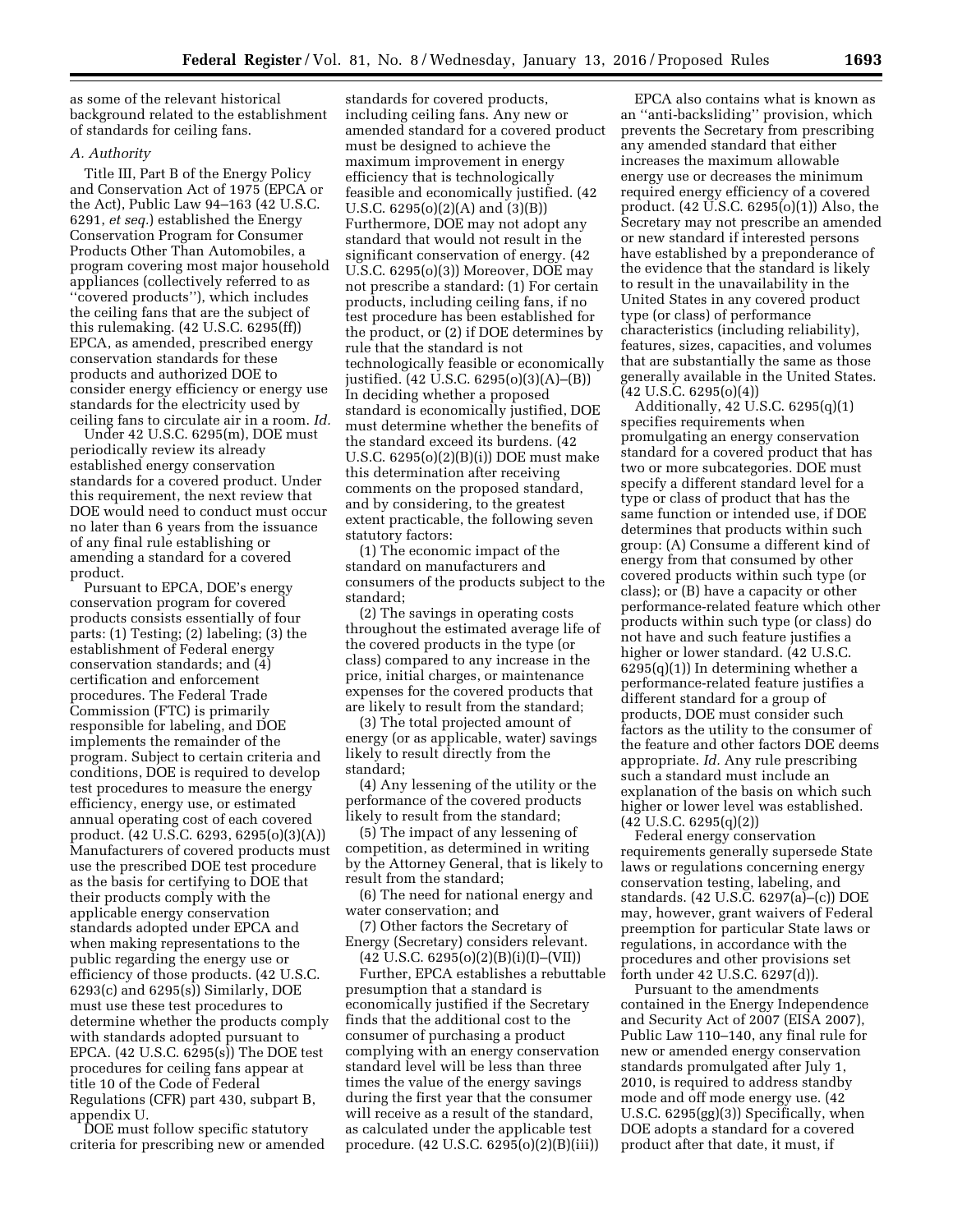justified by the criteria for adoption of standards under EPCA (42 U.S.C. 6295(o)), incorporate standby mode and off mode energy use into a single standard, or, if that is not feasible, adopt a separate standard for such energy use for that product. (42 U.S.C.  $6295(gg)(3)(A)$ –(B)) In this rulemaking, DOE proposes to incorporate such energy use into any amended energy conservation standards it adopts in the final rule.

#### *B. Background*

#### 1. Current Standards

The Energy Policy and Conservation Act of 1975 (EPCA) defined and established design standards for ceiling fans. EPCA defined a ''ceiling fan'' as ''a nonportable device that is suspended from a ceiling for circulating air via the rotation of fan blades." (42 U.S.C. 6291(49)) In a final rule technical amendment published in the **Federal Register** (FR) on October 18, 2005, DOE codified the statutorily-prescribed design standards for ceiling fans. 70 FR 60407, 60413. These standards are set forth in DOE's regulations at 10 CFR 430.32(s), and require all ceiling fans manufactured on or after January 1, 2007, to have the following features:

(i) Fan speed controls separate from any lighting controls;

(ii) adjustable speed controls (either more than one speed or variable speed); and

(iii) the capability for reverse action (other than fans sold for industrial or outdoor application or where safety would be an issue)).

 $(42 \text{ U.S.C. } 6295 \text{ (ff)}(1) \text{ (A) and } (6))$ 

2. History of Standards Rulemaking for Ceiling Fans

EPCA established energy conservation standards for ceiling fans as described in Section II.B.1 and authorized DOE to consider, subject to the requirements of 42 U.S.C. 6295(o) and (p), establishing energy efficiency or energy use standards for the electricity used by ceiling fans to circulate air in a room. (42 U.S.C. 6295(ff))

As noted in section II.B.1, DOE codified the statutorily-prescribed design standards for ceiling fans in the CFR at 10 CFR 430.32(s). 70 FR 60407, 60413 (Oct. 18, 2005). DOE also adopted test procedures for ceiling fans at 10 CFR part 430, subpart B, appendix U. 71 FR 71340, 71366–67 (Dec. 8, 2006).

On March 15, 2013, DOE published a notice announcing the availability of the framework document, ''Energy Conservation Standards Rulemaking Framework Document for Ceiling Fans and Ceiling Fan Light Kits,'' and a

public meeting to discuss the proposed analytical framework for the energy conservation standards rulemaking. 76 FR 56678. DOE also posted the framework document on its Web site, in which it described the procedural and analytical approaches it anticipated using to evaluate amended energy conservation standards for ceiling fans and ceiling fan light kits.

DOE held the public meeting for the framework document on March 22, 2013,13 to present the framework document, describe the analyses DOE planned to conduct during the rulemaking, seek comments from interested parties on these subjects, and inform them about and facilitate their involvement in the rulemaking. At the public meeting, and during the comment period, DOE received many comments that both addressed issues raised in the framework document and identified additional issues relevant to this rulemaking.

DOE published the preliminary analysis for the ceiling fan energy conservation standards rulemaking on September 29, 2014. 79 FR 58290. DOE posted the preliminary analysis, as well as the complete preliminary technical support document (TSD), on its Web site.14 The preliminary TSD includes the results of the following DOE preliminary analyses: (1) Market and technology assessment; (2) screening analysis; (3) engineering analysis; (4) markups analysis; (5) energy use analysis; (6) LCC and PBP analyses; (7) shipments analysis; (8) national impact analysis (NIA); and (9) preliminary manufacturer impact analysis (MIA).

DOE held a public meeting on November 19, 2014, to present the preliminary analysis, which included presenting preliminary results for the engineering and downstream economic analyses, seek comments from interested parties on these subjects, and facilitate interested parties' involvement in the rulemaking. At the public meeting, and during the comment period, DOE received comments that addressed issues raised in the preliminary analysis and identified additional issues relevant to this rulemaking.

#### **III. General Discussion**

DOE developed this proposal after considering comments, data, and information from interested parties that represent a variety of interests. The following discussion addresses issues raised by these commenters.

#### *A. Product Classes and Scope of Coverage*

#### 1. Scope of Coverage

EPCA defines a ''ceiling fan'' as ''a nonportable device that is suspended from a ceiling for circulating air via the rotation of fan blades.'' (42 U.S.C. 6291(49))

In the ceiling fan light kit test procedure final rule published on December 24, 2015. 80 FR 80209, DOE reinterpreted the statutory definition of a ceiling fan to include hugger fans, which are fans that are mounted close to the ceiling, and are safe to use in environments with low ceilings, and also clarify that ceiling fans that produce large volume of airflow also meet the definition. DOE research indicates that all ceiling fans currently on the market, including hugger ceiling fans and ceiling fans that produce a large volume of airflow, appear to meet the EPCA design standards.

The changes in interpretation of the ceiling fan definition discussed above result in the applicability of the design standards set forth in EPCA at 42 U.S.C. 6295(ff)(1) to these fan types 30 days after the publication of the ceiling fan light kit final rule test procedure. DOE is also proposing efficiency standards for these fan types in this ceiling fan NOPR.

During the preliminary analysis public meeting, Southern Company expressed concern over including larger ceiling fans, generally used in commercial and industrial settings under 10 CFR 430. Southern Company suggested that it would be more appropriate for larger ceiling fans to be considered as an ASHRAE product, and not subject to standards established in this rulemaking. (Southern Company, Public Meeting Transcript, No. 83 at p. 188) 15 DOE interprets Southern Company's comments to recommend that DOE exclude larger ceiling fans from this rulemaking and allow ASHRAE to include efficiency requirements for these products in ASHRAE 90.1 standard.

Pursuant to EPCA, ceiling fans are defined as a nonportable device that is

<sup>&</sup>lt;sup>13</sup>The framework document and public meeting information are available at regulations.gov under docket number EERE–2012–BT–STD–0045–0001.

<sup>14</sup>The preliminary analysis, preliminary TSD, and preliminary analysis public meeting information are available at regulations.gov under docket number EERE–2012–BT–STD–0045–0066

<sup>15</sup>A notation in this form provides a reference for information that is in the docket of DOE's rulemaking to develop energy conservation standards for ceiling fans (Docket No. EERE–2012– BT–STD–0045), which is maintained at *[www.regulations.gov.](http://www.regulations.gov)* This notation indicates that the statement preceding the reference is document number 83 in the docket for the ceiling fan energy conservation standards rulemaking, and appears at page 188 of that document.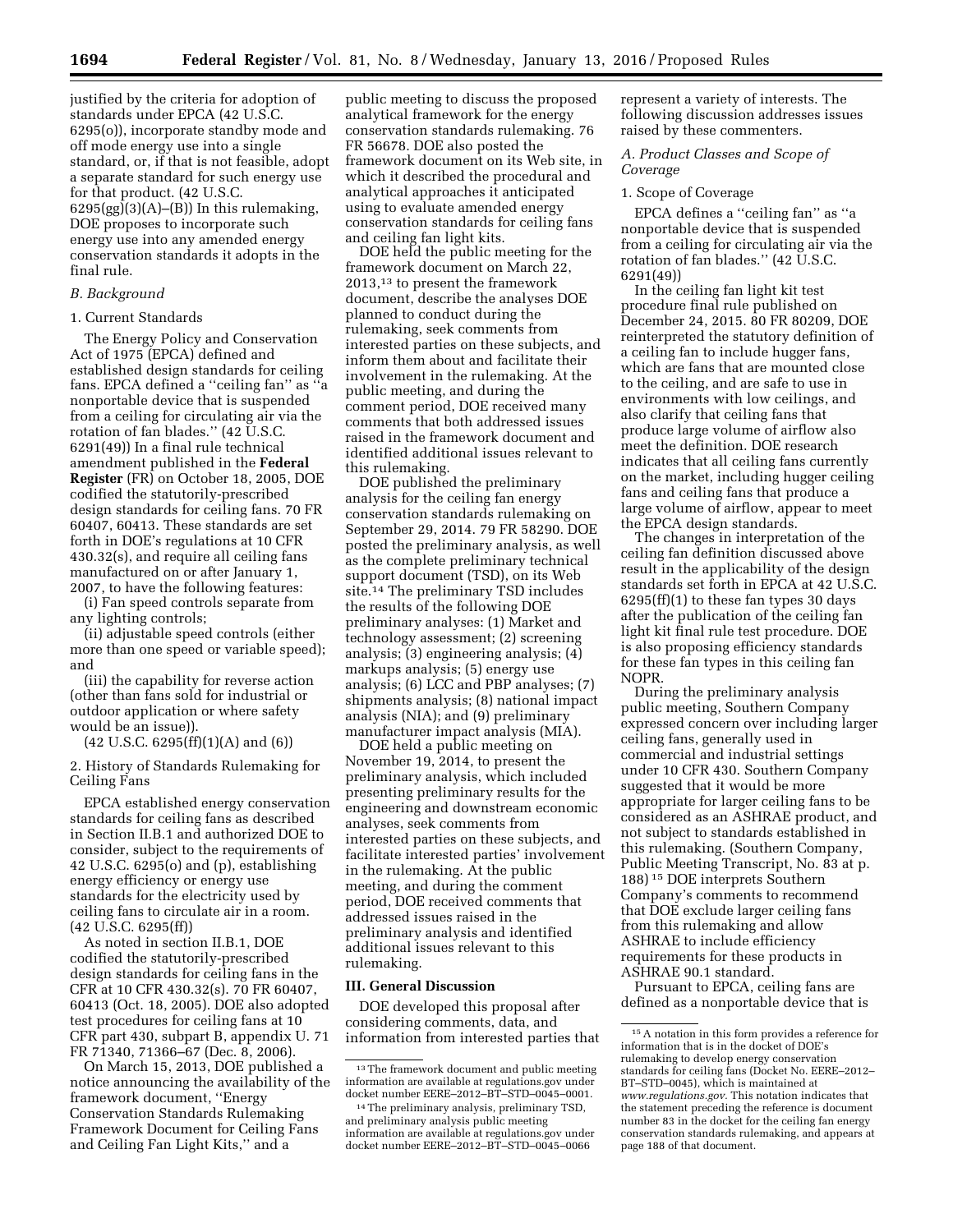suspended from a ceiling for circulating air via the rotation of fan blades. (42 U.S.C. 6291(49)) EPCA also defines a ''consumer product'', which includes ceiling fans, as any article of a type that consumes energy and, ''to any significant extent, is ''distributed in commerce for personal use or consumption by individuals.'' Because ceiling fans are considered a consumer product under this definition, and because the definition of ceiling fan does not have a threshold for size, DOE's authority to consider energy conservation standards for ceiling fans includes the larger ceiling fans generally used in commercial and industrial settings referred to by Southern Company. In a separate rulemaking proceeding, DOE is currently negotiating energy conservation standards for commercial and industrial fans and blowers.16 DOE encourages Southern Company and other interested parties to comment on any proposed standards for this equipment as well, to ensure that DOE's standards for ceiling fans and for commercial and industrial fans and blowers do not overlap.

#### 2. Product Classes

When establishing energy conservation standards, DOE divides covered products into product classes by the type of energy used or by capacity or other performance-related features that justify differing standards. In making a determination whether a performance-related feature justifies a different standard, DOE must consider such factors as the utility of the feature to the consumer and other factors DOE determines are appropriate. (42 U.S.C. 6295(q))

Currently there are no product classes for ceiling fans, because the previous final rule for ceiling fans published on October 18, 2005 set design standards, but did not establish product classes. 70 FR 60407. In this NOPR, DOE is proposing six product classes, which include highly-decorative, very smalldiameter, hugger, standard, high-speed small-diameter and large-diameter product classes. For further details on product classes, see section IV.A.1 of this notice.

### *B. Test Procedure*

EPCA sets forth generally applicable criteria and procedures for DOE's adoption and amendment of test procedures. (42 U.S.C. 6293) Manufacturers of covered products must use these test procedures to certify to

DOE that their product complies with energy conservation standards and to quantify the efficiency of their product. Similarly, DOE must use these test procedures to determine compliance with its energy conservation standards. (42 U.S.C. 6295(s)) As noted, the test procedures for ceiling fans are provided in appendix U. DOE published a NOPR to amend these test procedures on October 17, 2014. 79 FR 62521, and published a supplemental NOPR (SNOPR) to provide further amendments to the published NOPR on June 3, 2015. 80 FR 31487.

Currently no energy efficiency performance standards exist for ceiling fans. DOE proposes to set energy efficiency performance standards in terms of an airflow efficiency equation as proposed in the test procedure NOPR and subsequent SNOPR. 79 FR 62521 (Oct. 17, 2014); 80 FR 31487 (June 3, 2015). The metric used to evaluate performance in this NOPR calculates ceiling fan efficiency as the average of airflows and power consumption at different speeds weighted by hours of operation in each speed, including standby power.

In the test procedure SNOPR, DOE proposed to test all ceiling fans with blade spans less than or equal to 7 feet according to a modified version of the ENERGY STAR® ''Testing Facility Guidance Manual: Building a Testing Facility and Performing the Solid State Test Method for ENERGY STAR Qualified Ceiling Fans,'' version 1.1 test procedure, for any representations with respect to energy use or efficiency of these ceiling fans. DOE also proposed to test all ceiling fans with blade spans less than or equal to 7 feet mounted to the real ceiling. Additionally, DOE proposed to test all ceiling fans with blade spans less than or equal to 7 feet at high and low speeds, with the exception that high-volume smalldiameter ceiling fans, which would only be tested at high speed. 80 FR 31489– 31490.

In the test procedure NOPR, DOE proposed to test all high-volume ceiling fans according to a modified version of the test procedure in American National Standards Institute/Air Movement and Control Association International, Inc. (ANSI/AMCA) Standard 230–12, ''Laboratory Methods of Testing Air Circulating Fans for Rating and Certification'' (AMCA 230 17). DOE also proposed that these ceiling fans be

tested only at high speed. 79 FR 62532. However, in the test procedure SNOPR, DOE modified the proposed test methods for high-volume ceiling fans. Specifically, instead of testing at only high speed, DOE proposed to test all ceiling fans with blade spans greater than 7 feet at five speeds spaced equally over the range of available speeds: 20%, 40%, 60%, 80%, and 100%. 80 FR 31490.

Additionally, in the test procedure NOPR, DOE also proposed to reinterpret the statutory definition of a ceiling fan to include hugger ceiling fans. DOE also proposed to clarify that multi-mount ceiling fans meet the statutory definition of a ceiling fan. During the public meeting, several manufacturers commented on how the requirements proposed in the ceiling fan test procedure NOPR would affect how they represent the performance of their ceiling fans in the market. DOE also received comments regarding the test procedure and metric in response to the Preliminary Analysis technical support document. DOE will respond to all comments on the proposed test procedure, ceiling fan representations and the proposed metric in the concurrent test procedure rulemaking.

#### *C. Technological Feasibility*

#### 1. General

In each energy conservation standards rulemaking, DOE conducts a screening analysis based on information gathered on all current technology options and prototype designs that could improve the efficiency of the products or equipment that are the subject of the rulemaking. As the first step in such an analysis, DOE develops a list of technology options for consideration in consultation with manufacturers, design engineers, and other interested parties. DOE then determines which of those technology options for improving efficiency are technologically feasible. DOE considers technologies incorporated in commercially available products or in working prototypes to be technologically feasible. (10 CFR part 430, subpart C, appendix A, section  $4(a)(4)(i)$ 

After DOE has determined that particular technology options are technologically feasible, it further evaluates each technology option in light of the following additional screening criteria: (1) Practicability to manufacture, install, and service; (2) adverse impacts on product utility or availability; and (3) adverse impacts on health or safety. (10 CFR part 430, subpart C, appendix A, section 4(a)(4)(ii)–(iv)) Additionally, it is DOE

<sup>16</sup>All information for this rulemaking is available at regulations.gov, under docket number EERE– 2013–BT–STD–0006 (*[http://www.regulations.gov/#](http://www.regulations.gov/#!docketDetail;D=EERE-2013-BT-STD-0006) [!docketDetail;D=EERE-2013-BT-STD-0006](http://www.regulations.gov/#!docketDetail;D=EERE-2013-BT-STD-0006)*).

<sup>17</sup>Air Movement and Control Association International, Inc. *ANSI/AMCA Standard 230–12: Laboratory Methods of Testing Air Circulating Fans for Rating and Certification.* 2010. Arlington Heights, IL. (Last accessed February 24, 2014) *<https://www.amca.org/store/item.aspx?ItemId=37>*.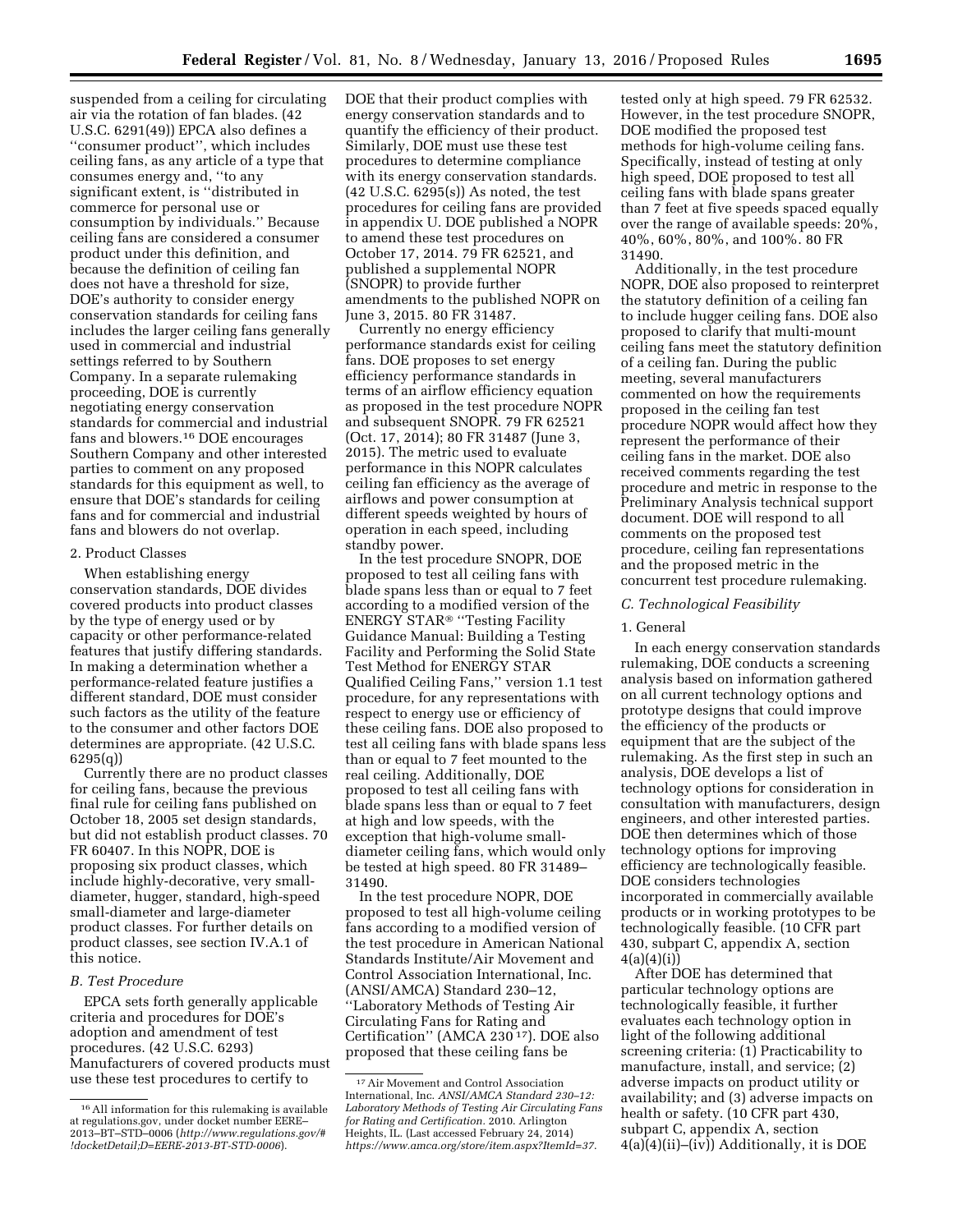policy not to include in its analysis any proprietary technology that is a unique pathway to achieving a certain efficiency level. Section IV.B of this notice discusses the results of the screening analysis for ceiling fans, particularly the designs DOE considered, those it eliminated (screened out), and those that are the basis for the standards considered in this rulemaking. For further details on the screening analysis for this rulemaking, see section IV.B of this notice and chapter 4 of the NOPR TSD.

2. Maximum Technologically Feasible Levels

When DOE proposes to adopt an amended standard for a type or class of covered product, it must determine the maximum improvement in energy efficiency or maximum reduction in energy use that is technologically feasible for such product. (42 U.S.C. 6295(p)(1)) Accordingly, in the engineering analysis, DOE determined the maximum technologically feasible (''max-tech'') improvements in energy efficiency for ceiling fans, using the design parameters for the most efficient products available on the market or in working prototypes. The max-tech levels that DOE determined for this rulemaking are described in section IV.C.1 of this proposed rule and in chapter 5 of the NOPR TSD.

#### *D. Energy Savings*

#### 1. Determination of Savings

For each TSL, DOE projected energy savings from the ceiling fans that are the subject of this rulemaking purchased in the 30-year period that begins in the year of compliance with any amended standards (2019–2048).18 The savings are measured over the entire lifetime of ceiling fans purchased in this 30-year period. DOE quantified the energy savings attributable to each TSL as the difference in energy consumption between each standards case and the nostandards case. The no-standards case represents a projection of energy consumption in the absence of amended energy conservation standards, and it considers market forces and policies that may affect future demand for moreefficient products.

DOE used its national impact analysis (NIA) spreadsheet model to estimate energy savings from potential amended standards for ceiling fans. The NIA spreadsheet model (described in section IV.H of this notice) calculates energy savings in site energy, which is the

energy directly consumed by products at the locations where they are used. For electricity, DOE calculates national energy savings on an annual basis in terms of primary energy savings, which is the savings in the energy that is used to generate and transmit the site electricity. To calculate primary energy savings from site electricity savings, DOE derives annual conversion factors from data provided in the Energy Information Administration's (EIA) most recent *Annual Energy Outlook* (*AEO*).

In addition to primary energy savings, DOE also calculates full-fuel-cycle (FFC) energy savings. As discussed in DOE's statement of policy, the FFC metric includes the energy consumed in extracting, processing, and transporting primary fuels (*i.e.,* coal, natural gas, petroleum fuels), and thus presents a more complete picture of the impacts of energy conservation standards. 76 FR 51282 (August 18, 2011), as amended at 77 FR 49701 (August 17, 2012). DOE's approach is based on the calculation of an FFC multiplier for each of the energy types used by covered products or equipment. For ceiling fans, the primary fuel is electricity. For more information on FFC multipliers, see section IV.H.1.

#### 2. Significance of Savings

To adopt any new or amended standards for a covered product, DOE must determine that such action would result in ''significant'' energy savings. (42 U.S.C. 6295(o)(3)(B)) Although the term ''significant'' is not defined in the Act, the U.S. Court of Appeals for the District of Columbia Circuit, in *Natural Resources Defense Council* v. *Herrington,* 768 F.2d 1355, 1373 (D.C. Cir. 1985), opined that Congress intended ''significant'' energy savings in the context of EPCA to be savings that were not ''genuinely trivial.'' The energy savings for all of the TSLs considered in this rulemaking, including the proposed standards (presented in section IV.H.1), are nontrivial, and, therefore, DOE considers them ''significant'' within the meaning of section 325 of EPCA.

#### *E. Economic Justification*

#### 1. Specific Criteria

EPCA provides seven factors to be evaluated in determining whether a potential energy conservation standard is economically justified. (42 U.S.C.  $6295(o)(2)(B)(i)(I)–(VII))$  The following sections discuss how DOE has addressed each of those seven factors in this rulemaking.

a. Economic Impact on Manufacturers and Consumers

In determining the impacts of a potential amended standard on manufacturers, DOE conducts a manufacturer impact analysis (MIA), as discussed in section IV.J. DOE first uses an annual cash-flow approach to determine the quantitative impacts. This step includes both a short-term assessment—based on the cost and capital requirements during the period between when a regulation is issued and when entities must comply with the regulation—and a long-term assessment over a 30-year period. The industrywide impacts analyzed include: (1) INPV, which values the industry on the basis of expected future cash flows; (2) cash flows by year; (3) changes in revenue and income; and (4) other measures of impact, as appropriate. Second, DOE analyzes and reports the impacts on different types of manufacturers, including impacts on small manufacturers. Third, DOE considers the impact of standards on domestic manufacturer employment and manufacturing capacity, as well as the potential for standards to result in plant closures and loss of capital investment. Finally, DOE takes into account cumulative impacts of various DOE regulations and other regulatory requirements on manufacturers.

For individual consumers, measures of economic impact include the changes in LCC and PBP associated with new or amended standards. These measures are discussed further in the following section. For consumers in the aggregate, DOE also calculates the national net present value of the consumer costs and benefits expected to result from particular standards. DOE also evaluates the impacts of potential standards on identifiable subgroups of consumers that may be affected disproportionately by a standard.

b. Savings in Operating Costs Compared to Increase in Price (LCC and PBP)

EPCA requires DOE to consider the savings in operating costs throughout the estimated average life of the covered product in the type (or class) compared to any increase in the price of, or in the initial charges for, or maintenance expenses of, the covered product that are likely to result from a standard. (42 U.S.C.  $6295(0)(2)(B)(i)(II))$  DOE conducts this comparison in its LCC and PBP analyses.

The LCC is the sum of the purchase price of a product (including its installation) and the operating expense (including energy, maintenance, and repair expenditures) discounted over

<sup>18</sup> DOE also presents a sensitivity analysis that considers impacts for products shipped in a 9-year period.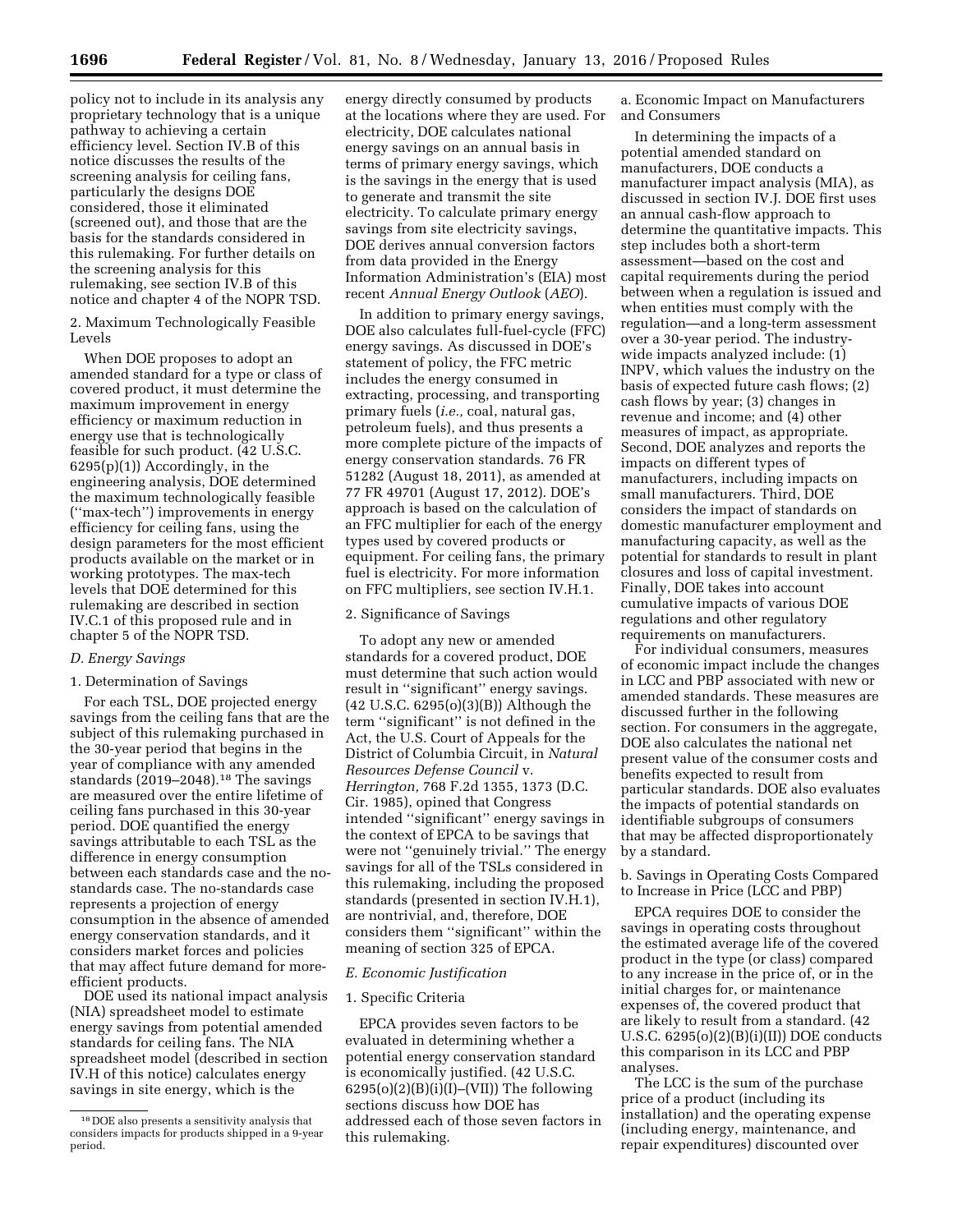the lifetime of the product. The LCC analysis requires a variety of inputs, such as product prices, product energy consumption, energy prices, maintenance and repair costs, product lifetime, and consumer discount rates. To account for uncertainty and variability in specific inputs, such as product lifetime and discount rate, DOE uses a distribution of values, with probabilities attached to each value.

The PBP is the estimated amount of time (in years) it takes consumers to recover the increased purchase cost (including installation) of a more efficient product through lower operating costs. DOE calculates the PBP by dividing the change in purchase cost due to a more stringent standard by the change in annual operating cost for the year that standards are assumed to take effect.

For its LCC and PBP analyses, DOE assumes that consumers will purchase the covered products in the first year of compliance with amended standards. The LCC savings for the considered efficiency levels are calculated relative to a no-standards case that reflects projected market trends in the absence of amended standards. DOE's LCC and PBP analyses are discussed in further detail in section IV.F.

Southern Company encouraged DOE to pursue an efficiency standard that keeps incremental fan price increases minimal while also having a small payback period. (Southern Company, Public Meeting Transcript, No. 83 at p. 271) In assessing a proposed energy conservation standard, DOE considers not only PBP, but also the other factors discussed in section III.E. Section V.B.1 contains the calculated PBPs for the proposed standard levels.

#### c. Energy Savings

Although significant conservation of energy is a separate statutory requirement for adopting an energy conservation standard, EPCA requires DOE, in determining the economic justification of a standard, to consider the total projected energy savings that are expected to result directly from the standard. (42 U.S.C. 6295(o)(2)(B)(i)(III)) As discussed in section III.D.1, DOE uses the NIA spreadsheet models to project national energy savings.

d. Lessening of Utility or Performance of Products

In establishing product classes and in evaluating design options and the impact of potential standard levels, DOE evaluates potential standards that would not lessen the utility or performance of the considered products. (42 U.S.C.  $6295(o)(2)(B)(i)(IV))$  Based on data

available to DOE, the standards proposed in this notice would not reduce the utility or performance of the products under consideration in this rulemaking.

e. Impact of Any Lessening of Competition

EPCA directs DOE to consider the impact of any lessening of competition, as determined in writing by the Attorney General that is likely to result from a proposed standard. (42 U.S.C.  $6295(o)(2)(B)(i)(V))$  It also directs the Attorney General to determine the impact, if any, of any lessening of competition likely to result from a proposed standard and to transmit such determination to the Secretary within 60 days of the publication of a proposed rule, together with an analysis of the nature and extent of the impact. (42 U.S.C. 6295(o)(2)(B)(ii)) DOE will transmit a copy of this proposed rule to the Attorney General with a request that the Department of Justice (DOJ) provide its determination on this issue. DOE will publish and respond to the Attorney General's determination in the final rule.

f. Need for National Energy Conservation

DOE also considers the need for national energy conservation in determining whether a new or amended standard is economically justified. (42 U.S.C. 6295(o)(2)(B)(i)(VI)) The energy savings from the proposed standards are likely to provide improvements to the security and reliability of the nation's energy system. Reductions in the demand for electricity also may result in reduced costs for maintaining the reliability of the nation's electricity system. DOE conducts a utility impact analysis to estimate how standards may affect the nation's needed power generation capacity, as discussed in section IV.M.

The proposed standards also are likely to result in environmental benefits in the form of reduced emissions of air pollutants and greenhouse gases associated with energy production and use. DOE conducts an emissions analysis to estimate how potential standards may affect these emissions, as discussed in section IV.K; the emissions impacts are reported in section V.C.2 of this notice. DOE also estimates the economic value of emissions reductions resulting from the considered TSLs, as discussed in section IV.L.

# g. Other Factors

EPCA allows the Secretary of Energy, in determining whether a standard is

economically justified, to consider any other factors that the Secretary deems to be relevant. (42 U.S.C.  $6295(o)(2)(B)(i)(VII))$  To the extent interested parties submit any relevant information regarding economic justification that does not fit into the other categories described above, DOE could consider such information under ''other factors.''

#### 2. Rebuttable Presumption

As set forth in 42 U.S.C. 6295(o)(2)(B)(iii), EPCA creates a rebuttable presumption that an energy conservation standard is economically justified if the additional cost to the consumer of a product that meets the standard is less than three times the value of the first year's energy savings resulting from the standard, as calculated under the applicable DOE test procedure. DOE's LCC and PBP analyses generate values used to calculate the effects that proposed energy conservation standards would have on the payback period for consumers. These analyses include, but are not limited to, the 3-year payback period contemplated under the rebuttable-presumption test. In addition, DOE routinely conducts an economic analysis that considers the full range of impacts to consumers, manufacturers, the Nation, and the environment, as required under 42 U.S.C.  $6295(o)(2)(B)(i)$ . The results of this analysis serve as the basis for DOE's evaluation of the economic justification for a potential standard level (thereby supporting or rebutting the results of any preliminary determination of economic justification). The rebuttable presumption payback calculation is discussed in section IV.F of this proposed rule.

#### **IV. Methodology and Discussion of Related Comments**

This section addresses the analyses DOE has performed for this rulemaking with regard to ceiling fans. Separate subsections address each component of DOE's analyses.

DOE used several analytical tools to estimate the impact of the standards proposed in this document. The first tool is a spreadsheet that calculates the LCC and PBP of potential amended or new energy conservation standards. The national impacts analysis uses a second spreadsheet set that provides shipments forecasts and calculates national energy savings and net present value resulting from potential energy conservation standards. DOE uses the third spreadsheet tool, the Government Regulatory Impact Model (GRIM), to assess manufacturer impacts of potential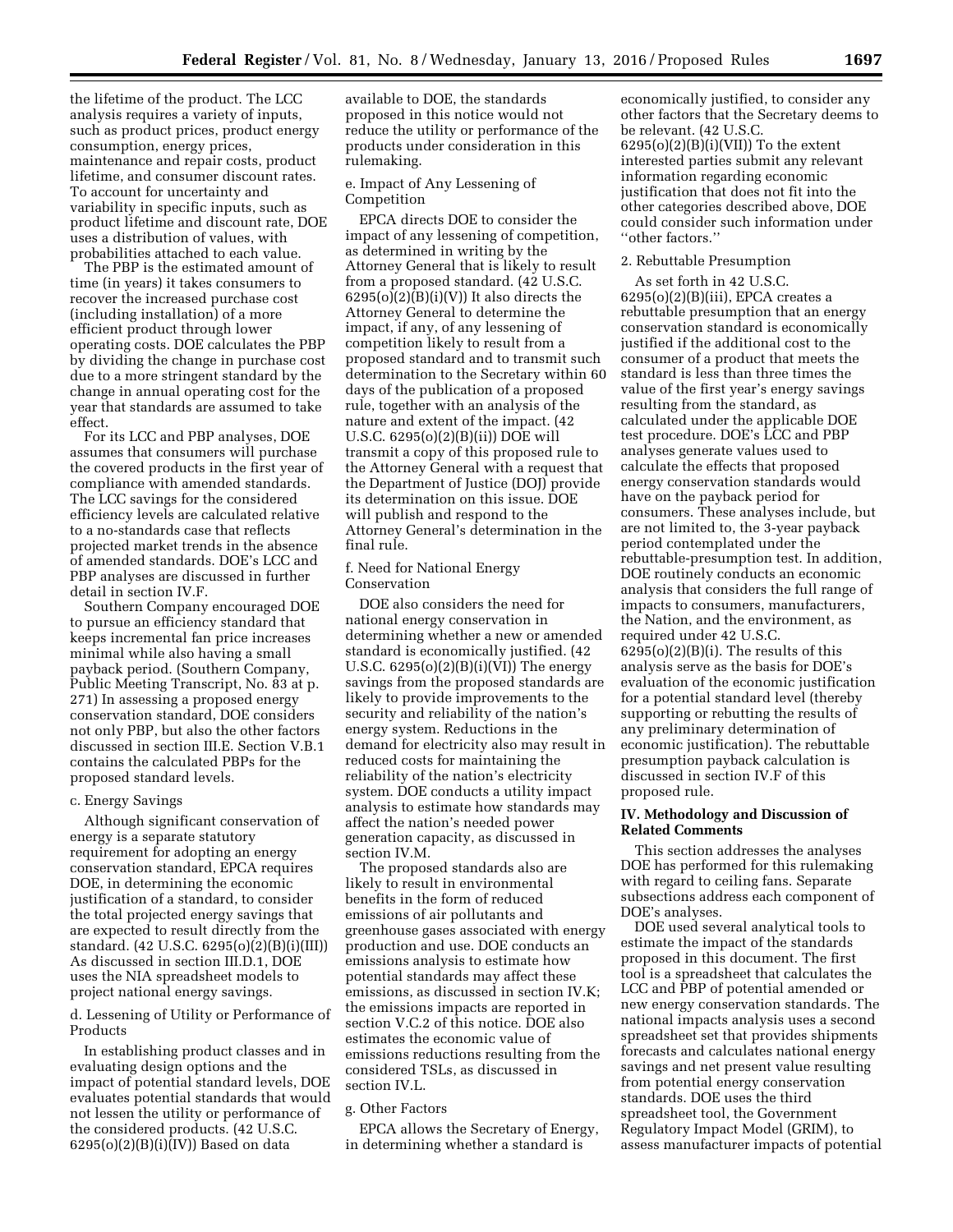standards. These three spreadsheet tools are available on the DOE Web site for this rulemaking: *[http://www1.eere.](http://www1.eere.energy.gov/buildings/appliance_standards/rulemaking.aspx/ruleid/66) [energy.gov/buildings/appliance](http://www1.eere.energy.gov/buildings/appliance_standards/rulemaking.aspx/ruleid/66)*\_ *[standards/rulemaking.aspx/ruleid/66.](http://www1.eere.energy.gov/buildings/appliance_standards/rulemaking.aspx/ruleid/66)*  Additionally, DOE used output from the latest version of EIA's *AEO,* a widely known energy forecast for the United States, for the emissions and utility impact analyses.

#### *A. Market and Technology Assessment*

DOE develops information in the market and technology assessment that provides an overall picture of the market for the products concerned, including the purpose of the products, the industry structure, manufacturers, market characteristics, and technologies used in the products. This activity includes both quantitative and qualitative assessments, based primarily on publicly available information. (See chapter 3 of the NOPR TSD for further discussion of the market and technology assessment.) DOE received comments regarding product classes, and the technology options DOE identified that can improve the efficiency of ceiling fans.

### 1. Product Classes

DOE divides covered products into classes by: (a) The type of energy used; (b) the capacity of the product; or (c) other performance-related features that justify different standard levels, considering the consumer utility of the feature and other relevant factors. (42 U.S.C. 6295(q))

In the ceiling fan test procedure NOPR, DOE proposed test methods for two major categories of ceiling fans; low-volume ceiling fans and highvolume ceiling fans. 79 FR 62521. DOE defined a low-volume ceiling as a ceiling fan that: (1) Is less than or equal to 7 feet in diameter, and has a blade thickness greater than or equal to 3.2 mm at the edge and a maximum tip speed less than or equal to the limit in the Underwriters Laboratory (UL) Standard 507–1999, ''UL Standard for Safety for Electric Fans;''; or (2) has a maximum airflow volume less than or equal to 5,000 CFM. DOE defined a high-volume ceiling as a ceiling fan that: (1) is greater than 7 feet in diameter, or has a blade thickness of less than 3.2 mm at the edge or a maximum tip speed that exceeds the threshold in the UL 507 table; and (2) has a maximum airflow volume greater than 5,000 CFM. 79 FR 62526. In the test procedure NOPR, DOE also proposed definitions for hugger and standard fans. DOE proposed that a hugger ceiling fan is a ceiling fan where the lowest point on the fan blades is no more than 10 inches from the ceiling

based on the distance between the lowest point of the fan blade and the ceiling. DOE proposed that a standard ceiling fan is a ceiling fan where the lowest point on the fan blades is more than ten inches from the ceiling. 79 FR 62526.

In the preliminary analysis, DOE further differentiated low-volume and high-volume ceiling fans into five ceiling fan product classes based on capacity and performance-related features that affect consumer utility. The product classes considered in the preliminary analysis were: Hugger, standard, highly-decorative, highvolume small-diameter, and highvolume large-diameter.19 Table IV–1 provides the product class definitions considered in the preliminary analysis.

# TABLE IV–1—PRELIMINARY ANALYSIS PRODUCT CLASSES

|             | <b>Product class</b>        | Definition                                                                       |
|-------------|-----------------------------|----------------------------------------------------------------------------------|
| Low-volume  | Hugger                      | Lowest point on<br>fan blades is<br>$\leq$ 10 inches from<br>the ceiling.        |
|             | Standard                    | Lowest point on<br>fan blades $>10$<br>inches from the<br>ceiling.               |
|             | Highly- deco-<br>rative.    | Rotational speed<br><90 RPM and<br>airflow $\leq$ 2,000<br>CFM at high<br>speed. |
| High-volume | Small-diame-<br>ter (HVSD). | High-volume ceil-<br>ing fan with di-<br>ameter <7 feet.                         |
|             | Large-diame-<br>ter (HVLD). | High-volume ceil-<br>ing fan with di-<br>ameter >7 feet.                         |

DOE received several comments regarding the ceiling fan categories proposed, and the product classes being considered.

Stakeholders provided a variety of recommendations on how to define ''low-volume'' and ''high-volume'' ceiling fans. MacroAir suggested that CFM be the only distinguishing factor between low-volume (max airflow is less than or equal to 5000 CFM) and high-volume (max airflow is greater than 5000 CFM) ceiling fans, and to exclude blade thickness as it may impede innovation. (MacroAir, No. 89 at p. 12) Minka Group suggested that the cutoff airflow for low-volume ceiling fans be increased to 10,000 CFM. (Minka, Public Meeting Transcript, No. 83 at p. 58)

Alternatively, manufacturers recommended differentiating fans based on blade diameter instead of air volume. BAS recommended that all fans less

than or equal to 7 feet be considered small-diameter fans, and all fans greater than 7 feet be considered large-diameter fans. (BAS, No. 88 at p. 2) The American Lighting Association (ALA) echoed BAS's recommendation. ALA added that the ''low-volume'' and ''highvolume'' terms can be confusing and misleading and imply that the ''lowvolume'' product classes are somehow less effective from a consumer utility perspective than the ''high-volume'' product classes. (ALA, No. 91 at p. 8)

In the test procedure NOPR, DOE proposed separate test methods for lowvolume and high-volume ceiling fans because some large-diameter ceiling fans (*i.e.,* those ceiling fans with blade spans greater than 7 feet) are too large to be tested in current low-volume ceiling fan test facilities. Additionally, testing with a single load cell is more practical for large-diameter ceiling fans than testing with numerous air velocity sensors as is typically done for smalldiameter ceiling fans. In the test procedure NOPR, DOE proposed to test high-volume small-diameter ceiling fans according to the same procedure as large-diameter ceiling fans (*i.e.,* using a load cell), even though they are less than 7 feet in diameter.

In response to the test procedure NOPR, several stakeholders disagreed with DOE's proposal to test high-volume small-diameter ceiling fans differently than low-volume ceiling fans. BAS stated that there may be instances in which a small-diameter ceiling fan has a large enough measured airflow under the test procedure NOPR low-volume test procedure to qualify it as a highvolume ceiling fan, but when tested according to the high-volume test procedure proposed in the NOPR, the measured airflow would be too low for the fan to qualify as a high-volume fan. (BAS, Public Meeting Transcript, No. 83 at pp. 63–64) According to ALA, manufacturers are already accustomed to testing all ceiling fans with blade spans less than or equal to 7 feet, including high-volume small-diameter fans, according to the current ENERGY STAR test procedure, regardless of airflow volume. (Docket No. EERE– 2013–BT–TP–0050, ALA, No. 8 at pp. 7–8)

On June 3, 2015, DOE published a test procedure SNOPR that modified some of the proposals from the test procedure NOPR. 80 FR 31487. In the test procedure SNOPR, DOE proposes that all ceiling fans 7 feet or less in diameter be tested using version 1.1 of the ENERGY STAR test procedure, while all ceiling fans greater than 7 feet be tested using a version of the AMCA 230 test procedure. DOE proposed this change to

<sup>19</sup>The preliminary analysis TSD is available at regulations.gov under docket number EERE–2012– BT-STD-0045.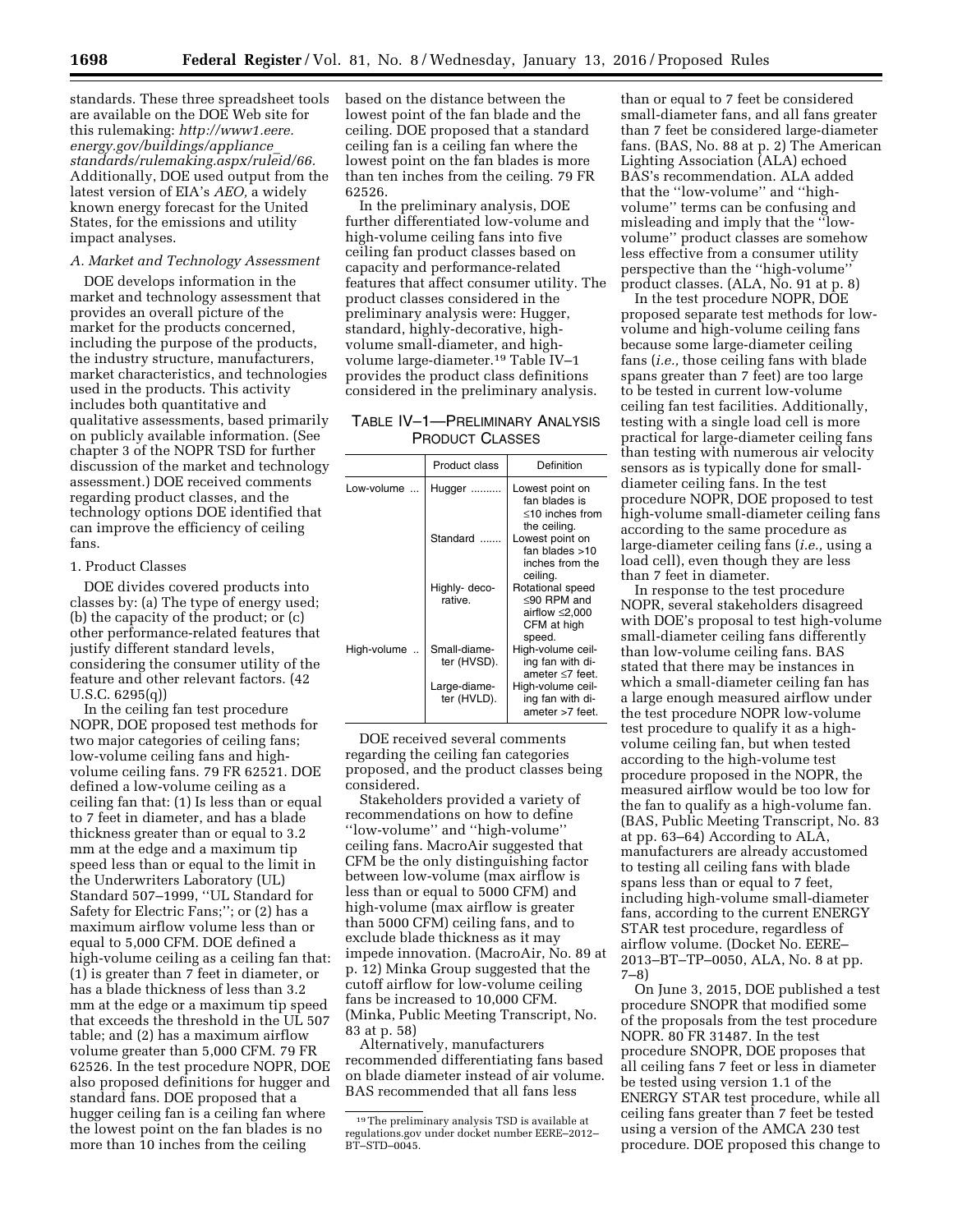harmonize the DOE test procedure with accepted industry testing practices. Consequently, definitions for ''lowvolume'' and ''high-volume'' ceiling fans are no longer needed, because the test methods proposed are based only on ceiling fan diameter. For this NOPR, DOE accordingly did not adopt the airflow cutoff threshold recommendations from Macro Air and

Minka Group because DOE is no longer proposing an airflow volume approach to determine ceiling fan categories. DOE proposes to define a ''small-

diameter ceiling fan'' as ''a ceiling fan that is less than or equal to 7 feet in diameter'', and a ''large-diameter ceiling fan'' as ''a ceiling fan that is greater than 7 feet in diameter.'' DOE is no longer proposing definitions to differentiate product classes as ''low-volume'' and ''high-volume'' ceiling fans.

DOE also received multiple stakeholder comments regarding the product classes considered in the preliminary analysis. In the preliminary analysis, DOE presented product classes that follow the Underwriters Laboratory (UL) ceiling fan safety standards (UL Standard 507–1999, ''UL Standard for Safety for Electric Fans'' (UL 507)) to differentiate between classes. The UL 507 standard uses both blade thickness and tip speed to differentiate fans (See Table IV–3).

BAS commented that the classification of ceiling fans based on blade thickness limits innovation, and therefore recommended a tip speed of 680 feet per minute (fpm) paired with a diameter and distance from blades to ceiling to determine fan classification. (BAS, No. 88 at p. 4) BAS recommended 680 fpm assuming a 52-inch standard fan and a 50 rpm maximum speed. (BAS, No. 88, p. 12) BAS's recommended fan classification, however, defined only the standard, hugger, highly-decorative and largediameter product classes, and eliminated the HVSD product class. (BAS, No. 88 at p. 4) MacroAir commented that blade thickness is not applicable to define low-volume and high-volume ceiling fans, because it confuses the definition and may impede innovation. (Docket No. EERE–2013– BT–TP–0050, MacroAir, No. 6 at p. 6) ALA, on the other hand, provided comments on product classes that included both blade thickness and tip speed. (ALA, No. 96, p. 8)

Neither BAS nor MacroAir provided specific examples on how incorporating blade thickness in the product class definitions would limit innovation. Additionally, BAS's recommendation on using 680 fpm tip speed to differentiate product classes eliminated

the HVSD product class. Instead, HVSD ceiling fans were included as part of the standard or hugger ceiling fan class. However, DOE finds that HVSD ceiling fans provide different utility to the consumer than standard or hugger ceiling fans, and therefore warrant a separate product class. HVSD ceiling fans generally operate at much higher speeds (in terms of RPM) than standard or hugger ceiling fans. In addition, DOE observes that HVSD fans are generally applied in commercial buildings whereas standard fans are installed in residential buildings. Further discussion on the HVSD ceiling fan product class is in section IV.A.1.d.

Based on BAS and MacroAir's comments, DOE considered whether the product class structure presented in the preliminary analysis could be simplified by removing blade thickness criteria. DOE investigated differentiating standard and hugger ceiling fans from HVSD ceiling fans using tip speed, but was unable to determine an appropriate tip speed threshold. In general, DOE had limited tip speed specifications for ceiling fans on the market. However, DOE looked at a database of 1400 ceiling fans, applied three different tip speed thresholds (680, 1200 and 2400 fpm), and calculated the percent of misclassifications of standard and hugger ceiling fans as HVSD ceiling fans. DOE found that between 40 and 100 percent of models were misclassified at these tip speed thresholds. (The lower the tip speed thresholds, the higher the rate of misclassification.) Therefore, DOE proposes to continue to use blade thickness to determine ceiling fan product classes.

DOE prefers to harmonize with existing industry standards and practices to the extent possible. Using the blade thickness limits from the UL 507 standard in the product class definition allows for DOE to harmonize with existing safety standards. All manufacturers will have to comply with the existing UL 507 standard for applications in which the distance between the fan blades and the floor is 10 feet or less, regardless of whether DOE's use of blade thickness in its product class definition. Consequently, including blade thickness in the product class definitions does not introduce new constraints for these applications.20 However, for ceiling fans in applications in which the distance between the fan blades and the floor is greater than 10

feet, DOE's product class structure allows for manufacturers to consider blade thickness and maximum tip speeds outside the range of the UL 507 standard. Additionally, for high-volume large-diameter (HVLD) ceiling fans, DOE does not include any blade thickness or maximum tip speed requirements.

In the preliminary analysis, the product class structure also incorporated a 5,000 CFM maximum airflow volume cutoff to differentiate between HVSD ceiling fans and lowvolume ceiling fans, as described previously in this section. DOE found in the preliminary analysis that, without the CFM cutoff, low-volume ceiling fans were inadvertently being placed in the HVSD product class because some lowvolume ceiling fans operate at high RPMs and high airflows. For this NOPR, however, DOE is proposing to analyze a separate product class for very smalldiameter (VSD) ceiling fans. (See section IV.A.1.c for further discussion on the VSD product class.) VSD ceiling fans are fans with one or more heads, each of which has a blade span of 18 inches or less and operate at high RPMs (generating high volumes of airflow). VSD ceiling fans provide consumers targeted airflow that can be directed, unlike the airflow of a traditional ceiling fan. Also VSD fans can be mounted in small, awkward spaces where traditional fans will not fit. The lowvolume ceiling fans that DOE had identified as being inadvertently placed in the HVSD product class in the preliminary analysis were VSD fans. As part of analyzing VSD fans as a separate product class, DOE is proposing a definition for VSD fans that will avoid misclassifying them as HVSD fans based on diameter (18 inches or less). Consequently, the 5,000 CFM cutoff is no longer necessary. DOE proposes to eliminate the 5,000 CFM cutoff from the product class definitions.

Table IV–2 provides the new product classes that DOE is proposing for all ceiling fans. DOE also proposes new product class names based on updates to the ceiling fan categories and product class definitions. Specifically, DOE is updating product class names based on the elimination of the concept of ''lowvolume'' or ''high-volume'' ceiling fans. Therefore, the naming convention for HVSD ceiling fans is changed to highspeed small-diameter (HSSD) ceiling fans, and HVLD ceiling fans to largediameter ceiling fans. In addition, all airflow criteria are as measured by the test procedure as proposed in the test procedure NOPR and modified by the test procedure SNOPR. 80 FR 31487 (June 3, 2015). DOE requests comment

<sup>20</sup>Underwriters Laboratories Inc. UL Standard for Safety for Electric Fans, UL 507. 1999. Northbrook, IL. (Last accessed February 24, 2014) *[http://www.](http://www.comm-2000.com/ProductDetail.aspx?UniqueKey=8782) [comm-2000.com/ProductDetail.aspx?UniqueKey=](http://www.comm-2000.com/ProductDetail.aspx?UniqueKey=8782) [8782.](http://www.comm-2000.com/ProductDetail.aspx?UniqueKey=8782)*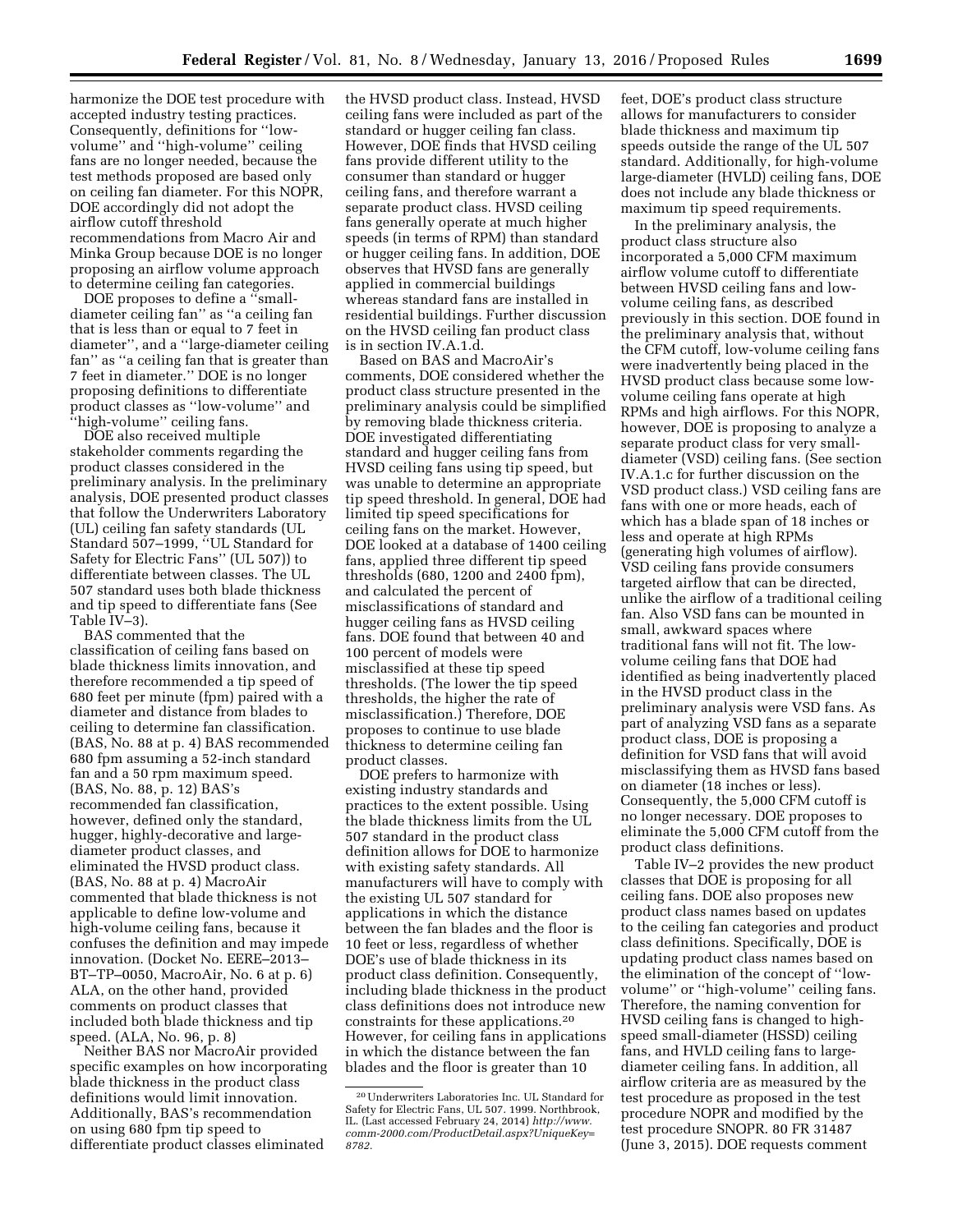on the product class structure proposed. See issue 1 in section VII.E.

|                                     | Product classes                      | Product class definitions                                                                                                                                                                                                                                                                                                                |
|-------------------------------------|--------------------------------------|------------------------------------------------------------------------------------------------------------------------------------------------------------------------------------------------------------------------------------------------------------------------------------------------------------------------------------------|
| Small-Diameter (7 feet or<br>less). | Highly-decorative                    | A ceiling fan with a maximum rotational speed of 90 RPM and less than 1,840<br>CFM airflow at high speed.                                                                                                                                                                                                                                |
|                                     | Belt-driven                          | A ceiling fan with a series of one or more fan heads, each driven by a belt con-<br>nected to one or more motors.                                                                                                                                                                                                                        |
|                                     | Very Small-Diameter (VSD)            | A ceiling fan that is not a highly-decorative ceiling fan or belt-driven ceiling fan; and<br>has one or more fan heads, each of which has a blade span of 18 inches or<br>less.                                                                                                                                                          |
|                                     | Hugger                               | A ceiling fan that is not a very small-diameter ceiling fan, highly-decorative ceiling<br>fan or belt-driven ceiling fan; and where the lowest point on fan blades is $\leq 10$<br>inches from the ceiling; and has a blade thickness of $\geq$ 3.2 mm at the edge and a<br>maximum tip speed $\leq$ the applicable limit in Table IV-3. |
|                                     | Standard                             | A ceiling fan that is not a very small-diameter ceiling fan, highly-decorative ceiling<br>fan or belt-driven ceiling fan; and where the lowest point on fan blades is >10<br>inches from the ceiling; and has a blade thickness of $\geq$ 3.2 mm at the edge and a<br>maximum tip speed $\leq$ the applicable limit in Table IV-3.       |
|                                     | High-speed small-diameter<br>(HSSD). | A ceiling fan that is not a very small-diameter ceiling fan, highly-decorative ceiling<br>fan or belt-driven ceiling fan; and has a blade thickness of <3.2 mm at the edge<br>or a maximum tip speed $>$ the applicable limit in Table IV-3.                                                                                             |
| Large-Diameter                      | Large-diameter                       | A ceiling fan that is greater than 7 feet in diameter.                                                                                                                                                                                                                                                                                   |

# TABLE IV–3—UL 507 BLADE THICKNESS AND MAXIMUM TIP SPEED LIMITS

| Airflow direction* | Thickness (t) of edges of blades         |                                          | Maximum speed at tip of blades |                                      |
|--------------------|------------------------------------------|------------------------------------------|--------------------------------|--------------------------------------|
|                    | Mm                                       | (inch)                                   | m/s                            | (feet per minute)                    |
|                    | $ 4.8 > t \ge 3.2$ $ (3/16 > t \ge 1/8)$ | $4.8 > t \geq 3.2$ $(3/16 > t \geq 1/8)$ | 16.3<br>20.3<br>12.2<br>16.3   | (3200)<br>(4000)<br>(2400)<br>(3200) |

\* The ''downward-only'' and ''reversible'' airflow directions are mutually exclusive; therefore, a ceiling fan that can only produce airflow in the downward direction need only meet the ''downward-only'' blade edge thickness and tip speed requirements and a ceiling fan that can produce airflow in the downward and upward directions need only meet the ''reversible'' requirements.

The following sections provide further details on each product class proposed, and the methodology DOE is using to determine these product classes.

a. Highly-Decorative Ceiling Fans

In the preliminary analysis, DOE defined highly-decorative ceiling fans as ceiling fans with a rotational speed of 90 RPM or less, and an airflow of 2,000 CFM or less at high speed, as tested using the current DOE test procedure, because the primary utility of highlydecorative ceiling fans is not airflow.21 Consequently, highly-decorative ceiling fans typically produce less airflow.

BAS stated that using a combination of CFM and RPM to define highlydecorative ceiling fans is better than simply using RPM. BAS also commented that it would be hard to measure CFM for some of these highlydecorative ceiling fans using the ENERGY STAR test procedure. BAS recommended using tip speed as the

defining characteristic for highlydecorative ceiling fans, and stated that assuming a 52-inch fan and a 50 rpm speed, a maximum tip speed of less than or equal to 680 fpm would be appropriate. (BAS, No. 79 at p. 33)

On the other hand, Matthews Fan Company suggested that CFM, possibly as a function of fan diameter, be used to define highly-decorative ceiling fans because some of their smaller fans run at higher than 90 RPM speeds and would not fall under the proposed definition. (Matthews, Public Meeting Transcript, No. 83 at p. 176) Matthews Fan Company stated that if the RPM was used to define these fans, that a 1,100 RPM minimum cutoff would be appropriate because their smalldiameter fans include high-speed blower motors. Matthews added that these fans are designed to provide directional airflow into a space directly underneath or across the room. (Matthews, Public Meeting Transcript No. 83 at p. 177)

ALA recommended that within the small diameter fans, the highlydecorative product class is (i) maximum

rotational speed of 90 RPM and less than 2,000 CFM airflow at high speed; or (ii) belt-driven fans. (ALA, No. 91 at p. 8)

DOE first considered using only a maximum tip speed to define highlydecorative ceiling fans. DOE investigated which ceiling fans on the market would be categorized as highlydecorative using a tip speed of 680 fpm, as suggested by BAS. BAS did not provide any supporting information as to why the suggested maximum speed is appropriate for the assumed diameter. In general, relatively few decorative ceiling fans advertise rpm or tip speed in their specifications. In addition, DOE found that relatively few ceiling fans advertise that they operate entirely below the 680 fpm threshold recommended by BAS. Therefore, DOE could not endorse BAS's tip speed recommendation. DOE also looked into tip speeds slightly higher than 680 fpm that could potentially be used to define the highly-decorative product class. DOE looked at a database of 1,400 ceiling fans, and the next tip speed closest to 680 fpm was 803 fpm.

<sup>21</sup>The preliminary analysis TSD is available at *regulations.gov* under docket number EERE–2012– BT–STD–0045.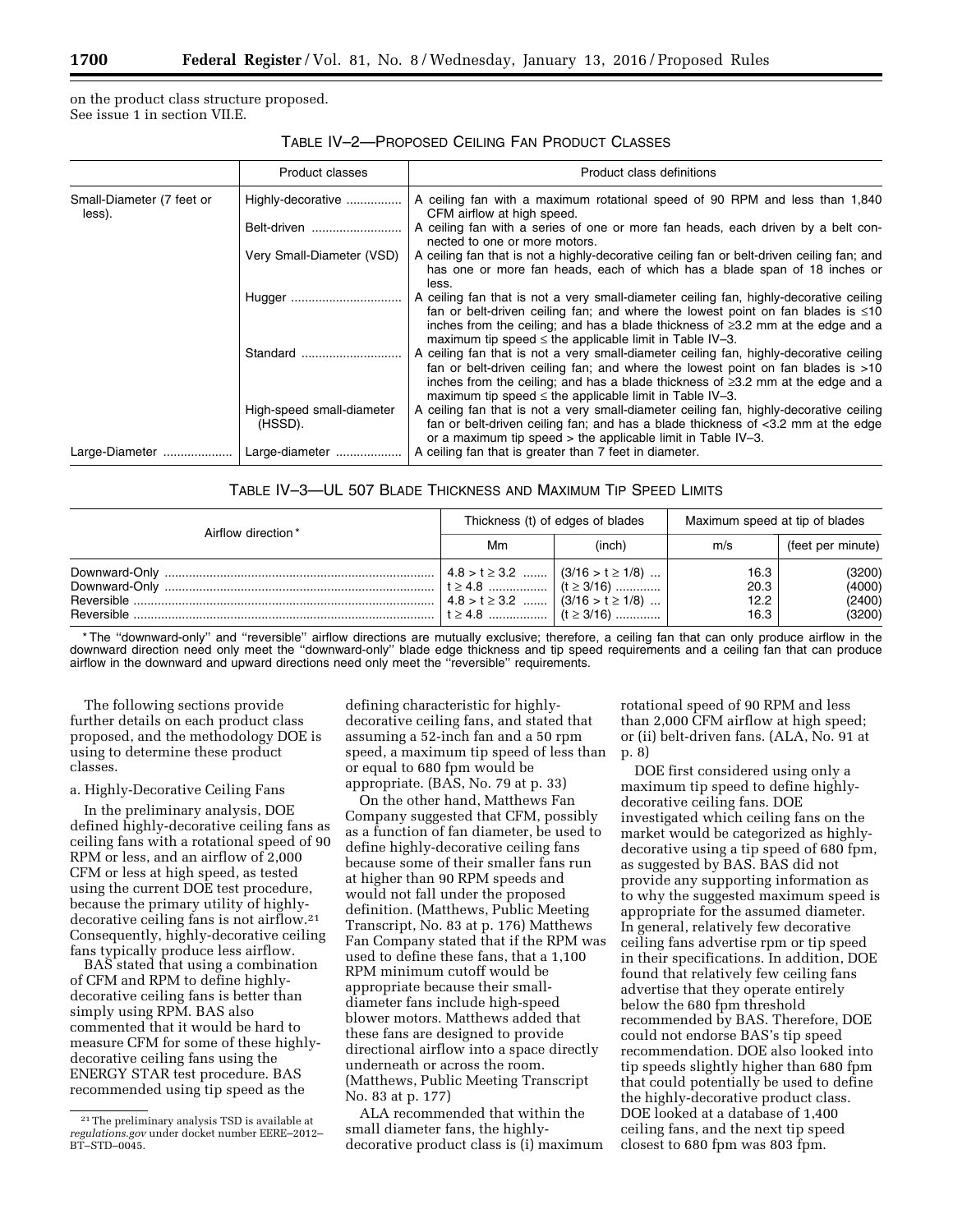However, this ceiling fan was advertised as a ''traditional'' standard ceiling fan, not a highly-decorative ceiling fan. Hence, DOE concluded that any tip speed that is 803 fpm and above could not be used to define highly-decorative ceiling fans, as this would inadvertently place traditional ceiling fans into the highly-decorative ceiling fan product class. Thus, DOE could not definitively identify a tip speed that could be used to define highly-decorative ceiling fans. Therefore, DOE does not propose to define highly-decorative ceiling fans using only tip speed, to avoid misclassifying fans based on limited tip speed data.

DOE also considered using only a maximum CFM cutoff for the highlydecorative ceiling fans, per Matthews Fan Company's comments. DOE analyzed published CFM results of ceiling fans sold in the market, and observed which ceiling fans would be classified as highly-decorative using only a maximum CFM cutoff. DOE observed that some fans advertised and designed primarily to provide directed airflow in a small space—characteristics of VSD fans for which DOE proposes to set standards—were misclassified as highly-decorative ceiling fans. Further discussion on VSD ceiling fans is provided in IV.A.1.c.

DOE also considered using only the 1,100 RPM cutoff for the highlydecorative ceiling fans suggested by Matthews Fan Company. DOE performed market research on ceiling fans specifications and identified only three ceiling fans that had RPMs greater than the 1,100 RPM suggested by Matthews Fan Company. DOE confirmed, however, that these ceiling fans would be classified as VSD ceiling fans, because they are advertised for use when air circulation needs to be directed, or if space is tight. In addition, Matthews Fan Company stated in its comments that these high RPM ceiling fan are designed to provide directional airflow into a space directly underneath. (Matthews, Public Meeting Transcript No. 83 at p. 177) Therefore, DOE does not propose to define highly-decorative ceiling fans using only RPM, to avoid misclassifying fans based on limited data.

After finding that using only tip speed, RPM, or airflow to define highlydecorative ceiling fans may result in misclassifications, DOE proposes to use a definition based on both a CFM and RPM cutoff, similar to what was analyzed and considered in the preliminary analysis. DOE expects that this approach will minimize misclassifications. DOE is proposing this definition based on both CFM and

RPM because relatively low maximum RPM may indicate that a ceiling fan was not designed primarily to provide airflow, as would relatively low maximum airflow. However, criteria for a low maximum RPM by itself might misclassify some larger ceiling fans that operate at relatively low RPM, but provide high volumes of airflow, as highly decorative ceiling fans. Conversely, criteria for low maximum CFM by itself might incorrectly misclassify some VSD ceiling fans as highly decorative category. ALA supports an RPM and CFM cutoff for highly decorative ceiling fans. (ALA, No. 91 at p. 8) DOE requests comment on the approach to use both fan speed and an airflow threshold to delineate highly-decorative ceiling fans. See issue 2 in section VII.E.

In the preliminary analysis, DOE used a 2,000 CFM (as tested per the current DOE test procedure) cutoff for highlydecorative fans. For this document, DOE is updating the CFM cutoff value from 2,000 CFM to 1,840 CFM because the test procedure SNOPR updates the method of test to mounting ceiling fans directly to the real ceiling, which yields a different airflow measurement. DOE determined the percentage reduction in CFM from the current DOE test procedure to mounting directly to the ceiling by performing tests on ceiling fans in both configurations and calculating a scaling factor. Applying this scaling factor, DOE proposes that a highly-decorative ceiling fan is a ceiling fan with a maximum rotational speed of 90 RPM and less than 1,840 CFM airflow at high speed.

#### b. Belt-Driven Ceiling Fans

DOE did not include a separate product class for belt-driven ceiling fans in the preliminary analysis. According to ALA, a belt-driven ceiling fan is a series of one or more fan heads suspended from the ceiling, each driven by a belt connected to one or more motors that are independently suspended from the ceiling. (ALA, No. 91 at p. 11)

ALA suggested including belt-driven fans within the highly-decorative product class. (ALA, No. 91 at p. 11) ALA also commented that belt-driven ceiling fans are purchased by consumers principally for their aesthetic qualities. Typically, a belt-driven fan will use one or two motors to power multiple fan heads—up to seven or eight—that rotate at low speed. The fan heads may rotate at very slow speeds, with maximum speeds under 90 rpm, if there are many fan heads attached to the same motor. (ALA, No. 91 at p. 11)

DOE's research on belt-driven ceiling fans indicates that the market share is less than 1 percent. DOE has observed that these fans are used in bars and restaurants that have decorative ceilings with limited electrical boxes on the ceiling to mount multiple conventional ceiling fans. Belt-driven ceiling fans use one or two motors to power multiple fan heads, eliminating the need for many electrical boxes. Additionally, beltdriven ceiling fans are highly customizable, in that consumers can decide number of fan heads and the kind of fan belts to use in their beltdriven ceiling fans, for example.

ALA suggested including belt-driven ceiling fans within the highly-decorative ceiling fan product class. (ALA, No. 91 at p. 11) EPCA requires that if DOE sets energy efficiency standards for ceiling fans, it must consider ''establishing separate exempted product classes for highly decorative fans for which air movement performance is a secondary design feature.'' (42 U.S.C.  $6295(ff)(6)(B)(ii)$ ) Because belt-driven ceiling fans can have up to seven to eight fan heads, DOE has determined that the total airflow that these ceiling fan heads will provide indicates that air movement performance is not a secondary design feature for these fans.

Instead, DOE proposes to separate belt-driven ceiling fans into their own product class because they provide a distinct utility for consumers. DOE proposes to define belt-driven ceiling fans as a ceiling fan with a series of one or more fan heads, each driven by a belt connected to one or more motors.

In the NOPR, DOE agrees with manufacturers' that the market share for belt-driven ceiling fans is small. Due to the limited number of basic models for belt-driven ceiling fans, DOE did not have data to directly analyze and establish standards for this additional product classes. As a result, DOE does not propose standards for belt-driven ceiling fans in this rulemaking.

#### c. Very Small-Diameter Ceiling Fans

In the preliminary analysis, DOE did not have a separate product class for ceiling fans less than or equal to 18 inches in diameter. DOE received comments on the preliminary analysis that these ''very small-diameter fans'' require special consideration.

ALA expressed concerns with DOE's proposed treatment of ceiling fans with very small diameters. ALA defines a ''very small-diameter ceiling fan'' as a ceiling fan with one or more fan heads, each of which has a blade span of 18 inches or less. ALA estimated that very small-diameter fan sales represent between 0.3 and 0.5 percent of the U.S.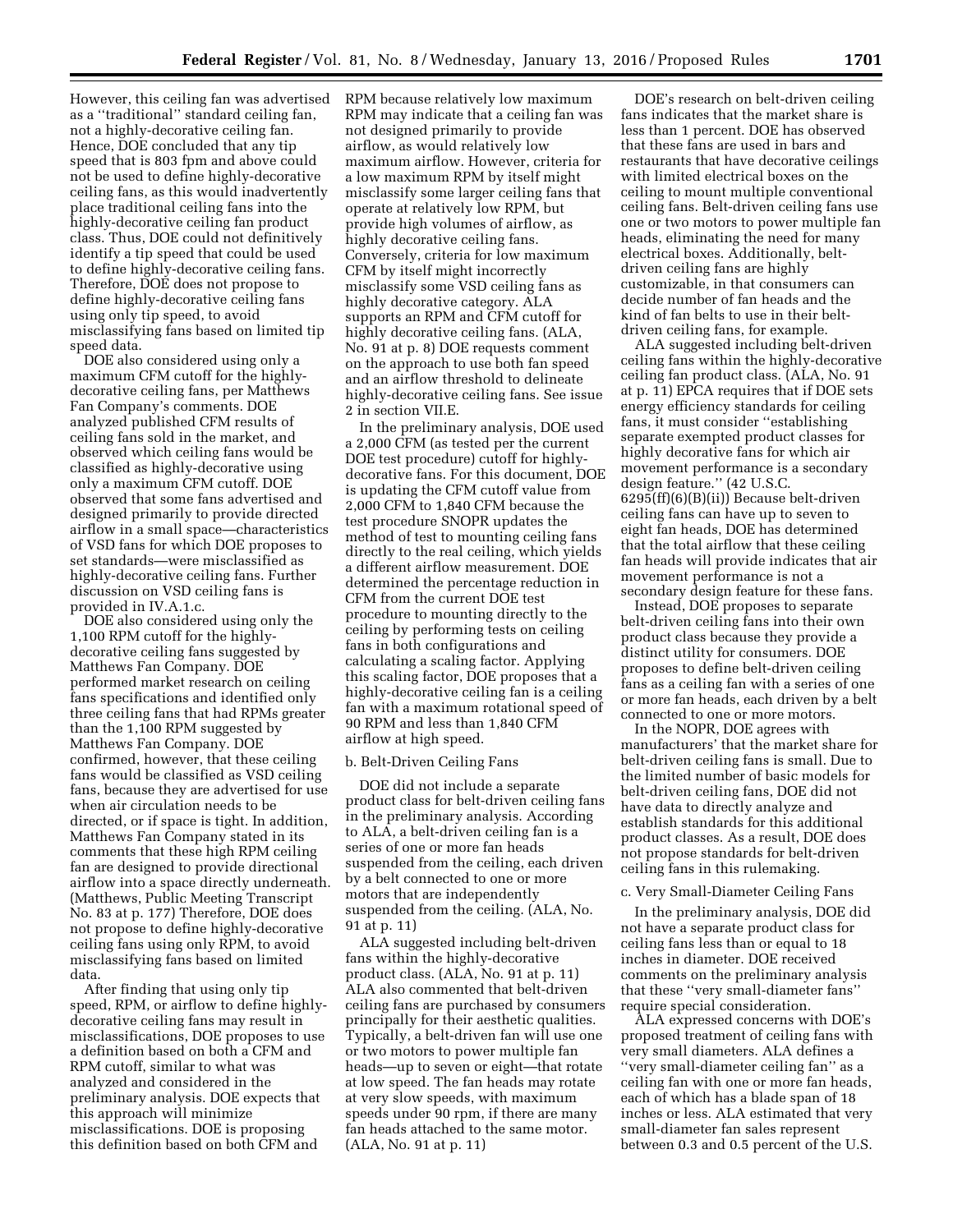ceiling fan market. ALA added that these fans would be disproportionately penalized under DOE's candidate standard levels for low-volume standard and hugger ceiling fans, which do not appear to have been based on testing of any ceiling fan smaller than 44 inches in diameter. According to ALA, very small-diameter fans would be disadvantaged because very small diameter ceiling fans use high-velocity AC motors to operate at high speeds, and there is no DC motor on the market, or currently in development, that would provide an acceptable substitute for this functionality. (ALA, No. 91 at p. 9) ALA requests that DOE consider very smalldiameter ceiling fans to be outside the scope of this rulemaking or otherwise exempt them from energy efficiency standards. (ALA, No. 91 at p. 9) ALA commented that if DOE does not determine that very small-diameter ceiling fans are outside the scope of the rulemaking or otherwise exempt them from standards, DOE should establish a separate product class for very smalldiameter ceiling fans because of the unique utility that they provide to consumers. (ALA, No. 91 at p. 9) ALA commented that very small-diameter fans could also be multi-head or orbital fans that also provide consumers a distinct utility from traditional ceiling fans. (ALA, No. 91 at p. 10) These ceiling fans provide consumers targeted airflow that can be directed, unlike the airflow of a traditional ceiling fan. Also VSD fans can be mounted in small, awkward spaces where traditional fans will not fit. (ALA, No. 91 at p. 10) Therefore, ALA proposed to define very small-diameter fans as ''a ceiling fan with one or more fan heads, each of which has a blade span of 18 inches or less.'' (ALA, No. 8 at p. 6)

In response to the comments received on very small-diameter ceiling fans, DOE conducted testing of ceiling fans with blade spans of 18 inches or less to obtain data on their performance. DOE determined from testing that very smalldiameter ceiling fans have much lower airflow capacity and airflow efficiency than standard and hugger fans. Further discussion on airflow capacity and efficiency results for VSD ceiling fans are in chapter 5 of the NOPR TSD. Additionally, very small-diameter fans provide a different utility to consumers, in that these fans can be mounted in small places where traditional ceiling fans will not fit. DOE concluded that for these reasons, a separate product class for very small-diameter ceiling fans is warranted.

Therefore, DOE proposes to adopt the very small-diameter fan definition suggested by ALA. DOE proposes that

very small-diameter ceiling fans be defined as a ceiling fan that is not a highly-decorative ceiling fan or beltdriven ceiling fan; and has one or more fan heads, each of which has a blade span of 18 inches or less.

#### d. Standard and Hugger Ceiling Fans

In the test procedure NOPR, DOE proposed standard and hugger ceiling fan definitions based on the distance between the lowest point of the fan blades and the ceiling. For standard ceiling fans, DOE proposed that the lowest point of the fan blades is more than 10 inches from the ceiling. For hugger ceiling fans, DOE proposed that the lowest point of the fan blades is no more than 10 inches from the ceiling. 79 FR 62526 (October 17, 2014). With the current proposal to classify fans as ''small-diameter'' and ''large-diameter'', instead of ''low-volume'' and ''highvolume'', DOE proposes to update the standard and hugger ceiling fan definitions to differentiate them from other small-diameter product classes, such as VSDs.

Several manufacturers commented on the proposed definition of hugger ceiling fans in the test procedure NOPR, and on how they characterize their own hugger ceiling fans. Emerson stated that its hugger ceiling fans are designed to be mounted 11 to 12-inches from the ceiling, instead of 9 to 10 inches to avoid turbulent air, which causes the fan to vibrate, wobble, and make noise. (Emerson, Public Meeting Transcript, No. 83 at p. 73) The Minka Group stated that it classifies hugger ceiling fans as fans that are mounted directly to the ceiling without a downrod. Minka Group added that they measure the distance between the top of the blade instead of the bottom. Minka Group also stated that there was no advantage to including tri-mount fans to this category. (Minka, Public Meeting Transcript, No. 83 at p. 74) DOE understands tri-mount to mean a fan that can be mounted flush to the ceiling, with a standard downrod, or on a slope. Hunter Fan stated that it calls a fan a hugger ceiling fan when it's directly bolted to the ceiling. (Hunter, Public Meeting Transcript, No. 83 at p. 93) BAS mentioned that defining hugger ceiling fans as just mounted to the ceiling without a downrod would be problematic because, with the exception of their multi-mount ceiling fans, all of its fans are mounted to the ceiling without a downrod but still have 16 inches between the blades and ceiling. (BAS, Public Meeting Transcript, No. 83 at p. 94)

DOE recognizes that the ceiling fan industry does not have a standardized

definition for hugger ceiling fans. While some ceiling fan manufacturers define hugger ceiling fans based on how they are mounted to the ceiling, others find this definition problematic. For the purposes of promulgating standards, DOE definitions, to the extent possible, are based on product specifications to provide verifiable methods of determining product class. Consequently, DOE proposes to base the hugger ceiling fan product class definition on the distance between the lowest point of ceiling fan blade and the ceiling, as specified by the manufacturer in the product literature shipped with the product. DOE proposes that the lowest point of the fan blades is no more than 10 inches from the ceiling for hugger fans.

While BAS stated that the 10-inch height is appropriate for the hugger definition, they also stated that CFM numbers would not drop dramatically when using the 10-inch specification, so the hugger classification has the potential to be eliminated entirely. (BAS, Public Meeting Transcript, No. 83 at p. 82)

DOE tested a multi-mount fan in both standard and hugger configurations based on the test methods presented in the test procedure NOPR, which assumes testing ceiling fans to a false ceiling, to evaluate relative performance. DOE observed a 16 percent decrease in CFM for a hugger configuration compared to a standard configuration. DOE did not observe any change in power consumption. DOE assumes, based on ceiling fan testing in multiple configurations that the relative performance between standard and hugger configurations would be the same even under the test procedure SNOPR, which assumes testing ceiling fans mounted directly to ceiling. Additionally, as described in the preliminary analysis, DOE determined that hugger fans offer a different functionality to the consumer because hugger fans can be safely used in rooms with lower ceilings. DOE concludes that these reasons warrant a separate product class for hugger ceiling fans.

DOE also received comments regarding the hugger definition in response to the test procedure NOPR. (DOE used the same definition for hugger fans in the preliminary analysis and in the test procedure NOPR.) ALA requested that DOE use the term ''close to ceiling'' instead of ''hugger.'' ALA mentioned that ''hugger'' ceiling fan can cause confusion with its commonly understood meaning in the industry. ALA proposed to define close to ceiling fans as: Not VSD or highly-decorative; and the lowest point on the fan blades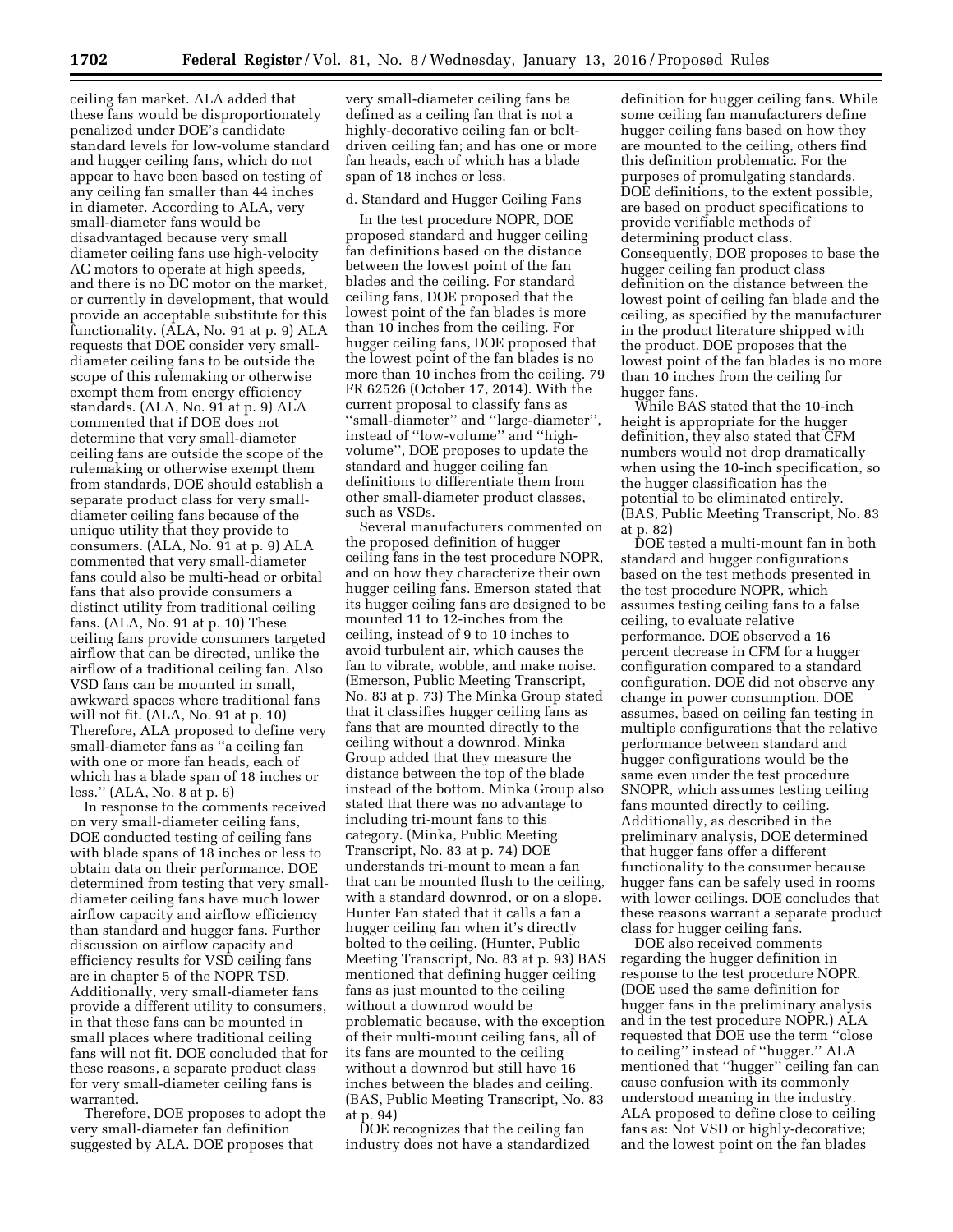is less than or equal to 10 inches from the ceiling; and has a blade thickness of greater than or equal to 3.2 millimeters at the edge, and having a maximum tip speed less than or equal to the applicable limit in the UL 507 table. (ALA, No. 96 at p. 8) BAS recommended that within the small-diameter fans (7 feet or less), hugger fans are those that have a tip speed greater than 680 fpm and have a blade to ceiling distance less than or equal to 10 inches. (BAS, No. 88 at p. 2)

DOE received no adverse comments from interested parties on its proposal to include in the definition of a hugger ceiling fan a distance of less than or equal to 10 inches from the lowest point of the fan blade to the ceiling. Thus, DOE proposes to include this criterion for the hugger fan product class in this NOPR.

DOE expects that keeping the name ''hugger'' is less costly and disruptive for manufacturers than changing to "close to ceiling" per ALA's suggestion. The majority of ceiling fans for which the lowest point of the fan blade is less than or equal to 10 inches from the ceiling are already referred to as ''hugger'' ceiling fans by manufacturers and no change in marketing material would likely be required. For fans where the blade is less than or equal to 10 inches from the ceiling and mounted on a downrod, some manufacturers would need to make changes to marketing material that to meet the proposed definition where the products are not already referred to as hugger ceiling fans by the industry. Based on online research on ceiling fans sold in the market, DOE estimates that these fans are in the minority. DOE proposes to continue to use the term ''hugger'' to remain consistent with the majority of the market.

After considering the elements of the hugger definition discussed above, DOE proposes that a hugger ceiling fan is a ceiling fan that is not a very smalldiameter ceiling fan, highly-decorative ceiling fan or belt-driven ceiling fan; and where the lowest point on fan blades is ≤10 inches from the ceiling; and has a blade thickness of ≥3.2 mm at the edge and a maximum tip speed ≤ the applicable limit in Table IV–3.

DOE also received comments on the standard ceiling fan definition proposed in the test procedure NOPR. ALA suggested defining small-diameter standard ceiling fans as: Not VSD or highly decorative; and lowest point on fan blades is greater than 10 inches from the ceiling; and has a blade thickness of greater than or equal to 3.2 millimeters at the edge and a maximum tip speed less than or equal to the applicable limit

in the UL 507 table. (ALA, No. 96 at p. 8) BAS recommended that within the small-diameter fans (7 feet or less), the standard fans are those that have a tip speed greater than 680 fpm, and have a blade to ceiling distance greater than 10 inches. (BAS, No. 88 at p. 2)

DOE received no adverse comments from interested parties on its proposal to include the distance from the lowest point of the fan blade to the ceiling to be greater than 10 inches in the definition of standard ceiling fans. DOE continues to include this distance in the standard ceiling fan proposal in this document. Additionally, as discussed previously, DOE proposes to adopt the UL 507 standard blade thickness and maximum tip speed limits when defining product classes, so as to not misclassify ceiling fans. Therefore, DOE proposes to use the same definition for standard ceiling fans as was used in the preliminary analysis and presented in the previous paragraph.

e. High-Speed Small-Diameter Ceiling Fans

In the preliminary analysis, DOE analyzed the HVSD product class, which included ceiling fans with a blade span less than or equal to 7 feet and an airflow greater than or equal to 5,000 CFM. As discussed in section IV.A.1, DOE proposes to classify fans as ''small-diameter'' and ''large-diameter'', instead of ''low-volume'' and ''highvolume'' for this NOPR. Consequently, DOE proposes to rename the HVSD ceiling fans product class analyzed in the preliminary analysis to high-speed small-diameter (HSSD), ceiling fans for this document. DOE also proposes to exclude the 5000 CFM cutoff from the HVSD definition in the HSSD ceiling fan definition. DOE proposes to define HSSD ceiling fans as fans that are not VSD or highly-decorative; and have a blade thickness of less than 3.2 millimeters at the edge or a maximum tip speed greater than the applicable limit in Table IV–3.

DOE received several comments on the HVSD definition presented in the preliminary analysis. BAS's suggested product class structure no longer included HVSD ceiling fans, and instead incorporates HVSD ceiling fans into standard or hugger ceiling fans. (BAS, No. 88, p. 4) ALA proposed defining industrial fans (formerly HVSD) as fans that are not VSD or highly decorative; and have a blade thickness of less than 3.2 millimeters at the edge or a maximum tip speed greater than the applicable limit in the UL 507 table. (ALA, No. 96 at p. 8)

DOE finds that HSSD ceiling fans provide different utility to the consumer

than standard or hugger ceiling fans. HSSD ceiling fans generally operate at much higher speeds (in terms of RPM) than standard or hugger ceiling fans, and are installed in commercial applications. HSSD ceiling fans are available in a blade span range similar to standard and hugger ceiling fans, but an HSSD fan typically provides more airflow at a given blade span because it runs at much higher RPMs. DOE observes that HSSD fans are generally applied in commercial buildings whereas standard fans are installed in residential buildings. These factors indicate that HSSD ceiling fans provide a different utility to consumers compared to standard fans that warrants a separate product class for these ceiling fans. DOE proposes to define HSSD ceiling fans as suggested by ALA as a ceiling fan that is not a very smalldiameter ceiling fan, highly-decorative ceiling fan or belt-driven ceiling fan; and has a blade thickness of less than 3.2 mm at the edge or a maximum tip speed greater than the applicable limit in Table IV–3.

#### f. Large-Diameter Ceiling Fans

In the preliminary analysis, DOE defined HVLD ceiling fans as fans that have a blade span greater than 7 feet. DOE proposes to rename HVLD ceiling fans as large-diameter ceiling fans for this document to be consistent with the proposal to establish product classes for ceiling fans primarily by diameter and not airflow. All fans categorized as HVLD in the preliminary analysis will be categorized as large-diameter in this document.

DOE received no comments on the HVLD definition described in the preliminary analysis. DOE proposes to use the HVLD definition from the preliminary analysis to define largediameter ceiling fans for this NOPR. Therefore, DOE proposes to define largediameter ceiling fans as a ceiling fan that is greater than 7 feet in diameter.

#### 2. Technology Options

In the preliminary analysis market and technology assessment, DOE identified and assessed several technology options that were expected to improve the efficiency of ceiling fans, as measured by the DOE test procedure. These technologies fall into three main categories: (1) More efficient motors, which included direct-drive single phase induction motors, geared motors, brushless direct current (DC) motors, and three-phase induction motors; (2) more efficient blades, which included fewer fan blades, twisted blades, airfoil blades, beveled blades, curved blades, blade attachments and blade material;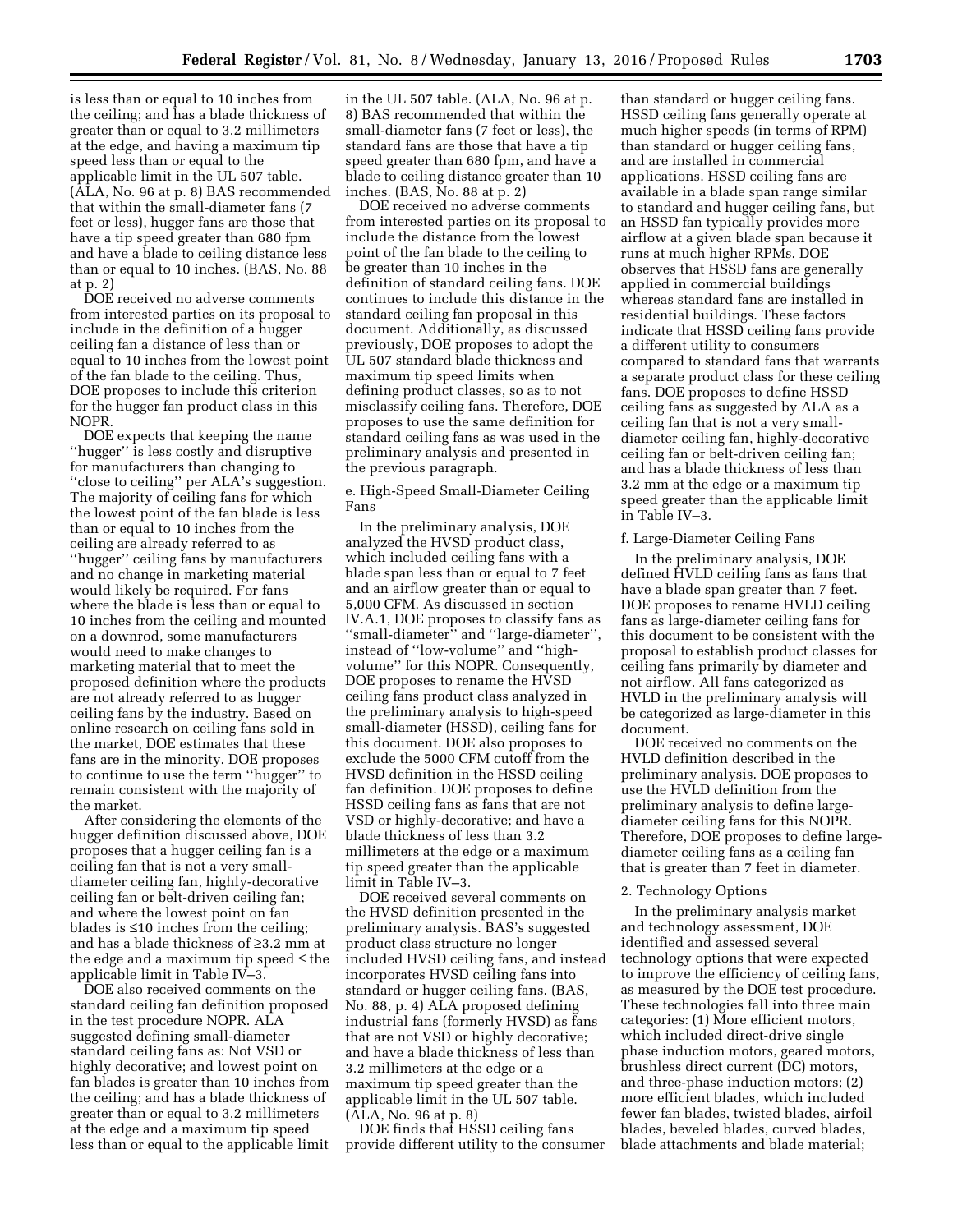and (3) ceiling fan controls, which include occupancy sensors. DOE then evaluated these technology options in the screening analysis to determine which would be screened out, and which would be retained and incorporated as design options in the engineering analysis.

In the preliminary analysis, DOE also requested comments on technology options that it had not identified that could be incorporated into the analysis. This section provides a discussion of newly considered technology options, and a list of the technology options DOE then analyzed in the screening analysis. DOE considered capacitor start induction run (CSIR) motors, capacitor start capacitor run (CSCR) motors, startup energy, wind and temperature sensors, fan optimization and gearless direct current (DC) motors as new technology options in this section. The new technology options were provided in response to DOE's request for comments to the preliminary analysis, and DOE also conducted additional research of new technologies.

#### a. CSIR and CSCR Motors

In the preliminary analysis, DOE specifically requested comment on whether there are other single-phase alternating current motor options, like CSIR and CSCR motors, which can be incorporated into ceiling fans and increase ceiling fan efficiency. ALA commented that CSIR and CSCR motors have been researched for ceiling fan applications and were found to be problematic. These motors create audible noise, high blade tip speeds and excessive motor temperatures when enclosed within ceiling fan housings. (ALA, No. 91 at p. 16) DOE also did not find any CSIR or CSCR motors that are incorporated in commercial products or working prototypes. DOE did not include CSCR and CSIR motors as technology options for these reasons.

#### b. Startup Energy

In its written comments, MacroAir suggested that DOE consider designs that reduce startup energy. MacroAir suggested DOE study various fans comparing their moment of inertia with startup power. (MacroAir, No. 89 at p. 7)

DOE recognizes that certain fan designs that reduce ceiling fan startup energy may have energy savings potential. However, MacroAir did not provide data on the magnitude of the savings potential. In addition, DOE is not aware of any industry test methods for measuring fan startup energy. Furthermore, the industry test procedure for small-diameter and largerdiameter ceiling fans requires that the airflow or thrust (for small-diameter or large-diameter ceiling fans, respectively) be measured only after the ceiling fan reaches steady state. Therefore, startup power, or reduction of startup power, is not reflected in the proposed metric. DOE did not include designs that reduce ceiling fan startup energy in the engineering analysis for this reason.

#### c. Wind and Temperature Sensors

Wind and temperature sensors detect temperature changes in the surrounding space, or potential wind speed reductions below certain thresholds. Ceiling fans could potentially adjust fan speed based on the wind and temperature in the space the ceiling fan is located when coupled with these sensors. This type of modulation could enable the ceiling fan to better match demand and reduce energy consumption. DOE received several comments on this potential technology option.

BAS commented that it is the only manufacturer of a ceiling fan with a temperature sensor. (BAS, Public Meeting Transcript, No. 83 at p. 194) MacroAir stated that implementing wind and temperature sensors in ceiling fans could lead to energy savings and suggested that DOE investigate this technology further. (MacroAir, No. 89 at p. 12) However, ALA stated that it is not aware of any ceiling fans or working prototypes that include integrated wind or temperature sensors, or data that would indicate that these products could lead to energy savings in real world applications. (ALA, No. 91 at p. 15)

DOE investigated the applications of wind and temperature sensors in ceiling fans. To DOE's knowledge, only one manufacturer incorporates temperature sensors in its ceiling fans. Qualitative data on how wind and temperature sensors reduce energy consumption of a ceiling fan is not available because this technology is new. Therefore, DOE is unable to fully evaluate whether these sensors reduce energy consumption in ceiling fan applications at this time. Consequently, DOE did not consider wind and temperature sensors as technology options for this rulemaking. DOE requests data on how wind and temperature sensors could reduce energy consumption in a ceiling fan. See issue 3 in section VII.E.

# d. Fans With Fewer Blades and Fan Optimization

In the preliminary analysis, DOE observed that large-diameter fans with fewer blades are generally more efficient because they are subject to less air

resistance, so DOE evaluated fewer blades as a design option. DOE requested comment in the preliminary analysis on how manufacturers choose the number of blades to use for largediameter fans and how it affects efficiency.

BAS commented that isolating the number of blades as a design option ignores many factors and that fewer fan blades by itself does not affect efficiency. BAS suggested that a combination of factors such as cord width, angle of attack, and blade attachments, paired with number of blades, are considered by manufacturers in a more holistic approach when optimizing fan designs for efficiency. (BAS, No. 79 at p. 38; BAS, Public Meeting Transcript, No. 83 at p. 211) Additionally MacroAir stated that reducing the number of fan blades from eight to six is limiting to the market and may impede future innovations. (MacroAir, No. 89 at p. 7)

After further investigation, DOE agrees with BAS and MacroAir and proposes to replace reducing the number of fan blades for large-diameter ceiling fans as a design option with a fan optimization design option. Fan optimization represents the increase in the efficiency of a fan by adjusting or optimizing the design features that already exist in the fan. These adjustments could include changing blade pitch, fine-tuning motor RPM, and changing internal motor characteristics like the diameter of the wire, number of windings, skew angle, stack height and capacitors. DOE observed that ceiling fans with the same blade span, blade material, number of blades, type of motor and size of motor have a range of performances, indicating that some ceiling fans are optimized, whereas others are not. Fan optimization provides manufacturers more flexibility in making design changes to improve ceiling fan efficiency. DOE included fan optimization as a design option for standard and hugger fans in the preliminary analysis. DOE is now considering the fan optimization technology option for all ceiling fan product classes.

#### e. Gearless DC Motors

MacroAir commented that direct drive by itself should be uncoupled from any motor type and included as a design feature, because any transfer of energy is a loss in efficiency. MacroAir stated that gearbox losses are between 5 percent and 35 percent. (MacroAir, No. 89 at p. 5) MacroAir specifically suggested incorporating a gearless DC motor technology option in the analysis,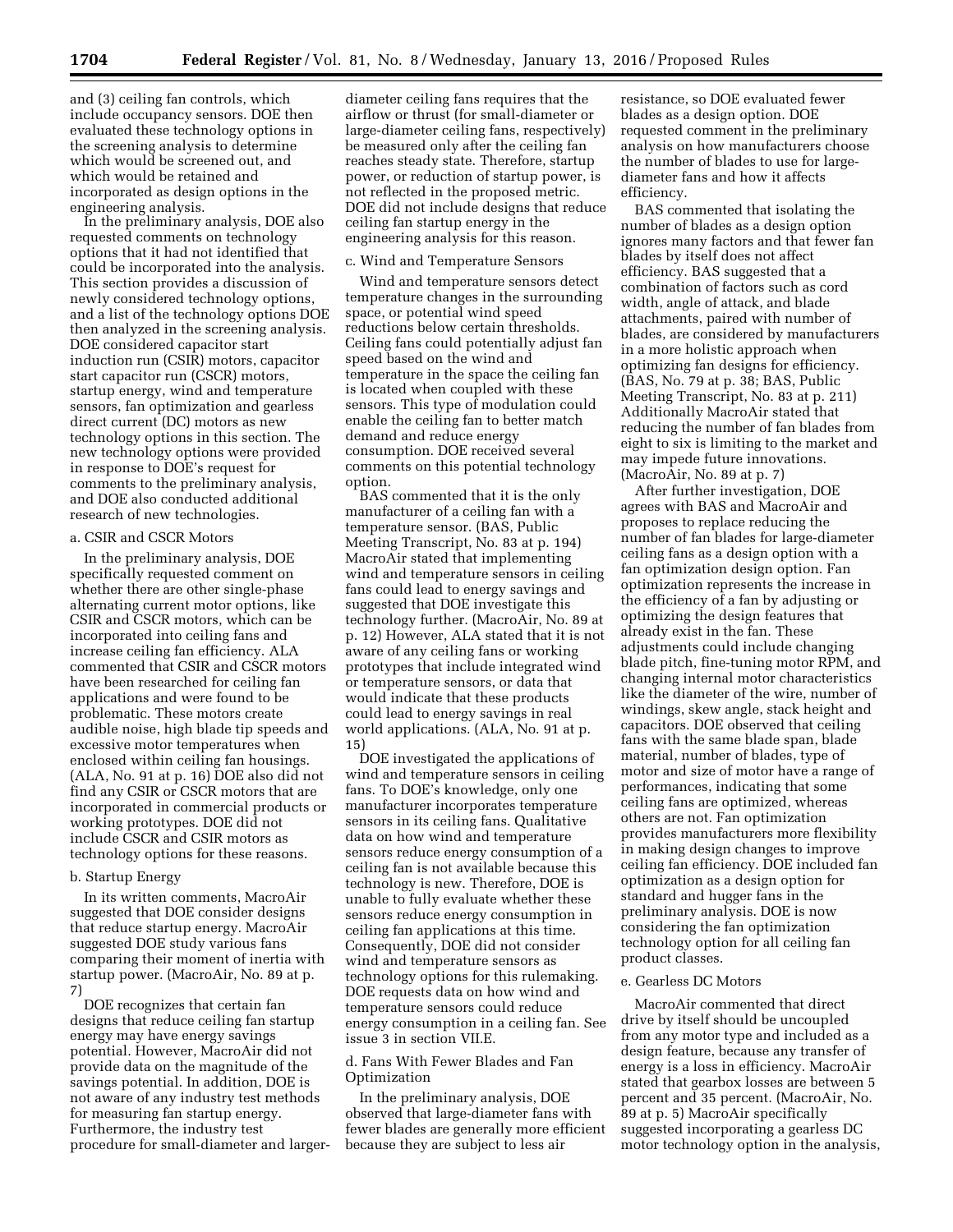which it considers max-tech. (MacroAir, No. 89 at p. 5)

DOE researched gearless ceiling fan designs in response to MacroAir's comment. DOE found several largediameter ceiling fans on the market that use gearless DC motor designs. This indicates that the gearless DC motor technology option is technologically feasible in ceiling fans. Gearboxes have losses that may reduce overall ceiling fan efficiency, as MacroAir commented. Eliminating the gearbox and associated losses could, in turn, improve overall ceiling fan efficiency. DOE included gearless motors as a technology option for consideration in the screening analysis for these reasons. Further details on this technology option can be found in section IV.B.

DOE is no longer considering the following technology options from the preliminary analysis for this NOPR: Three-phase induction motors, twisted blades, beveled blades, and alternate blade material. DOE screened out these technology options in the preliminary analysis based on the four screening criteria, outlined in section IV.B. Additionally, DOE received no comments from interested parties about including these technology options for the NOPR. Therefore, DOE continues to screen out the above technology options.

For this NOPR, DOE proposes to analyze the technology options listed in Table IV–4. The technology options for this NOPR include a subset of the technology options from the preliminary analysis, in addition to new technology options based on interested party feedback and additional DOE research. The screening analysis provides further discussion on which of these technology options DOE retained as design options for the engineering analysis.

# TABLE IV–4 TECHNOLOGY OPTIONS AND DESCRIPTIONS

|                      |                                                                                                                                                                                                                                                                                                                                                                         | Gedhess DU                             | Falis Willi                                                                                                                         |
|----------------------|-------------------------------------------------------------------------------------------------------------------------------------------------------------------------------------------------------------------------------------------------------------------------------------------------------------------------------------------------------------------------|----------------------------------------|-------------------------------------------------------------------------------------------------------------------------------------|
| Technology<br>option | Description                                                                                                                                                                                                                                                                                                                                                             | motor.                                 | that driv<br>blades                                                                                                                 |
| Fan optimization     | This represents in-<br>creasing the effi-<br>ciency of a fan by<br>adjusting existing de-<br>sign features. These<br>adjustments could in-<br>clude changing blade<br>pitch, fine-tuning<br>motor RPM, and<br>changing internal<br>motor characteristics<br>such as the diameter<br>of the wire, number<br>of windings, skew<br>angle, stack height,<br>and capacitors. | More efficient blades<br>Curved blades | out the<br>geared<br>Curved bl<br>blades <sup>-</sup><br>centerli<br>blade c<br>is camb<br>blades<br>have ur<br>ness ar<br>cant int |

| TABLE IV-4 TECHNOLOGY OPTIONS |
|-------------------------------|
| AND DESCRIPTIONS-Continued    |

# TABLE IV–4 TECHNOLOGY OPTIONS AND DESCRIPTIONS—Continued

| Technology<br>option                                          | Description                                                                                                                                                                                                                                                                                                                                       | Technology<br>option                                                                                                                                                                                                                                                                                                                                                                                          | Description                                                                                                                                                                                                                                                                                                                                                                                                      |
|---------------------------------------------------------------|---------------------------------------------------------------------------------------------------------------------------------------------------------------------------------------------------------------------------------------------------------------------------------------------------------------------------------------------------|---------------------------------------------------------------------------------------------------------------------------------------------------------------------------------------------------------------------------------------------------------------------------------------------------------------------------------------------------------------------------------------------------------------|------------------------------------------------------------------------------------------------------------------------------------------------------------------------------------------------------------------------------------------------------------------------------------------------------------------------------------------------------------------------------------------------------------------|
| More efficient mo-<br>tors:<br>Larger direct drive<br>motors. | This represents in-<br>creasing the effi-<br>ciency of a fan by in-<br>creasing the size of<br>(or the quality of<br>steel used in) the<br>stator and rotor<br>stack, improving the<br>lamination design, in-<br>creasing the cross<br>section of copper<br>wiring, or operating<br>the fan at reduced<br>speed through ca-<br>pacitor speed con- | Airfoil blades<br><b>Blade attachments</b>                                                                                                                                                                                                                                                                                                                                                                    | Airfoil blades use<br>curved surfaces to<br>improve aero-<br>dynamics, but the<br>thickness is not uni-<br>form and the top and<br>bottom surfaces do<br>not follow the same<br>path from leading<br>edge to trailing edge.<br><b>Blade attachments</b><br>refer to upswept<br>blade tips or other<br>components that can<br>be fastened to a fan<br>blade to potentially<br>increase airflow or<br>reduce drag. |
| <b>Brushless DC</b><br>motor.                                 | trol.<br>DC motors are perma-<br>nent magnet syn-<br>chronous AC motors<br>driven by a converter<br>plus inverter com-<br>bination control sys-<br>tem. In this configu-<br>ration, the motor dis-<br>plays characteristics<br>of direct current mo-<br>tors; thus, they are<br>called brushless di-<br>rect current motors.                      | Ceiling fan controls<br>Occupancy sen-<br>sors.                                                                                                                                                                                                                                                                                                                                                               | Occupancy sensors<br>use technologies that<br>detect the presence<br>of people through<br>movement, body<br>heat, or other<br>means. Ceiling fans<br>used with an occu-<br>pancy sensor could<br>power down if they<br>sense that a room is<br>unoccupied.                                                                                                                                                       |
| Geared DC motor                                               | Because there is no<br>electrical current<br>flowing in the rotor of<br>a DC motor, there<br>are no rotor energy<br>losses, thereby re-<br>sulting in greater effi-<br>ciency than standard<br>AC motors.<br>DC motor fans with<br>geared motors have<br>fan blades attached<br>to the motor via a                                                | B. Screening Analysis<br>options are suitable for further<br>standards rulemaking:<br>1. Technological feasibility.<br>in commercial products or in working<br>prototypes will not be considered                                                                                                                                                                                                              | DOE uses the following four screening<br>criteria to determine which technology<br>consideration in an energy conservation<br>Technologies that are not incorporated                                                                                                                                                                                                                                             |
| Gearless DC<br>motor.<br>More efficient blades                | geared mechanism,<br>which allows the fan<br>blades to rotate at a<br>different speed from<br>the motor.<br>Fans with a DC motor<br>that drive the fan<br>blades directly with-<br>out the use of a<br>geared mechanism.                                                                                                                          | further.<br>2. Practicability to manufacture,<br>install, and service. If it is determined<br>that mass production and reliable<br>installation and servicing of a<br>technology in commercial products<br>could not be achieved on the scale<br>the time of the projected compliance<br>date of the standard, then that                                                                                      | necessary to serve the relevant market at                                                                                                                                                                                                                                                                                                                                                                        |
| Curved blades                                                 | Curved blades are<br>blades for which the<br>centerline of the<br>blade cross section<br>is cambered. Curved<br>blades generally<br>have uniform thick-<br>ness and no signifi-<br>cant internal volume.                                                                                                                                          | technology will not be considered<br>further.<br>3. Impacts on product utility or<br>adverse impact on the utility of the<br>product to significant subgroups of<br>consumers or would result in the<br>unavailability of any covered product<br>type with performance characteristics<br>(including reliability), features, sizes,<br>capacities, and volumes that are<br>substantially the same as products | product availability. If it is determined<br>that a technology would have significant                                                                                                                                                                                                                                                                                                                            |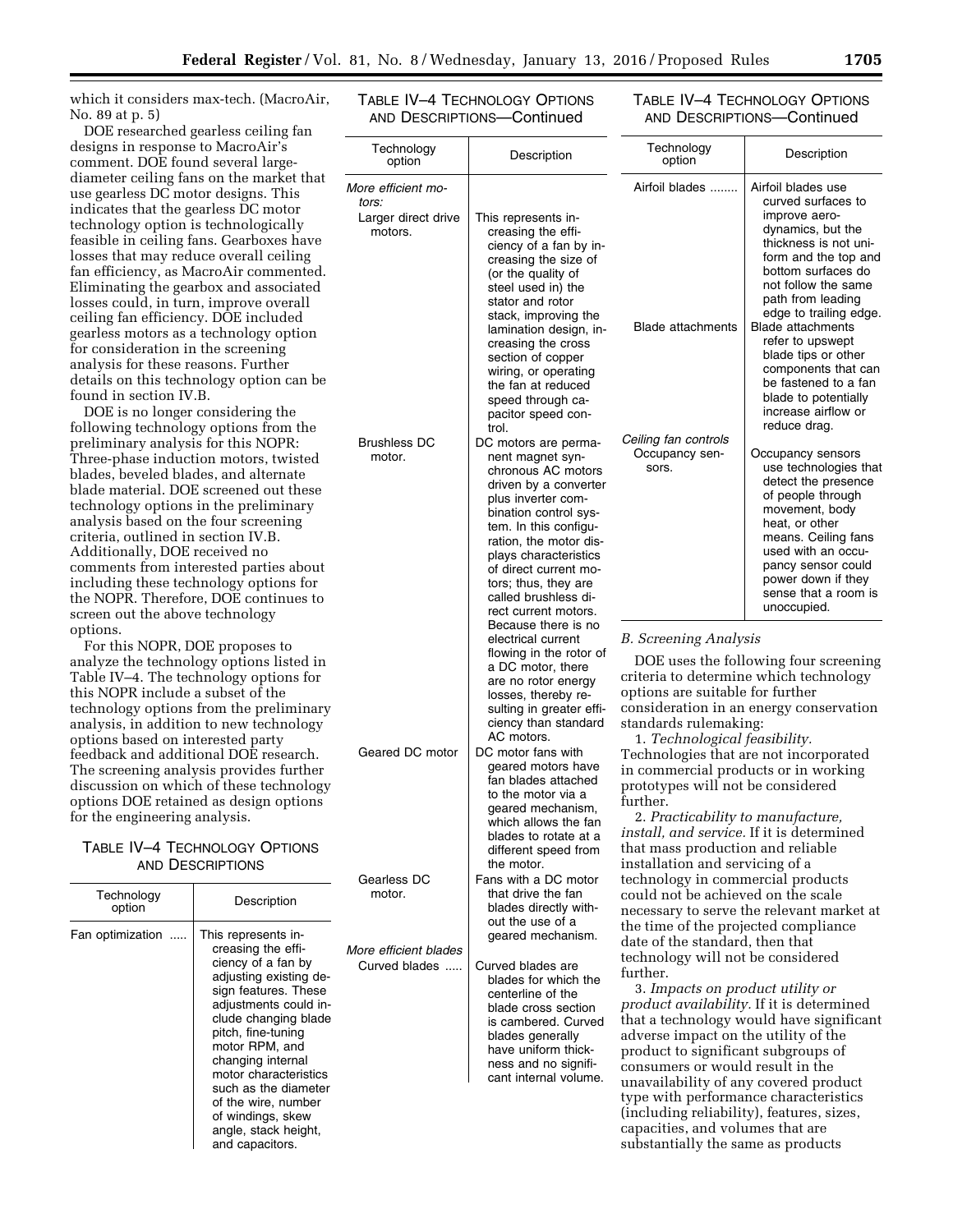generally available in the United States at the time, it will not be considered further.

4. *Adverse impacts on health or safety.* If it is determined that a technology would have significant adverse impacts on health or safety, it will not be considered further. (10 CFR part 430, subpart C, appendix A, 4(a)(4) and 5(b))

In sum, if DOE determines that a technology, or a combination of technologies, fails to meet one or more of the above four criteria, it will be excluded from further consideration in the engineering analysis. The reasons for excluding technology options for this NOPR are discussed below.

The subsequent sections include comments from interested parties pertinent to the screening criteria, DOE's evaluation of each technology option against the screening analysis criteria, and whether DOE determined that a technology option should be screened out based on the screening criteria. DOE requests comment on the screened out and remaining technology options for each product class. See issue 4 in section VII.E.

#### 1. Screened-Out Technologies

a. Standard and Hugger Ceiling Fans

In the preliminary analysis, DOE screened out the following technologies for standard and hugger fans: Occupancy sensors, geared motors, three-phase induction motors; and blade design elements including twisted blades, airfoil blades and beveled blades, fans with fewer blades, blade attachments, and alternative blade materials. In line with the technologies DOE screened out, Hunter Fan stated in comments on the preliminary analysis that the aesthetic appeal of ceiling fans must be considered because it can affect consumer utility. (Hunter, Public Meeting Transcript, No. 83 at p. 197)

In the preliminary analysis, DOE screened out the occupancy sensors technology option because DOE did not have enough information to determine whether occupancy sensors are technologically feasible for use in all ceiling fans. DOE requested comments on sensors as a technology option. See issue 5 in section VII.E.

In response to DOE's request for comment on sensors, ALA, Hunter, Westinghouse, and Lutron on behalf of Westinghouse commented to support DOE's decision to screen out occupancy sensors from the analysis. (Hunter, Public Meeting Transcript, No. 83 at p. 193) ALA and Westinghouse stated that occupancy sensors would be problematic for ceiling fans installed in

bedrooms. Many consumers operate the ceiling fan continuously while sleeping, but the occupancy sensor would not detect the movement necessary to continuously operate through the night. (ALA, No. 91 at p. 16; Westinghouse, Public Meeting Transcript, No. 83 at p. 206) BAS, however, stated that a schedule can be included in the occupancy sensor to get around the issue of the ceiling fan turning off in the bedroom. (BAS, Public Meeting Transcript, No. 83 at p. 206)

Westinghouse also commented that occupancy sensors can be difficult to manage in a residential space. It stated that to include an occupancy sensor to the ceiling fan, the room might have to have one as well to meet local building codes. (Westinghouse, Public Meeting Transcript, No. 83 at p. 195)

Occupancy sensors have the potential to save energy by reducing the number of ceiling fan operating hours. DOE did not find or receive enough data to evaluate any potential tradeoff between consumer utility and the energy savings of reduced operating hours. DOE also researched the option of introducing occupancy sensor schedulers in ceiling fans. DOE did not find data to show that occupancy sensor schedulers can be installed reliably in all ceiling fans. At this time, DOE proposes to continue to screen out occupancy sensors because DOE cannot satisfactorily evaluate the energy savings potential, technological feasibility and impact on consumer utility of implementing sensors or schedule controls. DOE requests comment and data to evaluate these factors. See issue 5 in section VII.E.

DOE did not receive comments on the decision to screen out three-phase induction motors or blade design elements including twisted blades, airfoil blades and beveled blades, fans with fewer blades, blade attachments, and alternative blade materials for standard and hugger ceiling fans. DOE continues to screen out these technology options for this NOPR.

#### b. Very Small-Diameter Ceiling Fans

As discussed in section IV.A.1, DOE proposes to analyze a new product class for ceiling fans with blade spans of 18 inches or less. DOE proposes to screen out the same technologies for very small-diameter fans as for standard and hugger fans as described in section IV.B.1.a. DOE did not receive any feedback on the decision to screen out these technologies.

VSD ceiling fans are used in residential applications, similar to standard and hugger ceiling fans. Thus, as discussed for standard and hugger ceiling fans, DOE proposes to screen out blade technology options that could affect appearance of VSD ceiling fans.

During manufacturer interviews, DOE asked whether the same design options considered in the preliminary analysis for the standard and hugger fans could be considered for VSD ceiling fans. These design options included fan optimization, larger direct drive motor, and DC motors. DOE has not received any objections from manufacturers regarding its consideration of these design options for VSD ceiling fans. One manufacturer pointed out that there are no VSD ceiling fans with DC motors currently available in the market, but speculated that DC motors in VSD ceiling fans could be technologically feasible because they are used in more traditional ceiling fans (standard and hugger ceiling fans). The manufacturer also acknowledged that there is limited data on efficiency improvements of these design options specifically for VSD ceiling fans. Further discussion on how these design options were incorporated is provided in chapter 5 of the NOPR TSD.

DOE requests comment on the technologies that it screened out for VSD ceiling fans. See issue 4 in section VII.E.

c. High-Speed Small-Diameter Ceiling Fans

In the preliminary analysis, DOE screened out the following eight technologies for HVSD ceiling fans: More efficient direct-drive single-phase induction motors, geared motors, threephase induction motors, fans with fewer blades, twisted blades, blade attachments, alternative blade materials, and occupancy sensors. In line with the technologies that DOE screened out, BAS commented that that they do not use geared motors with variable frequency drives in acoustically sensitive places. (BAS, Public Meeting Transcript, No. 83 at p. 214)

DOE received no comments objecting to screening out these technology options in the preliminary analysis. DOE does not expect that these technology options or the applicability of the screening criteria to them will be affected by the proposed change in name and definition of the HVSD product class to the HSSD product class analyzed in this document. Therefore DOE proposes to continue to screen out these technology options for HSSD fans in this NOPR.

#### d. Large-Diameter Ceiling Fans

In the preliminary analysis, DOE screened out the following technologies for large-diameter fans: More efficient direct-drive single-phase induction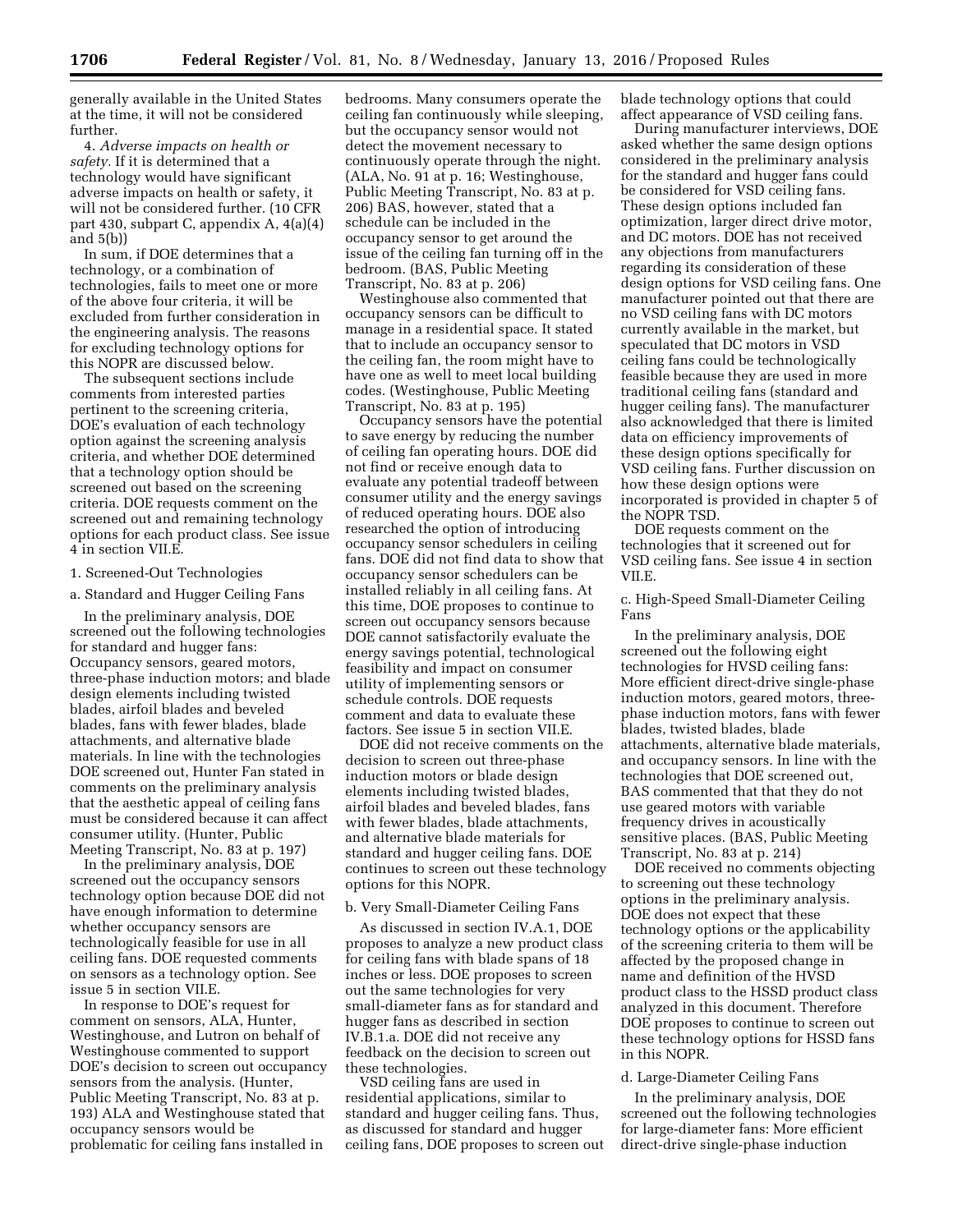motors, twisted blades, blade attachments, alternative blade materials and occupancy sensors.

In the preliminary analysis, DOE described blade attachments as an attachable clip that can be added to a fan blade to increase airflow or reduce drag. DOE asked for comment in the preliminary analysis about blade configurations and blade designs as technology options to improve ceiling fan efficiency.

BAS commented that more than half of the large-diameter manufacturers use some form of blade attachment and that winglets are the most common type of blade attachment. BAS stated that a properly designed winglet can increase the efficiency of a ceiling fan and provided articles to show that blade attachment are used to increase fuel efficiency in aircrafts. (BAS, No. 79 at p. 17) MacroAir stated that it does not use blade attachments and does not consider blade attachments to provide performance or efficiency gains. (MacroAir, No. 89 at p. 13)

There is disagreement in the industry whether blade attachments improve fan efficiency. Because DOE has not received sufficient information to conclude that blade attachments increase the efficiency of large-diameter fans, DOE continues to screen out blade attachments.

DOE did not receive comment on the decision to screen out more efficient direct-drive single-phase induction motors, twisted blades, alternative blade materials, and occupancy sensors for large-diameter fans. DOE continues to screen out these technology options for large-diameter fans for this NOPR.

#### 2. Remaining Technologies

DOE tentatively concludes that the technology options not screened out meet all four screening criteria to be examined further as design options in DOE's NOPR analysis. DOE determined that these technology options are technologically feasible because they are being used in commercially available products or working prototypes. DOE also finds that all of the remaining technology options meet the other screening criteria (*i.e.,* practicable to manufacture, install, and service and do not result in adverse impacts on consumer utility, product availability, health, or safety). In summary, DOE did not screen out the following technology options:

#### a. Fan Optimization

In the preliminary analysis, DOE screened in fan optimization for standard and hugger ceiling fans. DOE observed that ceiling fans with the same blade span, blade material, number of blades, type of motor and size of motor have a range of performances indicating that some ceiling fans are optimized, whereas others are not. DOE research since the preliminary analysis indicated that ceiling fans in all product classes can be optimized.

Matthews Fan stated that increasing the angle of the blade causes heat rise on the motor and the fan might not continue to meet the UL safety requirements and therefore adjusting the blade pitch is not possible. (Matthews, Public Meeting Transcript, No. 83 at p. 227)

Increasing the blade pitch can increase the heat rise on the motor and that blade pitch optimizing needs to be done within the UL safety requirements. The fan optimization design option, as proposed, includes other adjustments that manufacturers can make to improve efficiency. Consequently, manufacturers do not have to adjust blade pitch, but have the flexibility to determine which adjustments to existing designs are costeffective and comply with UL safety requirements. DOE continues to consider fan optimization as a viable technology option for improving fan efficiency that meets DOE's screening criteria. Consequently, DOE considered fan optimization in its analysis for all product classes.

# b. Larger Direct-Drive Motor

DOE screened in larger-direct drive motors as a technology option in the preliminary analysis. In response, ALA commented that DOE has not accounted for the difficulties associated with motor redesign that is required for larger AC motors. ALA stated that a significant constraint on ceiling fans is the maximum internal temperature permitted by UL 507. According to ALA, using a larger AC motor could create higher internal temperature and lead to failure in UL testing. (ALA, No. 91 at p. 5)

DOE recognizes ALA's concerns but proposes to continue to screen in larger direct-drive motors for analysis in this NOPR. DOE identified several commercially-available ceiling fan model series that use larger direct-drive single-phase induction motors and still adhere to existing safety standards. For example, the 52-inch Monte Carlo Homeowner Max uses a  $153 \times 15$  mm motor 22 and the 52-inch Monte Carlo Designer Max uses a 188 × 15 mm

motor.23 DOE conducted testing to evaluate the impact on performance of using larger direct-drive motors. DOE's internal test data shows that the efficiency of low-volume ceiling fans can be improved through the use of a larger AC direct-drive motor. Discussions with manufacturers confirmed that ceiling fan efficiency can be improved by increasing the size of the motor, but that the improvement may be small and increases production cost. Based on these findings, DOE continues to consider larger direct-drive motors as a viable technology option for improving fan efficiency that meets DOE's screening criteria. Consequently, DOE considered larger direct-drive motors in its analysis for standard and hugger fans. DOE accounts for costs associated with implementing a largerdirect drive motor in the engineering and MIA analyses. DOE also screened in larger direct-drive motors for very smalldiameter ceiling fans based on information received during manufacturer interviews and requests comments on the inclusion of this design option for VSD ceiling fans. See issue 4 in section VII.E.

#### c. DC Motor

Brushless DC Motors in Standard, Hugger, and HSSD Product Classes

In the preliminary analysis, DOE screened in brushless DC motors for standard, hugger and HVSD ceiling fans. These ceiling fans typically use  $A\bar{C}$ induction motors. In AC induction motors, current flowing through copper wire windings in the stator induce a current in the motor rotor to create a magnetic field. There are energy losses associated with this process. In DC motors, the rotor is a permanent magnet that generates a magnetic field without the need for induced current. Therefore, the energy losses associated with inducing current in the rotor in an AC motor are not present in DC motors. Consequently, DC motors are typically more efficient than AC induction motors. Another advantage of DC motors is that they tend to be smaller and make less noise than AC induction motors. However, DC motors require additional controls to enable them to function on power sources typical in a home. Implementing DC motor technology in ceiling fans may increase manufacturing and product retail cost. These cost impacts are analyzed in the engineering and downstream analyses. DOE requested comment on the motor

<sup>22</sup>Monte Carlo. *52*″ *Homeowner Max, [http://www.](http://www.montecarlofans.com/38090/52-Homeowner-Max-5HM52BPN.html) [montecarlofans.com/38090/52-Homeowner-Max-](http://www.montecarlofans.com/38090/52-Homeowner-Max-5HM52BPN.html)[5HM52BPN.html](http://www.montecarlofans.com/38090/52-Homeowner-Max-5HM52BPN.html)*.

<sup>23</sup>Monte Carlo. *52*″ *Designer Max, [http://www.](http://www.montecarlofans.com/37831/52-Designer-Max_5DM52RZW.html) [montecarlofans.com/37831/52-Designer-Max](http://www.montecarlofans.com/37831/52-Designer-Max_5DM52RZW.html)*\_ *[5DM52RZW.html](http://www.montecarlofans.com/37831/52-Designer-Max_5DM52RZW.html)*.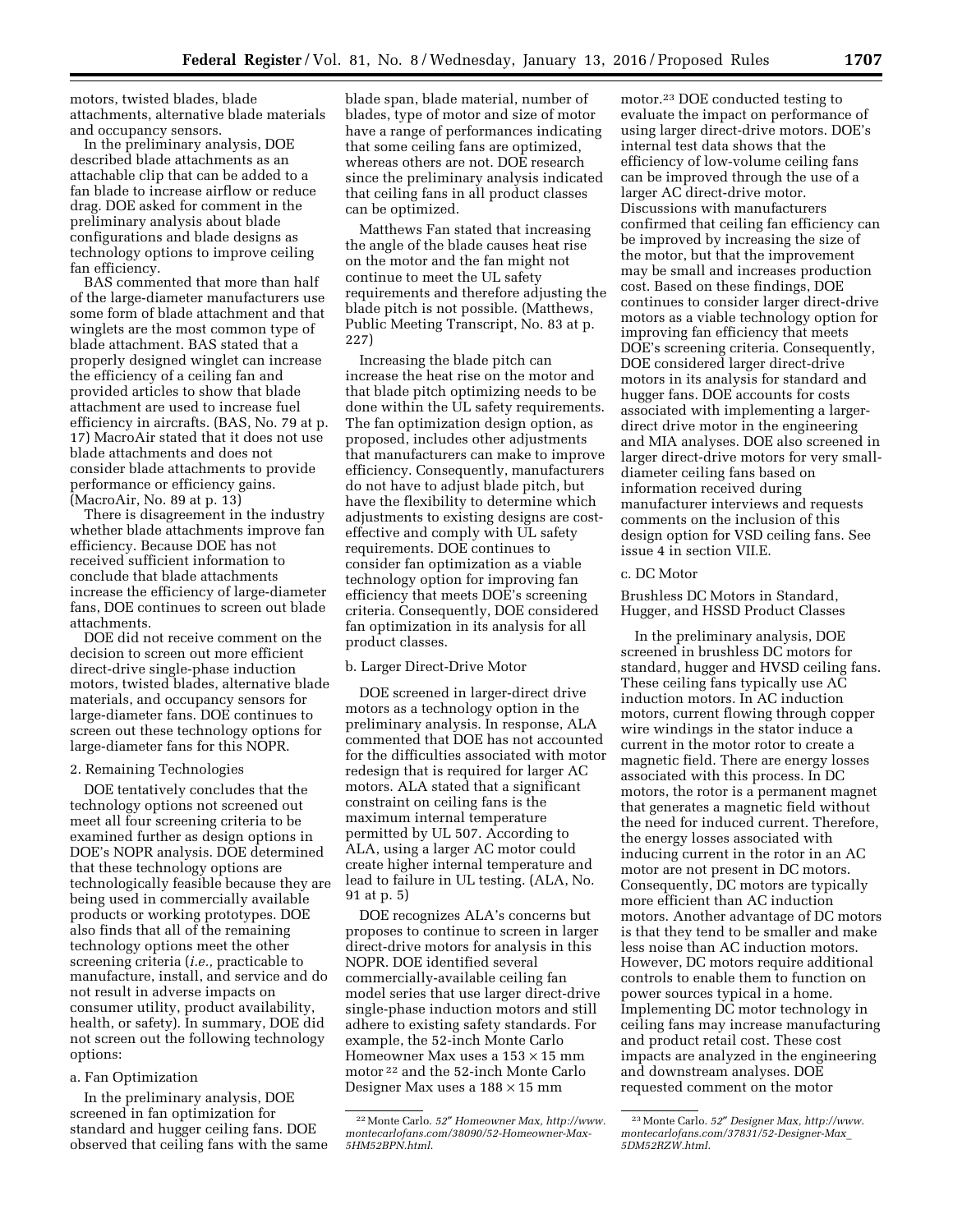technology options in the preliminary analysis.

ALA commented that brushless DC motors should be screened out of DOE's analysis, because they have only been available in the market for a short time, and therefore not enough data exists to fully evaluate the long-term reliability of ceiling fans with DC motors. (ALA, No. 91 at p. 16) However, the California Investor Owned Utilities (CA IOUs) supported the inclusion of DC motors as a technology option and urged DOE to incorporate only the assumptions regarding manufacturing, warranty, maintenance, and repair costs based on recent and accurate data or research from manufacturers rather than more informal assumptions. CA IOUs recommended that DOE conduct research regarding DC motors through direct outreach with manufacturers. (CA IOUs, No. 91 at p. 2) BAS commented that the latest generation of DC motor controllers don't require a power converter and can drive the motor directly from line voltage inverter. This eliminates one power conversion stage, reducing cost, and improving efficiency and reliability. According to BAS, DC motors are manufactured using similar techniques as AC motors and share many critical components. Therefore the reliability and the control system is not different for a DC motor compared to an AC motor. (BAS, No. 79 at p. 29) Similarly, the Appliance Standards Awareness Project (ASAP) noted that it is not aware that DC motors are less reliable than AC motors. (ASAP, et al., No. 92 at p. 2) In their submitted comments, ASAP stated several instances of manufacturers indicating that there should not be any concerns related to reliability of DC motors, including manufacturer responses to the preliminary TSD, and comments during the preliminary analysis public meeting. (ASAP, et al., No. 92 at pp. 2–3)

ALA commented that quiet fan speed controls and variable speed controls are not compatible with brushless DC motors. ALA stated that requiring DC motors in small-diameter ceiling fans would lead to the elimination of existing wall-mounted controls for AC motor fans and associated light kits. (ALA, No. 91 at p. 7)

In consideration of the above comments, DOE investigated DC motor impacts on consumer utility and product availability. Through market research, DOE found that most manufacturers offer ceiling fans with DC motors. DOE is also aware of ceiling fans that use DC motors and have wall mounted controls such as the BAS Haiku models that come with optional

wall controls.24 However, DC motors are a relatively new technology and that reliability issues may become apparent as ceiling fans using these motors in the field mature. However, their availability in the market indicates to DOE that manufacturers have deemed DC motors technologically feasible, practicable to manufacture, install, and service and have acceptable impacts on utility (including reliability and product availability). Consequently, DOE screened in DC motors for this NOPR. DOE accounted for differences in reliability between DC and AC motors in downstream analyses in section IV.F.4.

Brushless DC Motors in Very Small-Diameter Ceiling Fans

For this NOPR, DOE analyzed a new product for very small-diameter ceiling fans that have blade spans of 18 inches or less. Currently there is no very smalldiameter ceiling fan on the market that uses a DC motor; however conversations with one VSD manufacturer indicated that DC motors are technologically feasible in very small-diameter ceiling fans. Therefore DOE screens in the DC motor technology option for very smalldiameter ceiling fans. DOE requests comment on including DC motors as a technology option. See issue 4 in section VII.E.

Geared and Gearless DC Motors for Large-Diameter Ceiling Fans

In the preliminary analysis, DOE screened in brushless DC motors for large-diameter fans. DOE requested comment on whether brushless DC motors meet the screening criteria for large-diameter ceiling fans.

In response to the preliminary analysis, MacroAir requested that DOE include gearless DC motors as a new technology option (see section IV.A.2). It stated that gearbox losses are between 5 and 35 percent. (MacroAir, No. 89 at p. 5)

DOE found two manufacturers with large-diameter ceiling fans using a gearless DC motor, including MacroAir's newly released AirVolution-D model. (MacroAir, No. 89 at p. 10) Market availability of fans using gearless DC motors indicates to DOE that this technology option is technologically feasible and meets the other three screening criteria. Thus, DOE screened in gearless DC motors for large-diameter ceiling fans for consideration in the engineering analysis.

DOE did not receive any comments objecting to the consideration of brushless DC motors as a design option analyzed in the preliminary analysis for large-diameter ceiling fans. Thus, DOE screened in this technology option for consideration in the engineering analysis for this NOPR. Note, DOE refers to this design option as a geared DC motor to make a clear distinction between fans with a gearbox and fans without a gearbox.

#### d. Curved Blades and Airfoil Blades

In the preliminary analysis, DOE screened in curved and airfoil blade technology options for high-speed small-diameter and large-diameter ceiling fans. DOE requested comment about the blade technology options, but did not receive any comments opposing the inclusion of curved and airfoil blades in the analyses for these fan product classes. Therefore, DOE continues to screen in curved and airfoil blades for HSSD and large-diameter ceiling fans in this NOPR.

#### *C. Engineering Analysis*

In the engineering analysis, DOE established the relationship between the manufacturer production cost (MPC) and improved ceiling fan efficiency. This relationship serves as the basis for cost-benefit calculations for individual consumers, manufacturers, and the Nation. DOE typically structures the engineering analysis using one of three approaches: (1) Design option; (2) efficiency level; or (3) reverse engineering (or cost assessment). The design-option approach involves adding the estimated cost and associated efficiency of various efficiencyimproving design changes to the baseline product to model different levels of efficiency. The efficiency-level approach uses estimates of costs and efficiencies of products available on the market at distinct efficiency levels to develop the cost-efficiency relationship. The reverse-engineering approach involves testing products for efficiency and determining cost from a detailed bill of materials (BOM) derived from reverse engineering representative products. The efficiency ranges from that of the least-efficient ceiling fans sold today (*i.e.*, the baseline) to the maximum technologically feasible efficiency level. At each efficiency level examined, DOE determines the MPC; this relationship is referred to as a costefficiency curve.

For this analysis, DOE structured its engineering analysis for ceiling fans using a combination of the designoption approach and the reverseengineering approach. The analysis is performed in terms of incremental increases in efficiency due to the implementation of selected design

<sup>24</sup>Big Ass Solutions. *Haiku, [http://](http://www.bigassfans.com/for-home/haiku/)*

*[www.bigassfans.com/for-home/haiku/.](http://www.bigassfans.com/for-home/haiku/)*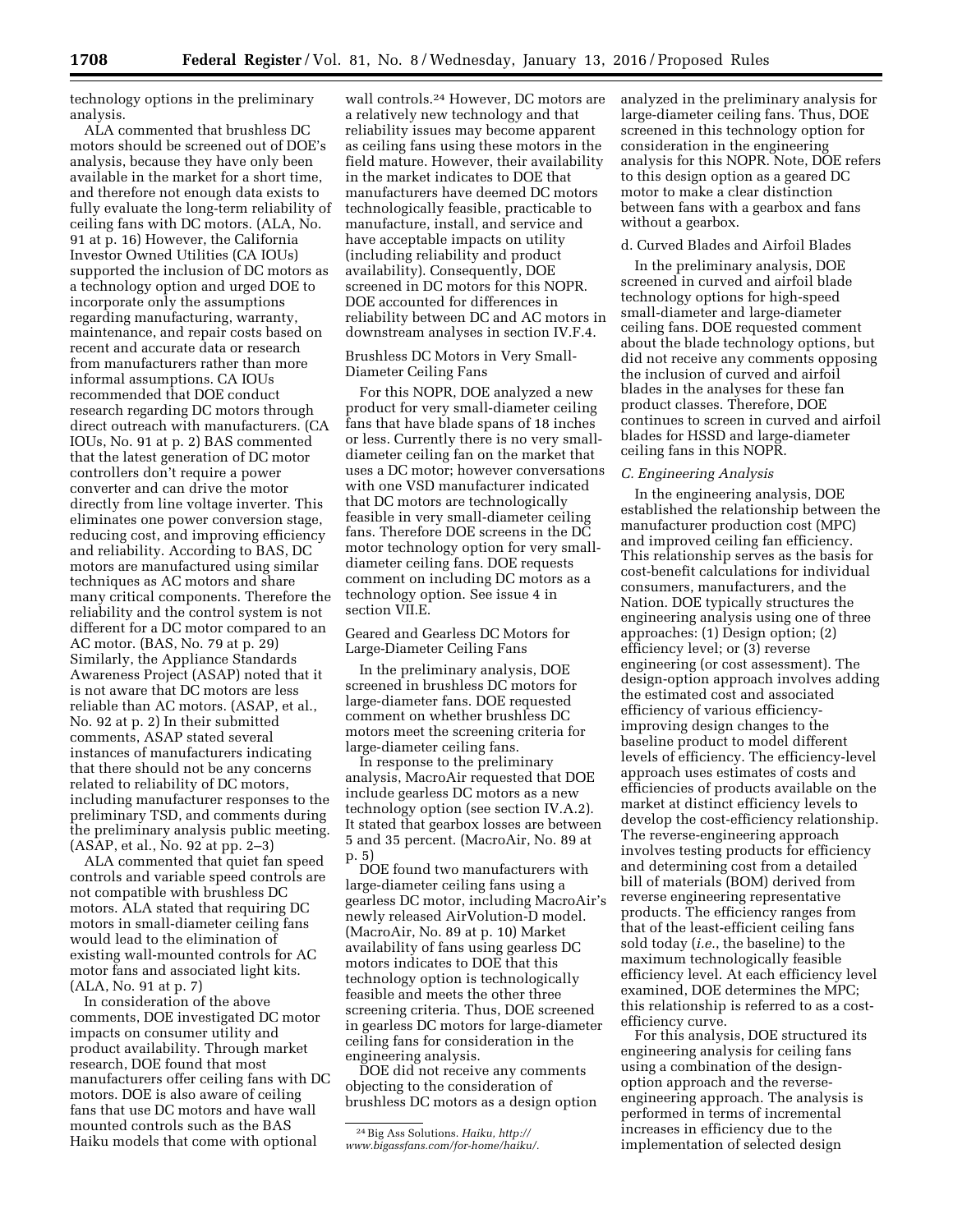options, while the estimated MPCs for each successive design option are based on product teardowns and a bottom-up manufacturing cost assessment. Using this hybrid approach, DOE developed the relationship between MPC and ceiling fan efficiency. DOE welcomed comments on an alternative approach in the preliminary analysis.

DOE used the design option approach in the engineering analysis and selected representative sizes for each product class to account for differences in ceiling fan utility and efficiency based on blade diameter. DOE selected representative sizes based on the available range of sizes in each product class and based on the number of sales per size. For each representative size in each proposed product class, DOE identified a baseline efficiency as a reference point from which to measure changes resulting from each design option. Efficiency is represented in terms of the metric proposed in the test procedure NOPR (*i.e.,* aggregate airflow efficiency). The baseline represents the most common, least efficient ceiling fan in the market for each product class and representative size. DOE then developed separate cost-efficiency relationships for each product class analyzed. The following is a summary of the method DOE used to determine the costefficiency relationship for ceiling fans:

• Perform airflow efficiency tests on a representative sample of ceiling fans in each product class.

• Develop a detailed BOM for the tested ceiling fans through product teardowns, and construct a ceiling fan cost model.

• Use a combination of test data, data from spec sheets, the cost model, and feedback from manufacturers to calculate the incremental increase in efficiency and cost increase of adding specific design options to a baseline model.

In the 2014 test procedure NOPR, DOE proposed to test standard ceiling fans mounted to an artificial ceiling. ALA commented that the candidate standard levels in the preliminary analysis were based on airflow measurements made without an artificial ceiling. ALA recommended that DOE adjust the analysis to adhere to the final test procedure. (ALA, No. 91 at p. 2)

Since the preliminary analysis, DOE published a test procedure SNOPR on June 3, 2015, in which DOE proposes to test all ceiling fans mounted directly to the ceiling. DOE used test data for standard ceiling fans mounted directly to the ceiling to update the engineering analysis for this NOPR.

In response to the approach taken by DOE, MacroAir stated it doesn't understand why a design approach was used for the efficiency levels and a performance approach was taken in the candidate standard levels (CSL). MacroAir suggested a consistent approach should be maintained throughout the analysis process. (MacroAir, No. 89 at p. 13)

Typically, DOE structures an energy conservation standard in terms of a performance requirement, *i.e.,* a maximum level of energy consumption or a minimum level of energy efficiency, often as a function of some form of capacity or size. For this rulemaking, DOE is structuring the standard using a minimum level of airflow efficiency (CFM/W) as a function of diameter. The various levels of efficiency being considered for the standard, or candidate standard levels, were developed using efficiency levels described in the engineering analysis. See chapter five of the NOPR TSD. In the engineering analysis, DOE developed efficiency levels using design-options, which are technologies that exist in the market that have passed the screening criteria. See chapter four of the NOPR TSD. The efficiency levels examined represent a certain path, or combination of design options, that demonstrate how various levels of efficiency can be achieved. While this analysis is meant to show one way of achieving certain levels of efficiency, the actual structure of the standards (in the form of equations defining a minimum level of air flow efficiency (CFM/W) as a function of diameter) allows any design path to be used. Also, establishing standards in this manner, as opposed to requiring specific design requirements be used (*e.g.,* a standard specifying one type of motor), allows manufacturers freedom in meeting a standard and avoids limiting innovation. Manufacturers may choose to use any technologies and designs they desire to achieve the specified CFM/W standard.

In written comments, ASAP noted that DOE evaluated efficiency levels that are structured as a function of ceiling fan diameter. ASAP expressed concern that standards as a function of diameter may not be directly related to the performance of the fan. (ASAP, et al., No. 92 at p. 3)

In response to ASAP's comment, DOE examined how fan efficiency behaves as a function of both fan diameter and airflow to evaluate whether standards as a function of one or the other are more appropriate. DOE collected data for airflow, blade diameter and airflow efficiency for all the ceilings fans found

on Web sites of ten retailers, including, among others, Home Depot, Lowe's, Walmart and Menards. DOE then plotted ceiling fan efficiency as a function of both diameter and airflow and compared the correlation coefficient, or  $\mathbb{R}^2$  value, for each relationship. DOE found that both airflow and fan diameter have similar correlation coefficients as a function of airflow efficiency and neither is statistically better than the other. Because of this, DOE next examined which characteristic could be considered a better indicator, or proxy, for utility.

DOE sets standards that are technologically feasible and economically justified without diminishing utility to consumers. Neither airflow nor diameter is a perfect proxy for utility, because consumers make purchasing decisions based on both. However, DOE believes that blade diameter is a *better* proxy for utility than airflow. The size of a fan determines the cooling area, impacts room aesthetics, and determines if a fan physically fits into a room. Literature published by manufacturers clearly indicates that blade span is an important criteria for consumer fan selection. Manufacturers include sizing guides in published product literature to instruct consumers on how to properly size a fan for a given room size. These fan sizing guides specify the affected square footage of a room based on fan blade diameter. DOE did not find such guides for other ceiling fan characteristics such as airflow. Furthermore, DOE believes that standards as a function of airflow instead of fan diameter could result in substitution issues. For example, two ceiling fans of different sizes but similar airflow might not fit into the same space, will not have airflow produced over the same area, and have different room aesthetics. However, DOE believes that standards as a function of diameter would not result in substitution issues, because the substitute fan would fit into the same space, produce airflow over the same area and the room aesthetics would not be affected. This indicates to DOE that ceiling fan blade diameter is a primary characteristic considered by consumers when selecting a fan and a better proxy for consumer utility than airflow. Consequently, DOE proposes standards as a function of fan diameter to ensure that fans at a given diameter (and, by proxy, fans that provide a similar utility to the consumer) are subject to the same standard.

ASAP also stated that two fans of the same diameter could provide different airflows. ASAP stated that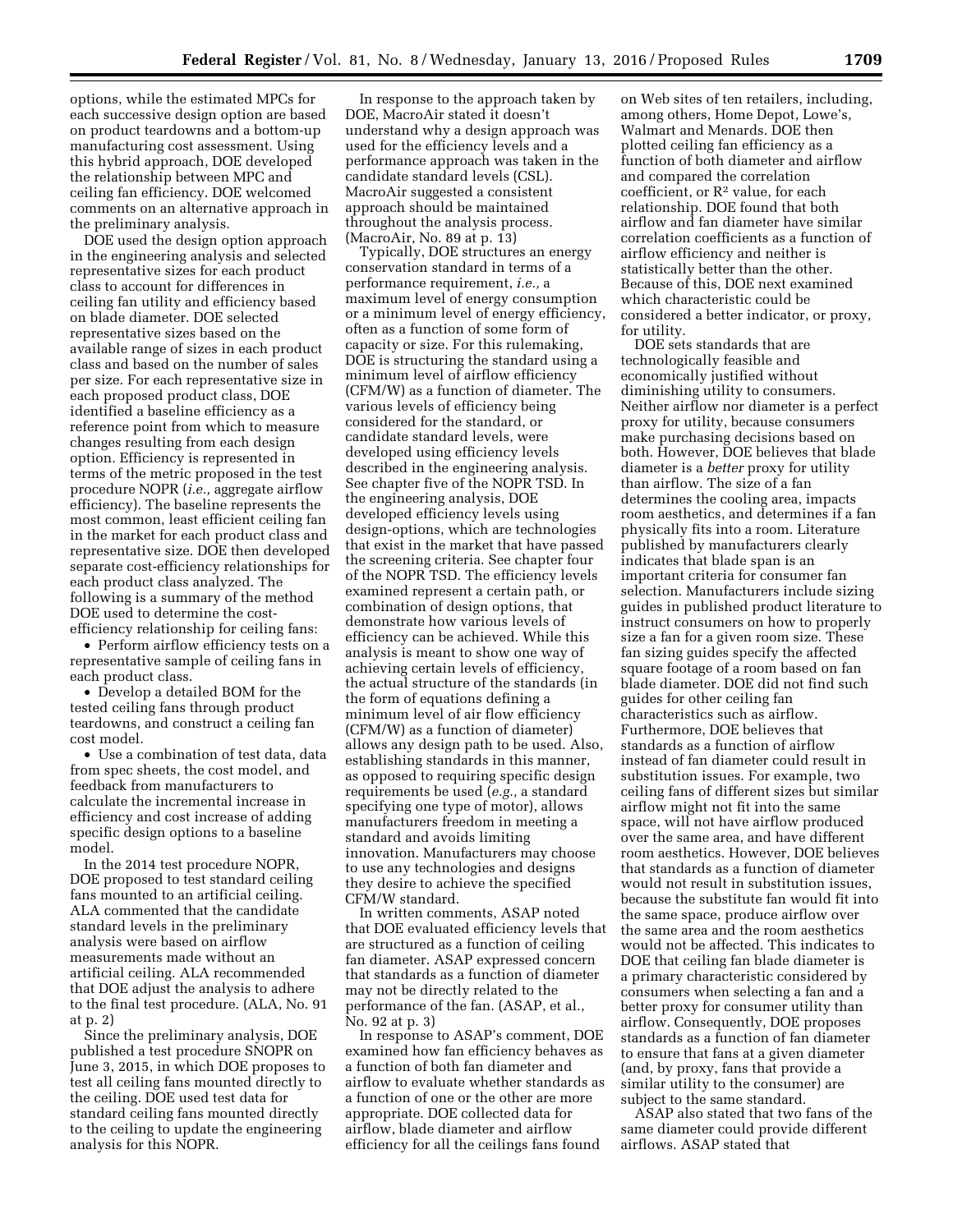manufacturers could simply meet the standard by reducing the speed of the fan, which would reduce airflow and fan utility. (ASAP, et al., No. 92 at p. 3)

Ceiling fans of the same size can produce different airflows, and slowing down a fan can significantly reduce energy consumption. While manufacturers may opt to do so to meet the levels proposed, DOE did not include slowing down the fan as a design option; manufacturers can meet the levels proposed without reducing speed. Also, DOE expects that manufacturers will not reduce airflow to levels that are unacceptable when other cost-justified pathways to compliance are available. DOE requests comment on what an acceptable reduction of fan speed is such that it does not affect consumer utility. See issue 6 in section VII.E.

# 1. Baseline and Max-Tech Models

To analyze technology options for energy efficiency improvements, DOE defined a baseline and a max-tech model for each ceiling fan product class. Typically, the baseline model is a model that just meets current energy conservation standards, whereas a maxtech model is the highest efficiency model in the market. DOE set the baseline and max-tech efficiencies for each product class based on test data and certified airflow efficiency data from manufacturer Web sites and brochures. Further details can be found in chapter 5 of the TSD.

#### a. Standard and Hugger Ceiling Fans

In the preliminary analysis, DOE combined the cost efficiency curves of flat-blade fans and unconventionalblade fans in the standard and hugger product classes to create an aggregate curve for all standard ceiling fans and all hugger ceiling fans. DOE used the maximum efficiency of the unconventional-blade fans as the maxtech for the aggregate curve to ensure that even at max-tech, all types of ceiling fans, including designs with unconventional-blades, can achieve this level of efficiency.

In response to this approach, the CA IOUs expressed concern that the maxtech efficiency for the combined conventional and unconventional class is significantly lower than the conventional blade fan class. Therefore, the CA IOUs commented, DOE should consider conventional blade fan model efficiency for the max-tech level instead of the unconventional blade fan model. (CA IOUs, No. 91 at p. 1)

DOE appreciates the comment from the CA IOUs to use the max-tech level of the flat-blade fan for the aggregate

curve instead of the max-tech level of the unconventional-blade fan. However, doing so could result in a standard that cannot be met by unconventional blade fans, eliminating them from the market. DOE considers the elimination of unconventional blade fans from the market a loss of consumer utility and a reduction in product availability because, while these fans are functionally indistinguishable from flatblade ceiling fans, a majority of consumers purchase unconventionalblade fans because of their aesthetic appeal. Overly stringent ceiling fan standards could force manufacturers to reduce the aesthetic quality of some ceiling fans to comply with energy conservation standards, therefore reducing consumer utility. Thus, DOE continued to use the max-tech efficiency level of the unconventional-blade fans as the max-tech efficiency level for the aggregate curve in this NOPR.

#### b. Very Small-Diameter Ceiling Fans

After the preliminary analysis DOE decided to introduce a separate product class for very small-diameter ceiling fans based on feedback from interested parties (see section IV.A.1.c for more details on the very small-diameter product class). DOE used publicly available market data and test data to identify the baseline very smalldiameter ceiling fans for all representative sizes.

c. High-Speed Small-Diameter Ceiling Fans

In the preliminary analysis, DOE chose a baseline airflow efficiency of 211 cfm/W for the 56-inch HSSD ceiling fans. DOE selected this efficiency based on information listed in manufacturer specification sheets because DOE did not have any test results for this product class.

During the preliminary analysis public meeting, Westinghouse and ALA commented that 211 cfm/W is too high for the baseline efficiency for 56 inch high-speed small-diameter fans. Westinghouse stated that the baseline 56-inch high-speed small-diameter airflow efficiency should be 95 cfm/W. (Westinghouse, Public Meeting Transcript, Public Meeting Transcript, No. 83 at p. 250) ALA provided published data to support its statement showing baseline fans with airflow efficiencies ranging between 90 and 115 cfm/W, and airflow ranging from 6,118 to 9,154 cfm. Additionally, ALA stated that it is aware that HSSD fan manufacturers list extremely high cfm levels on their manufacturer specification sheets. These models will have cfm levels similar to the baseline

models recommended by ALA when tested according to the DOE test procedure. (ALA, No. 91 at p. 4)

Since the preliminary analysis, DOE tested baseline 56-inch HSSD ceiling fans. Those tests confirmed comments received from interested parties that the value used in the preliminary analysis is too high. DOE reduced the baseline airflow efficiency for a 56 inch HSSD ceiling fan from 211 cfm/W to 91 cfm/ W, which corresponded to the lowest efficiency of the HSSD ceiling fans tested.

# d. Large-Diameter Ceiling Fans

In the preliminary analysis DOE described the baseline for the largediameter ceiling fan product class as having curved blades, a three-phase induction motor with a gearbox, and an exposed motor with no housing. DOE described a max-tech large-diameter ceiling fan as a ceiling fan with airfoil blades and a DC motor.

MacroAir commented on the baseline and max-tech levels for the largediameter ceiling fan product class. MacroAir stated that geared motors are a typical component of baseline largediameter fans. MacroAir also suggested that the max-tech unit has a brushless DC motor and a direct drive (without gears). (MacroAir, No. 89 at p. 5)

DOE agrees with MacroAir because DOE found that large-diameter ceiling fans with a brushless DC motor have the highest efficiency. Therefore, for its analysis, DOE assumes that the maxtech efficiency level for large-diameter ceiling fans includes a gearless DC motor.

# 2. Manufacturing Cost Analysis

DOE estimated the manufacturing costs using a reverse-engineering approach, which involves a bottom-up manufacturing cost assessment based on a detailed BOM derived from teardowns of the product being analyzed. The detailed BOM includes labor costs, depreciation costs, utilities, maintenance, tax, and insurance costs, in addition to the individual component costs. These manufacturing costs are developed to be an industry average and do not take into account how efficiently a particular manufacturing facility operates.

For the reverse-engineering approach, DOE purchased off-the-shelf ceiling fans available on the market with a range of efficiencies and dismantled them component by component to determine what technologies and designs manufacturers use to increase airflow efficiency. DOE then used independent costing methods, along with component-supplier data, to estimate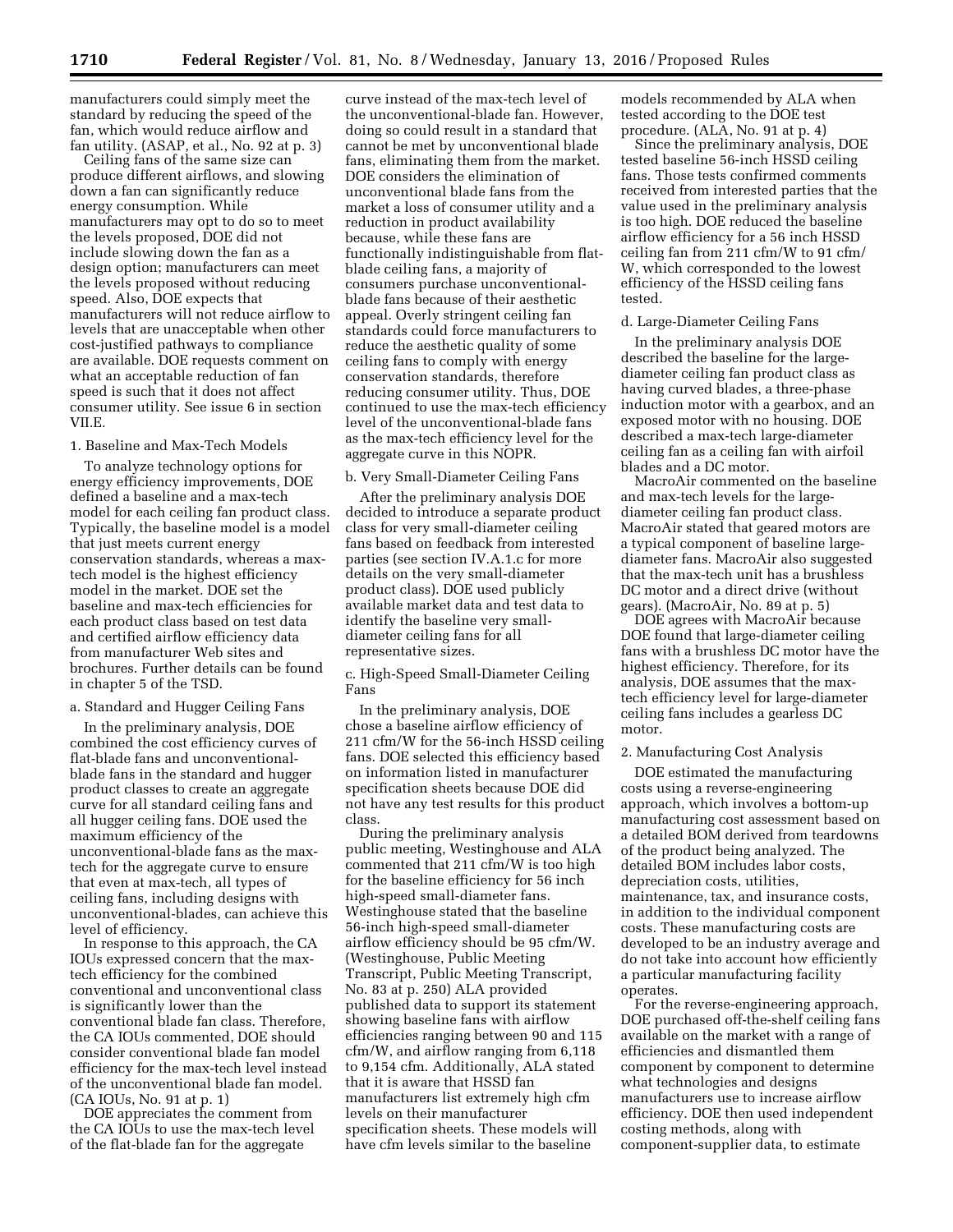the costs of the components. DOE derived detailed manufacturing cost estimates based on its reverse engineering analysis, which include the cost of the product components, labor, purchased parts and materials, and investment. The testing and teardown results indicated that the manufacturing costs among different units from different manufacturers can vary based on the type of material, amount of material, and/or process used.

# a. Standard and Hugger Ceiling Fans

In the preliminary analysis, DOE developed a single, aggregated costefficiency curve for unconventionalblade and flat-blade fans for both standard and hugger product classes. The MPC for the max-tech (efficiency level 4, or EL 4) reflected a shipment weighted average of: (1) The full cost of an unconventional-blade fan with a DC motor, and (2) the full cost of a flatblade fan with an AC motor.

ALA commented that the preliminary analysis costs for the EL 4 design option for standard and hugger fans are much too low. (ALA, No. 91 at p. 6) ALA stated that the aggregate curve would effectively require DC motors for all ceiling fans. For flat-blade fans, the minimum efficiencies required to comply with DOE's EL 4 would require either DC motor technology or some combination of a larger AC motor and other technologies that DOE has already screened out from consideration. Westinghouse stated that if a DC motor with flat blade is required to achieve EL 4, then the costs should also mirror that. (Westinghouse, Public Meeting Transcript, No. 83 at p. 245)

DOE acknowledges that to comply with the EL 4 efficiency for both flatblade fans and unconventional-blade fans, DC motors is the only remaining screened-in design option. Therefore, DOE adjusted the costs at EL 4 to represent a shipment weighted average of the full cost of an unconventionalblade fan and flat-blade fan that both use a DC motor.

b. Very Small-Diameter and High-Speed Small-Diameter Ceiling Fans

DOE used the reverse engineering approach described in section IV.C.2 to estimate the manufacturing costs of very small-diameter and HSSD ceiling fans. DOE received some feedback on the high-speed small-diameter manufacturing costs. DOE used this feedback together with the results from the reverse engineering to estimate the manufacturing costs for HSSD ceiling fans. DOE did not receive any feedback from interested parties on the manufacturing costs of very smalldiameter ceiling fans. Therefore DOE relied on the manufacturing cost results from the reverse engineering approach.

#### c. Large-Diameter Ceiling Fans

In the preliminary analysis, DOE found that large-diameter fans have a wide variety of motor horsepower. For consistency, DOE assumed that all the large-diameter fans analyzed use a 1 horsepower motor because they are available in 8-, 12-, and 20-foot fans. DOE estimated the cost of 1-horsepower motors by evaluating the average price of a 1-horsepower motors available on the market. DOE requested comment on the assumption to use a 1-horsepower motor for all representative sizes.

BAS stated that a 1-horsepower motor is not representative of the entire largediameter market. BAS suggested that 20 foot fans should have a 2-horsepower motor, 12-foot fans should have a 1 horsepower motor, and 8-foot fans should have a 0.5-horsepower motor. (BAS, No. 79 at p. 4) MacroAir agreed with BAS stating that the 1-horsepower motor is a poor assumption for all largediameter fans. MacroAir provided a breakdown in the percentage of sales based on motor horsepower, which shows 36 percent of their large-diameter fans are sold with a 1-horsepower motor, 23 percent are sold with a 2 horsepower motor and 13 percent are sold with a 0.5-horsepower motor. All other motor sizes that MacroAir sells have sales of 13 percent or less. (MacroAir, No. 89 at p. 10)

Based on the feedback from BAS and MacroAir, DOE assumed that 20-foot fans use 2-horsepower motors, 12-foot fans use 1-horsepower motors, and 8 foot fans use 0.5-horsepower motors. DOE tore down two 20-foot largediameter ceiling fans to estimate the manufacturing costs for the fans and their subassemblies, including the fan motors. DOE adjusted its assumptions regarding motor costs based on input received during manufacturer interviews and these teardowns.

Chapter 5 of the NOPR TSD discusses the baseline efficiencies for each product class, the design options DOE considered, the methodology used to develop manufacturing production costs, and the cost-efficiency curves. The LCC and PBP analyses uses the cost-efficiency relationships developed in the engineering analysis.

#### 3. Installed Costs

During the preliminary analysis public meeting, DOE received comments on the installed costs for standard ceiling fans. The installed costs are a function of MPC, manufacturer markup and retail

markup. In the preliminary analysis, DOE presented baseline and EL 4 installed costs of \$107 and \$149, respectively, for standard fans.

During the public meeting, Westinghouse and Fanimation stated that the installed cost for the baseline is too high and the installed costs for EL 4 is too low. (Westinghouse, Public Meeting Transcript, No. 83 at p. 242; Fanimation, Public Meeting Transcript, No. 83 at p. 243)

In response to Westinghouse and Fanimation, DOE re-evaluated its MPC estimates. As stated, MPC is one of the factors DOE used to calculate installed costs. (See sections IV.D and IV.F for discussion of the other factors). In the preliminary analysis, DOE calculated the MPC as the product of factory costs and factory markup. This approach was used to calculate MPC, because standard and hugger ceiling fans are typically outsourced by U.S. manufacturers to factories in China. DOE calculated baseline and max-tech (EL 4) MPCs for 52 inch standard ceiling fans of \$41.33 and \$65.56, respectively, in the preliminary analysis.25

DOE revisited all the assumptions in the cost model from the preliminary analysis and updated all the inputs to the cost model to reflect the costs in 2015\$. Additionally, DOE increased the manufacturing purchase volume to reflect manufacturers' comments. DOE presented the updated factory costs to manufacturers during interviews, who generally agreed with the updated costs.

During manufacturer interviews, DOE also received feedback that the overhead burden, shipping costs and tariffs should be included in the MPC. In this NOPR, DOE included these costs in the MPC to be more representative of the manufacturer cost structure described by manufacturers.

During the interviews, DOE attempted to gather more information about the factors it used to derive the MPC. Manufacturers generally agreed with the factory markup of 1.2 used in the preliminary analysis. Manufacturers also agreed with the overhead burden of \$2.50 per unit and the shipping tariff of 4.7 percent. DOE increased the shipping costs from China from \$2.50 per unit to \$3.60 per unit based on feedback received during interviews.

After reevaluating its installed costs and considering manufacturer feedback, DOE increased the baseline MPC from \$41.33 to \$54.93. DOE increased the

<sup>25</sup> In the preliminary analysis, DOE presented MSPs instead of MPCs. The MPCs were marked up to the MSP using the distribution channel markups. The MSP for the baseline 52-inch ceiling fan was \$56.62 and for the MSP for the max-tech 52-inch ceiling fan was \$89.82.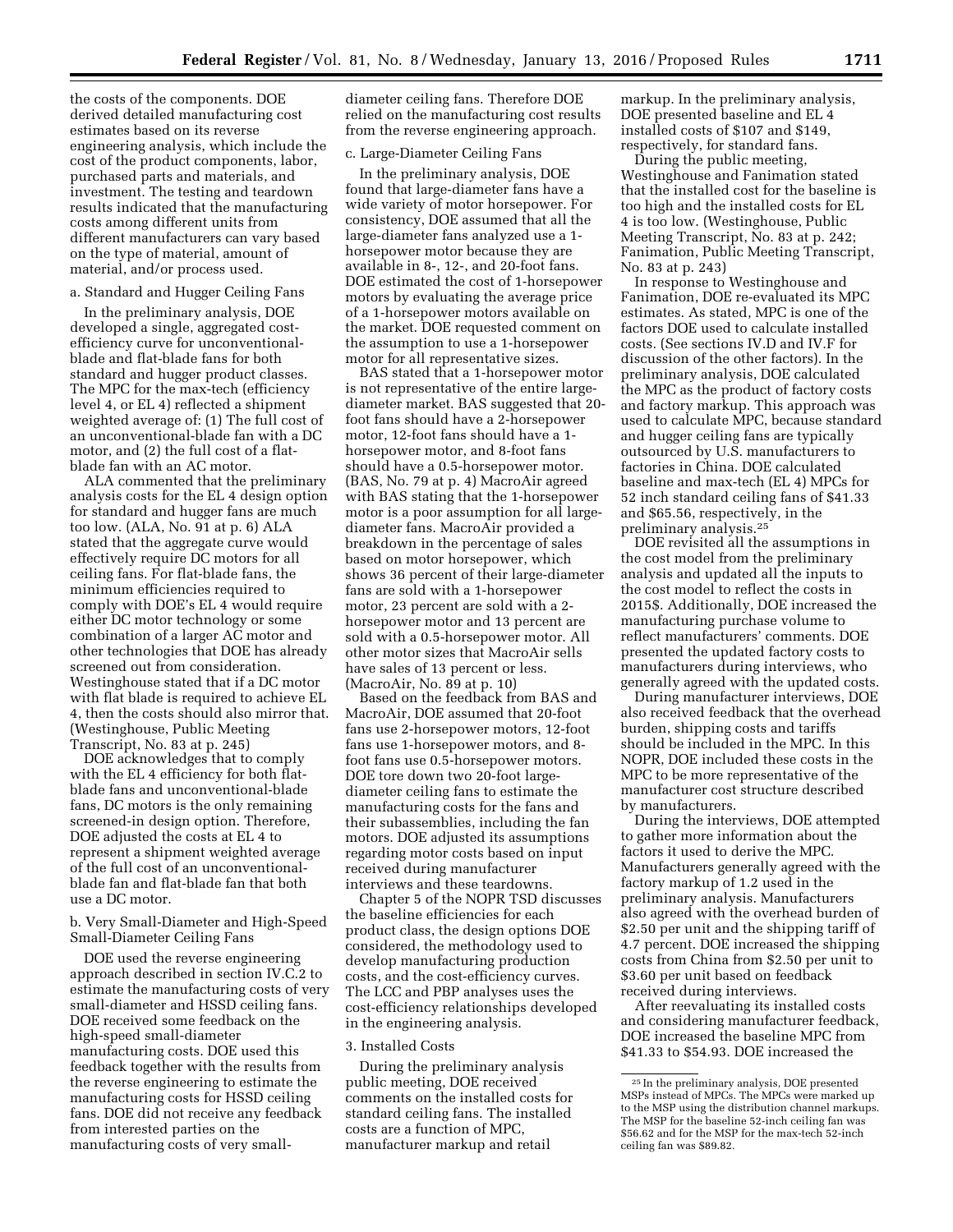costs for the 52-inch standard ceiling fan for EL 4 from \$65.56 to \$90.93. More details about the factory costs and the MPC can be found in chapter 5 of the NOPR TSD. DOE requests comments on the new baseline MPC of \$54.93 for 52 inch standard ceiling fans. See issue 7 in section VII.E.

DOE did not receive any comments about the installed costs that were presented in the preliminary analysis for all the other product classes. However the installed costs for these product classes changed with updates in manufacturing costs and the distribution channel.

#### *D. Markups Analysis*

DOE uses distribution channel markups and sales taxes (where appropriate) to convert the manufacturer production cost estimates from the engineering analysis to consumer prices, which are then used in the LCC, PBP, and the manufacturer impact analyses. The markups are multipliers that are applied to the purchase cost at each stage in the distribution channel.

DOE characterized four distribution channels to describe how standard, hugger and VSD ceiling fans pass from manufacturers to consumers. These four distribution channels can be characterized as follows:

- Manufacturer → Home Improvement  $Center \rightarrow Consumer$
- Manufacturer/Home Improvement Center (in-store label)  $\rightarrow$  Consumer
- Manufacturer  $\rightarrow$  Wholesaler  $\rightarrow$
- Contractor → Consumer Manufacturer  $\rightarrow$  Showroom  $\rightarrow$

Consumer

DOE developed separate markups for home improvement centers that have their in-store label ceiling fans and for those that sell independent-label ceiling fans. As indicated in the market assessment, Hampton Bay and Harbor Breeze ceiling fans, which are two of the top three ceiling fan brands in the market, are the in-store brands for Home Depot and Lowe's, respectively. In this case, Home Depot and Lowe's serve as both in-store brand manufacturer and home improvement center that carry both store-brand and independent-brand ceiling fans. For in-store label ceiling fans, DOE developed an overall markup that encompasses the margins for manufacturing as well as selling the product. For the independent-label ceiling fans sold through home centers, separate markups were developed for the brand manufacturer and for the home improvement centers which serve only as a retailer.

For large-diameter and HSSD ceiling fans, the two distribution channels that DOE considered can be characterized as follows:

Manufacturer → Dealer → Customer Manufacturer → In-house Dealer → Customer

The second distribution channel for large-diameter and HSSD ceiling fans is a direct sale channel where the manufacturer sells the product directly to a customer through its in-house dealer. DOE is assuming the markup for in-house dealers is the same as the conventional dealer markup; therefore, the overall markup for these two distribution channels is the same.

To account for manufacturers' nonproduction costs and profit margin, DOE applies the manufacturer markup to the full MPC derived in the engineering analysis. The resulting manufacturing selling price (MSP) is the price at which the manufacturer can recover all production and non-production costs and earn a profit. To meet new or amended energy conservation standards, manufacturers typically introduce design changes to their product lines, which increases manufacturer production costs. As production costs increase, manufacturers typically incur additional overhead.

To calculate the manufacturer markups, DOE reviewed 10–K reports 26 submitted to the U.S. Securities and Exchange Commission (SEC) by publicly-owned ceiling fan companies. The financial figures necessary for calculating the manufacturer markup are net sales, costs of sales, and gross profit. Few ceiling fan manufacturing companies are publicly owned, and most of the publicly-owned ceiling fan manufacturing companies are subsidiaries of more diversified parent companies, so the financial information summarized may not be exclusively for the ceiling fan portion of their business and can also include financial information from other product sectors. DOE discussed the manufacturer markup with manufacturers during interviews, and used product specific feedback on market share, markups and cost structure from manufacturers to adjust the manufacturer markup calculated through review of SEC 10–K reports.

To develop markups for the market participants involved in the distribution of ceiling fans, DOE utilized several sources, including: (1) The SEC 10–K reports and U.S. Census Bureau's annual retail trade survey for building

material and supplier dealer industry 27 (to develop home improvement center markups); (2) the U.S. Census Bureau's annual wholesale trade report for electrical and electronic appliance, television, and radio set merchant wholesaler industry 28 (to develop wholesaler markups); (3) 2014 RSMeans Electrical Cost Data 29 (to develop contractor markups); and (4) the SEC 10–K reports (to develop dealer markups).

To develop the markups when home centers serve as both brand manufacturer and retailer, DOE relied upon input from an industry expert.30

For each of the market participants, DOE developed baseline and incremental markups based on the product markups at each step in the distribution chain. The baseline markup relates the change in the MSP of baseline models to the change in the consumer purchase price. The incremental markup relates the change in the MSP of higher-efficiency models (the incremental cost increase) to the change in the consumer purchase price.

In addition to the markups, DOE derived state and local taxes from data provided by the Sales Tax Clearinghouse.31 These data represent weighted average taxes that include county and city rates. DOE derived shipment-weighted average tax values for each region considered in the analysis.

Chapter 6 of the NOPR TSD provides further detail on the estimation of markups.

#### *E. Energy Use Analysis*

The purpose of the energy use analysis is to determine the annual energy consumption of ceiling fans at different efficiency levels in representative U.S. homes and commercial buildings, and to assess the energy savings potential of increased ceiling fan efficiency. To develop annual energy use estimates, DOE multiplied ceiling fan input power by the number of hours of use (HOU) per

28U.S. Bureau of the Census. *2012 Annual Wholesale Trade Report, NAICS 423620: Electrical and Electronic Appliance, Television and Radio Set Merchant Wholesaler.* 2012. Washington, DC. (Last Accessed April 22, 2015) *[http://www.census.gov/](http://www.census.gov/wholesale/index.html) [wholesale/index.html.](http://www.census.gov/wholesale/index.html)* 

29RS Means Company Inc. *Electrical Cost Data: 36th Annual Edition.* 2014. Kingston, MA.

30Mehta, V. Personal communication. Email to Colleen Kantner, LBNL. November 24, 2013.

31Sales Tax Clearinghouse Inc., State Sales Tax Rates Along with Combined Average City and County Rates (2014) available at *[http://thestc.com/](http://thestc.com/STrates.stm)  [STrates.stm](http://thestc.com/STrates.stm)* (last accessed May 27, 2014).

<sup>26</sup>U.S. Securities and Exchange Commission, Annual 10–K Reports (various years between 2007 and 2013), available at *[http://sec.gov.](http://sec.gov)* 

<sup>27</sup>U.S. Census Bureau. *2012 Annual Retail Trade Survey.* Building Material and Supplier Dealer. 2012 (Last Accessed April 22, 2015) *[http://](http://www.census.gov/retail/arts/historic_releases.html) [www.census.gov/retail/arts/historic](http://www.census.gov/retail/arts/historic_releases.html)*\_*releases.html.*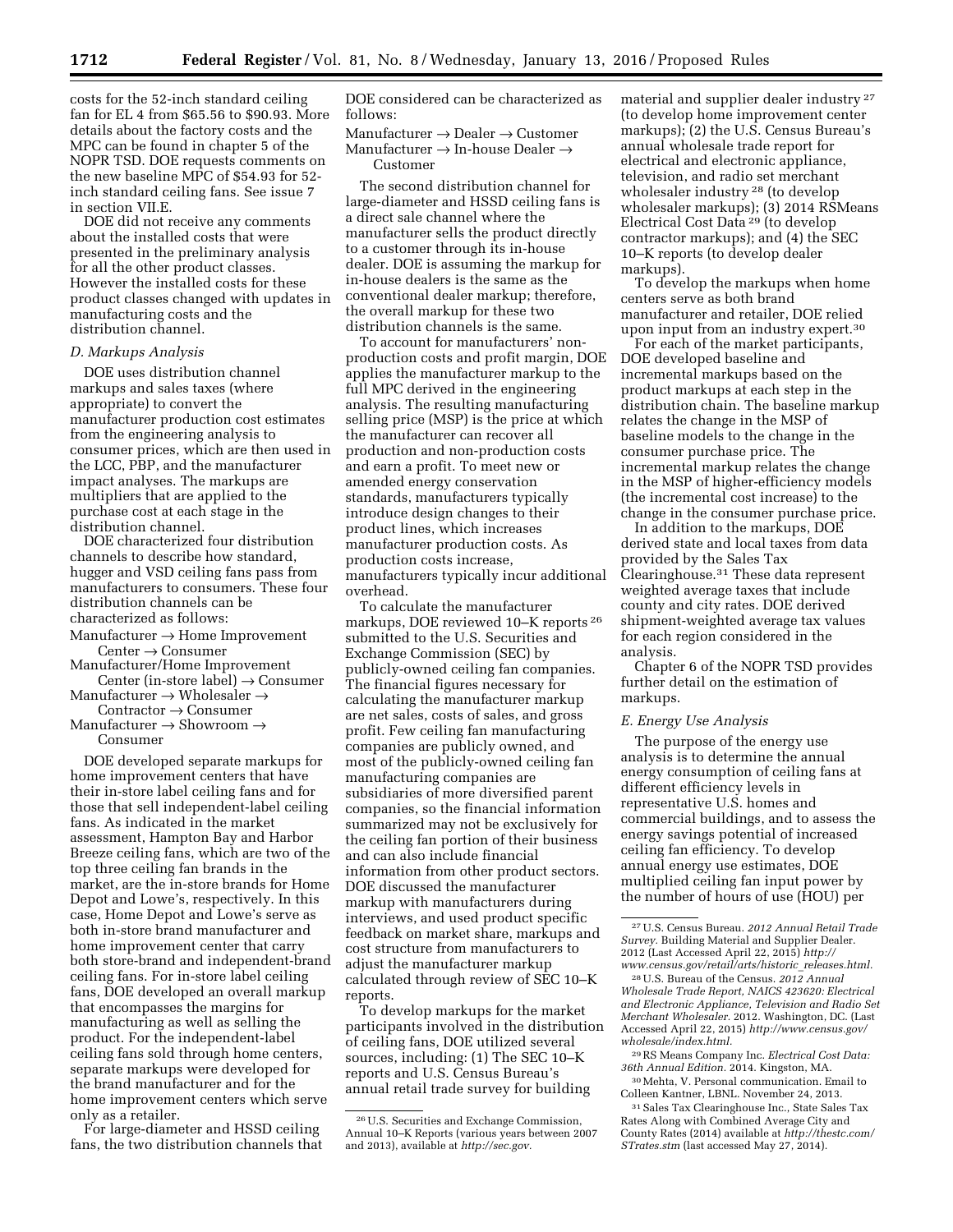year. The energy use analysis estimates the range of operating hours of ceiling fans in the field (*i.e.,* as they are actually used by consumers). The energy use analysis provides the basis for other analyses that DOE performed, particularly assessments of the energy savings and the savings in consumer operating costs that could result from adoption of amended standards.

1. Inputs for Standard, Hugger, and VSD Ceiling Fans

# a. Sample of Purchasers

As in the preliminary analysis, DOE has included only residential applications in the energy use analysis of standard, hugger, and VSD ceiling fans. DOE used the Energy Information Administration (EIA) 2009 Residential Energy Consumption Survey (RECS) 32 to choose a random sample of households in which new ceiling fans could be installed. RECS is a national sample survey of housing units that collects statistical information on the consumption of, and expenditures for, energy in housing units, along with data on energy-related characteristics of the housing units and occupants. RECS collected data on 12,083 housing units, and was constructed by EIA to be a national representation of the household population in the United States.

In creating the sample of RECS households, DOE used the subset of RECS records that met the criterion that the household had at least one ceiling fan. DOE chose a sample of 10,000 households from RECS to estimate annual energy use for standard, hugger, and VSD ceiling fans. Because RECS provides no means of determining the type of ceiling fan in a given household, DOE used the same sample for the standard, hugger, and VSD product classes.

#### b. Operating Hours

As in the preliminary analysis, DOE used data from a study 33 that surveyed ceiling fan owners to estimate the operating hours for each sampled RECS household. In that study, the authors asked a nationally representative sample of more than 2,500 ceiling fan users to report their ceiling fan operating hours for high, medium, and low speeds. The

LBNL study reported a distribution of operating hours, with an average of 6.45 hours of operation per day. The operating hour for each sample used is drawn from the distribution of operating hours reported in the LBNL study, and further apportioned into operating hours at different fan speeds.

In the preliminary analysis, DOE used the results from the LBNL study to estimate that consumers run their standard, hugger, and VSD ceiling fans at high speed 41 percent of the time, at medium speed 37 percent of the time, and low speed 22 percent of the time. ALA submitted the results of an AcuPOLL survey 34 showing that consumers most often operate their standard, hugger, and VSD ceiling fans on medium speed, not high speed, and asked DOE to adjust its assumptions regarding hours of use at low, medium, and high speeds in light of these results. (ALA, No. 8 at p. 6) Hunter Fan Company also asked DOE to review the standard, hugger, and VSD ceiling fan hours of use assumptions in light of the AcuPOLL survey results, especially because energy consumption at medium speed is typically less than the midpoint in energy consumption between high and low speeds. (Hunter Fan Company, Public Meeting Transcript, Public Meeting Transcript, No. 83 at pp. 15, 104)

In light of ALA's and Hunter's comments and the AcuPOLL survey results, DOE compared the LBNL and AcuPOLL survey results and takes both into account in determining the fraction of time spent at each fan speed. In the NOPR analyses, DOE estimated that the fraction of time that standard, hugger, and VSD ceiling fans were operated at each speed was equal to the simple average of the fractions reported by the LBNL and AcuPOLL surveys: 33 percent on high speed, 38 percent on medium speed, and 29 percent on low speed. DOE then used these fractions were used to apportion the total hours of use into hours of use at high, medium and low speeds.

c. Power Consumption at Each Speed and Standby

DOE determined the power consumption at high, medium, and low speed for each representative fan size in the engineering analysis. These values are shown in chapter 5 of the NOPR TSD. DOE estimated that all ceiling fans with DC motors expend standby power, and that 7 percent of standard, hugger, and VSD ceiling fans with AC motors come with a remote, and therefore

consume power while in standby mode. DOE further estimated 0.7 watts as the power consumption value for standby for all representative fans belonging to the standard, hugger, and VSD product classes, based on testing conducted in association with developing the engineering analysis.

2. Inputs for Large-Diameter and High-Speed Small-Diameter Ceiling Fans

#### a. Sample of Purchasers

As in the preliminary analysis, DOE has included only commercial and industrial applications in the energy use analysis of large-diameter and HSSD ceiling fans. Although some largediameter and HSSD fans are used in residential applications, they represent a very small portion of the total market for large-diameter and HSSD ceiling fans. Similar to standard, hugger, and VSD ceiling fans, DOE developed a sample of 10,000 fans to represent the range of large-diameter and HSSD ceiling fan energy use. The sample captured variations in operating hours.

#### b. Operating Hours

In the preliminary analysis, DOE used feedback from manufacturers to estimate total hours of operation for largediameter and HSSD ceiling fans. Manufacturers suggested a range of possible hours of operation, depending on industry and application, with 12 hours per day as a representative value. To represent a range of possible operating hours around this representative value, DOE drew 10,000 samples from a uniform distribution between 6 hours per day and 18 hours per day when calculating the energy use of large-diameter and HSSD fans. DOE also used manufacturer feedback to determine the proportion of operating time spent at each speed, estimating that, on average, large-diameter and HSSD fans spend approximately 10 percent of the time at high or low speed, and the rest of their time (approximately 80 percent) at a medium speed.

BAS used DOE's preliminary analysis assumptions to conduct an analysis of large-diameter ceiling fan operation by month for a specific consumer in the sample of consumers used in DOE's LCC analysis. (BAS, No. 88 at pp. 37–38) BAS ultimately concluded that DOE must have assumed the consumer operated the fan in reverse during the winter months; or else, the consumer would have experienced a draft by operating the ceiling fan in the forward direction at medium speed. (BAS, No. 88 at p. 38) BAS suggested that DOE assume a 7 percent increase in energy consumption for all hours (if any) that

<sup>32</sup>U.S. Department of Energy–Energy Information Administration. *2009 RECS Survey Data.* (Last accessed October 10, 2014.) *[http://www.eia.gov/](http://www.eia.gov/consumption/residential/data/2009/) [consumption/residential/data/2009/.](http://www.eia.gov/consumption/residential/data/2009/)* 

<sup>33</sup> Kantner, C. L. S., S. J. Young, S. M. Donovan, and K. Garbesi. *Ceiling Fan and Ceiling Fan Light Kit Use in the U.S.—Results of a Survey on Amazon Mechanical Turk.* 2013. Lawrence Berkeley National Laboratory: Berkeley, CA. Report No. LBNL–6332E. *[http://www.escholarship.org/uc/](http://www.escholarship.org/uc/item/3r67c1f9) [item/3r67c1f9.](http://www.escholarship.org/uc/item/3r67c1f9)* 

<sup>34</sup>AcuPOLL® Precision Research, Inc. *Survey of Consumer Ceiling Fan Usage and Operations.* 2013.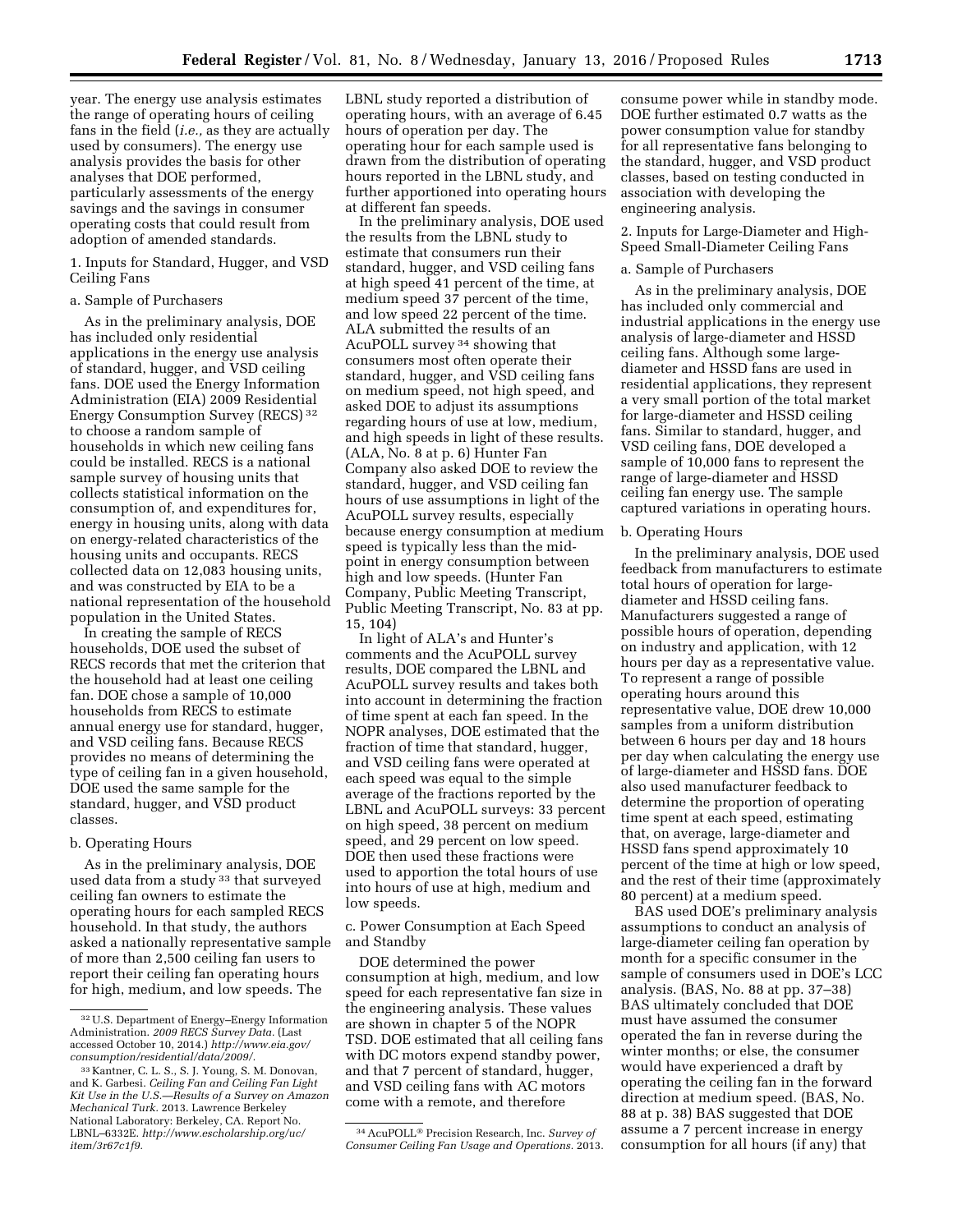a large-diameter ceiling fan is assumed to be operating in reverse, because an airfoil operating in reverse does not move as efficiently through the air. BAS also recommended conducting the analysis assuming a large-diameter ceiling fan operates slowly in the forward direction during the winter (heating) months, which will prevent the consumer from experiencing a draft and also reduce overall energy consumption relative to operating the ceiling fan at medium speed in reverse. (BAS, No. 88 at p. 39) The analysis proposed by BAS—which used DOE's assumption of 12 hours per day in active mode and assumes the fan operates very slowly in the forward direction during the heating months resulted in the following hours of use per day by speed setting: 0.6 hours per day at max speed, three hours at 80 percent of max speed, 1.2 hours at 60 percent of max speed, 7.2 hours at 25 percent of max speed, and 12 hours in standby mode. (BAS, No. 88 at pp. 45, 47) MacroAir also provided suggested hours of use for large-diameter ceiling fans at different settings: three hours per day at max speed, four hours at 80 percent of max speed, six hours at 60% percent max speed four hours at 40 percent max speed, one hour at 20 percent max speed, and six hours in standby mode. (MacroAir, No. 89 at pp.  $9 - 10$ 

To clarify, in the energy use analysis from the preliminary analysis, DOE did not consider any direction of rotation other that the forward direction. The analysis assumed that once a largediameter ceiling fan's hours of use were sampled from the distribution, that ceiling fan operated in the forward direction over three speeds every day for that many hours. DOE assumed that 80 percent of that time the fan operated at medium speed (intermediate RPM), 10 percent of the time at low speed (at or near minimum RPM) and 10 percent at high speed (at or near maximum RPM).

DOE appreciates BAS' comment regarding the induced draft from operating a large-diameter ceiling fan at medium speed during the winter (heating) months. For the NOPR analyses, DOE continued to assume that large-diameter ceiling fans only operated in the forward direction.35 However, DOE assumed different hours of use by setting than in the preliminary analysis. DOE calculated the hours of

use at each speed using a simple average of the values provided by BAS and MacroAir, resulting in: 1.8 hours at max speed, 3.5 hours at 80 percent speed, 3.6 hours at 60 percent speed, 2 hours at 40 percent speed, and 4.1 hours at 20 percent speed.36 Modeling largediameter ceiling fan operating hours based on fraction of time spent at each of five speeds aligns with the ceiling fans test procedure SNOPR, which proposes to test all large-diameter ceiling fans at max speed, 80 percent speed, 60 percent speed, 40 percent speed, and 20 percent speed. 80 FR 31487 (June 3, 2015).

DOE did not receive any comments in response to the operating hours distribution for HSSD fans in the preliminary analysis, and has therefore maintained the same approach. This approach assumes a uniform distribution for daily operating hours of between 6 and 18 hours per day and that such fans spend approximately 10 percent of the time at each of high and low speed, and approximately 80 percent of the time at a medium speed. DOE requests data on operating hours for HSSD ceiling fans. See issue 8 in section VII.E.

c. Power Consumption at Each Speed and Standby

For the large-diameter ceiling fan product class, the power consumption for a given representative fan was determined by the weighted average of power consumption at the five speeds discussed previously, where each speed was weighted by the fraction of time spent at that speed.

For the HSSD ceiling fan product class, as in the preliminary analysis, DOE determined power consumption at high speed for each representative fan in the engineering analysis. To estimate the power consumption at medium speed, DOE multiplied the high-speed power by the average ratio between high-speed power and medium-speed power in the standard, hugger, and VSD fans engineering analysis. DOE used the same approach for low-speed power, using the average ratio between highspeed power and low-speed power from the standard, hugger, and VSD fans engineering analysis.

In the preliminary analysis, DOE considered all HSSD fans at the

efficiency levels with a DC motor to have standby power, assuming a remote control was included for all such fans. DOE estimated 0.7 watts as the standby power value for all representative fans in the HSSD product class. Because these fans also have standby power as a result of a remote control receiver, this is the same value used for standard, hugger and VSD fans, as discussed in section IV.E.1.c. DOE also considered all large-diameter fans to have standby power, because available information indicated that all large-diameter ceiling fans in the market use a variablefrequency drive that consumes standby power. BAS indicated that there are a number of large-diameter ceiling fans without variable-frequency drives (VFDs) that have standby power consumption. (BAS, Public Meeting Transcript, No. 83 at p. 285) DOE appreciates this clarification and has not made the assumption in the NOPR analyses that all large-diameter ceiling fans have VFDs, but retains the assumption from the preliminary analysis that all large-diameter ceiling fans have standby power. For HSSD and large-diameter ceiling fans with standby power consumption, DOE calculated the number of standby hours as the total annual hours not spent in active mode. The standby power for large-diameter ceiling fans (with fan blades exceeding 7 feet in diameter) was estimated to be 7 watts in the engineering analysis (see chapter 5 of the NOPR TSD).

# 3. Impact on Air Conditioning or Heating Equipment Use

In response to comments on the framework document, DOE issued a Request for Information (RFI) regarding the potential interaction between ceiling fans and air conditioning usage. 78 FR 62494. While RFI commenters were generally in agreement on the theoretical energy savings potential from substituting ceiling fan usage for air conditioning usage, no clear evidence was presented indicating that ceiling fans are actually used in this manner. Therefore, DOE did not account for any impact on air conditioning or heating equipment use in response to an amended ceiling fan energy conservation standard in the preliminary analysis.

In response, MacroAir commented that DOE should consider several possible sources of savings in air conditioning use in its analyses, including: savings from air conditioning usage being displaced by ceiling fan use, savings from reduction in the required size of air conditioning units, and savings related to consumers using their ceiling fan rather than air conditioning

<sup>35</sup> DOE is not aware of any information on how frequently these fans might be used in reverse, nor did it have any data to support a different energy consumption when operating in reverse, compared to the energy consumption in the forward direction, for an equivalent speed.

<sup>36</sup> In calculating the average, DOE assumed that the 7.2 hours attributed by BAS to 25% speed correspond to the 20% speed setting. In addition, BAS assumed large-diameter ceiling fans are operated 12 hours per day, whereas MacroAir assumed large-diameter ceiling fans are operated 18 hours per day. The calculation of the average hours of use at each setting therefore results in largediameter ceiling fans operating for 15 hours per day.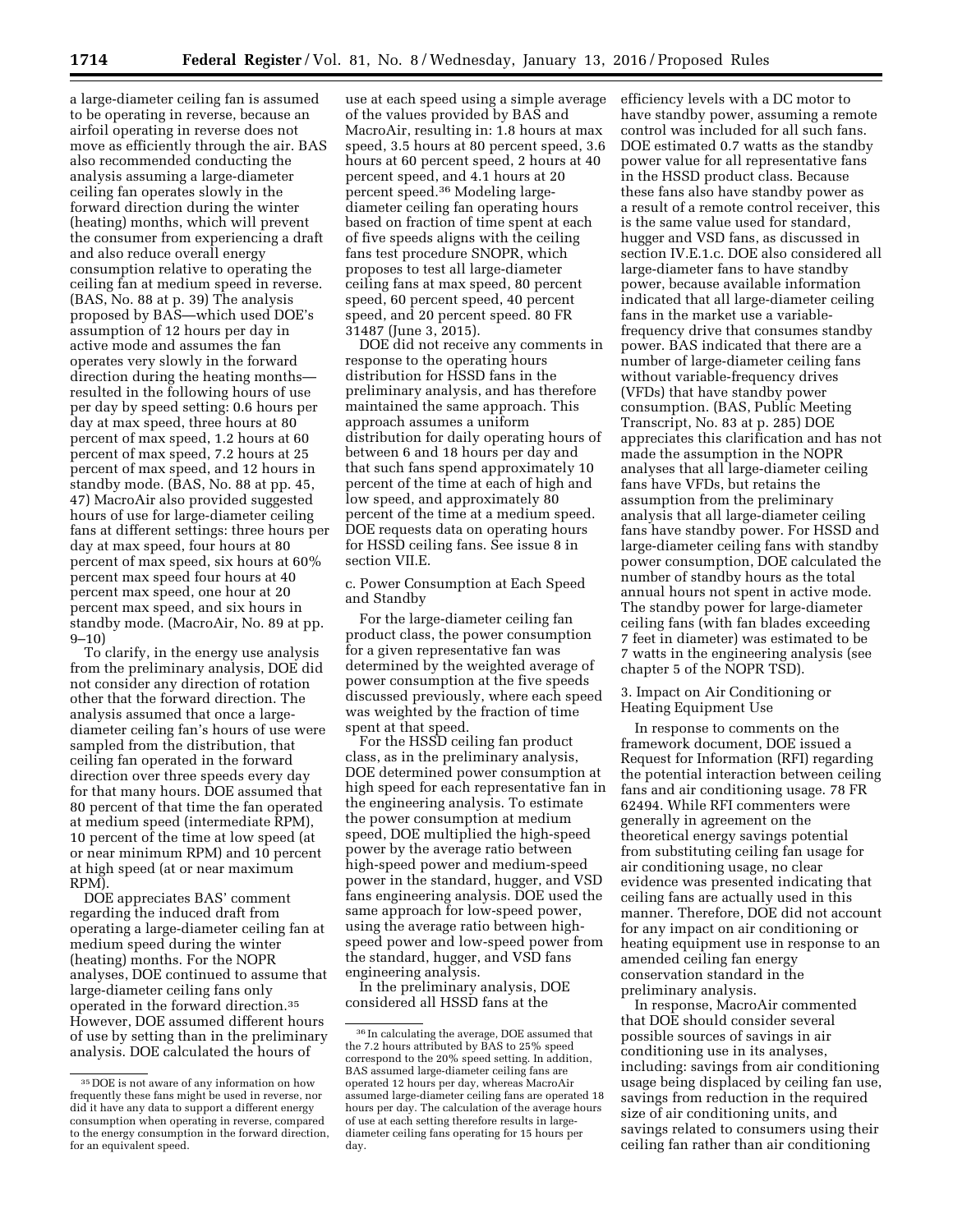unit (as a result of increased future electricity prices combined with changing consumer behavior to save money). (MacroAir, No. 89 at pp. 8–9) BAS agreed, indicating that air conditioning units use more power than ceiling fans for the same level of perceived cooling. (BAS, No. 88 at p. 42) ALA added that the LBNL study cited by DOE in the preliminary analysis shows that approximately 25 percent of ceiling fan owners reduce their air conditioning usage when using a ceiling fan; therefore, ALA requested DOE conduct a sensitivity analysis to understand how a ceiling fan price increase would affect air conditioning usage. (ALA, No. 90 at p. 13) Other interested parties—including Hunter Fan Company, Southern Company, Moshe Pardo, and Norman Kennedy cited the likelihood of increased air conditioning use from an energy conservation standard for ceiling fans. (Hunter Fan Company, Public Meeting Transcript, No. 83 at p. 256; Southern Company, Public Meeting Transcript, No. 83 at pp. 263–264; Moshe Pardo, No. 85 at p. 1; Norman Kennedy, No. 87 at p. 1)

DOE agrees that ceiling fans can be an inexpensive and effective replacement for air conditioning use. The savings identified by MacroAir are associated with ceiling fans in general. It seems unlikely that consumers would substantially increase air conditioning use, or forego purchasing a ceiling fan in lieu of an air conditioning unit, due to a modest increase in the initial cost of a ceiling fan due to an amended energy conservation standard. Because the interaction between ceiling fan use and air conditioning use is unlikely to be different in the case of amended standards than it would be in the nostandards case, DOE did not account for such interaction for the NOPR analyses. DOE requests specific information and any relevant data on how the proposed standards could affect the operation of air conditioners. See issue 9 in section VII.E.

# *F. Life-Cycle Cost and Payback Period Analysis*

DOE conducts LCC and PBP analyses to evaluate the economic impacts on individual consumers of potential energy conservation standards. The effect of new or amended energy conservation standards on individual consumers usually involves a reduction in operating cost and an increase in purchase cost. DOE uses the following

two metrics to measure consumer impacts:

• The LCC (life-cycle cost) is the total consumer expense of an appliance or product over the life of that product, consisting of total installed cost (manufacturer selling price, distribution chain markups, sales tax, and installation costs) plus operating costs (expenses for energy use, maintenance, and repair). To compute the operating costs, DOE discounts future operating costs to the time of purchase and sums them over the lifetime of the product.

• The PBP (payback period) is the estimated amount of time (in years) it takes consumers to recover the increased purchase cost (including installation) of a more-efficient product through lower operating costs. DOE calculates the PBP by dividing the change in purchase cost at higher efficiency levels by the change in annual operating cost for the year that amended or new standards are assumed to take effect.

For any given efficiency level, DOE measures the change in LCC relative to the LCC in the no-new-standards case, which reflects the estimated efficiency distribution of ceiling fans in the absence of new or amended energy conservation standards. In contrast, the PBP for a given efficiency level is measured relative to the baseline product.

DOE calculated the LCC and PBP for each considered efficiency level for a nationally representative consumer sample for each of the product classes. DOE developed consumer samples that account for variation in factors such as geographic location. Two types of consumer samples were created: one for the standard, hugger and VSD group of fans and another for the HSSD and large-diameter group. This was done to capture the variability in energy consumption, discount rates and energy prices associated with the different groups of ceiling fans.

For VSD, hugger, and standard ceiling fans, DOE created a sample in a manner similar to that outlined in section IV.E.1. Due to a lack of data on the location of HSSD and large- diameter fans, DOE assumed that the geographic distribution of HSSD and largediameter fan purchasers is similar to that of standard, hugger, and VSD ceiling fan purchasers. Therefore, DOE chose the location of HSSD and largediameter fan purchasers according to the geographic distribution of households in RECS. For each consumer in the sample used for HSSD and largediameter fans, DOE determined the energy consumption of ceiling fans and the appropriate electricity price for the location and sector.

The calculation of the total installed cost includes MPCs, manufacturer markups, retailer and distributor markups, and sales taxes. Installation costs were assumed not to vary by efficiency level, and therefore were not considered in the analysis. DOE welcomes comments on this assumption. See issue 10 in section VII.E.

Inputs to the calculation of operating expenses include annual energy consumption, energy prices and price projections, repair and maintenance costs, product lifetimes, and discount rates.

DOE created distributions of values for product lifetime, discount rates, and sales taxes, with probabilities attached to each value, to account for their uncertainty and variability.

The computer model DOE uses to calculate the LCC and PBP relies on a Monte Carlo simulation to incorporate uncertainty and variability into the analysis. The Monte Carlo simulations randomly sample input values from the probability distributions and ceiling fan user samples. The model calculated the LCC and PBP for products at each efficiency level for a sample of 10,000 consumers per simulation run.

DOE calculated the LCC and PBP for all consumers as if each were to purchase a new product in the expected year of compliance with amended standards. For this NOPR, DOE estimated publication of a final rule in the first half of 2016. For purposes of its analysis, DOE assumed a compliance date three years after publication of any final amended standard (*i.e.,* 2019), consistent with the approach taken in the concurrent ceiling fan light kits energy conservation standards rulemaking.

Table IV–5 summarizes the approach and data DOE used to derive inputs to the LCC and PBP calculations. The subsections that follow provide further discussion. Details of the spreadsheet model, and of all the inputs to the LCC and PBP analyses, are contained in chapter 8 and its appendices of the NOPR TSD. DOE requests comments on the methodology of the LCC and PBP analyses for ceiling fans. See issue 11 in section VII.E.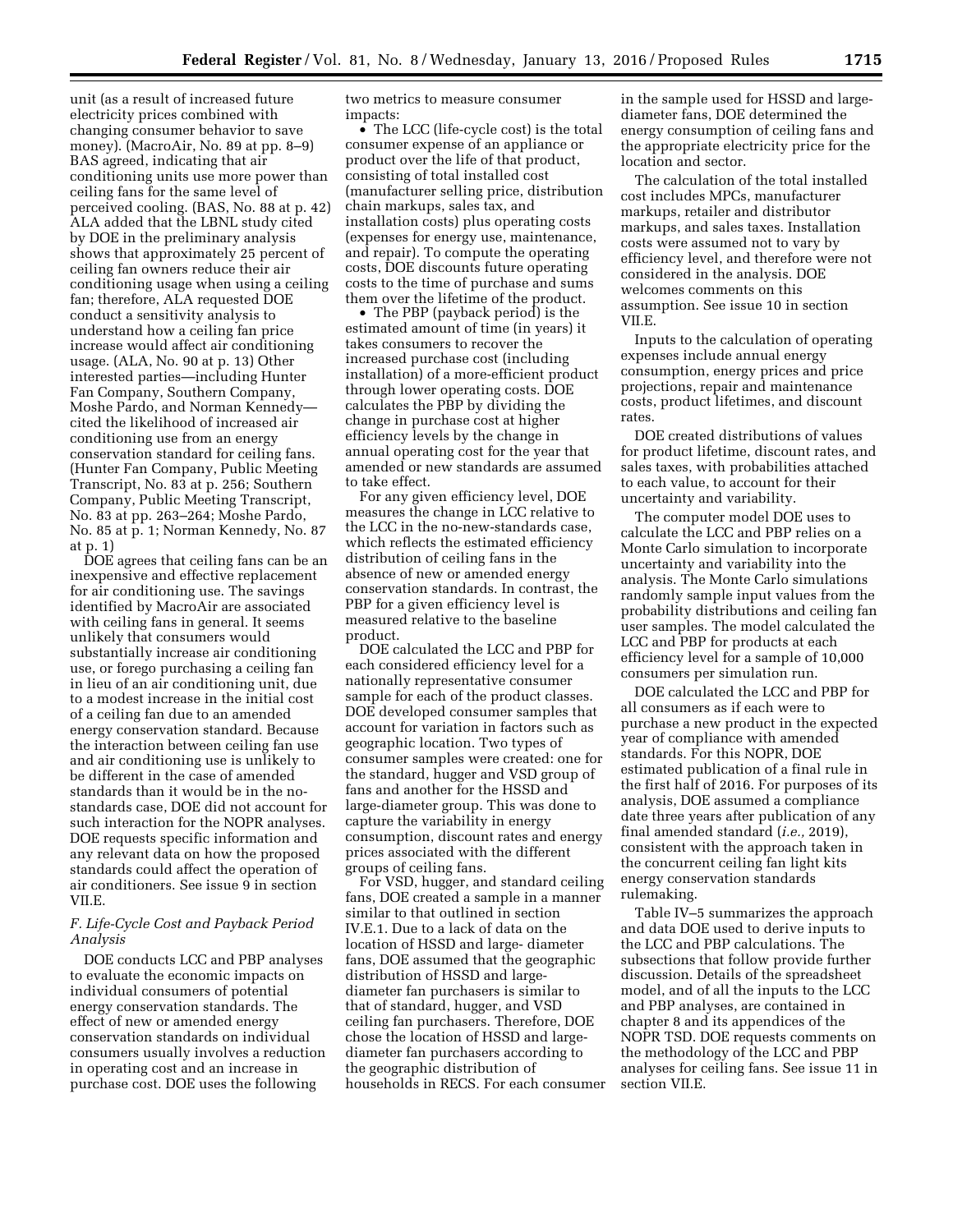# TABLE IV–5—SUMMARY OF INPUTS AND METHODS FOR THE LCC AND PBP ANALYSES\*

| Inputs | Source/Method                                                                                                                                                                                                                                        |  |  |  |  |
|--------|------------------------------------------------------------------------------------------------------------------------------------------------------------------------------------------------------------------------------------------------------|--|--|--|--|
|        | DOE estimated the purchase price of ceiling fans (CF) by combining the different cost components<br>along the production, import, distribution and retail chain.                                                                                     |  |  |  |  |
|        | DOE further used a price trend to project prices of CF with DC motors to the compliance year.                                                                                                                                                        |  |  |  |  |
|        | Derived 2019 population-weighted-average tax values for each reportable domain based on Census<br>population projections and sales tax data from Sales Tax Clearinghouse.                                                                            |  |  |  |  |
|        | Derived in the energy use analysis, and takes into account variations in factors such as operating<br>hours. Variation in geographic location is taken into account for certain product classes.                                                     |  |  |  |  |
|        | Electricity: Based on 2014 marginal electricity price data from the Edison Electric Institute.<br>Variability: Electricity prices vary by season, U.S. region, and baseline electricity consumption level.                                           |  |  |  |  |
|        | Based on AEO 2015 price forecasts.                                                                                                                                                                                                                   |  |  |  |  |
|        | Derived a mean ceiling fan life time of 13.8 years from a best-fit model based on the Weibull dis-<br>tribution.                                                                                                                                     |  |  |  |  |
|        | Approach involves identifying all possible debt or asset classes that might be used to purchase the<br>considered appliances, or might be affected indirectly. Primary data source was the Federal Re-<br>serve Board's Survey of Consumer Finances. |  |  |  |  |
|        | Current efficiency distribution is based on in-store and online model counts. Efficiency distribution<br>for the compliance year is estimated by the market-share module of shipments model. See chap-<br>ter 9 of the NOPR TSD for details.         |  |  |  |  |
|        | 2019.                                                                                                                                                                                                                                                |  |  |  |  |

\* References for the data sources mentioned in this table are provided in the sections following the table and in chapter 8 of the NOPR TSD.

#### 1. Purchase Price

DOE estimates the purchase price by combining manufacturing and production cost, manufacturer markups, tariffs, import costs, retail markups, and sales tax. Section IV.D provides the details of the markups analysis.

DOE used a price trend to account for changes in the incremental DC motor price that are expected to occur between the time for which DOE has data for DC motor prices (2014) and the assumed compliance date of the rulemaking (2019). DOE estimated a 6 percent price decline rate associated with the electronics used to control DC motor fans based on an analysis of the Producer Price Index (PPI) of semiconductor components.37 This rate is only applied to the incremental cost between a DC motor and an AC motor and not to the price of the entire ceiling fan. For details on the price trend analysis, see section IV.G.

DOE applied sales tax, which varies by geographic location, to the total product cost. DOE collected sales tax data from the Sales Tax Clearinghouse 38 and used population projections from the Census bureau 39 to develop population-weighted-average sales tax values for each state in 2019.

Southern Company suggested DOE allow for some percentage of lowincome consumers to have zero installation cost, as they would install

the ceiling fan themselves. (Southern Company, Public Meeting Transcript, No. 83 at p. 296) DOE notes that in the NOPR analyses, as in the preliminary analysis, DOE assumed that installation costs are the same regardless of efficiency level and do not affect the LCC or PBP.

#### 2. Electricity Prices

In the preliminary analysis, DOE used average retail electricity prices to conduct its analyses. In response to this methodology, ALA suggested DOE use marginal electricity prices, rather than average electricity prices, for its LCC and PBP analyses in order to remove fixed monthly charges and demand charges from the analysis. (ALA, No. 90 at p. 12) Because marginal electricity price captures more accurately the small, incremental cost or savings associated with a change in energy use relative to the consumer's bill in the reference case, it may provide a better representation of consumer costs than average electricity prices. Therefore, DOE used average electricity prices to characterize the baseline efficiency level and marginal electricity prices to characterize incremental energy costs associated with the other efficiency levels considered. In the LCC analysis, the marginal electricity prices vary by season, region, and baseline household electricity consumption level. DOE estimated these prices using data published with the Edison Electric Institute (EEI) Typical Bills and Average Rates reports for summer and winter 2014.40 DOE assigned seasonal marginal

prices to each LCC sample based on the location and the baseline monthly electricity consumption for an average summer or winter month associated with that sample. DOE approximated the electricity prices for the industrial sector using the commercial sector prices. This approximation was made as the type of industrial facility that uses ceiling fans typically occupies a regular building, rather than a heavy industrial complex. For a detailed discussion of the development of electricity prices, see appendix 8B of the NOPR TSD.

#### 3. Electricity Price Trends

To arrive at average and marginal electricity prices in future years, DOE multiplied the average and marginal electricity prices in the reference year (2014) by the forecast of annual residential or commercial electricity price changes for each Census division from EIA's *AEO 2015,* which has an end year of 2040.41 To estimate the trends after 2040, DOE used the average rate of change during 2025–2040.

For each fan purchase sampled, DOE applied the projection for the Census division in which the purchase was located. The AEO electricity price trends do not distinguish between marginal and average prices, so DOE used the *AEO 2015* trends for the marginal prices. DOE reviewed the EEI data for the years 2007 to 2014 and determined that there is no systematic

<sup>37</sup>PCU334413334413

<sup>38</sup>*[https://thestc.com/STRates.stm.](https://thestc.com/STRates.stm)* Last accessed April 27th 2015.

<sup>&</sup>lt;sup>39</sup> U.S. Census Bureau, Population Division, Interim State Population Projections, 2005. Table A1: Interim Projections of the Total Population for the United States and States: April 1, 2000 to July 1, 2030.

<sup>40</sup>Edison Electric Institute. *Typical Bills and Average Rates Report.* Winter 2014 published April 2014, Summer 2014 published October 2014. See

*[http://www.eei.org/resourcesandmedia/products/](http://www.eei.org/resourcesandmedia/products/Pages/Products.aspx) [Pages/Products.aspx.](http://www.eei.org/resourcesandmedia/products/Pages/Products.aspx)* 

<sup>41</sup>U.S. Department of Energy-Energy Information Administration, *Annual Energy Outlook 2015 with Projections to 2040* (Available at: *[http://www.eia.](http://www.eia.gov/forecasts/aeo/) [gov/forecasts/aeo/](http://www.eia.gov/forecasts/aeo/)*).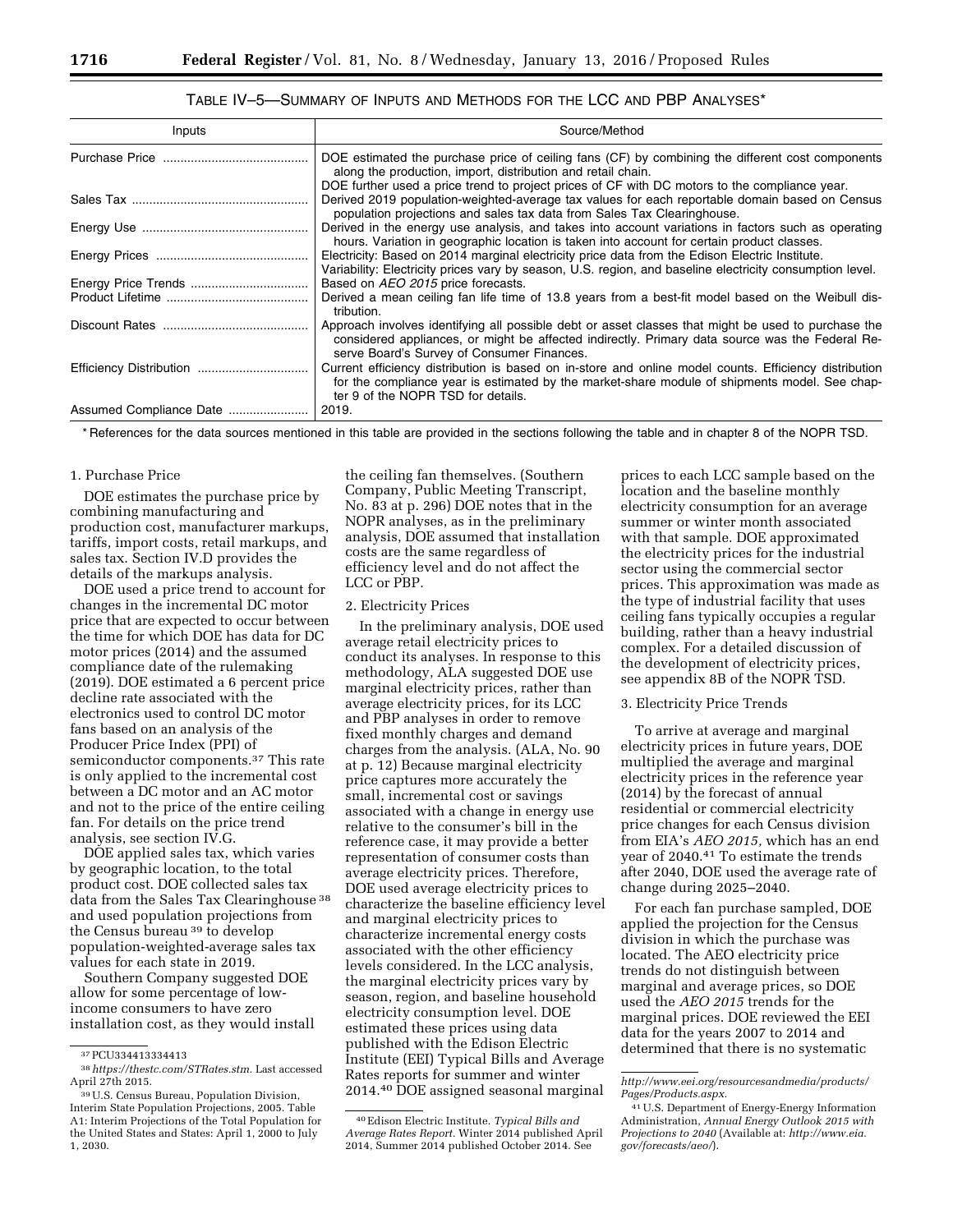difference in the trends for marginal vs. average electricity prices in the data.

DOE used the electricity price trends associated with the AEO Reference case scenarios for the nine Census divisions. The Reference case is a business-asusual estimate, given expected market, demographic, and technological trends. DOE also included prices from AEO high-growth and AEO low-growth scenarios in the analysis. The high- and low-growth cases show the projected effects of alternative economic growth assumptions on energy markets.

#### 4. Repair Costs

In the preliminary analysis, DOE used information on repairs and installation from manufacturer interviews to estimate the cost to consumers of repairing a ceiling fan. DOE also assumed that 2.5 percent and 9 percent of AC-motor and DC-motor ceiling fans incurred repair costs, respectively. DOE based these assumptions on repair rate estimates provided by a ceiling fan technical expert.42 Westinghouse Lighting stated that low-price ceiling fans are more likely to be replaced by consumers rather than repaired; therefore, Westinghouse Lighting suggested DOE only include a replacement cost and not a repair cost. (Westinghouse Lighting, Public Meeting Transcript, No. 83 at p. 299) While DOE understands Westinghouse's point that many consumers of low-cost ceiling fans will not find it economically justified to repair their ceiling fan, DOE does not have data to support revising the assumptions used in the preliminary analysis, and DOE has continued to use the same assumptions in the NOPR analyses.

ASAP requested DOE use the same repair costs and assumptions for both AC and DC motors, because ASAP is unaware of any data supporting an increased repair rate for DC motors, and because ASAP projects that any reliability issues that manufacturers are currently experiencing with DC motors will be eliminated by 2019 as more ceiling fans with DC motors are sold and the technology matures. (ASAP, *et al.*, No. 92 at pp. 1–2) BAS agrees with ASAP, and the CA IOUs encouraged DOE to research specific DC motor issues to determine the magnitude of reliability issues and whether these issues are prevalent currently. (BAS, No. 88 at p. 27; CA IOUs, No. 91 at pp. 2– 3) On the other hand, ALA commented that the intensity of use can be a limiting factor for the lifetime of ceiling fans with DC motors, which is not the

42Mehta, V. Personal communication. Email to Mohan Ganeshalingam, LBNL. January 14, 2014.

case for fans with AC motors. (ALA, No. 90 at p. 14)

As mentioned previously, in the preliminary analysis, DOE assumed a higher repair rate for ceiling fans with DC motors (9 percent) as compared to ceiling fans with AC motors (2.5 percent). This assumption was based on an estimate provided by a ceiling fan technical expert.42 DOE appreciates the feedback provided on the prevalence of repairs for ceiling fans with DC motors; however, DOE has looked into the issue further and has found no suitable data with which to update its assumption that the excess rate of failure for DC motors, above the repair rate for AC motors, is 6.5 percent of purchases. While DOE is unaware of any data illuminating the magnitude of the excess repair rate for DC motors, because DC motors incorporate electronics that AC motors do not have, the reliability of AC motors is likely to exceed DC motors. DOE invites comment, input, and data that can improve the estimate of repair costs, particularly repair costs associated with DC motors. See issue 12 in section VII.E.

### 5. Product Lifetime

DOE estimated ceiling fan lifetimes by fitting a survival probability function to data of historical shipments and the 2012 age distributions of installed stock. Data on the age distribution for the installed standard, hugger, and VSD ceiling fan stock in 2012 was available from the LBNL study.43 By combining data from the LBNL study with historic data on standard, hugger, and VSD ceiling fan shipments from NPD, ENERGY STAR and Appliance Magazine (see chapter 3 for more information on historical shipments), DOE estimated the percentage of appliances of a given age that are still in operation. This survival function, which DOE assumed has the form of a cumulative Weibull distribution,44 provides a mean of 13.8 years and a median of 13.0 years for ceiling fan lifetime and is the same distribution employed in the preliminary analysis. DOE welcomes comment on these estimates. See issue 13 in section VII.E.

Shipment data were only available for standard, hugger, and VSD ceiling fans, so DOE assumed the survival probability function of large-diameter and HSSD ceiling fans is the same as that for standard, hugger, and VSD ceiling fans. DOE requests comments and data on product lifetimes of largediameter and HSSD ceiling fans. See issue 14 in section VII.E.

Hunter Fan Company agreed with DOE's assumed standard, hugger, and VSD ceiling fan life of 13.8 years, and ALA agreed with DOE's lifetime assumptions for all ceiling fan types. (Hunter Fan Company, Public Meeting Transcript, No. 83 at p. 301; ALA, No. 90 at p. 14) MacroAir reports that largediameter ceiling fans typically have longer lifetimes than standard, hugger, and VSD ceiling fans, but it cannot provide data to support this as largediameter fans have only been manufactured and sold in the United States for about 13 years. MacroAir did cite its warranties for two product lines—12 years (prorated) for their AC motor line and 50,000 hours of operation for its DC motor line—as evidence of lifetimes longer than the 13.8 years DOE assumed in its analyses. (MacroAir, No. 89 at p. 11)

While the warranty information provided by MacroAir is informative, it does not provide a representative basis for modifying DOE's assumption on lifetime of large-diameter ceiling fans. Thus, DOE has maintained an average lifetime of 13.8 years in the NOPR analyses for all ceiling fan product classes.

#### 6. Discount Rates

In calculating the LCC, DOE applies discount rates appropriate to consumers to estimate the present value of future operating costs. To identify appropriate discount rates for purchasers, DOE estimated the percentage of HSSD and large-diameter fan purchasers in the commercial and industrial sectors. For HSSD fans, DOE estimated the ratio in floor space between likely building types where a fan would be installed in commercial settings to that in industrial settings. Manufacturer interviews informed DOE of the likely locations of CF installations. Floor space estimates by building type were taken from the 2010 U.S. Lighting Market Characterization,45 which extrapolates estimates for commercial floor space from the 2003 Commercial Buildings Energy Consumption Survey (CBECS) and industrial floor space from the 2006 Manufacturing Energy Consumption Survey (MECS) to 2010 values using measured growth trends. The ratio suggests that 80 percent of HSSD installations are in the commercial sector and 20 percent are in the industrial sector. For large-diameter

<sup>43</sup> Kantner, *et al.* (2013), *op. cit.* 

<sup>44</sup>Weibull distributions are commonly used to model appliance lifetimes.

<sup>45</sup>Navigant Consulting, Inc. *Final Report: 2010 U.S. Lighting Market Characterization.* January 2012. (Last Accessed March 27, 2014.) *[http://](http://apps1.eere.energy.gov/buildings/publications/pdfs/ssl/2010-lmc-final-jan-2012.pdf) [apps1.eere.energy.gov/buildings/publications/pdfs/](http://apps1.eere.energy.gov/buildings/publications/pdfs/ssl/2010-lmc-final-jan-2012.pdf) [ssl/2010-lmc-final-jan-2012.pdf.](http://apps1.eere.energy.gov/buildings/publications/pdfs/ssl/2010-lmc-final-jan-2012.pdf)*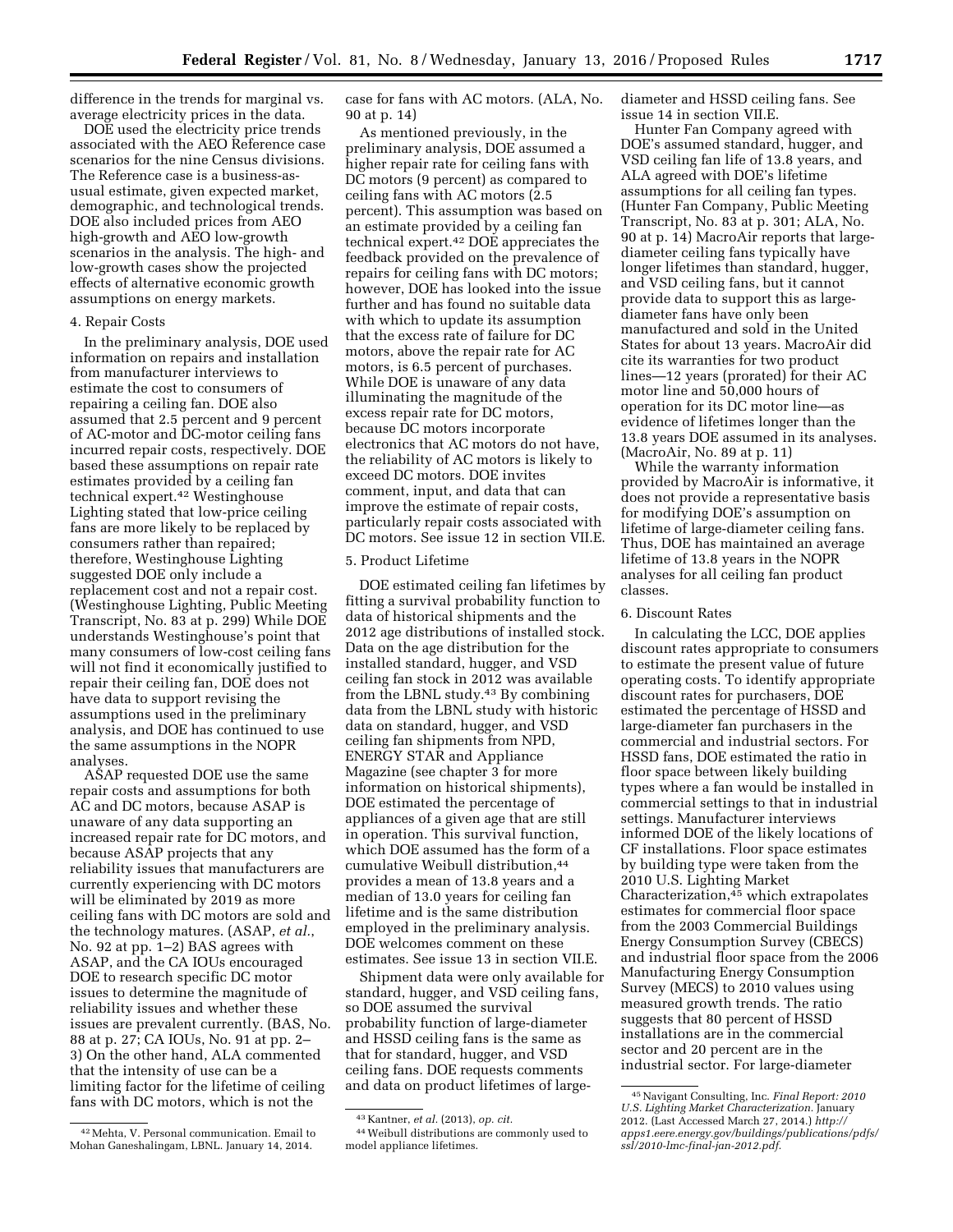fans, DOE used manufacturer feedback about common applications for these fans. DOE estimated that 20 percent of large-diameter ceiling fan installations are in the commercial sector and 80 percent are in the industrial sector.

For residential consumers, DOE estimated a distribution of discount rates for ceiling fans based on consumer financing costs and opportunity cost of funds related to appliance energy cost savings and maintenance costs. First, DOE identified all relevant household debt or asset classes to approximate a consumer's opportunity cost of funds related to appliance energy cost savings. It estimated the average percentage shares of the various types of debt and equity by household income group using data from the Federal Reserve Board's Survey of Consumer Finances 46 (SCF) for 1995, 1998, 2001, 2004, 2007, and 2010. Using the SCF and other sources, DOE developed a distribution of rates for each type of debt and asset by income group to represent the rates that may apply in the year in which amended standards would take effect. DOE assigned each sample household a specific discount rate drawn from one of the distributions. The average rate across all types of household debt and equity and income groups, weighted by the shares of each type, is 4.4 percent. See chapter 8 of the NOPR TSD for

further details on the development of residential discount rates.

To establish discount rates for commercial and industrial users, DOE estimated the cost of capital for companies that purchase ceiling fans. The weighted average cost of capital is commonly used to estimate the present value of cash flows to be derived from a typical company project or investment. Most companies use both debt and equity capital to fund investments, so their cost of capital is the weighted average of the cost to the firm of equity and debt financing, as estimated from financial data for publicly traded firms in the sectors that purchase ceiling fans. For this analysis, DOE used Damodaran online 47 as the source of information about company debt and equity financing. The average rate across all types of companies, weighted by the shares of each type, is 5.0 percent. See chapter 8 of the NOPR TSD for further details on the development of commercial and industrial sector discount rates.

7. Efficiency and Blade Span Distribution in the No-Standards Case

To accurately estimate the share of consumers that would be affected by a potential energy conservation standard at a particular efficiency level, DOE's LCC analysis considered the projected

distribution (market shares) of product efficiencies in the no-standards case (*i.e.,* the case without new efficiency performance standards).

For standard, hugger, and VSD ceiling fans, DOE developed the current efficiency market share distributions by product class using online data from Hansen Wholesale 48 and data obtained from in-store visits of major retailers. Ceiling fan models were binned according to their efficiency to arrive at the current distributions. To estimate the efficiency distributions in 2019, DOE applied a consumer-choice model sensitive only to the first cost of options representative of each efficiency level given by the engineering analysis. The consumer-choice model is discussed in detail in section IV.G.1.

For HSSD and large-diameter ceiling fans, DOE developed the current efficiency distributions using model counts available on HSSD and largediameter fan manufacturer Web sites. DOE assumed the current distribution observed in 2015 would also be representative of the efficiency distribution in 2019.

The estimated market shares for the no-standards case for all ceiling fans are shown in Table IV–6. See chapter 8 of the NOPR TSD for further information on the derivation of the efficiency distributions.

| <b>Product Class</b> | EL <sub>0</sub><br>$\frac{6}{2}$ | EL 1<br>$\frac{0}{2}$ | EL <sub>2</sub><br>$\frac{6}{6}$ | EL <sub>3</sub><br>$\%$ | EL <sub>4</sub><br>$\%$ | Total*<br>$\frac{0}{0}$ |
|----------------------|----------------------------------|-----------------------|----------------------------------|-------------------------|-------------------------|-------------------------|
| <b>Standard</b>      | 3.1                              | 4.7                   | 28.1                             | 55.4                    | 8.7                     | 100                     |
| Hugger               | 3.1                              | 4.7                   | 27.9                             | 55.1                    | 92                      | 100                     |
| <b>VSD</b>           | 4.1                              | 0.0                   | 96.0                             | 0 <sub>0</sub>          |                         | 100                     |
| <b>HSSD</b>          | 44.7                             | 44.7                  | 0.0                              | 2.7                     | 8.0                     | 100                     |
| Large-<br>Diameter   | 5.3                              | 5.3                   | 71.3                             | 0.0                     | 18.0                    | 100                     |

# Table IV-6. Market Efficiency Distribution for the No-Standards Case in 2019

\* Rows may not sum to 100% due to rounding.

Westinghouse Lighting suggested that EL 0 and EL 1 in the no-standards case should have larger market shares compared to higher efficiency levels due to the lower price point associated with these levels. (Westinghouse Lighting, Public Meeting Transcript, No. 83 at pp. 293–294, 310) As discussed in section IV.G.1, DOE investigated the effect of prices on the efficiency distribution,

and did not find a basis to modify the distribution based on model counts.

DOE also developed size distributions within each product class to determine the likelihood that a given purchaser would select each of the representative fan sizes from the engineering analysis. In the preliminary analysis, DOE assumed that the current market share for 56-inch HSSD ceiling fans is 66.7 percent. Westinghouse Lighting and

47 Damodaran, A. *Cost of Capital by Sector.*  January 2014. (Last accessed September 25, 2014.)

BAS indicated that the current market share for 56-inch HSSD ceiling fans is likely higher—potentially closer to 85 percent—than DOE assumed in the preliminary analysis. (Westinghouse Lighting, Public Meeting Transcript, No. 83 at p. 290; BAS, Public Meeting Transcript, No. 83 at p. 290)

For the NOPR, DOE estimated the distribution of diameters for standard, hugger, HSSD and large-diameter ceiling

*[http://people.stern.nyu.edu/adamodar/New](http://people.stern.nyu.edu/adamodar/New_Home_Page/datafile/wacc.htm)*\_*Home*\_ *[Page/datafile/wacc.htm](http://people.stern.nyu.edu/adamodar/New_Home_Page/datafile/wacc.htm)* 

<sup>46</sup>Board of Governors of the Federal Reserve System. Survey of Consumer Finances. 1995, 1998, 2001, 2004, 2007, and 2010. (Last accessed October

<sup>10, 2014.)</sup> *[http://www.federalreserve.gov/](http://www.federalreserve.gov/econresdata/scf/scfindex.htm) [econresdata/scf/scfindex.htm.](http://www.federalreserve.gov/econresdata/scf/scfindex.htm)* 

<sup>48</sup>*[http://www.hansenwholesale.com/.](http://www.hansenwholesale.com/)*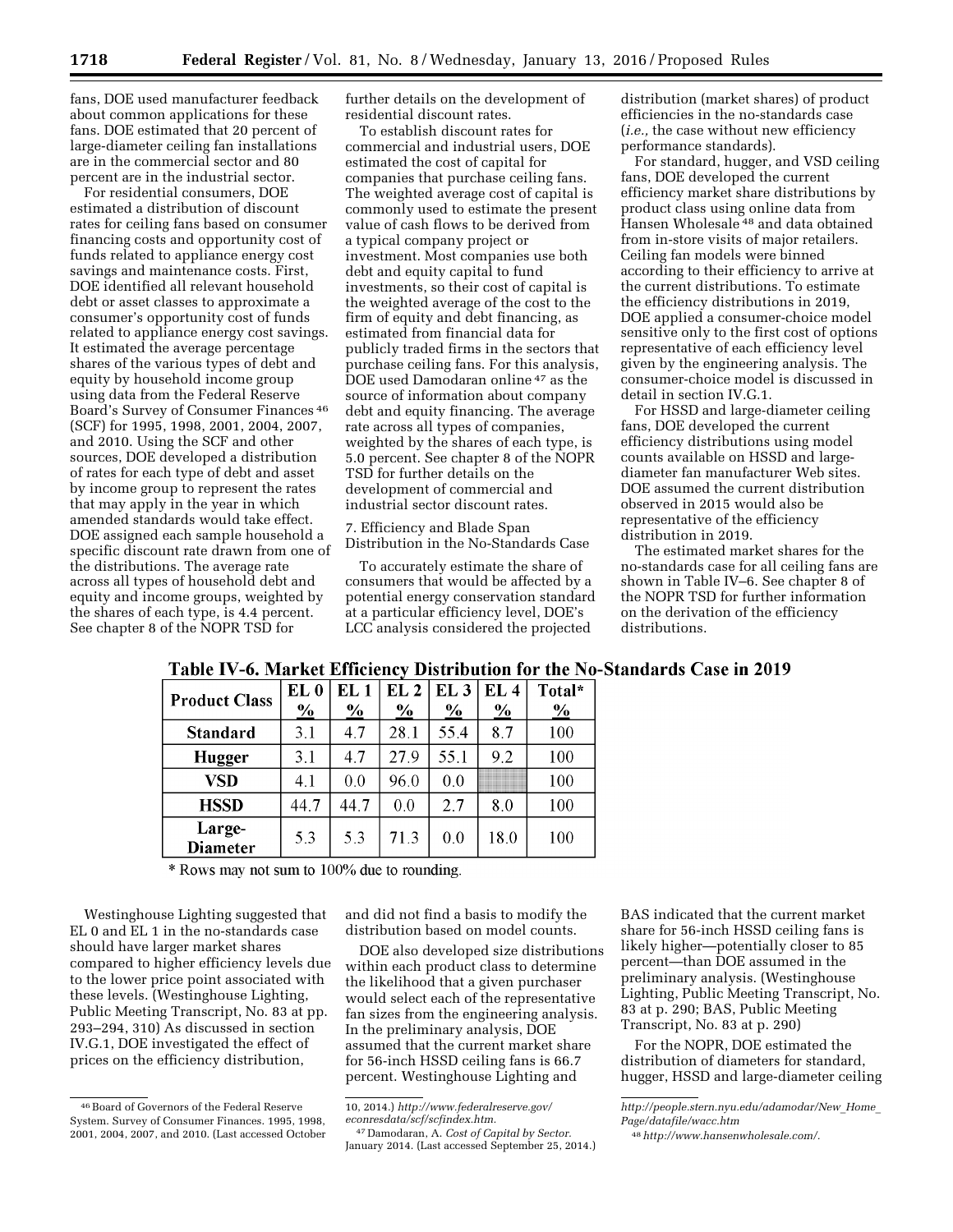fans using the distribution of models currently seen on the market. A limited pool of available VSD fan models indicated a rough split of market share between the two representative blade spans, so DOE assumed that the VSD

market was evenly split between the two blade spans. Table IV–7 presents the blade span distribution of each of the product classes. DOE's updated model count data show that 7.0 percent of HSSD models are 36-inch and the

#### TABLE IV–7—BLADE SPAN DISTRIBUTION

other 93.0 percent of models are 48-inch or larger (these were assigned to the 56 inch category). (For the NIA, DOE assumed that blade size distribution remains constant over the years considered in the analysis.)

| Product class            | Standard       |      | Hugger |      | VSD  |      | <b>HSSD</b> |     | Large-Diameter |      |      |      |
|--------------------------|----------------|------|--------|------|------|------|-------------|-----|----------------|------|------|------|
| <b>Blade Span inches</b> | 44             | 52   | 60     | 44   | 52   | 13   | 16          | 36  | 56             | 96   | 144  | 240  |
| Market Share %           | O <sub>1</sub> | 72.5 | 6.5    | 46.2 | 53.8 | 50.0 | 50.0        | 7.0 | 93.0           | 23.0 | 27.0 | 49.0 |

#### 8. Payback Period Analysis

The payback period is the amount of time it takes the consumer to recover the additional installed cost of moreefficient products, compared to baseline products, through energy cost savings. Payback periods are expressed in years. Payback periods that exceed the life of the product mean that the increased total installed cost is not recovered in reduced operating expenses.

The inputs to the PBP calculation for each efficiency level are the change in total installed cost of the product and the change in the first-year annual operating expenditures relative to the baseline. The PBP calculation uses the same inputs as the LCC analysis, except that discount rates are not needed.

Westinghouse Lighting found the PBP estimated for standard ceiling fans from DOE's preliminary analysis to be reasonable, but pointed out that the underlying first cost assumptions need to be updated to obtain a more accurate PBP. (Westinghouse Lighting, Public Meeting Transcript, No. 83 at pp. 272– 273) Discussion of updates to the first cost can be found in section IV.F.7. Updated PBP results can be found in section V.B.1.

EPCA, as amended, establishes a rebuttable presumption that a standard is economically justified if the Secretary finds that the additional cost to the consumer of purchasing a product complying with an energy conservation standard level will be less than three times the value of the first year's energy savings resulting from the standard, as calculated under the applicable test procedure. (42 U.S.C. 6295(o)(2)(B)(iii)) For each considered efficiency level, DOE determined the value of the first year's energy savings by calculating the energy savings in accordance with the applicable DOE test procedure, and multiplying those savings by the average energy price forecast for the year in which compliance with the amended standards would be required.

# *G. Shipments Analysis*

DOE uses projections of product shipments to calculate the national impacts of potential amended energy conservation standards on energy use, NPV, and future manufacturer cash flows. Historical shipments data are used to build up an equipment stock, and to calibrate the shipments model to project shipments over the course of the analysis period based on the estimated future demand for ceiling fans. Details of the shipments analysis are described in chapter 9 of the NOPR TSD.

The shipments model projects total shipments and market-share efficiency distributions in each year of the 30-year analysis period (2019–2048) for the nostandards case and each of the standards cases calibrated using historical shipments. The shipments model consists of three main components: (1) A shipments demand model that determines the total demand for new ceiling fans in each year of the analysis period, (2) a stock model that tracks the age distribution of the stock over the analysis period, and (3) a model that determines the market shares of purchased ceiling fans across efficiency levels. For standard, hugger, and VSD ceiling fans, DOE used a consumerchoice model sensitive to ceiling fan first cost to estimate market shares across efficiency level. For HSSD and large-diameter ceiling fans, DOE used a roll-up approach to estimate the efficiency distribution in each standards case.

#### 1. Shipments Demand Model

DOE used historical shipment data of hugger, standard, and VSD fans from Appliance Magazine's Statistical Review from 1991 to 2006,49 data from ENERGY STAR annual reports from 2003 to 2013,50 and data purchased from NPD

Research group from 2007–2011.51 Figure 9.3.1 in Chapter 9 of this NOPR TSD displays the historical time series used for DOE's shipments analysis.

As the data were not disaggregated by product class, DOE estimated the relative split between standard, hugger, and VSD product classes. In the preliminary analysis, DOE used model counts of ceiling fans available in-store and online to estimate the market share split between hugger and standard ceiling fans. DOE estimated that hugger ceiling fans constitute 21 percent of the standard, hugger, and VSD ceiling fan market, with standard (26 percent) and multi-mount (53 percent) ceiling fans making up the rest of the market. Furthermore, DOE assumed 27 percent of multi-mount ceiling fans are installed in the hugger configuration, with the remaining 73 percent installed in the standard configuration.52 This resulted in market shares of 35 percent and 65 percent for hugger and standard fans, respectively.

Westinghouse Lighting and Hunter Fan Company indicated that the distribution for standard, hugger, and VSD ceiling fans used in the preliminary analysis should be more heavily weighted toward hugger ceiling fans, because hugger fans are generally less expensive than standard fans. (Westinghouse Lighting, Public Meeting Transcript, No. 83 at pp. 291–292; Hunter Fan Company, Public Meeting Transcript, No. 83 at p. 292)

For the NOPR analyses, DOE used updated online and in-store ceiling fan data, and applied a price-weighting approach based on market share data as a function of retail price for ceiling fans collected by the NPD Group from 2007 to 2011. These data inform the priceweighting scheme, which apportions more market share to ceiling fans with lower first costs. Using the updated, price-weighted data, DOE calculated 48.7 percent and 51.3 percent current

<sup>49</sup>Appliance® Statistical Review, Annual Report, *Appliance Magazine* (1991–2006).

<sup>50</sup>United States Environmental Protection Agency, *ENERGY STAR*® *and Other Climate Protection Partnerships: Annual Report* (2003– 2013).

<sup>51</sup>NPD Group, 2007–2011.

<sup>52</sup>AcuPOLL® Precision Research, Inc. *Survey of Consumer Ceiling Fan Usage and Operations.* 2013.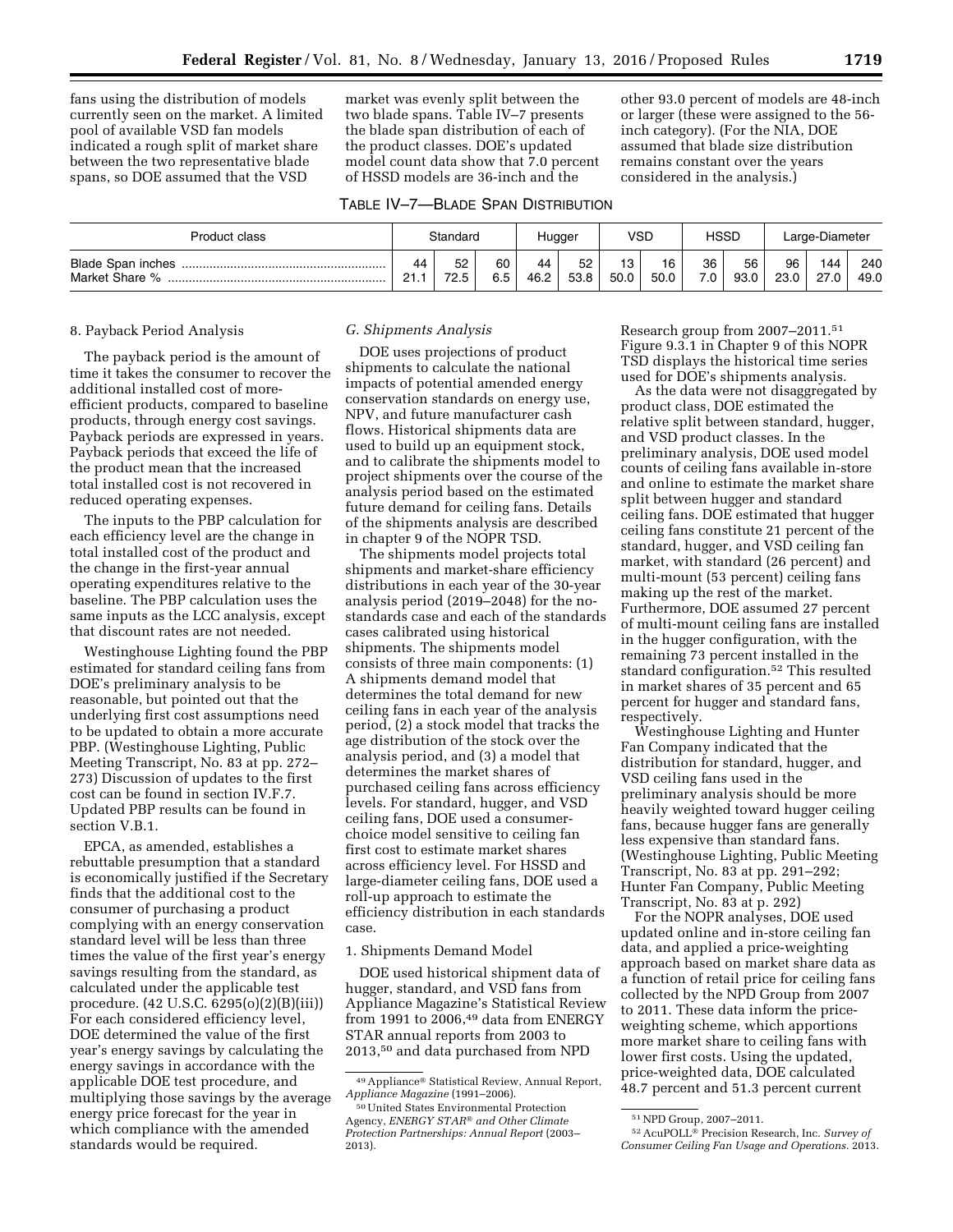market shares for hugger and standard ceiling fans, respectively. (This calculation retained the 27 percent/73 percent installation split used in the preliminary analysis for multi-mount fans.) Using these same data, DOE found that price-weighting did not significantly affect the relative market shares at each EL for hugger and standard ceiling fans. Therefore, DOE did not take price into account in developing these estimates. DOE welcomes comment, data, or information on its estimates for the relative split between hugger, standard, and VSD product classes. See issue 15 in section VII.E.

DOE was unable to obtain historical shipment data for HSSD and largediameter ceiling fans. DOE's estimate for HSSD historical shipments is based on scaling historical shipments of standard, hugger, and VSD ceiling fans using a scaling factor estimated from feedback from manufacturer interviews. DOE's estimate for large-diameter fans is based on matching a linear shipments trend to an estimate of 2013 installed stock assuming large-diameter fans were introduced to the market in 2000. DOE requests data and information on current and historical shipments for HSSD and large-diameter ceiling fans. See issue 16 in section VII.E.

Shipments for standard, hugger, and VSD ceiling fans are calculated for the residential sector. Shipments for HSSD and large-diameter fans are calculated for the commercial and industrial sectors. As all of the inputs used in the downstream analyses are the same for both sectors, DOE does not distinguish between shipments to the commercial or industrial sector. DOE requests comments on the assumed ceiling fan usage by sector for all product classes. See issue 17 in section VII.E.

The ceiling fan shipments demand model considers four market segments that affect the net demand for total shipments: replacements for retired stock, additions due to new building construction, additions due to expanding demand in existing buildings, and reductions due to building demolitions, which erodes demand from replacements and existing buildings.

#### 2. Stock-Accounting Model

The stock accounting model tracks the age (vintage) distribution of the installed ceiling fan stock. The age distribution of the stock impacts both the national energy savings (NES) and NPV calculations, because the operating costs for any year depend on the age distribution of the stock. Older, less efficient units may have higher

operating costs, while newer, more efficient units have lower operating costs. The stock accounting model is initialized using historical shipments data and accounts for additions to the stock (*i.e.,* shipments) and retirements. The age distribution of the stock in 2012 is estimated using results from the LBNL survey of ceiling fan owners.<sup>53</sup> The stock age distribution is updated for subsequent years using projected shipments and retirements determined by the stock age distribution and a product retirement function.

#### 3. Market-Share Projections

The consumer-choice model used for standard, hugger, and VSD ceiling fans estimates the market shares of purchases in each year in the analysis period for each efficiency level presented in the engineering analysis. DOE assumed that each of these product classes provides a specific utility and consumers do not choose between options in different product classes. The consumer-choice module selects which ceiling fans are purchased within a product class in any given year based on consumer sensitivity to first cost, as well as on the ceiling fan options available, which were determined in the engineering analysis. Deviations from purely costdriven behavior are accounted for using factors found by calibrating the model to observed historical data. DOE requests comments on its approach for estimating the market share distribution by efficiency level using a consumerchoice model sensitive to first cost for standard, hugger, and VSD ceiling fans. See issue 18 in section VII.E.

For HSSD and large-diameter ceiling fans, in the no-standards case the efficiency distribution over the shipments analysis period is assumed to remain fixed to the current distribution estimated for 2015. In the standards cases, market shares for those levels that do not meet the standard roll-up to the standard level, and shares above the standard level are unchanged. As in the preliminary analysis, DOE assumed no product class switching between the HSSD and large-diameter product classes. DOE welcomes comments on its use of the roll-up approach to estimate market-shares by efficiency levels for HSSD and large-diameter ceiling fans. See issue 19 in section VII.E.

In the preliminary analysis, DOE assumed no product class switching between standard and hugger ceiling fans. Hunter Fan Company suggested that some fraction of consumers may switch among product classes; however, Hunter did not expect the overall

market share of standard and hugger ceiling fans to change substantially. (Hunter Fan Company, Public Meeting Transcript, No. 83 at pp. 318–320) Westinghouse Lighting agreed with the possibility of product class switching, because first cost is the main consumer choice point, not whether the fan is standard or hugger. (Westinghouse Lighting, Public Meeting Transcript, No. 83 at p. 320) ALA added that because the ceiling fan market is highly dependent on aesthetics, consumers may choose to switch between product classes. (ALA, No. 90 at p. 18)

Although DOE agrees that consumers are primarily sensitive to first cost when purchasing a ceiling fan, the difference in retail price between comparable efficiency levels in each product classes is relatively small and unlikely to drive a significant fraction of the market to switch product classes. There will be some fraction of consumers that cannot switch product classes due to room-size constraints. For example, only hugger fans can adequately fit in rooms with low ceilings. Therefore, for the NOPR analysis, DOE assumed no product class switching between standard and hugger ceiling fans. Thus, the relative fraction of standard and hugger ceiling fans remains fixed in the no-standards case shipments. In a standards case, the relative fraction of hugger and standard fans could potentially change because standards-case shipments for each product class are calculated based on the change in price relative to the nostandards case shipments for that product class using a relative price elasticity (see discussion below).

# 4. Price Trend

The consumer-choice model uses ceiling fan prices, which change over time in some cases. There is considerable evidence of learning-bydoing lowering the cost of new technologies along with increases in production of the new technology. The concept behind this empirical phenomenon is that as the new technology is produced in greater numbers, employees and firms will find ways to lower costs. Brushless DC motors are a relatively new technology for use in ceiling fans, and thus DOE expects comparable price declines. Given the absence of data on shipments of DC motors, DOE models learning lowering costs, and thus prices, with time. In the preliminary analysis, DOE adopted a price decline rate of 6 percent applied to the incremental (not total) cost associated with a brushless DC motor, based on information from a technical expert for standard, hugger, and VSD ceiling fans.42 ASAP

<sup>53</sup> Kantner, *et al.* (2013), *op. cit.*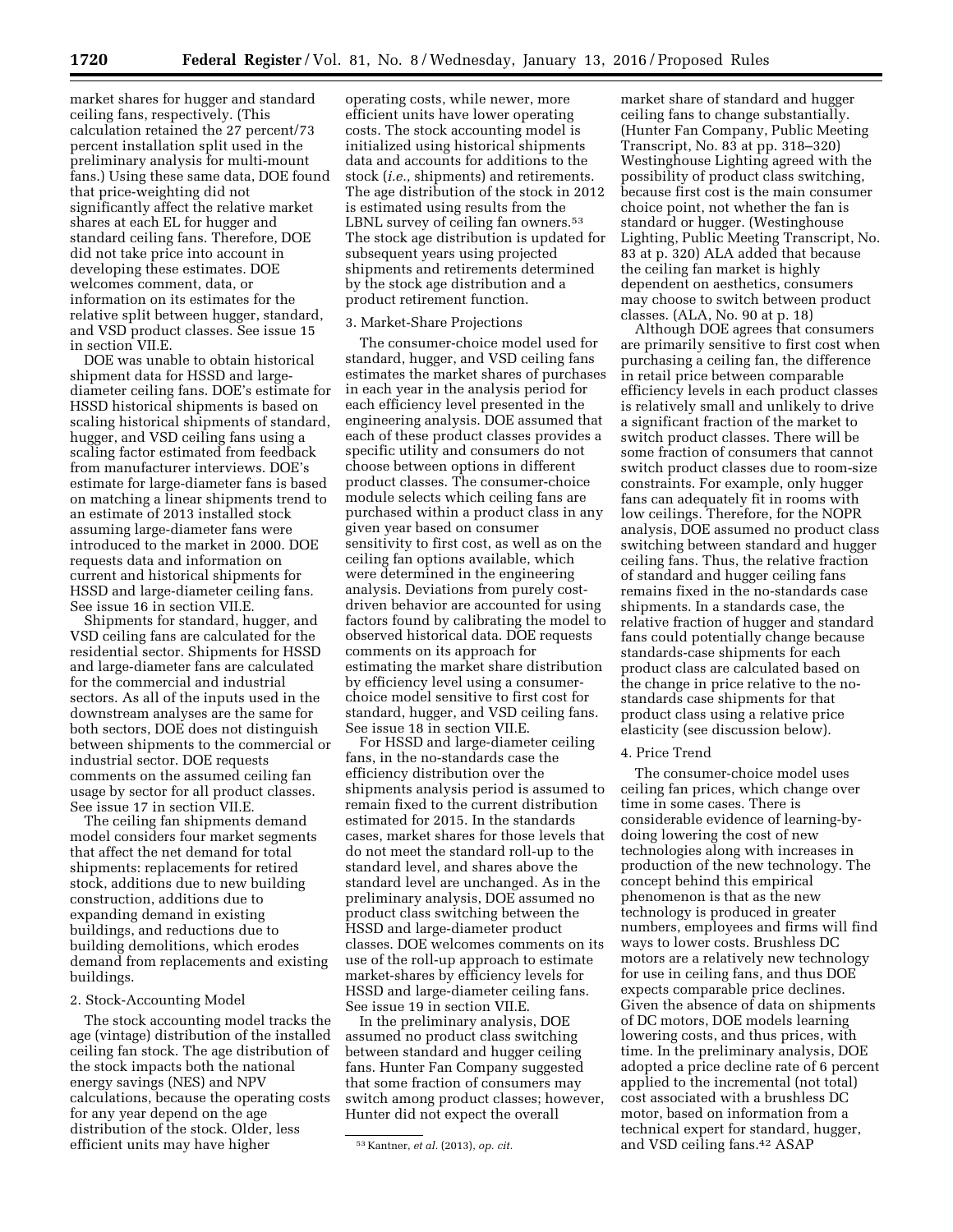supported DOE's use of a price trend for DC motor components, and believes that the price of DC motors and their controls will decline more quickly than the total price of ceiling fans. (ASAP, et al., No. 92 at p. 2) ALA also agrees with DOE's price trend approach, but ALA states that this price decline will cease at some point during the analysis period and requested that DOE identify the year at which the price decline would cease to occur. (ALA, No. 90 at p. 18)

In the NOPR analyses, DOE continued to use the 6 percent price decline rate assumption. DOE is not able to specify a year at which the price decline would cease for DC motors; instead, DOE's approach resulted in the cost of DC motors asymptotically approaching the cost of AC motors. DOE requests input on the validity of its price trend methodology as applied to the incremental cost of a DC motor. See issue 20 in section VII.E.

In the preliminary analysis, DOE's application of a price trend to DC motor ceiling fans in its reference case was independent of the composition of the magnet used in DC motors over the course of the analysis period. This assumption is predicated on the magnets used in DC motor ceiling fans being easily available to manufacturers and not subject to price fluctuations based on limited supply, as in the case of rare-earth materials. DOE requested comment from manufacturers on the composition and price of magnets used in DC motor fans to assess whether rareearth materials are used to construct DC motor magnets.

BAS provided a table comparing the relative performance and relative price of the three main types of magnets used in DC ceiling fan motors (ferrite, bonded neodymium, and sintered neodymium) and also provided a table of information showing that bonded neodymium and sintered neodymium magnets are approximately 3.5 and 10 times more expensive than ferrite magnets, respectively. (BAS, No. 88 at p. 26) Hunter Fan Company stated that it mainly uses ferrite magnets in its DC motor fans, MacroAir noted that they use sintered neodymium magnets in its new DC motor ceiling fan, and BAS indicated that neodymium magnets are not used in their residential fans. (Hunter Fan Company, Public Meeting Transcript, No. 83 at p. 317; MacroAir, No. 89 at p. 10; BAS, No. 88 at pp. 26– 27) BAS indicated that the price of a ferrite magnet manufactured to fit within the frame size of an existing AC motor may only cost \$1-\$2 per motor, and also suggested that as more DC

ceiling fans enter the market, ferrite magnets will be used more commonly. (BAS, No. 88 at pp. 26–27)

The price of the permanent magnet may fluctuate based on the pricing of the raw material used to construct the magnet. As a sensitivity scenario in the NOPR analysis, DOE also analyzed the case in which the cost of a DC motor does not undergo price decline and remains fixed at its 2014 price over the course of the analysis period.

#### 5. Impact of a Standard on Shipments

To estimate the impacts of potential standards on shipments, in the preliminary analysis, DOE used a relative price elasticity of demand of  $-0.34$ , which is the value DOE has typically used for residential appliances. Because it is relatively easy to replace the cooling provided by ceiling fans with other means, ALA requested DOE use a higher relative price elasticity of demand for ceiling fans in its analyses. (ALA, No. 90 at pp. 12–13) Hunter Fan Company also expressed concern that DOE's analysis did not show a significant drop in shipments resulting from moving from a no-standards case to efficiency level 1. (Hunter Fan Company, Public Meeting Transcript, No. 83 at p. 256)

In the absence of data necessary to estimate a price elasticity specific to ceiling fans, DOE continued to use a relative price elasticity of  $-0.34$  in its NOPR analysis. In addition, DOE notes that a standard at EL 1, EL 2, or EL 3 would affect a relatively small portion of the ceiling fan market, as a majority of the hugger and standard ceiling fan market is at EL 3 or above. The incremental cost associated with EL 1, EL 2, and EL 3 compared to the baseline is relatively small in relation to the total price of the ceiling fan. For example, the installed cost of EL 1 and EL 2 is the same as that of the baseline for hugger and standard ceiling fans. Thus, even if DOE were to use a higher price elasticity, the shipments model would project only a modest decrease in shipments relative to the no-standards case in the event of an efficiency standard set at EL 1, EL 2, or EL 3. DOE requests data to more accurately estimate a price elasticity of demand specific to ceiling fans. Specifically, DOE requests concurrent data on industry-wide shipments-weighted retail price and efficiency and average household income. See issue 21 in section VII.E.

As was noted in the preliminary analysis, an increase in the price of ceiling fan light kits due to a ceiling fan light kit standard will also impact the shipments of ceiling fans sold with ceiling fan light kits. The ceiling fan NOPR analysis includes the impact on ceiling fan shipments from the ceiling fan light kit price change due to the proposed ceiling fan light kit standard [CITATION to be added]. The impact from a ceiling fan light kit standard to ceiling fan shipments is applied to both the no ceiling fan standards case and the ceiling fan standards case shipments.

#### *H. National Impact Analysis*

The NIA assesses the national energy savings (NES) and the net present value (NPV) from a national perspective of total consumer costs and savings that would be expected to result from new or amended standards at specific efficiency levels. (''Consumer'' in this context refers to consumers of the product being regulated.) DOE calculates the NES and NPV based on projections of annual product shipments, along with the annual energy consumption, total installed cost, and repair costs. For the NOPR analysis, DOE projected the energy savings, operating cost savings, product costs, and NPV of consumer benefits over the lifetime of ceiling fans shipped from 2019 through 2048.

DOE evaluates the impacts of potential standards by comparing a nostandards case projection with standards-case projections. The nostandards case projection characterizes energy use and consumer costs in the absence of amended energy conservation standards. The standardscase projections characterize energy use and consumer cost for the market distribution where ceiling fans that do not meet the TSL being analyzed are excluded as options available to the consumer. As described in section IV.G of this notice, DOE developed market share distributions for ceiling fans at each EL in the no-standards case and each of the standards cases in its shipments analysis.

DOE uses a spreadsheet model to calculate the energy savings and the national consumer costs and savings from each TSL. Interested parties can review DOE's analyses by changing various input quantities within the spreadsheet. The NIA spreadsheet model uses typical values (as opposed to probability distributions) as inputs.

Table IV–8 summarizes the inputs and methods DOE used for the NIA analysis for the NOPR. Discussion of these inputs and methods follows the table. See chapter 10 of the NOPR TSD for further details.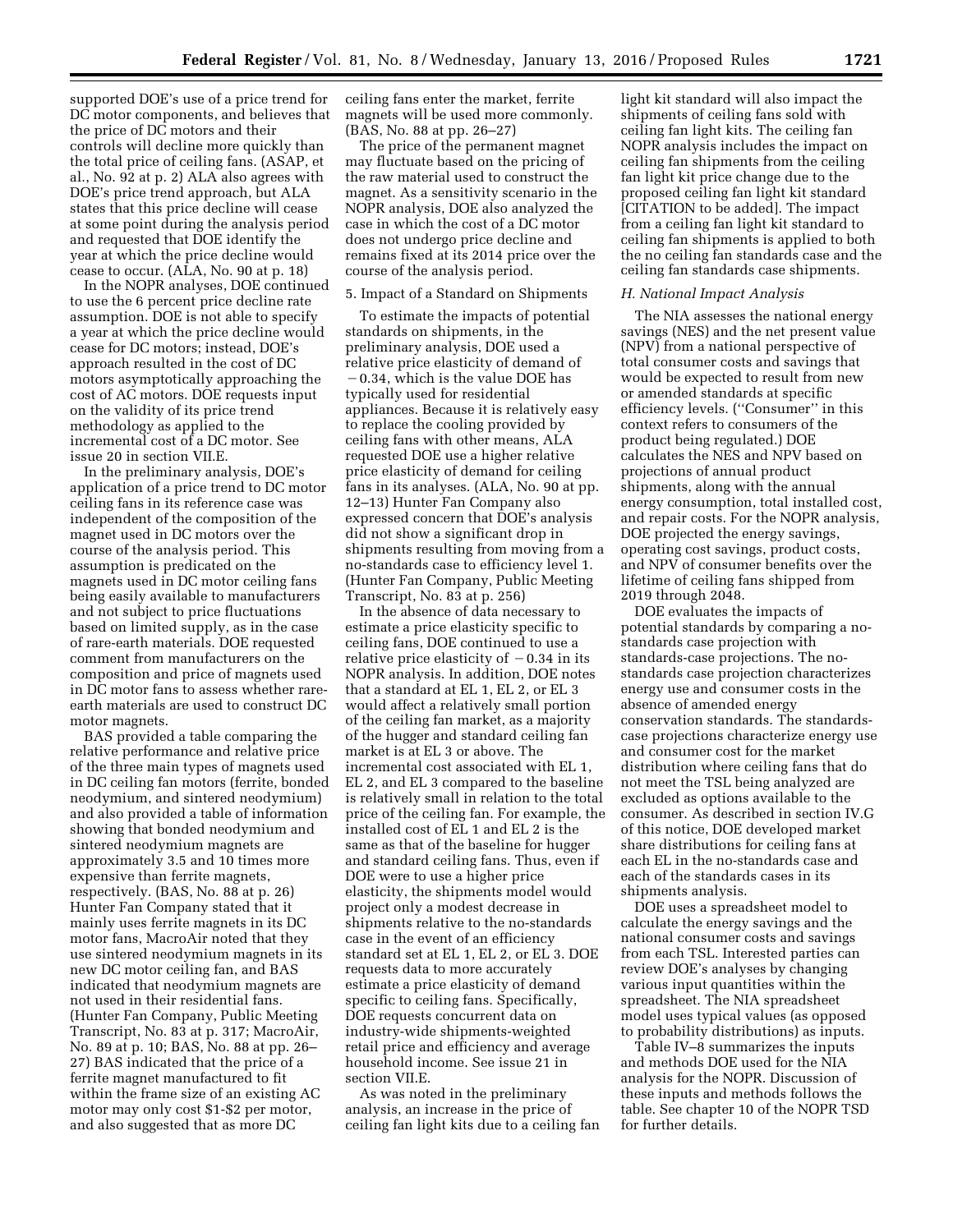| Inputs | Method                                                                                                       |
|--------|--------------------------------------------------------------------------------------------------------------|
|        | Annual shipments from shipments model.                                                                       |
|        | 2019.                                                                                                        |
|        | Estimated by market-share module of shipments model.                                                         |
|        | Estimated by market-share module of shipments model.                                                         |
|        | Annual weighted-average values are a function of energy use at each<br>EL.                                   |
|        | Annual weighted-average values are a function of cost at each EL.                                            |
|        | Annual weighted-average values as a function of the annual energy<br>consumption per unit and energy prices. |
|        | DC motor fans have a 6.5% higher failure rate compared to AC motor<br>fans.                                  |
|        | AEO 2015 forecasts (to 2040) and extrapolation thereafter.                                                   |
|        | A time-series conversion factor based on AEO 2015.                                                           |
|        | Three and seven percent.                                                                                     |
|        | 2015.                                                                                                        |

TABLE IV–8—SUMMARY OF INPUTS AND METHODS FOR THE NATIONAL IMPACT ANALYSIS

#### 1. National Energy Savings

The NES analysis involves a comparison of national energy consumption of the considered products in each potential standards case (TSL) with consumption in the case with no new or amended energy conservation standards. DOE calculated the national energy consumption by multiplying the number of units (stock) of each product (by vintage or age) by the unit energy consumption (also by vintage). DOE calculated annual NES based on the difference in national energy consumption for the no-standards case and for the case where a standard is set at each TSL. Cumulative energy savings are the sum of the NES for each year over the timeframe of the analysis.

DOE estimated energy consumption and savings based on site energy and converted the electricity consumption and savings to primary energy (*i.e.,* the energy consumed by power plants to generate site electricity) using annual conversion factors derived from *AEO 2015.* 

In 2011, in response to the recommendations of a committee on ''Point-of-Use and Full-Fuel-Cycle Measurement Approaches to Energy Efficiency Standards'' appointed by the National Academy of Sciences, DOE announced its intention to use full-fuelcycle (FFC) measures of energy use and greenhouse gas and other emissions in the national impact analyses and emissions analyses included in future energy conservation standards rulemakings. 76 FR 51281 (August 18, 2011). After evaluating the approaches discussed in the August 18, 2011 notice, DOE published a statement of amended policy in which DOE explained its determination that EIA's National Energy Modeling System (NEMS) is the most appropriate tool for its FFC analysis and its intention to use NEMS

for that purpose. 77 FR 49701 (August 17, 2012). NEMS is a public domain, multi-sector, partial equilibrium model of the U.S. energy sector that EIA uses to prepare its *Annual Energy Outlook.*54 The approach used for deriving FFC measures of energy use and emissions is described in appendix 10B of the NOPR TSD.

The rebound effect accounts for increased usage of an appliance by consumers after the implementation of a standard, reducing the energy savings attributed to a standard. DOE generally accounts for the direct rebound effect in its estimates of the national energy savings. In principle, the rebound effect can reduce expected savings in energy costs to consumers in the standards case. However, the take-back in energy consumption associated with the rebound effect can also be expected to provide benefits to consumers. These benefits from an incremental increase in appliance usage are challenging to monetize, but by definition must be similar to the costs. Therefore, DOE assumed that if it were able to monetize the increased value to consumers of the rebound effect, this value would be similar in value to the forgone energy savings. Accordingly, the economic impacts on consumers with or without the rebound effect are approximately the same, so DOE does not adjust operating cost savings in the NIA based on rebound. Nevertheless, DOE performed a sensitivity scenario assuming a rebound of 3-percent to examine the implications of the rebound. This choice is based on the judgment that in most cases, consumers do not often adjust ceiling fans. The results of this

sensitivity analysis can be found in appendix 10C of this NOPR TSD.

#### 2. Net Present Value Analysis

The inputs for determining the NPV of the total costs and benefits experienced by consumers are: (1) Total annual installed cost; (2) total annual savings in operating costs; and (3) a discount factor to calculate the present value of costs and savings. DOE calculates net savings each year as the difference between the no-standards case and each standards case in terms of total savings in operating costs versus total increases in installed costs. DOE calculates operating cost savings over the lifetime of each product shipped during the forecast period.

The operating cost savings are primarily energy cost savings, which are calculated using the estimated energy savings in each year and the projected price of electricity. To estimate electricity prices in future years, DOE multiplied the average regional electricity prices by the forecast of annual national-average residential or commercial electricity price changes in the Reference case from *AEO 2015,*  which has an end year of 2040. To estimate price trends after 2040, DOE used the average annual rate of change in prices from 2025 to 2040. As part of the NIA, DOE also analyzed scenarios that used inputs from the *AEO 2015* low economic growth and high economic growth cases.

DOE estimated the range of potential impacts of amended standards by considering three sensitivity scenarios: A high-benefit scenario, a low-benefit scenario, and a scenario that includes a 3-percent rebound effect. In the high benefits scenario, DOE used the *AEO 2015* high economic growth case estimates for new housing starts and electricity prices along with its reference price trend for DC motor fans.

<sup>54</sup>For more information on NEMS, refer to *The National Energy Modeling System: An Overview,*  DOE/EIA–0581 (98) (Feb. 1998) (Available at: *<http://www.eia.gov/oiaf/aeo/overview/>*).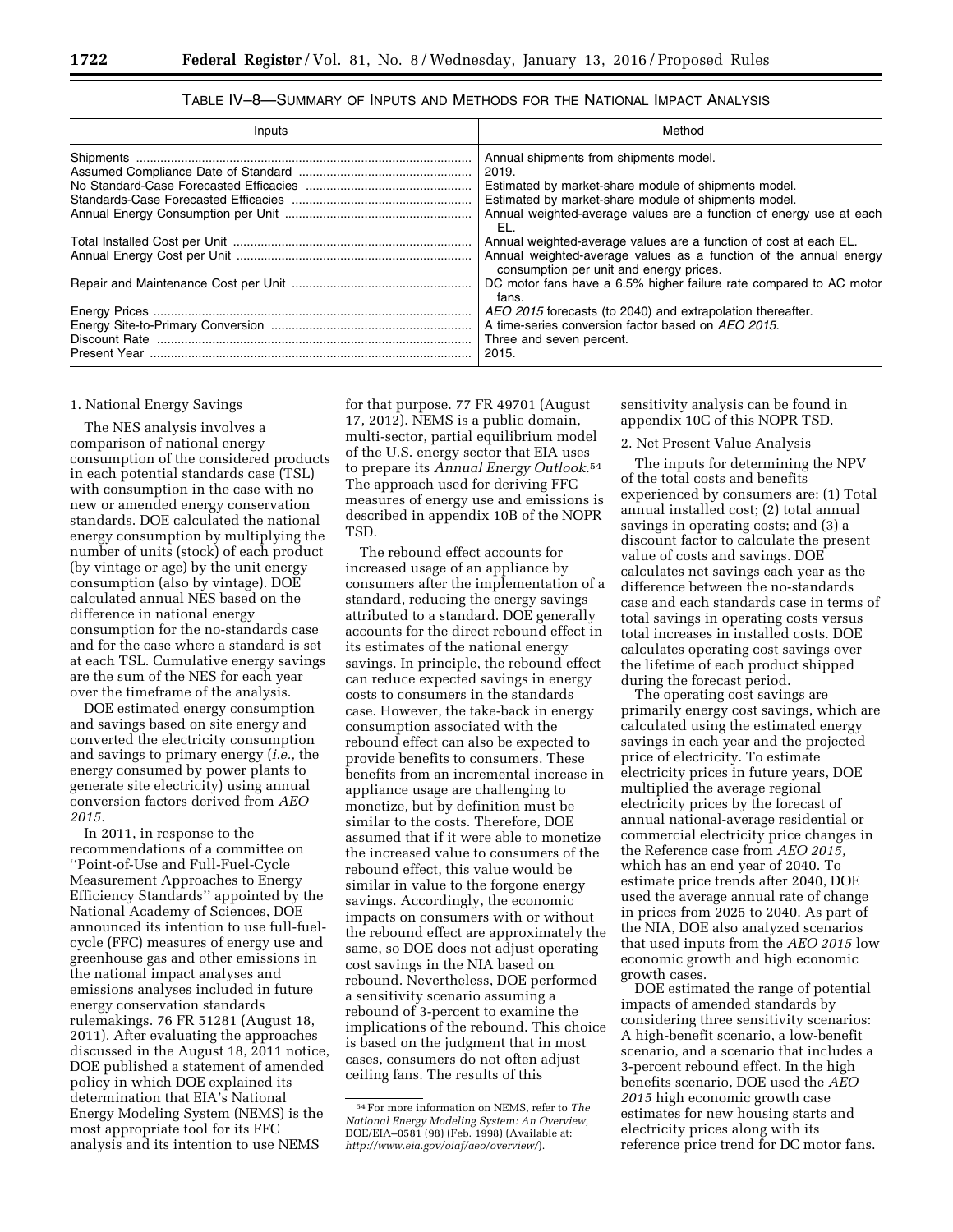As discussed in section IV.G, price trend is only applied to the price premium between a DC motor and a direct drive AC motor. In the low benefits scenario, DOE used the low economic growth *AEO 2015* estimates for housing starts and electricity prices, along with no price trend. In the 3 percent rebound scenario, DOE assumed that there would be increased ceiling fan usage due to the decreased operating cost savings associated with a standard. The NIA results based on these alternative scenarios are presented in appendix 10C of the NOPR TSD.

In calculating the NPV, DOE multiplies the net savings in future years by a discount factor to determine their present value. For this NOPR, DOE estimated the NPV of consumer benefits using both a 3-percent and a 7-percent real discount rate. DOE uses these discount rates in accordance with guidance provided by the Office of Management and Budget (OMB) to federal agencies on the development of regulatory analysis.<sup>55</sup> The discount rates for the determination of NPV are in contrast to the discount rates used in the LCC analysis, which are designed to reflect a consumer's perspective. The 7 percent real value is an estimate of the average before-tax rate of return to private capital in the U.S. economy. The 3-percent real value represents the ''social rate of time preference,'' which is the rate at which society discounts future consumption flows to their present value.

DOE requests comments on the overall methodology used to develop shipment forecasts and estimate NES and the NPV of those savings. See issue 22 in section VII.E.

#### *I. Consumer Subgroup Analysis*

In analyzing the potential impact of new or amended standards on consumers, DOE evaluates the impact on identifiable subgroups of consumers that may be disproportionately affected by a new or amended national standard. DOE evaluates impacts on particular subgroups of consumers by analyzing the LCC impacts and PBP for those particular consumers at alternative standard levels.

ALA requested DOE consider the impact of energy conservation standards on low-income consumers. (ALA, No. 90 at p. 18) For this NOPR, DOE analyzed the impacts of the considered standard levels on low-income

households and small businesses that purchase ceiling fans.

DOE calculated the LCC and PBP results for standard, hugger, and VSD fans based on a sample of low-income households or consumers who were identified in the RECS 2009 survey as being at or below the ''poverty line.'' The poverty line varies with household size, head of household age, and family income.

In the case of the HSSD and largediameter fans, DOE conducted a subgroup analysis based on small businesses that purchase ceiling fans by applying the small company discount rate distributions for each sector in the LCC and PBP calculation, instead of the discount rate associated with the entire industry.

Chapter 11 of the NOPR TSD describes the consumer subgroup analysis.

## *J. Manufacturer Impact Analysis*

### 1. Overview

DOE conducted an MIA for ceiling fans to estimate the financial impact of proposed standards on manufacturers of ceiling fans. The MIA has both quantitative and qualitative aspects. The quantitative part of the MIA relies on the GRIM, an industry cash-flow model customized for the ceiling fans covered in this rulemaking. The key GRIM inputs are data on the industry cost structure, manufacturer production costs (MPCs), shipments, and assumptions about manufacturer markups, and conversion costs. The key MIA output is INPV. DOE used the GRIM to calculate cash flows using standard accounting principles and to compare changes in INPV between a nostandards case and various TSLs (the standards cases). The difference in INPV between the no-standards case and standards cases represents the financial impact of amended energy conservation standards on ceiling fan manufacturers. Different sets of assumptions (scenarios) produce different INPV results. The qualitative part of the MIA addresses factors such as manufacturing capacity; characteristics of, and impacts on, any particular subgroup of manufacturers; and impacts on competition.

DOE conducted the MIA for this rulemaking in three phases. In the first phase, DOE prepared an industry characterization based on the market and technology assessment, preliminary manufacturer interviews, and publicly available information. In the second phase, DOE estimated industry cash flows in the GRIM using industry financial parameters derived in the first phase and the shipment scenarios used

in the NIA. In the third phase, DOE conducted interviews with a variety of ceiling fan manufacturers that account for more than 30 percent of domestic ceiling fan sales covered by this rulemaking. During these interviews, DOE discussed engineering, manufacturing, procurement, and financial topics specific to each company, and obtained each manufacturer's view of the ceiling fan industry as a whole. The interviews provided information that DOE used to evaluate the impacts of amended standards on manufacturers' cash flows, manufacturing capacities, and direct domestic manufacturing employment levels. See section V.B.2.b of this NOPR for the discussion on the estimated changes in the number of domestic employees involved in manufacturing ceiling fans covered by standards. See section IV.J.3 of this NOPR for a description of the key issues that manufacturers raised during the interviews.

During the third phase, DOE used the results of the industry characterization analysis in the first phase and feedback from manufacturer interviews to group manufacturers that exhibit similar production and cost structure characteristics. DOE identified one manufacturer subgroup for a separate impact analysis—small businesses. DOE determined that ceiling fan manufacturing falls under the North American Industry Classification System (NAICS) code 335210, small electrical appliance manufacturing. The U.S. Small Business Administration (SBA) defines a small business as having less than 750 total employees for manufacturing operating under this NAICS code. This threshold includes all employees in a business' parent company and any other subsidiaries. Based on this classification, DOE identified up to 37 ceiling fan manufacturers that could potentially qualify as small businesses. ALA commented that many of the manufacturers in the ceiling fan industry are small businesses. (ALA, No. 91, Public Meeting Transcript, pp. 18) DOE agrees that small ceiling fan manufacturers hold a significant share of the ceiling fan market. DOE analyzed the impact on the small business subgroup in the complete MIA, which is presented in chapter 12 of this NOPR TSD, and in the Regulatory Flexibility analysis required by the Regulatory Flexibility Act, 5 U.S.C. 601, *et. seq.*, presented in section VI.B of this NOPR.

# 2. GRIM Analysis and Key Inputs

DOE uses the GRIM to quantify the changes in cash flows over time due to

<sup>55</sup>United States Office of Management and Budget. ''Circular A–4: Regulatory Analysis,'' (Sept. 17, 2003), section E (Available at: *[www.whitehouse.gov/omb/memoranda/m03-](http://www.whitehouse.gov/omb/memoranda/m03-21.html)* 

*[<sup>21.</sup>html](http://www.whitehouse.gov/omb/memoranda/m03-21.html)*).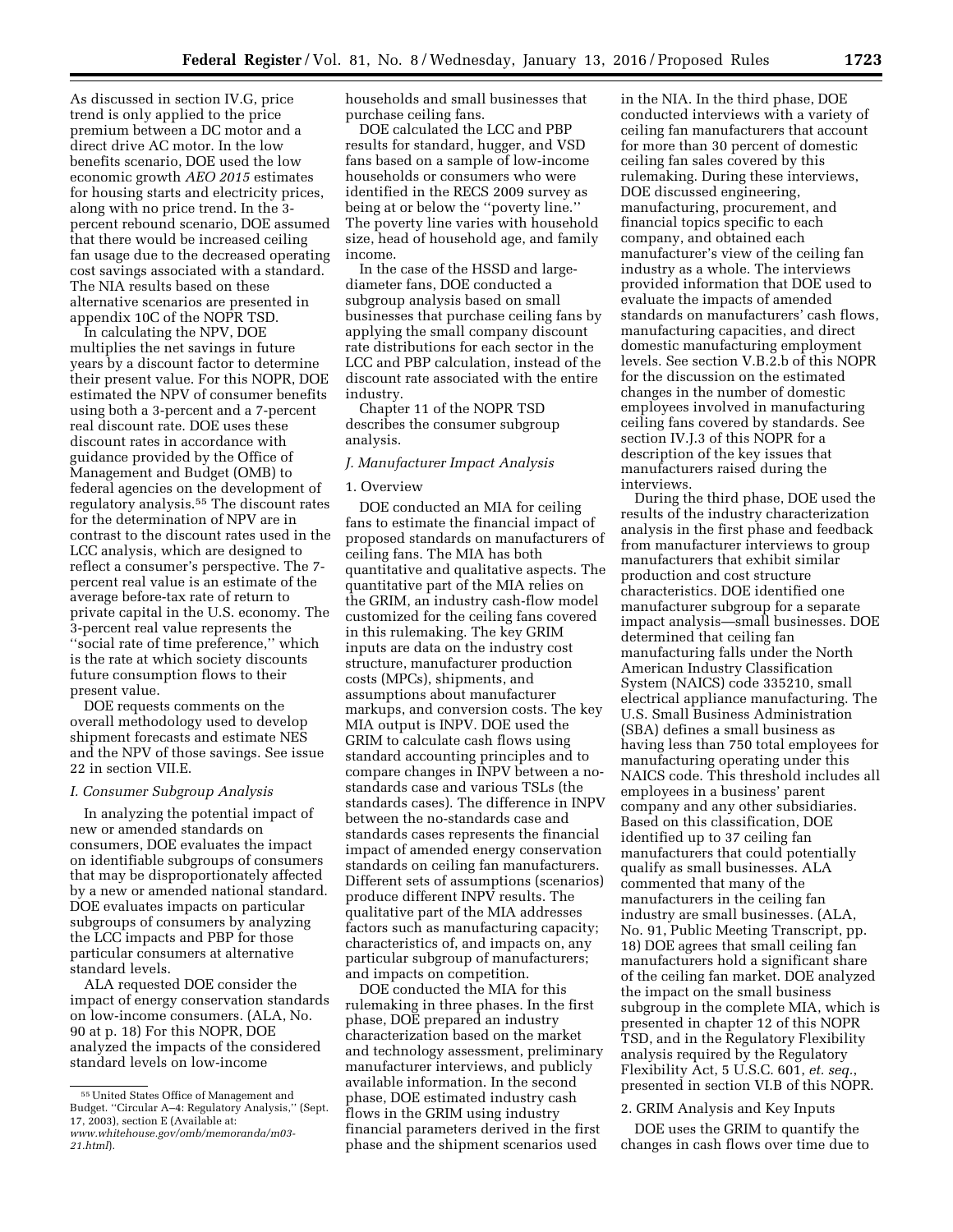amended energy conservation standards. These changes in cash flows result in either a higher or lower INPV for the standards case compared to the no-standards case. The GRIM analysis uses a standard annual cash-flow analysis that incorporates MPCs, manufacturer markups, shipments, and industry financial information as inputs. It then models changes in MPCs, investments, and manufacturer margins that may result from analyzed amended energy conservation standards. The GRIM uses these inputs to calculate a series of annual cash flows beginning with the base year of the analysis, 2015, and continuing to 2048. DOE computes INPV by summing the stream of annual discounted cash flows during the analysis period. DOE used a real discount rate of 7.4 percent for ceiling fan manufacturers. Initial discount rate estimates were derived from industry corporate annual reports to the Securities and Exchange Commission (SEC 10-Ks). DOE initially derived a real discount rate of 5.9 percent from publicly available SEC 10-Ks of ceiling fan manufacturers. During manufacturer interviews, DOE asked ceiling fan manufacturers to provide feedback on this discount rate. Based on manufacturer feedback that the 5.9 percent discount was too low for the ceiling fan industry, DOE revised the real discount rate to be 7.4 percent for this analysis. Many of the GRIM inputs come from the engineering analysis, the NIA, manufacturer interviews, and other research conducted during the MIA. The major GRIM inputs are described in detail in the following sections.

a. Capital and Product Conversion Costs

DOE expects amended ceiling fan energy conservation standards to cause manufacturers to incur conversion costs by bringing their tooling and product designs into compliance with amended standards. For the MIA, DOE classified these conversion costs into two major groups: (1) Capital conversion costs and (2) product conversion costs. Capital conversion costs are investments in property, plant, and equipment necessary to adapt or change existing tooling equipment so new product designs can be fabricated and assembled. Product conversion costs are investments in research, development, testing, marketing, certification, and other non-capitalized costs necessary to make product designs comply with amended standards.

Using feedback from manufacturer interviews, DOE conducted a bottom-up analysis to calculate the capital and product conversion costs for ceiling fan manufacturers for each product class at

each EL. To conduct this bottom-up analysis, DOE used manufacturer input from manufacturer interviews regarding the types and dollar amounts of discrete capital and product expenditures that would be necessary to convert specific production lines for ceiling fans at each EL. Ceiling fan manufacturers identified tooling costs as the primary capital cost that would be necessary to meet higher efficiency levels for ceiling fans. Tooling costs are necessary to produce ceiling fans with optimized designs that accommodate more efficient fan motors and fan blades to meet proposed efficiency levels. The two main types of product conversion costs for ceiling fans that manufacturers shared with DOE during manufacturer interviews were the engineering hours necessary to redesign ceiling fans to meet higher efficiency standards and the testing and certification costs necessary to comply with higher efficiency standards.

ALA commented that achieving greater efficiency through the use of a larger AC motor will impose significant ceiling fan redesign and regulatory approval costs. ALA stated that modifying an existing model to use a larger AC motor will require redesign of ceiling fan motor housings, blade arm tooling, and potentially switchcups and flange skirts to aesthetically accommodate the larger motor and maintain proper spacing to accommodate motor cooling. ALA estimates that tooling costs for this modification is \$20,000 per modified model and that each modified model will need a complete safety investigation, at an additional estimated cost of \$6,000 per model. (ALA, No. 91 at p. 5) Additionally, ALA commented that a standard requiring larger direct drive motors could cause manufacturers to pass on significant conversion costs associated with product design, engineering, retooling, and regulatory approval to customers. (ALA, No. 91 at p. 5–6)

DOE agrees that certain efficiency levels requiring model redesigns that include replacing the motor powering a ceiling fan and modifying motor housing and rotors will most likely cause manufacturers to incur capital conversion costs for retooling and product conversion costs for redesigning models. DOE used these comments from ALA and other comments from manufacturer interviews to make average value estimates (*i.e.,* average number of hours or average dollar amounts) based on the range of responses given by manufacturers for each capital and product conversion cost at each EL. See chapter 12 of the NOPR TSD for a complete description of

DOE's assumptions for the capital and product conversion costs. Additionally, DOE analyzed how conversion costs and increased MPCs will impact the ceiling fan industry as well as how manufacturers will pass along conversion costs and increased production costs to consumers in section V.B.2.a of this NOPR.

### b. Manufacturer Production Costs

Manufacturing a higher-efficiency product is typically more expensive than manufacturing a baseline product due to the use of more complex components, which are typically more costly than baseline components. The increases in the MPCs of the analyzed products can affect the revenues, gross margins, and cash flow of the industry, making these product costs key inputs for the GRIM and the MIA.

In the MIA, DOE used the MPCs calculated in the engineering analysis, as described in section IV.C and further detailed in chapter 5 of this NOPR TSD. To calculate the MPCs for ceiling fans, DOE purchased ceiling fans for specific product classes and efficiency levels and performed testing on these units to calculate the efficiencies of those units. DOE then conducted teardowns of these units to cost each ceiling fan model. This allowed DOE to estimate the incremental material, labor, depreciation, and overhead costs for products at each efficiency level within a product class. DOE used modeled data to represent some efficiency levels within a product class when it was unable to purchase ceiling fans at those efficiency levels. Manufacturers provided feedback on these performance and cost breakdowns during manufacturer interviews.

#### c. Shipment Scenarios

INPV, which is the key GRIM output, depends on industry revenue, which depends on the quantity and prices of ceiling fans shipped in each year of the analysis period. Industry revenue calculations require forecasts of: (1) total annual shipment volume of ceiling fans; (2) the distribution of shipments across the product class (because prices vary by product class); and, (3) the distribution of shipments across ELs (because prices vary with ceiling fan efficiency).

DOE modeled the no-standards case ceiling fan shipments and the growth of ceiling fan shipments using replacement shipments of failed ceiling fan units, new construction starts as projected by *AEO 2015,* and the number of additions to existing buildings due to expanding demand throughout the analysis period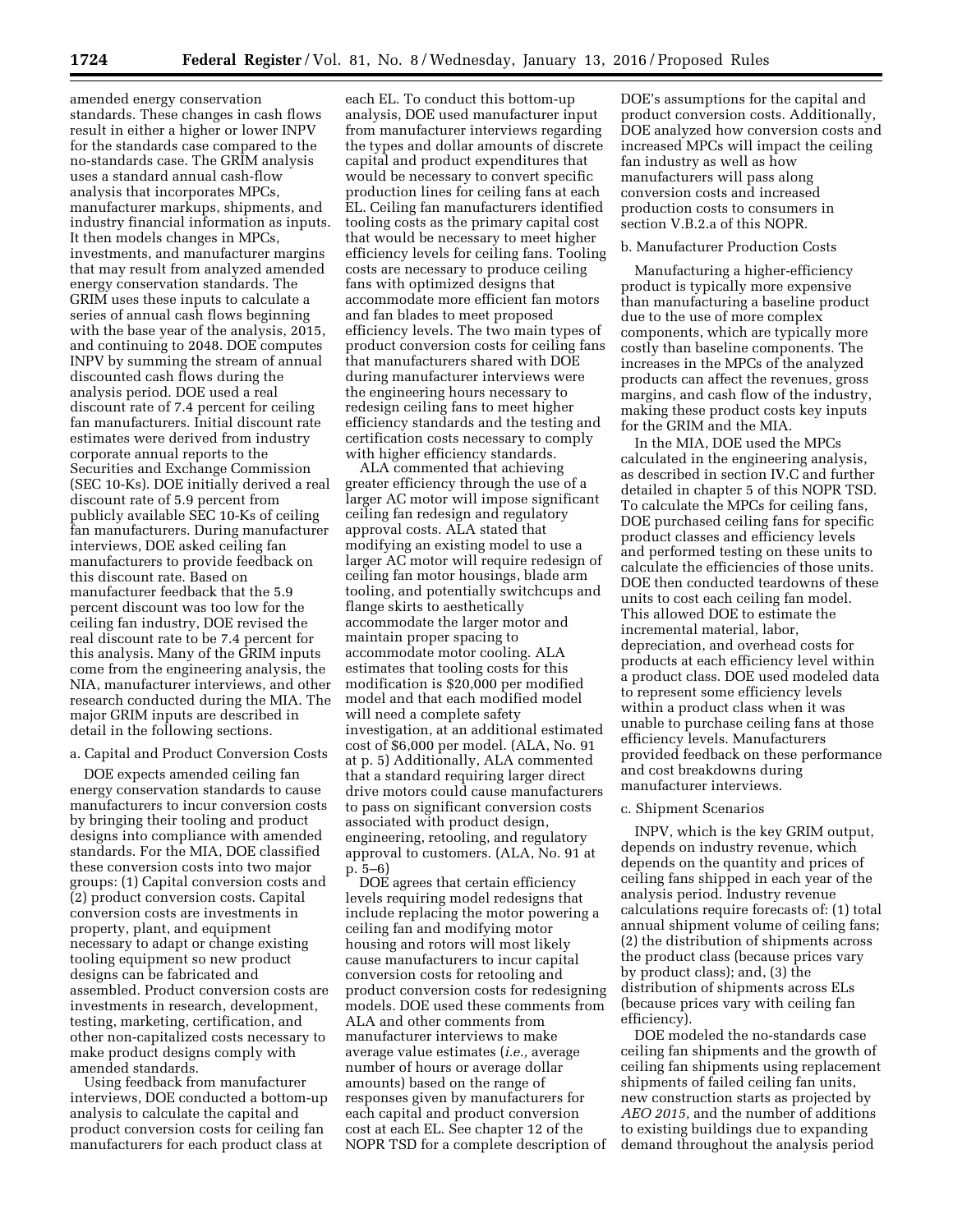taking into account demolitions in the housing stock.

For the standards cases, DOE used a ''roll-up'' approach to estimate shipments for HSSD and large-diameter ceiling fans and a consumer-choice model to estimate shipments for standard, hugger, and VSD ceiling fans. DOE used two different approaches to model shipments based on the availability of data to calibrate the market share model. See section IV.G.3 for further detail.

For HSSD and large-diameter ceiling fans, a roll-up approach was used, in which consumers who would have purchased ceiling fans that fail to meet the new standards in the no-standards case purchase the least efficient, compliant ceiling fans in the standards cases. Consumers that would have purchased compliant ceiling fans in the no-standards case continue to purchase the exact same ceiling fans in the standards cases. For standard, hugger, and VSD ceiling fan, a consumer-choice model was used to project consumer purchases based on consumer sensitivity to first cost.

For all ceiling fans, DOE also included price elasticity in the shipments analysis for all standards cases. When price elasticity is included in the shipment analysis, the total number of ceiling fans declines as the price of a ceiling fan increases due to standards. For a complete description of the shipments, see the shipments analysis discussion in section IV.G of this NOPR.

### d. Markup Scenarios

As discussed in the previous manufacturer production costs section, the MPCs for ceiling fans are the manufacturers' costs for those units. These costs include materials, labor, depreciation, and overhead, which are collectively referred to as the cost of goods sold (COGS). The MSP is the price received by ceiling fan manufacturers from the first sale, typically to a distributor, regardless of the downstream distribution channel through which the ceiling fans are ultimately sold. The MSP is not the cost the end user pays for ceiling fans, because there are typically multiple sales along the distribution chain and various markups applied to each sale. The MSP equals the MPC multiplied by the manufacturer markup. The manufacturer markup covers all the ceiling fan manufacturer's nonproduction costs (*i.e.,* selling, general and administrative expenses [SG&A], research and development [R&D], interest) as well as profit. Total industry revenue for ceiling fan manufacturers

equals the MSPs at each EL multiplied by the number of shipments at that EL.

Modifying these manufacturer markups in the standards cases yields a different set of impacts on ceiling fan manufacturers than in the no-standards case. For the MIA, DOE modeled three standards case markup scenarios for ceiling fans to represent the uncertainty regarding the potential impacts on prices and profitability for ceiling fan manufacturers following the implementation of analyzed amended energy conservation standards. The three scenarios are: (1) A preservation of gross margin, or flat, markup scenario; (2) a preservation of operating profit markup scenario; and (3) a two-tiered markup scenario. Each scenario leads to different manufacturer markup values, which, when applied to the inputted MPCs, result in varying revenue and cash-flow impacts on ceiling fan manufacturers.

The preservation of gross margin markup scenario assumes that the COGS for each product is marked up by a preservation of gross margin percentage to cover SG&A expenses, R&D expenses, interest expenses, and profit. This allows manufacturers to preserve the same gross margin percentage in the standards cases as in the no-standards case. This markup scenario represents the upper bound of the ceiling fan industry's profitability in the standards cases because ceiling fan manufacturers are able to fully pass additional costs due to standards to their consumers.

To estimate the industry average gross margin percentage for ceiling fans for the preservation of gross margin markup scenario, DOE examined the SEC 10-Ks of publicly traded ceiling fan manufacturers. DOE then asked manufacturers to verify the industry average gross margin percentage derived from SEC 10-Ks. For this NOPR analysis, DOE used 1.37 as the manufacturer markup for all ceiling fans in the preservation of gross margin markup scenario.

The preservation of operating profit markup scenario assumes that manufacturers are able to maintain only the no-standards case total operating profit in absolute dollars in the standards cases, despite higher product costs and investment. The no-standards case total operating profit is derived from marking up the COGS for each product by the preservation of gross margin markup. In the standards cases for the preservation of operating profit markup scenario, DOE adjusted the ceiling fan manufacturer markups in the GRIM at each TSL to yield approximately the same earnings before interest and taxes in the standards cases

in the year after the compliance date of the amended ceiling fan standards as in the no-standards case. Under this scenario, while manufacturers are not able to yield additional operating profit from higher production costs and the investments that are required to comply with amended ceiling fan energy conservation standards, they are able to maintain the same operating profit in the standards case that was earned in the no-standards case.

DOE also modeled a two-tiered markup scenario, which reflects the industry's high- and low-efficiency product pricing structure. DOE implemented the two-tiered markup scenario because multiple manufacturers stated in interviews that they offer multiple tiers of product lines that are differentiated, in part, by efficiency level. The higher efficiency tiers typically earn premiums (for the manufacturer) over the baseline efficiency tier. Several manufacturers suggested that amended standards would lead to a reduction in premium markups and reduce the profitability of higher efficiency products. During the MIA interviews, manufacturers provided information on the range of typical ELs in those tiers and the change in profitability at each level. DOE used this information to estimate markups for ceiling fans under a two-tiered pricing strategy in the no-standards case. In the standards cases, DOE modeled the situation in which standards result in less product differentiation, compression of the markup tiers, and an overall reduction in profitability.

#### 3. Discussion of Comments

Interested parties commented on the assumptions and results of the preliminary analysis. These topics covered MIA issues regarding the number of small businesses and the capital and product conversion costs associated with potential standards. These two comments were previously discussed in sections IV.J.1 and IV.J.2 respectively. No further comments on the preliminary analysis were submitted regarding the MIA.

#### 4. Manufacturer Interviews

DOE conducted additional interviews with manufacturers following the preliminary analysis as part of the NOPR analysis. In these interviews, DOE asked manufacturers to describe their major concerns with this ceiling fan rulemaking. Manufacturers identified four major areas of concern: (1) Shift to air conditioning; (2) testing burden; and (3) utility of DC motors for residential consumers.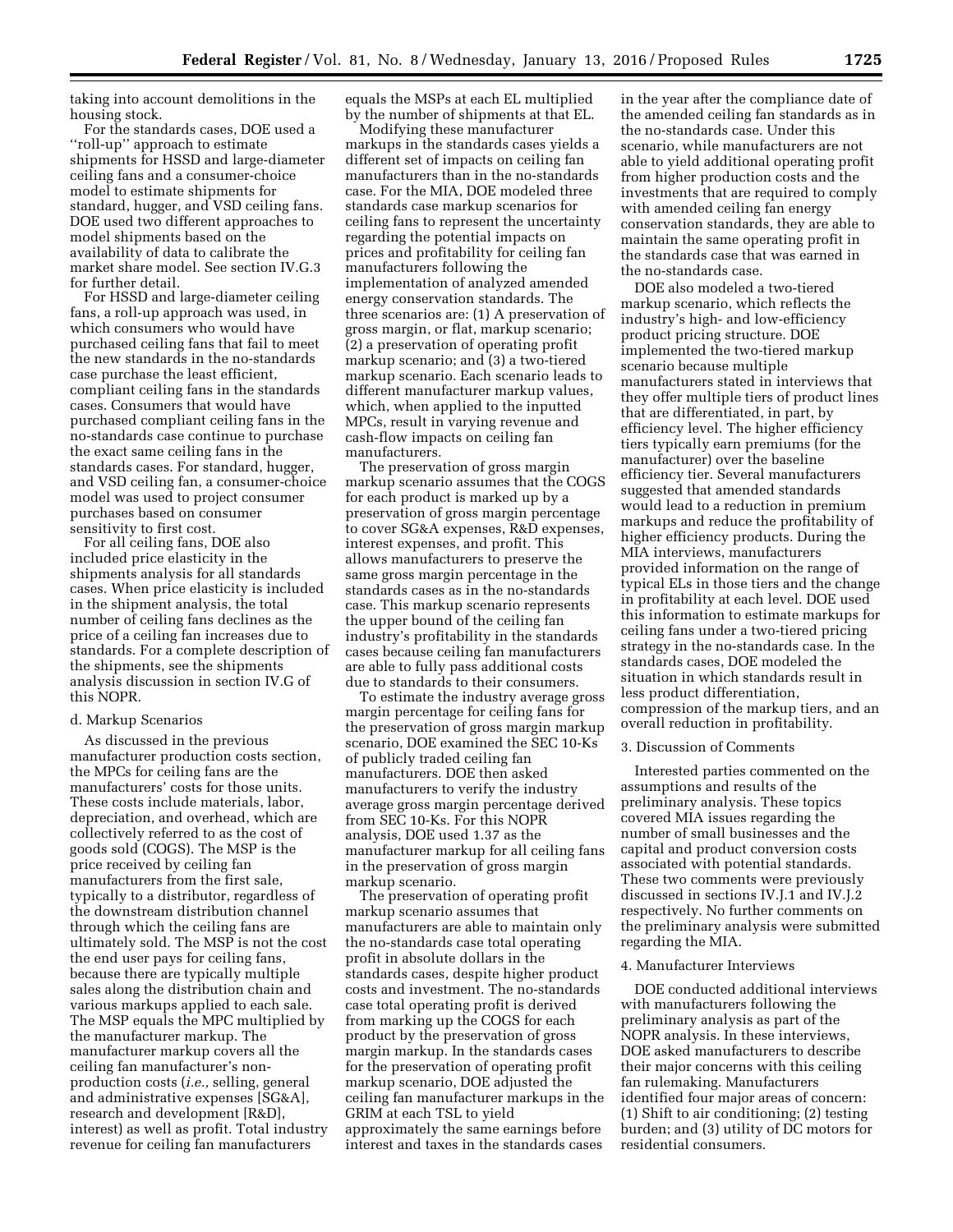### a. Shift to Air Conditioning

Several manufacturers stated that ceiling fan energy conservation standards could cause consumers to forgo the purchase of a ceiling fan in lieu of an air conditioner due to the anticipated price increase, or could cause ceiling fan owners to run their air conditioners more frequently instead of using their ceiling fan. Manufacturers assert that if consumers instead use their air conditioner to cool their homes, this could result in more energy use, as ceiling fans tend to be more efficient at cooling rooms than air conditioners.

Manufacturers also stated that overly stringent ceiling fan standards could force manufacturers to reduce the aesthetic quality of some ceiling fans to comply with energy conservation standards. This could cause consumers to forgo the purchase of these ceiling fans because the aesthetic appearance of ceiling fans is an important factor when consumers purchase ceiling fans. Manufacturers claim this reduction in aesthetic quality could again result in more energy use, because consumers who do not purchase ceiling fans would need to use air conditioners to cool their homes. DOE addresses this issue in section IV.E.3 of this NOPR.

### b. Testing Burden

Manufacturers are concerned about the additional testing burden associated with complying with energy conservation standards. Most manufacturers use third-party testing facilities for testing and reporting purposes, which can be expensive. Manufacturers stated that ceiling fan standards would significantly increase the amount that they already invest in testing each year. DOE includes the additional testing and certification costs that manufacturers must make due to standards as part of the MIA. DOE calculates the total industry conversion costs for manufacturers, which includes the additional testing and certification costs of complying with any potential standards. These conversion costs impact the INPVs at each TSL displayed in section V.B.2.a of this NOPR notice.

c. Utility of DC Motors for Residential Consumers

Manufacturers stated that energy conservation standards that required the use of DC motors in residential ceiling fans would limit the overall utility of the fan, as well as increase maintenance costs. Manufacturers claim that DC motors require significantly more maintenance and have a higher warranty factor compared to ceiling fans with AC motors. Additionally, ceiling

fans with DC motors require the use of a handheld remote, which manufacturers claim is not preferred by many residential consumers. Therefore, manufacturers stated any ceiling fan standard that required the use of a DC motor would significantly reduce the overall utility of ceiling fans to residential consumers.

DOE conducted a screening analysis as part of this NOPR analysis and concluded that DC motors should be considered as a viable technology for all product classes of covered ceiling fans for the engineering analysis. See section IV.B of this NOPR for a detailed discussion of the screening analysis. Also, DOE did include the additional repair costs of ceiling fans using DC motors as part of the LCC analysis. See section IV.F.4 for a complete description of the repair cost assumptions of DC motors.

For the HSSD and large-diameter product classes, which are expected to represent 3 percent of all covered ceiling fan shipments in 2019, DOE is proposing standards that manufacturers indicated they would most likely meet using a DC motor. Use of DC motors will not significantly impact consumer utility for HSSD and large-diameter ceiling fans because HSSD and largediameter ceiling fans are used in commercial and industrial applications as opposed to residential applications. Most manufacturers indicated that commercial and industrial consumers do not dislike using a handheld remote that is required when operating a ceiling fan with a DC motor, and in some applications it is preferable. Also, these commercial and industrial consumers tend to be better equipped to respond to the increased maintenance costs associated with owning and operating ceiling fans with DC motors due to these consumers repairing products and equipment they own more frequently compared to residential consumers.

#### *K. Emissions Analysis*

The emissions analysis consists of two components. The first component estimates the effect of potential energy conservation standards on power sector and site (where applicable) combustion emissions of  $CO<sub>2</sub>$ ,  $NO<sub>X</sub>$ ,  $SO<sub>2</sub>$ , and Hg. The second component estimates the impacts of potential standards on emissions of two additional greenhouse gases,  $CH_4$  and  $N_2O$ , as well as the reductions to emissions of all species due to ''upstream'' activities in the fuel production chain. These upstream activities comprise extraction, processing, and transporting fuels to the site of combustion. The associated

emissions are referred to as upstream emissions.

The analysis of power sector emissions uses marginal emissions factors that were derived from data in *AEO* 2015*,* as described in section IV.M. The methodology is described in chapter 13 and chapter 15 of the NOPR TSD.

Combustion emissions of CH<sub>4</sub> and  $N<sub>2</sub>O$  are estimated using emissions intensity factors published by the EPA, GHG Emissions Factors Hub.56 The FFC upstream emissions are estimated based on the methodology described in chapter 15 of the NOPR TSD. The upstream emissions include both emissions from fuel combustion during extraction, processing, and transportation of fuel, and ''fugitive'' emissions (direct leakage to the atmosphere) of  $CH<sub>4</sub>$  and  $CO<sub>2</sub>$ .

The emissions intensity factors are expressed in terms of physical units per MWh or MMBtu of site energy savings. Total emissions reductions are estimated using the energy savings calculated in the national impact analysis.

For CH<sub>4</sub> and N<sub>2</sub>O, DOE calculated emissions reduction in tons and also in terms of units of carbon dioxide equivalent (CO<sub>2</sub>eq). Gases are converted to  $CO<sub>2</sub>$ eq by multiplying each ton of gas by the gas' global warming potential (GWP) over a 100-year time horizon. Based on the Fifth Assessment Report of the Intergovernmental Panel on Climate Change,57 DOE used GWP values of 28 for  $CH_4$  and 265 for N<sub>2</sub>O.

The *AEO* incorporates the projected impacts of existing air quality regulations on emissions. *AEO 2015*  generally represents current legislation and environmental regulations, including recent government actions, for which implementing regulations were available as of October 31, 2014. DOE's estimation of impacts accounts for the presence of the emissions control programs discussed in the following paragraphs.

 $SO<sub>2</sub>$  emissions from affected electric generating units (EGUs) are subject to nationwide and regional emissions capand-trade programs. Title IV of the Clean Air Act sets an annual emissions cap on  $SO<sub>2</sub>$  for affected EGUs in the 48 contiguous States and the District of

<sup>56</sup>Available at: *[http://www.epa.gov/](http://www.epa.gov/climateleadership/inventory/ghg-emissions.html)*

*[climateleadership/inventory/ghg-emissions.html.](http://www.epa.gov/climateleadership/inventory/ghg-emissions.html)*  57 IPCC, 2013: *Climate Change 2013: The Physical Science Basis. Contribution of Working Group I to the Fifth Assessment Report of the Intergovernmental Panel on Climate Change*  [Stocker, T.F., D. Qin, G.-K. Plattner, M. Tignor, S.K. Allen, J. Boschung, A. Nauels, Y. Xia, V. Bex and P.M. Midgley (eds.)]. Cambridge University Press, Cambridge, United Kingdom and New York, NY, USA. Chapter 8.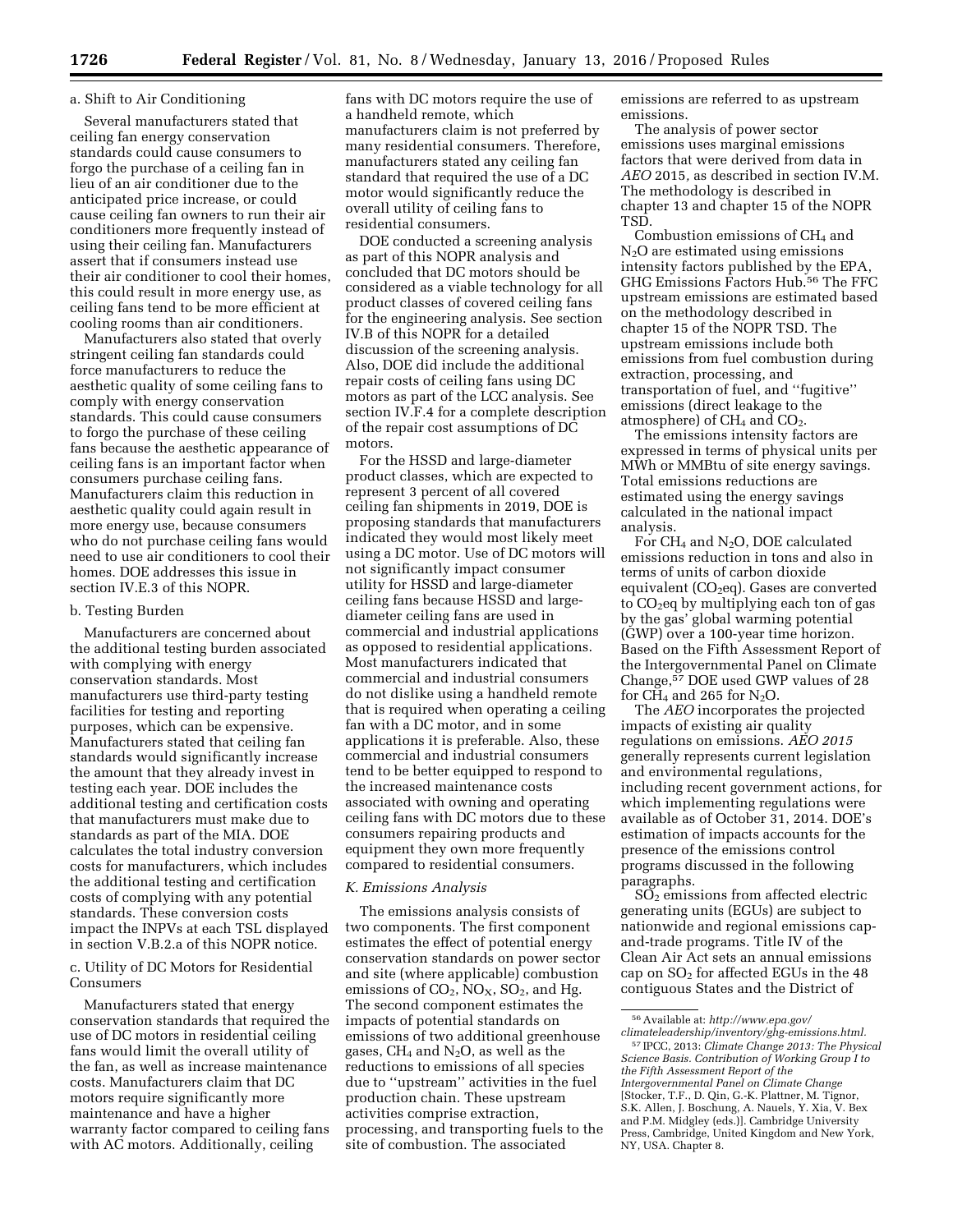Columbia (DC). (42 U.S.C. 7651 *et seq.*)  $SO<sub>2</sub>$  emissions from 28 eastern States and DC were also limited under the Clean Air Interstate Rule (CAIR). 70 FR 25162 (May 12, 2005). CAIR created an allowance-based trading program that operates along with the Title IV program. In 2008, CAIR was remanded to EPA by the U.S. Court of Appeals for the District of Columbia Circuit, but it remained in effect.58 In 2011, EPA issued a replacement for CAIR, the Cross-State Air Pollution Rule (CSAPR). 76 FR 48208 (August 8, 2011). On August 21, 2012, the DC Circuit issued a decision to vacate CSAPR,59 and the court ordered EPA to continue administering CAIR. On April 29, 2014, the U.S. Supreme Court reversed the judgment of the DC Circuit and remanded the case for further proceedings consistent with the Supreme Court's opinion.<sup>60</sup> On October 23, 2014, the DC Circuit lifted the stay of CSAPR.61 Pursuant to this action, CSAPR went into effect (and CAIR ceased to be in effect) as of January 1, 2015.

EIA was not able to incorporate CSAPR into *AEO 2015,* so it assumes implementation of CAIR. Although DOE's analysis used emissions factors that assume that CAIR, not CSAPR, is the regulation in force. However, the difference between CAIR and CSAPR is not relevant for the purpose of DOE's analysis of emissions impacts from energy conservation standards.

The attainment of emissions caps is typically flexible among EGUs and is enforced through the use of emissions allowances and tradable permits. Under existing EPA regulations, any excess  $SO<sub>2</sub>$  emissions allowances resulting from the lower electricity demand caused by the adoption of an energy conservation standard could be used to permit offsetting increases in  $SO<sub>2</sub>$ emissions by any regulated EGU. In past rulemakings, DOE recognized that there was uncertainty about the effects of efficiency standards on  $SO<sub>2</sub>$  emissions covered by the existing cap-and-trade system, but it concluded that negligible

61*See Georgia* v. *EPA,* Order *(D.C. Cir. filed October 23, 2014)* (*No. 11–1302),* 

reductions in power sector SO2 emissions would occur as a result of standards.

Beginning in 2016, however,  $SO<sub>2</sub>$ emissions will fall as a result of the Mercury and Air Toxics Standards (MATS) for power plants. 77 FR 9304 (Feb. 16, 2012). In the MATS rule, EPA established a standard for hydrogen chloride as a surrogate for acid gas hazardous air pollutants (HAP), and also established a standard for  $SO<sub>2</sub>$  (a non-HAP acid gas) as an alternative equivalent surrogate standard for acid gas HAP. The same controls are used to reduce HAP and non-HAP acid gas; thus,  $SO<sub>2</sub>$  emissions will be reduced as a result of the control technologies installed on coal-fired power plants to comply with the MATS requirements for acid gas. *AEO 2015* assumes that, in order to continue operating, coal plants must have either flue gas desulfurization or dry sorbent injection systems installed by 2016. Both technologies, which are used to reduce acid gas emissions, also reduce  $SO<sub>2</sub>$ emissions. Under the MATS, emissions will be far below the cap established by CAIR, so it is unlikely that excess  $SO<sub>2</sub>$ emissions allowances resulting from the lower electricity demand would be needed or used to permit offsetting increases in  $SO<sub>2</sub>$  emissions by any regulated EGU. Therefore, energy conservation standards will generally reduce  $SO<sub>2</sub>$  emissions in 2016 and beyond.62

CAIR established a cap on  $NO<sub>x</sub>$ emissions in 28 eastern States and the District of Columbia.63 Energy conservation standards are expected to have little effect on  $NO<sub>x</sub>$  emissions in those States covered by CAIR because  $excess NO<sub>X</sub>$  emissions allowances resulting from the lower electricity demand could be used to permit offsetting increases in  $NO<sub>x</sub>$  emissions. However, standards would be expected to reduce  $NO<sub>x</sub>$  emissions in the States

 $63$  CSAPR also applies to  $NO<sub>X</sub>$  and it would supersede the regulation of  $NO<sub>x</sub>$  under CAIR. As stated previously, the current analysis assumes that CAIR, not CSAPR, is the regulation in force. The difference between CAIR and CSAPR with regard to DOE's analysis of  $NO<sub>x</sub>$  emissions is slight.

not affected by the caps, so DOE estimated  $NO<sub>x</sub>$  emissions reductions from the standards considered in this NOPR for these States.

The MATS limit mercury emissions from power plants, but they do not include emissions caps and, as such, DOE's energy conservation standards would likely reduce Hg emissions. DOE estimated mercury emissions reduction using emissions factors based on *AEO 2015,* which incorporates the MATS.

## *L. Monetizing Carbon Dioxide and Other Emissions Impacts*

As part of the development of this proposed rule, DOE considered the estimated monetary benefits from the reduced emissions of  $CO<sub>2</sub>$  and  $NO<sub>X</sub>$  that are expected to result from each of the TSLs considered. In order to make this calculation analogous to the calculation of the NPV of consumer benefit, DOE considered the reduced emissions expected to result over the lifetime of products shipped in the forecast period for each TSL. This section summarizes the basis for the monetary values used for each of these emissions and presents the values considered in this NOPR.

For this NOPR, DOE relied on a set of values for the social cost of carbon (SCC) that was developed by a Federal interagency process. The basis for these values is summarized in the next section, and a more detailed description of the methodologies used is provided as an appendix to chapter 14 of the NOPR TSD.

#### 1. Social Cost of Carbon

The SCC is an estimate of the monetized damages associated with an incremental increase in carbon emissions in a given year. It is intended to include (but is not limited to) changes in net agricultural productivity, human health, property damages from increased flood risk, and the value of ecosystem services. Estimates of the SCC are provided in dollars per metric ton of  $CO<sub>2</sub>$ . A domestic SCC value is meant to reflect the value of damages in the United States resulting from a unit change in  $CO<sub>2</sub>$  emissions, while a global SCC value is meant to reflect the value of damages worldwide.

Under section 1(b) of Executive Order 12866, ''Regulatory Planning and Review,'' 58 FR 51735 (Oct. 4, 1993), agencies must, to the extent permitted by law, ''assess both the costs and the benefits of the intended regulation and, recognizing that some costs and benefits are difficult to quantify, propose or adopt a regulation only upon a reasoned determination that the benefits of the intended regulation justify its costs.'' The purpose of the SCC estimates

<sup>58</sup>See *North Carolina* v. *EPA,* 550 F.3d 1176 (D.C. Cir. 2008); *North Carolina* v. *EPA,* 531 F.3d 896 (D.C. Cir. 2008).

<sup>59</sup>See *EME Homer City Generation, LP* v. *EPA,*  696 F.3d 7, 38 (D.C. Cir. 2012), *cert. granted,* 81 U.S.L.W. 3567, 81 U.S.L.W. 3696, 81 U.S.L.W. 3702 (U.S. June 24, 2013) (No. 12–1182).

<sup>60</sup>*See EPA* v. *EME Homer City Generation,* 134 S.Ct. 1584, 1610 (U.S. 2014). The Supreme Court held in part that EPA's methodology for quantifying emissions that must be eliminated in certain States due to their impacts in other downwind States was based on a permissible, workable, and equitable interpretation of the Clean Air Act provision that provides statutory authority for CSAPR.

<sup>62</sup> DOE notes that the Supreme Court recently determined that EPA erred by not considering costs in the finding that regulation of hazardous air pollutants from coal- and oil-fired electric utility steam generating units is appropriate. See Michigan v. EPA (Case No. 14–46, 2015). The Supreme Court did not vacate the MATS rule and DOE has tentatively determined that the Court's decision on the MATS rule does not change the assumptions regarding the impact of energy efficiency standards on SO2 emissions (see chapter 13 for further discussion). Further, the Court's does not change the impact of the energy efficiency standards on mercury emissions. DOE will continue to monitor developments related to this case and respond to them as appropriate.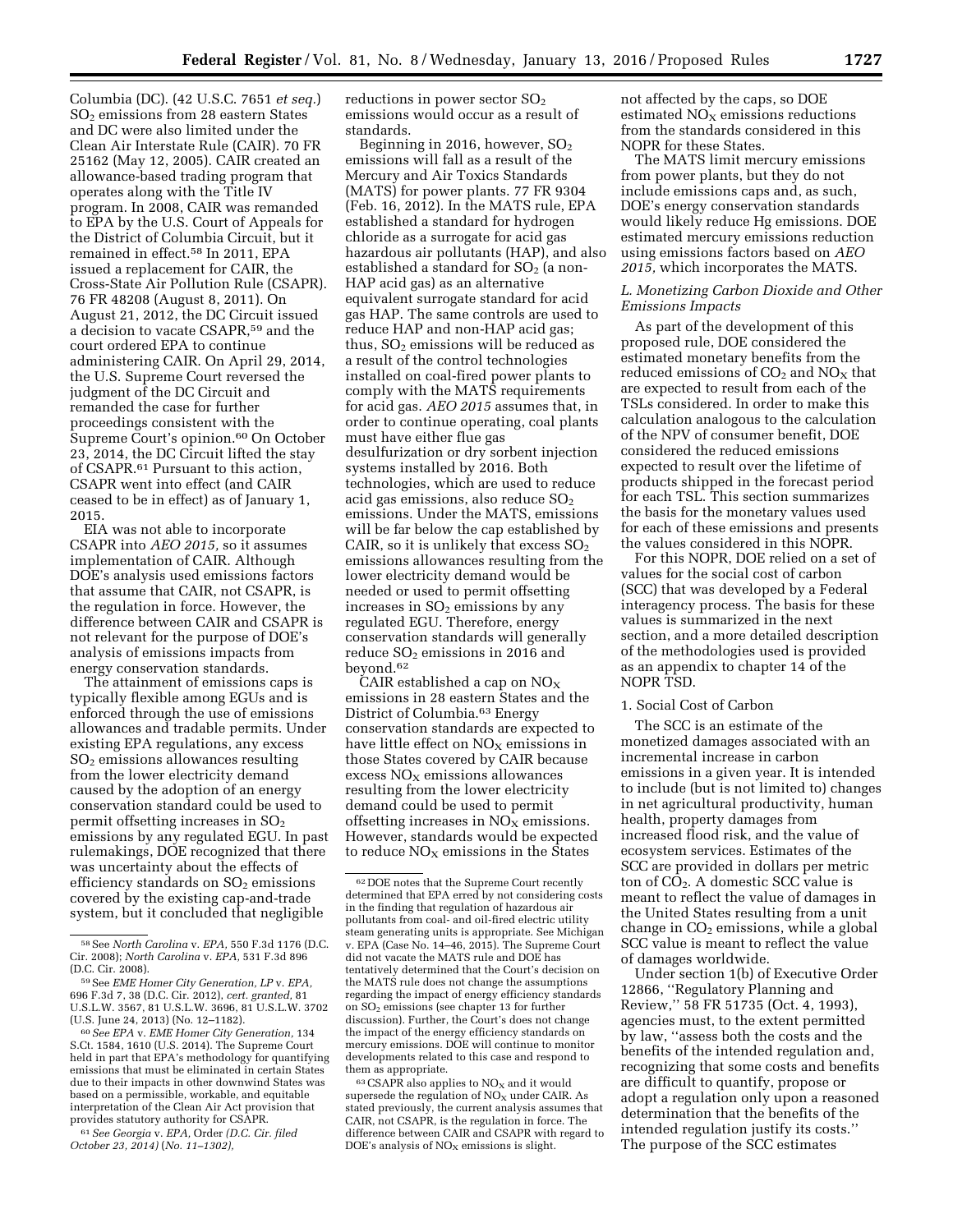presented here is to allow agencies to incorporate the monetized social benefits of reducing  $CO<sub>2</sub>$  emissions into cost-benefit analyses of regulatory actions. The estimates are presented with an acknowledgement of the many uncertainties involved and with a clear understanding that they should be updated over time to reflect increasing knowledge of the science and economics of climate impacts.

As part of the interagency process that developed these SCC estimates, technical experts from numerous agencies met on a regular basis to consider public comments, explore the technical literature in relevant fields, and discuss key model inputs and assumptions. The main objective of this process was to develop a range of SCC values using a defensible set of input assumptions grounded in the existing scientific and economic literatures. In this way, key uncertainties and model differences transparently and consistently inform the range of SCC estimates used in the rulemaking process.

#### a. Monetizing Carbon Dioxide Emissions

When attempting to assess the incremental economic impacts of CO<sub>2</sub> emissions, the analyst faces a number of challenges. A report from the National Research Council 64 points out that any assessment will suffer from uncertainty, speculation, and lack of information about: (1) Future emissions of GHGs; (2) the effects of past and future emissions on the climate system; (3) the impact of changes in climate on the physical and biological environment; and (4) the translation of these environmental impacts into economic damages. As a result, any effort to quantify and monetize the harms associated with climate change will raise questions of science, economics, and ethics and should be viewed as provisional.

Despite the limits of both quantification and monetization, SCC estimates can be useful in estimating the social benefits of reducing CO<sub>2</sub> emissions. The agency can estimate the benefits from reduced (or costs from increased) emissions in any future year by multiplying the change in emissions in that year by the SCC values appropriate for that year. The NPV of

the benefits can then be calculated by multiplying each of these future benefits by an appropriate discount factor and summing across all affected years.

It is important to emphasize that the interagency process is committed to updating these estimates as the science and economic understanding of climate change and its impacts on society improves over time. In the meantime, the interagency group will continue to explore the issues raised by this analysis and consider public comments as part of the ongoing interagency process.

b. Development of Social Cost of Carbon Values

In 2009, an interagency process was initiated to offer a preliminary assessment of how best to quantify the benefits from reducing carbon dioxide emissions. To ensure consistency in how benefits are evaluated across Federal agencies, the Administration sought to develop a transparent and defensible method, specifically designed for the rulemaking process, to quantify avoided climate change damages from reduced  $CO<sub>2</sub>$  emissions. The interagency group did not undertake any original analysis. Instead, it combined SCC estimates from the existing literature to use as interim values until a more comprehensive analysis could be conducted. The outcome of the preliminary assessment by the interagency group was a set of five interim values: Global SCC estimates for 2007 (in 2006\$) of \$55, \$33, \$19, \$10, and \$5 per metric ton of CO2. These interim values represented the first sustained interagency effort within the U.S. government to develop an SCC for use in regulatory analysis. The results of this preliminary effort were presented in several proposed and final rules.

### c. Current Approach and Key Assumptions

After the release of the interim values, the interagency group reconvened on a regular basis to generate improved SCC estimates. Specially, the group considered public comments and further explored the technical literature in relevant fields. The interagency group relied on three integrated assessment models commonly used to estimate the SCC: The FUND, DICE, and PAGE models. These models are frequently cited in the peer-reviewed literature and were used in the last assessment of the Intergovernmental Panel on Climate

Change (IPCC). Each model was given equal weight in the SCC values that were developed.

Each model takes a slightly different approach to model how changes in emissions result in changes in economic damages. A key objective of the interagency process was to enable a consistent exploration of the three models, while respecting the different approaches to quantifying damages taken by the key modelers in the field. An extensive review of the literature was conducted to select three sets of input parameters for these models: Climate sensitivity, socio-economic and emissions trajectories, and discount rates. A probability distribution for climate sensitivity was specified as an input into all three models. In addition, the interagency group used a range of scenarios for the socio-economic parameters and a range of values for the discount rate. All other model features were left unchanged, relying on the model developers' best estimates and judgments.

In 2010, the interagency group selected four sets of SCC values for use in regulatory analyses. Three sets of values are based on the average SCC from the three integrated assessment models, at discount rates of 2.5, 3, and 5 percent. The fourth set, which represents the 95th percentile SCC estimate across all three models at a 3 percent discount rate, was included to represent higher-than-expected impacts from climate change further out in the tails of the SCC distribution. The values grow in real terms over time. Additionally, the interagency group determined that a range of values from 7 percent to 23 percent should be used to adjust the global SCC to calculate domestic effects,65 although preference is given to consideration of the global benefits of reducing  $CO<sub>2</sub>$  emissions. Table IV–9 presents the values in the 2010 interagency group report,66 which is reproduced in appendix 14A of the NOPR TSD.

<sup>64</sup>National Research Council, *Hidden Costs of Energy: Unpriced Consequences of Energy Production and Use,* National Academies Press: Washington, DC (2009).

 $\rm ^{65}$  It is recognized that this calculation for domestic values is approximate, provisional, and highly speculative. There is no *a priori* reason why domestic benefits should be a constant fraction of net global damages over time.

<sup>66</sup>*Social Cost of Carbon for Regulatory Impact Analysis Under Executive Order 12866.* Interagency Working Group on Social Cost of Carbon, United States Government (February 2010) (Available at: *[www.whitehouse.gov/sites/default/files/omb/](http://www.whitehouse.gov/sites/default/files/omb/inforeg/for-agencies/Social-Cost-of-Carbon-for-RIA.pdf) [inforeg/for-agencies/Social-Cost-of-Carbon-for-](http://www.whitehouse.gov/sites/default/files/omb/inforeg/for-agencies/Social-Cost-of-Carbon-for-RIA.pdf)[RIA.pdf](http://www.whitehouse.gov/sites/default/files/omb/inforeg/for-agencies/Social-Cost-of-Carbon-for-RIA.pdf)*).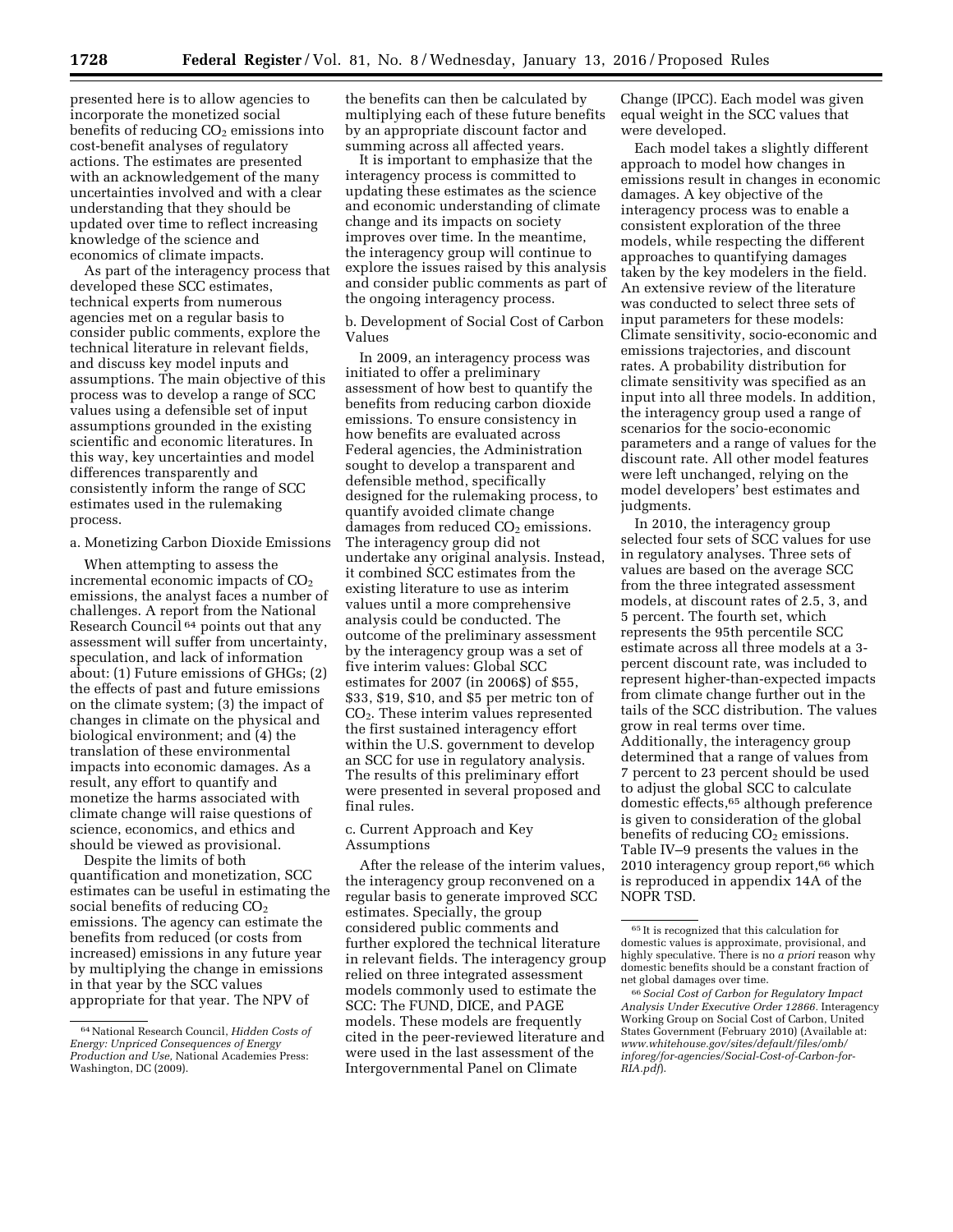# TABLE IV–9—ANNUAL SCC VALUES FROM 2010 INTERAGENCY REPORT, 2010–2050

[2007\$ per metric ton  $CO<sub>2</sub>$ ]

|      | Discount rate |         |         |                 |  |
|------|---------------|---------|---------|-----------------|--|
| Year | 5%            | 3%      | 2.5%    | 3%              |  |
|      | Average       | Average | Average | 95th percentile |  |
| 2010 | 4.7           | 21.4    | 35.1    | 64.9            |  |
| 2015 | 5.7           | 23.8    | 38.4    | 72.8            |  |
| 2020 | 6.8           | 26.3    | 41.7    | 80.7            |  |
| 2025 | 8.2           | 29.6    | 45.9    | 90.4            |  |
| 2030 | 9.7           | 32.8    | 50.0    | 100.0           |  |
| 2035 | 1.2           | 36.0    | 54.2    | 109.7           |  |
| 2040 | 12.7          | 39.2    | 58.4    | 119.3           |  |
| 2045 | 14.2          | 42.1    | 61.7    | 127.8           |  |
| 2050 | 15.7          | 44.9    | 65.0    | 136.2           |  |

The SCC values used for this notice were generated using the most recent versions of the three integrated assessment models that have been published in the peer-reviewed literature, as described in the 2013 update from the interagency working group (revised July 2015).67

Table IV–10 shows the updated sets of SCC estimates from the latest interagency update in 5-year increments from 2010 to 2050. The full set of annual SCC values between 2010 and 2050 is reported in appendix 14B of the NOPR TSD. The central value that emerges is the average SCC across

models at the 3-percent discount rate. However, for purposes of capturing the uncertainties involved in regulatory impact analysis, the interagency group emphasizes the importance of including all four sets of SCC values.

TABLE IV–10—ANNUAL SCC VALUES FROM 2013 INTERAGENCY UPDATE (REVISED JULY 2015), 2010–2050  $[20076$  per metric ton  $[0.1]$ 

| $\left[2007\right]$ per metric ton CO <sub>2</sub> |  |  |
|----------------------------------------------------|--|--|
|                                                    |  |  |

|      | Discount rate |         |         |                 |  |  |  |
|------|---------------|---------|---------|-----------------|--|--|--|
| Year | 5%            | 3%      | 2.5%    | 3%              |  |  |  |
|      | Average       | Average | Average | 95th percentile |  |  |  |
| 2010 |               | 31      | 50      | 86              |  |  |  |
| 2015 |               | 36      | 56      | 105             |  |  |  |
| 2020 |               | 42      | 62      | 123             |  |  |  |
| 2025 | 14            | 46      | 68      | 138             |  |  |  |
| 2030 | 16            | 50      | 73      | 152             |  |  |  |
| 2035 | 18            | 55      | 78      | 168             |  |  |  |
|      | 21            | 60      | 84      | 183             |  |  |  |
| 2045 | 23            | 64      | 89      | 197             |  |  |  |
| 2050 | 26            | 69      | 95      | 212             |  |  |  |

It is important to recognize that a number of key uncertainties remain, and that current SCC estimates should be treated as provisional and revisable because they will evolve with improved scientific and economic understanding. The interagency group also recognizes that the existing models are imperfect and incomplete. The National Research Council report mentioned previously points out that there is tension between the goal of producing quantified estimates of the economic damages from an incremental ton of carbon and the limits of existing efforts to model these effects. There are a number of analytical challenges that are being addressed by the research community, including

research programs housed in many of the Federal agencies participating in the interagency process to estimate the SCC. The interagency group intends to periodically review and reconsider those estimates to reflect increasing knowledge of the science and economics of climate impacts, as well as improvements in modeling.

In summary, in considering the potential global benefits resulting from  $reduced CO<sub>2</sub> emissions, DOE used the$ values from the 2013 interagency report (revised July 2015), adjusted to 2014\$ using the implicit price deflator for gross domestic product (GDP) from the Bureau of Economic Analysis. For each of the four sets of SCC cases specified, the values for emissions in 2015 were

\$12.2, \$40.0, \$62.3, and \$117 per metric ton avoided (values expressed in 2014\$). DOE derived values after 2050 using the relevant growth rates for the 2040–2050 period in the interagency update.

DOE multiplied the  $CO<sub>2</sub>$  emissions reduction estimated for each year by the SCC value for that year in each of the four cases. To calculate a present value of the stream of monetary values, DOE discounted the values in each of the four cases using the specific discount rate that had been used to obtain the SCC values in each case.

2. Social Cost of Other Air Pollutants

As noted previously, DOE has estimated how the considered energy

<sup>67</sup>*Technical Update of the Social Cost of Carbon for Regulatory Impact Analysis Under Executive Order 12866,* Interagency Working Group on Social

Cost of Carbon, United States Government (May 2013; revised July 2015) (Available at: *[http://](http://www.whitehouse.gov/sites/default/files/omb/inforeg/scc-tsd-final-july-2015.pdf)*

*[www.whitehouse.gov/sites/default/files/omb/](http://www.whitehouse.gov/sites/default/files/omb/inforeg/scc-tsd-final-july-2015.pdf) [inforeg/scc-tsd-final-july-2015.pdf](http://www.whitehouse.gov/sites/default/files/omb/inforeg/scc-tsd-final-july-2015.pdf)*).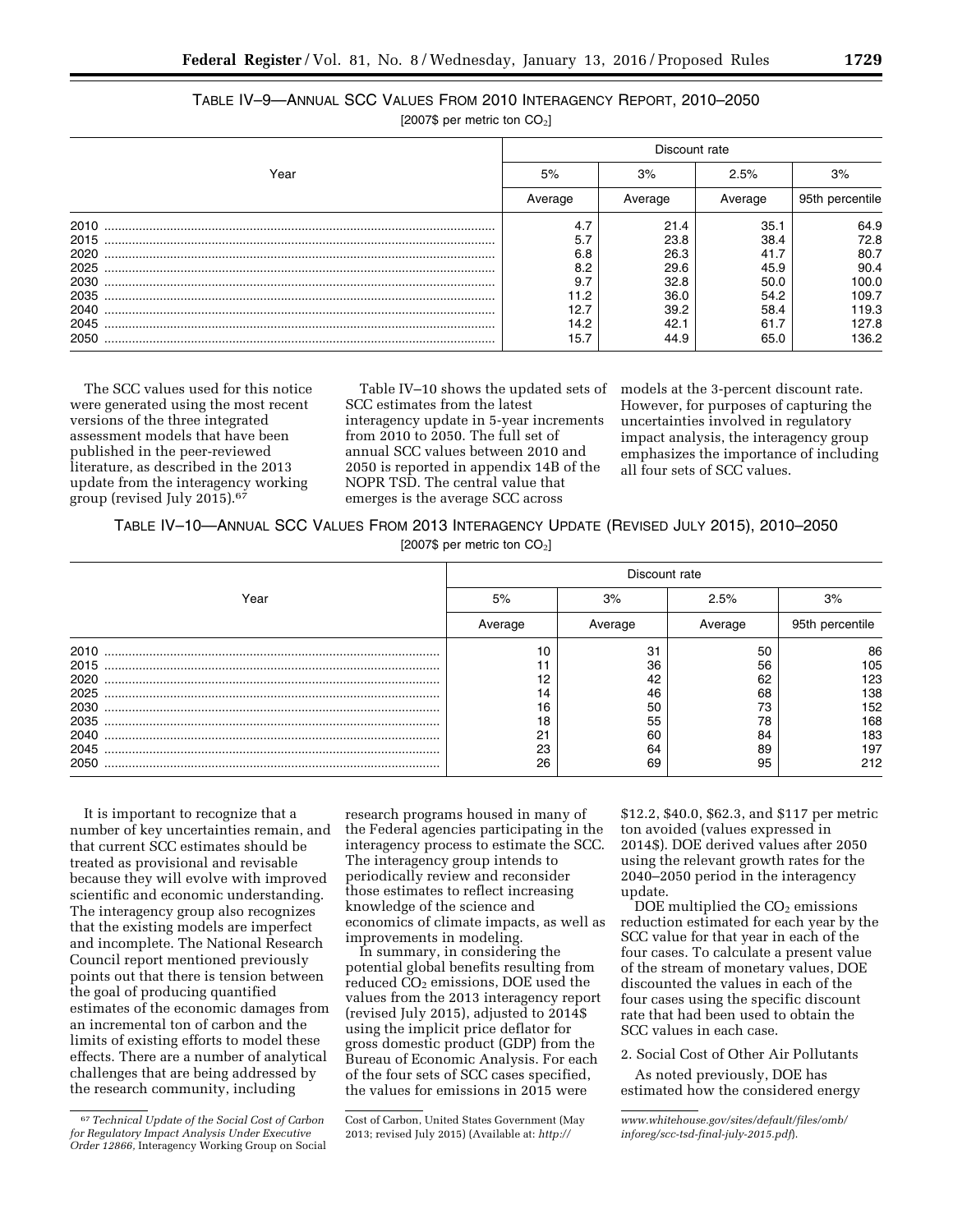conservation standards would reduce site  $NO<sub>x</sub>$  emissions nationwide and decrease power sector  $NO<sub>x</sub>$  emissions in those 22 States not affected by the CAIR.

DOE estimated the monetized value of  $NO<sub>x</sub>$  emissions reductions using benefit per ton estimates from the Regulatory Impact Analysis titled, ''Proposed Carbon Pollution Guidelines for Existing Power Plants and Emission Standards for Modified and Reconstructed Power Plants,'' published in June 2014 by EPA's Office of Air Quality Planning and Standards. The report includes high and low values for  $NO<sub>X</sub>$  (as  $PM<sub>2.5</sub>$ ) for 2020, 2025, and 2030 discounted at 3 percent and 7 percent,<sup>68</sup> which are presented in chapter 14 of the NOPR TSD. DOE assigned values for 2021– 2024 and 2026–2029 using, respectively, the values for 2020 and 2025. DOE assigned values after 2030 using the value for 2030.

DOE multiplied the emissions reduction (tons) in each year by the associated \$/ton values, and then discounted each series using discount rates of 3 percent and 7 percent as appropriate. DOE will continue for evaluate the monetization of avoided NOx emissions and will make any appropriate updates of the current analysis for the final rulemaking.

DOE is evaluating appropriate monetization of avoided  $SO<sub>2</sub>$  and Hg emissions in energy conservation standards rulemakings. DOE has not included monetization of those emissions in the current analysis.

#### *M. Utility Impact Analysis*

The utility impact analysis estimates several effects on the electric power industry that would result from the adoption of new or amended energy conservation standards. The utility impact analysis estimates the changes in installed electrical capacity and generation that would result for each TSL. The analysis is based on published output from NEMS associated with *AEO 2015.* NEMS produces the *AEO*  Reference case, as well as a number of side cases that estimate the economywide impacts of changes to energy supply and demand. DOE uses

published side cases to estimate the marginal impacts of reduced energy demand on the utility sector. These marginal factors are estimated based on the changes to electricity sector generation, installed capacity, fuel consumption and emissions in the *AEO*  Reference case and various side cases. Details of the methodology are provided in the appendices to Chapters 13 and 15 of the NOPR TSD.

The output of this analysis is a set of time-dependent coefficients that capture the change in electricity generation, primary fuel consumption, installed capacity and power sector emissions due to a unit reduction in demand for a given end use. These coefficients are multiplied by the stream of electricity savings calculated in the NIA to provide estimates of selected utility impacts of new or amended energy conservation standards

### *N. Employment Impact Analysis*

DOE considers employment impacts in the domestic economy as one factor in selecting a proposed standard. Employment impacts from new or amended energy conservation standards include both direct and indirect impacts. Direct employment impacts are any changes in the number of employees of manufacturers of the products subject to standards, their suppliers, and related service firms. The MIA addresses those impacts. Indirect employment impacts are changes in national employment that occur due to the shift in expenditures and capital investment caused by the purchase and operation of more-efficient appliances. Indirect employment impacts from standards consist of the net jobs created or eliminated in the national economy, other than in the manufacturing sector being regulated, caused by: (1) Reduced spending by end users on energy; (2) reduced spending on new energy supply by the utility industry; (3) increased consumer spending on new products to which the new standards apply; and (4) the effects of those three factors throughout the economy.

One method for assessing the possible effects on the demand for labor of such shifts in economic activity is to compare sector employment statistics developed by the Labor Department's Bureau of Labor Statistics (BLS).69 BLS regularly publishes its estimates of the number of jobs per million dollars of economic activity in different sectors of the

economy, as well as the jobs created elsewhere in the economy by this same economic activity. Data from BLS indicate that expenditures in the utility sector generally create fewer jobs (both directly and indirectly) than expenditures in other sectors of the economy.70 There are many reasons for these differences, including wage differences and the fact that the utility sector is more capital-intensive and less labor-intensive than other sectors. Energy conservation standards have the effect of reducing consumer utility bills. Because reduced consumer expenditures for energy likely lead to increased expenditures in other sectors of the economy, the general effect of efficiency standards is to shift economic activity from a less labor-intensive sector (*i.e.,* the utility sector) to more labor-intensive sectors (*e.g.,* the retail and service sectors). Thus, based on the BLS data alone, net national employment may increase due to shifts in economic activity resulting from energy conservation standards.

DOE estimated indirect national employment impacts for the standard levels considered in this NOPR using an input/output model of the U.S. economy called Impact of Sector Energy Technologies version 3.1.1 (ImSET).71 ImSET is a special-purpose version of the ''U.S. Benchmark National Input-Output'' (I–O) model, which was designed to estimate the national employment and income effects of energy-saving technologies. The ImSET software includes a computer-based I–O model having structural coefficients that characterize economic flows among 187 sectors most relevant to industrial, commercial, and residential building energy use.

ImSET is not a general equilibrium forecasting model, and understands the uncertainties involved in projecting employment impacts, especially changes in the later years of the analysis. Because ImSET does not incorporate price changes, the employment effects predicted by ImSET may over-estimate actual job impacts over the long run for this rule. Therefore, DOE generated results for near-term timeframes, where these uncertainties are reduced. For more details on the employment impact

 $68$  For the monetized NO<sub>X</sub> benefits associated with PM2.5, the related benefits (derived from benefit-per-ton values) are based on an estimate of premature mortality derived from the ACS study (Krewski et al., 2009), which is the lower of the two EPA central tendencies. Using the lower value is more conservative when making the policy decision concerning whether a particular standard level is economically justified so using the higher value would also be justified. If the benefit-per-ton estimates were based on the Six Cities study (Lepuele et al., 2012), the values would be nearly two-and-a-half times larger. (See chapter 14 of the NOPR TSD for further description of the studies mentioned above.)

<sup>69</sup> Data on industry employment, hours, labor compensation, value of production, and the implicit price deflator for output for these industries are available upon request by calling the Division of Industry Productivity Studies (202–691–5618) or by sending a request by email to *[dipsweb@bls.gov.](mailto:dipsweb@bls.gov)* 

<sup>70</sup>See Bureau of Economic Analysis, *Regional Multipliers: A User Handbook for the Regional Input-Output Modeling System (RIMS II),* U.S. Department of Commerce (1992).

<sup>71</sup> J. M. Roop, M. J. Scott, and R. W. Schultz, *ImSET 3.1: Impact of Sector Energy Technologies,*  PNNL–18412, Pacific Northwest National Laboratory (2009) (Available at: *[www.pnl.gov/main/](http://www.pnl.gov/main/publications/external/technical_reports/PNNL-18412.pdf) [publications/external/technical](http://www.pnl.gov/main/publications/external/technical_reports/PNNL-18412.pdf)*\_*reports/PNNL-[18412.pdf\).](http://www.pnl.gov/main/publications/external/technical_reports/PNNL-18412.pdf)*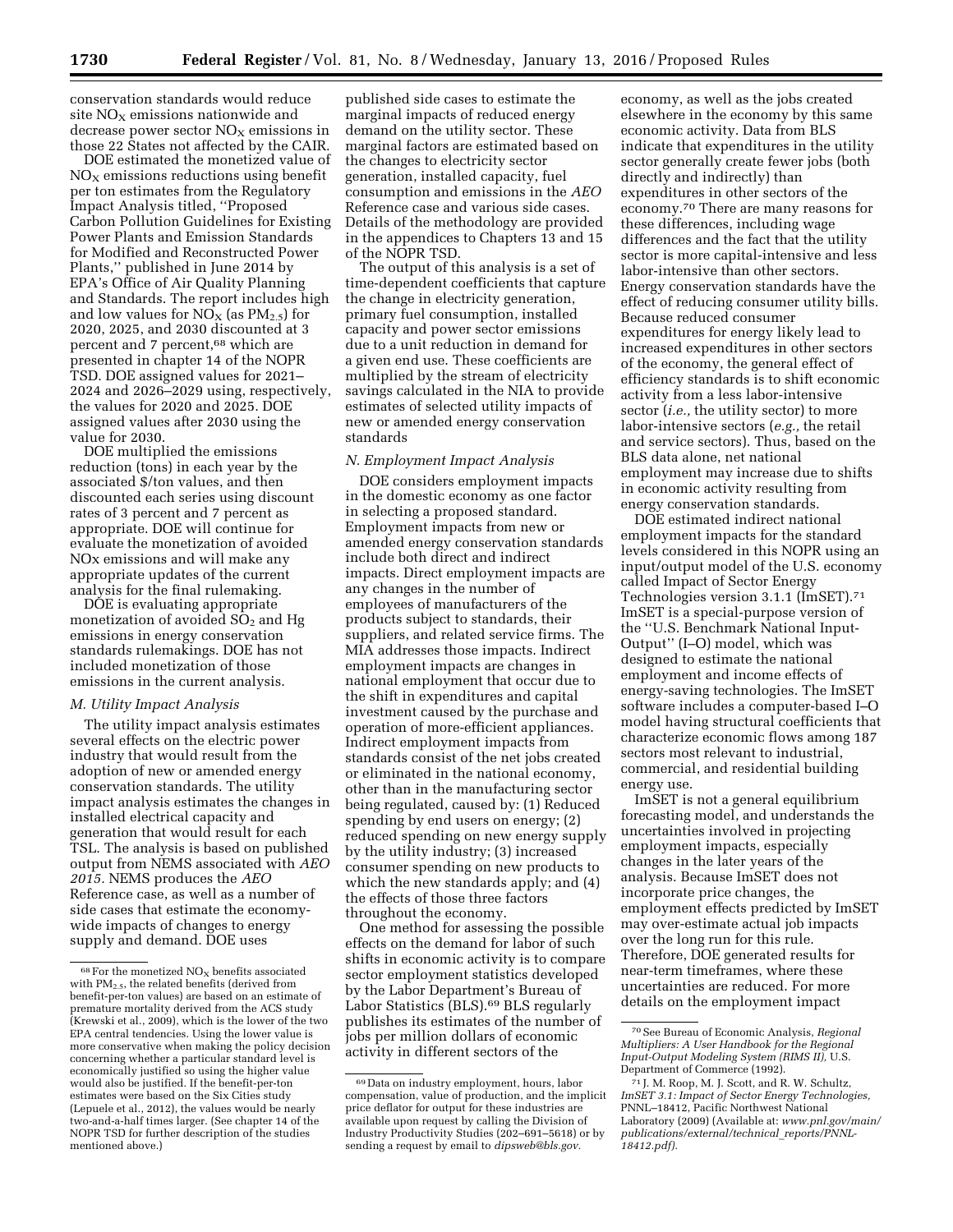analysis, see chapter 16 of the NOPR TSD.

### **V. Analytical Results and Conclusions**

The following section addresses the results from DOE's analyses with respect to the considered energy conservation standards for ceiling fans. It addresses the TSLs examined by DOE, the projected impacts of each of these levels if adopted as energy conservation standards for ceiling fans, and the standards levels that DOE is proposing to adopt in this NOPR. Additional details regarding DOE's analyses are

contained in the NOPR TSD supporting this notice.

### *A. Trial Standard Levels*

DOE analyzed the benefits and burdens of six TSLs for ceiling fans. These TSLs were developed by combining specific efficiency levels for each of the product classes analyzed by DOE. DOE presents the results for the TSLs in this document, while the results for all efficiency levels that DOE analyzed are in the NOPR TSD.

Table V–1 presents the TSLs and the corresponding efficiency levels for

ceiling fans. TSL 6 represents the maximum technologically feasible (maxtech) energy efficiency for all product classes. TSL 5 corresponds to the maximum NPV (at a 7 percent discount rate). TSL 4 corresponds to the highest efficiency level for which the LCC savings and NPV are both positive. TSL 3 corresponds to the highest efficiency level that can be met with a standard (AC) motor for all product classes. TSL 2 corresponds to the fan-optimization design-option efficiency level. TSL 1 corresponds to the first non-baseline efficiency level (*i.e.,* EL 1).

### TABLE V–1—TRIAL STANDARD LEVELS FOR CEILING FANS

|       | VSD                | Hugger | Standard                                                     | HSSD | Large-diameter |
|-------|--------------------|--------|--------------------------------------------------------------|------|----------------|
| TSL 6 | ( EL 1  )<br>FI3 1 |        | EL 2    EL 2    EL 1    EL 1<br>EL 4    EL 4    EL 4    EL 4 |      |                |

*B. Economic Justification and Energy Savings* 

1. Economic Impacts on Individual Consumers

DOE analyzed the economic impacts on ceiling fan consumers by looking at the effects potential amended standards at each TSL would have on the LCC and PBP. DOE also examined the impacts of potential standards on consumer subgroups. These analyses are discussed below.

a. Life-Cycle Cost and Payback Period

In general, higher-efficiency products affect consumers in two ways: (1) Purchase price increases, and (2) annual operating costs decrease. Inputs used for calculating the LCC and PBP include total installed costs (*i.e.,* product price plus installation costs), and operating costs (*i.e.,* annual energy use, energy prices, energy price trends, repair costs, and maintenance costs). The LCC calculation also uses product lifetime and a discount rate. Chapter 8 of the

NOPR TSD provides detailed information on the LCC and PBP analyses.

Table V–2 and Table V–3 show the LCC and PBP results for the efficiency levels considered for all the ceiling fan product classes. In the first of each pair of tables for each product class, the simple payback is measured relative to the baseline product. In the second table, the LCC savings are measured relative to the no-standards efficiency distribution in the compliance year (see section IV.F.7 of this notice).

# TABLE V–2—AVERAGE LCC AND PBP RESULTS BY EFFICIENCY LEVEL FOR STANDARD FANS

| EL          |                                                | Average costs<br>$(2014\$                | Simple                                        | Average                                        |                        |                                      |
|-------------|------------------------------------------------|------------------------------------------|-----------------------------------------------|------------------------------------------------|------------------------|--------------------------------------|
|             | Installed cost                                 | First year's<br>operating cost           | ∟ifetime<br>operating cost                    | LCC                                            | payback<br>(years)     | lifetime (years)                     |
| 0<br>2<br>3 | 113.36<br>113.36<br>113.36<br>125.41<br>158.30 | 19.95<br>14.98<br>13.32<br>11.94<br>8.74 | 184.36<br>138.97<br>123.84<br>111.28<br>82.25 | 297.71<br>252.33<br>237.20<br>236.69<br>240.55 | <br><br><br>1.5<br>4.0 | 13.8<br>13.8<br>13.8<br>13.8<br>13.8 |

**Note:** The results for each EL represent the average result if all consumers use products at that efficiency level. The PBP is measured relative to the baseline product.

# TABLE V–3—AVERAGE LCC SAVINGS RELATIVE TO THE NO-STANDARDS CASE EFFICIENCY DISTRIBUTION FOR STANDARD FANS

|    | Life-Cycle cost savings                            |                                               |                                                     |  |
|----|----------------------------------------------------|-----------------------------------------------|-----------------------------------------------------|--|
| FI | $%$ of<br>Consumers<br>that experience<br>net cost | Average savings<br>(all consumers)<br>2014\$) | Average savings<br>(affected consumers)<br>(2014\$) |  |
|    |                                                    |                                               |                                                     |  |
|    | $0.00\%$                                           | .59                                           | 48.62                                               |  |
| C  | በ በበ%                                              | 2.81                                          | 36.38                                               |  |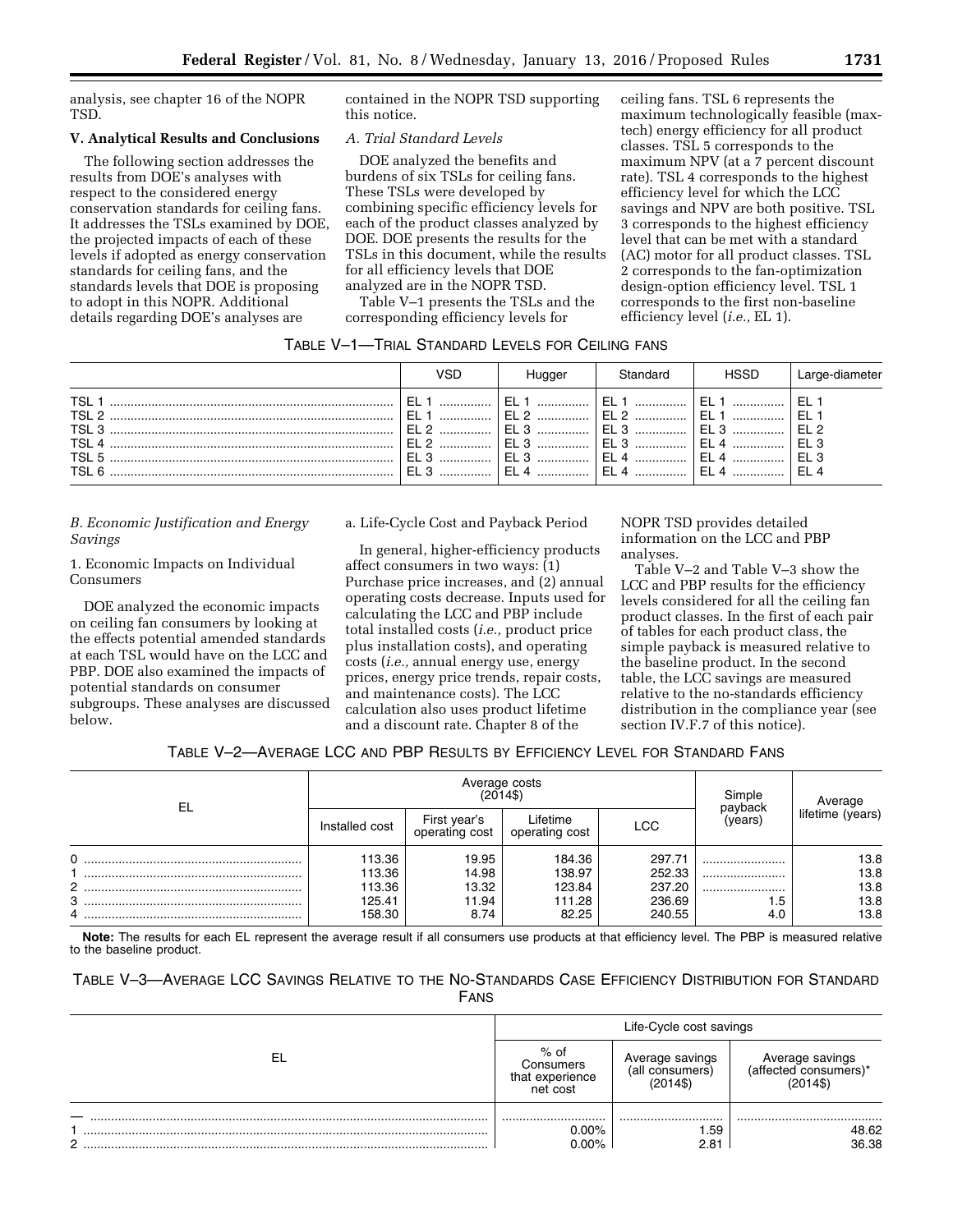# TABLE V–3—AVERAGE LCC SAVINGS RELATIVE TO THE NO-STANDARDS CASE EFFICIENCY DISTRIBUTION FOR STANDARD FANS—Continued

|        | Life-Cycle cost savings                          |                                                |                                                      |  |
|--------|--------------------------------------------------|------------------------------------------------|------------------------------------------------------|--|
| F      | % of<br>Consumers<br>that experience<br>net cost | Average savings<br>(all consumers)<br>$(2014\$ | Average savings<br>(affected consumers)*<br>$(2014\$ |  |
| 3<br>4 | 20.22%<br>61.77%                                 | 3.03<br>$-0.40$                                | 8.47<br>$-0.44$                                      |  |

\* The calculation excludes consumers with zero LCC savings (no impact).

# TABLE V–4—AVERAGE LCC AND PBP RESULTS BY EFFICIENCY LEVEL FOR HUGGER FANS

| EL          | Average costs<br>(2014\$)                      |                                          |                                              |                                                |                        | Average                              |
|-------------|------------------------------------------------|------------------------------------------|----------------------------------------------|------------------------------------------------|------------------------|--------------------------------------|
|             | Installed cost                                 | First year's<br>operating cost           | -ifetime<br>operating cost                   | LCC                                            | payback<br>(vears)     | lifetime<br>(years)                  |
| 0<br>2<br>3 | 101.24<br>101.24<br>101.24<br>111.90<br>140.97 | 17.34<br>13.02<br>11.58<br>10.48<br>8.09 | 160.38<br>121.05<br>107.93<br>97.99<br>76.43 | 261.62<br>222.29<br>209.18<br>209.89<br>217.40 | <br><br><br>1.6<br>4.3 | 13.8<br>13.8<br>13.8<br>13.8<br>13.8 |

**Note:** The results for each EL represent the average result if all consumers use products at that efficiency level. The PBP is measured relative to the baseline product.

# TABLE V–5—AVERAGE LCC SAVINGS RELATIVE TO THE NO-STANDARDS CASE EFFICIENCY DISTRIBUTION FOR HUGGER FANS

|    | Life-Cycle cost savings                            |                                    |                                         |  |
|----|----------------------------------------------------|------------------------------------|-----------------------------------------|--|
| ΕL | $%$ of<br>Consumers<br>that experience<br>net cost | Average savings<br>(all consumers) | Average savings<br>(affected consumers) |  |
|    |                                                    |                                    |                                         |  |
|    | 0.00                                               | .25                                | 41.66                                   |  |
| 2  | 0.00                                               | 2.20                               | 30.20                                   |  |
| 3  | 21.89                                              | 99.∣                               | 5.59                                    |  |
|    | 66.01                                              | $-4.80$                            | $-5.27$                                 |  |

\* The calculation excludes consumers with zero LCC savings (no impact).

# TABLE V–6—AVERAGE LCC AND PBP RESULTS BY EFFICIENCY LEVEL FOR VSD FANS

| EL          | Average costs<br>(2014\$)            |                                 |                                     |                                      | Simple             | Average<br>lifetime          |
|-------------|--------------------------------------|---------------------------------|-------------------------------------|--------------------------------------|--------------------|------------------------------|
|             | Installed<br>cost                    | First vear's<br>operating cost  | Lifetime<br>operating cost          | LCC                                  | payback<br>(vears) | (years)                      |
| 0<br>2<br>3 | 283.94<br>283.94<br>306.04<br>366.47 | 16.84<br>14.98<br>13.97<br>8.46 | 155.54<br>138.64<br>129.48<br>79.59 | 439.48<br>422.57<br>435.52<br>446.06 | <br><br>9.8        | 13.8<br>13.8<br>13.8<br>13.8 |

**Note:** The results for each EL represent the average result if all consumers use products at that efficiency level. The PBP is measured relative to the baseline product.

# TABLE V–7—AVERAGE LCC SAVINGS RELATIVE TO THE NO-STANDARDS CASE EFFICIENCY DISTRIBUTION FOR VSD FANS

|   | Life-Cycle cost savings                                                                          |      |                                                |  |
|---|--------------------------------------------------------------------------------------------------|------|------------------------------------------------|--|
|   | $%$ of<br>Average savings<br>Consumers<br>(all<br>l consumers)<br>experience<br>that<br>net cost |      | Average savings<br>cted consumers)<br>(2014\$) |  |
|   |                                                                                                  |      |                                                |  |
|   | 0.00                                                                                             | 0.66 | 16.47                                          |  |
| റ | 2.39                                                                                             | 0.12 | 3.01                                           |  |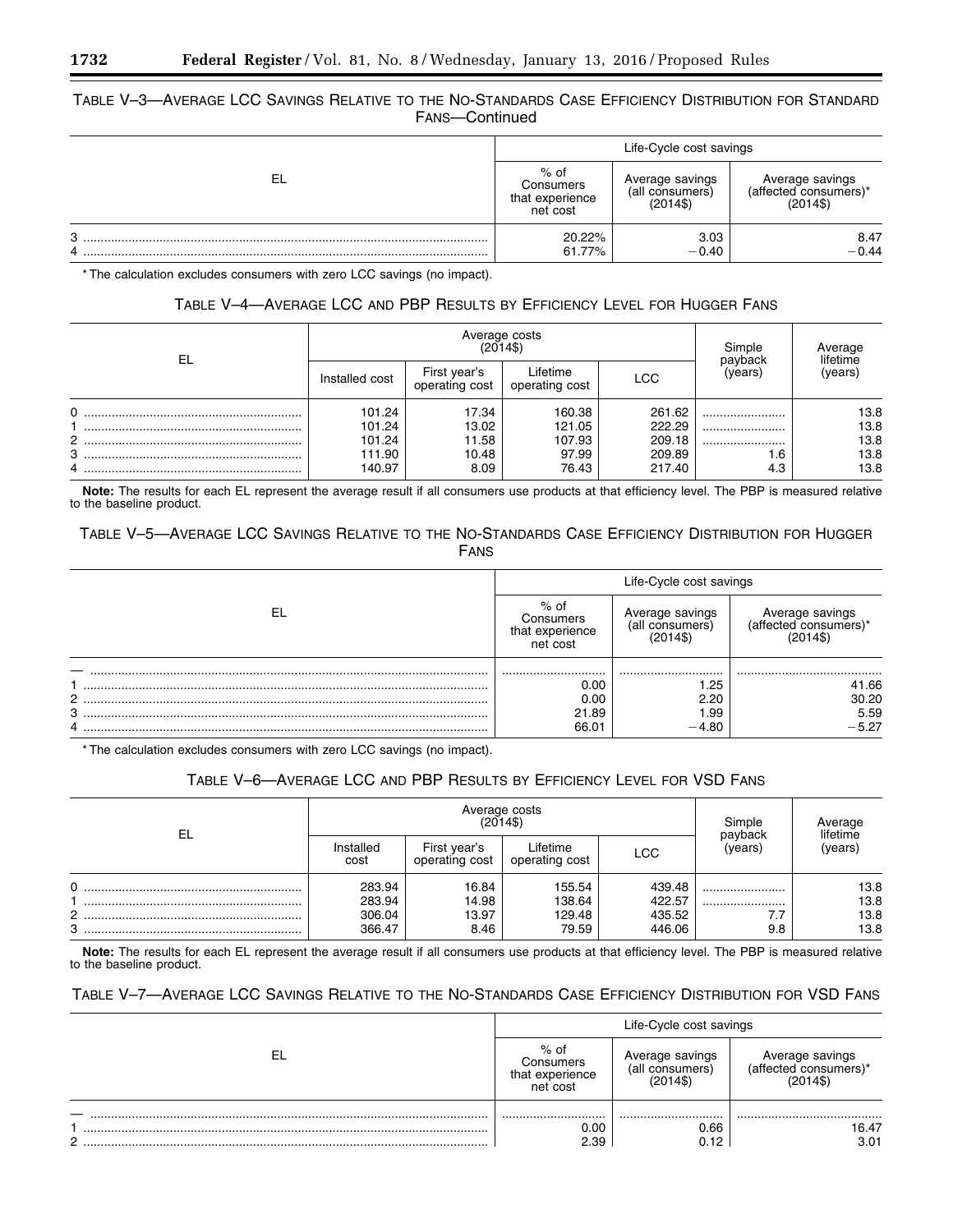# TABLE V–7—AVERAGE LCC SAVINGS RELATIVE TO THE NO-STANDARDS CASE EFFICIENCY DISTRIBUTION FOR VSD FANS—Continued

|        | Life-Cycle cost savings                            |                                                |                                                      |  |
|--------|----------------------------------------------------|------------------------------------------------|------------------------------------------------------|--|
| EL     | $%$ of<br>Consumers<br>that experience<br>net cost | Average savings<br>(all consumers)<br>$(2014\$ | Average savings<br>(affected consumers)*<br>$(2014\$ |  |
| o<br>ີ | 70.86                                              | $-10.42$                                       | $-10.42$                                             |  |

\* The calculation excludes consumers with zero LCC savings (no impact).

# TABLE V–8—AVERAGE LCC AND PBP RESULTS BY EFFICIENCY LEVEL FOR HSSD FANS

| EL             |                | Average costs<br>(2014\$)      | Simple<br>payback          | Average    |         |                  |
|----------------|----------------|--------------------------------|----------------------------|------------|---------|------------------|
|                | Installed cost | First year's<br>operating cost | Lifetime<br>operating cost | <b>LCC</b> | (years) | lifetime (years) |
| 0              | 145.00         | 22.83                          | 193.80                     | 338.80     |         | 13.8             |
|                | 145.00         | 20.29                          | 172.50                     | 317.50     |         | 13.8             |
| $\overline{2}$ | 168.37         | 18.97                          | 161.35                     | 329.72     | 6.0     | 13.8             |
| 3              | 177.01         | 18.83                          | 166.65                     | 343.66     | 8.0     | 13.8             |
|                | 217.50         | 8.95                           | 83.67                      | 301.16     | 5.2     | 13.8             |

**Note:** The results for each EL represent the average result if all consumers use products at that efficiency level. The PBP is measured relative to the baseline product.

# TABLE V–9—AVERAGE LCC SAVINGS RELATIVE TO THE NO-STANDARDS CASE EFFICIENCY DISTRIBUTION FOR HSSD FANS

|    | Life-Cycle cost savings                       |                                                |                                         |  |  |
|----|-----------------------------------------------|------------------------------------------------|-----------------------------------------|--|--|
| EI | % of Consumers<br>that experience<br>net cost | Average savings<br>(all consumers)<br>$(2014\$ | Average savings<br>(affected consumers) |  |  |
|    |                                               |                                                |                                         |  |  |
|    | 0.00                                          | 10.03                                          | 21.56                                   |  |  |
| っ  | 59.71                                         | $-1.18$                                        | $-1.29$                                 |  |  |
| 3  | 71.46                                         | $-14.03$                                       | $-15.26$                                |  |  |
| 4  | 32.77                                         | 25.95                                          | 27.63                                   |  |  |

\* The calculation excludes consumers with zero LCC savings (no impact).

# TABLE V–10—AVERAGE LCC AND PBP RESULTS BY EFFICIENCY LEVEL FOR LARGE-DIAMETER FANS

| EL       |                    | Average costs<br>$(2014\$         | Simple                        | Average            |                    |                     |
|----------|--------------------|-----------------------------------|-------------------------------|--------------------|--------------------|---------------------|
|          | Installed<br>cost  | First year's<br>operating<br>cost | Lifetime<br>operating<br>cost | <b>LCC</b>         | payback<br>(years) | lifetime<br>(years) |
| $\Omega$ | 4080.64<br>4080.64 | 246.45<br>219.48                  | 2102.94<br>1875.26            | 6183.58<br>5955.91 | <br>               | 13.8<br>13.8        |
| $2$      | 4206.91            | 199.87                            | 1709.68                       | 5916.59            | 2.7                | 13.8                |
| 3<br>4   | 4420.85<br>4577.89 | 168.25<br>160.35                  | 1486.83<br>1420.10            | 5907.68<br>5997.99 | 4.4<br>5.8         | 13.8<br>13.8        |

**Note:** The results for each EL represent the average result if all consumers use products at that efficiency level. The PBP is measured relative to the baseline product.

# TABLE V–11—AVERAGE LCC SAVINGS RELATIVE TO THE NO-STANDARDS CASE EFFICIENCY DISTRIBUTION FOR LARGE-DIAMETER FANS

|   | Life-Cycle cost savings                    |                                    |                                                      |  |  |
|---|--------------------------------------------|------------------------------------|------------------------------------------------------|--|--|
|   | % of Consumers that<br>experience net cost | Average savings<br>(all consumers) | Average savings<br>(affected consumers)*<br>(2014\$) |  |  |
|   |                                            |                                    |                                                      |  |  |
| C | <br>0.00<br>.52                            | <br>10.41<br>14.15                 | <br>235.01<br>159.69                                 |  |  |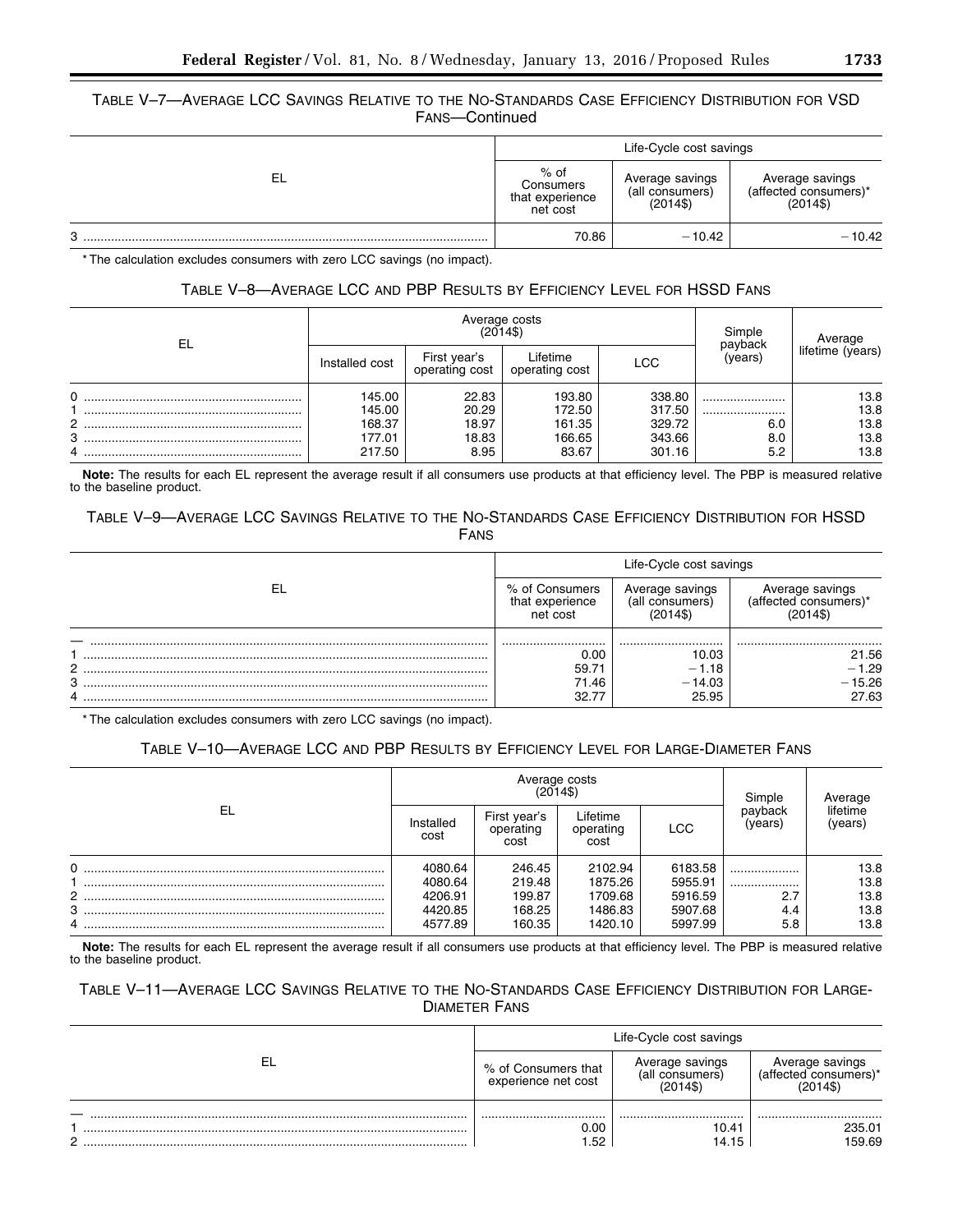# TABLE V–11—AVERAGE LCC SAVINGS RELATIVE TO THE NO-STANDARDS CASE EFFICIENCY DISTRIBUTION FOR LARGE-DIAMETER FANS—Continued

|             | Life-Cycle cost savings                    |                                                |                                                      |  |  |
|-------------|--------------------------------------------|------------------------------------------------|------------------------------------------------------|--|--|
| EL          | % of Consumers that<br>experience net cost | Average savings<br>(all consumers)<br>$(2014\$ | Average savings<br>(affected consumers)*<br>$(2014\$ |  |  |
| G<br>ື<br>4 | 34.92<br>49.05                             | 22.75<br>$-52.65$                              | 27.26<br>$-63.10$                                    |  |  |

\* The calculation excludes consumers with zero LCC savings (no impact).

### b. Consumer Subgroup Analysis

In the consumer subgroup analysis, DOE estimated the impact of the considered ELs on low-income households and small businesses. Table V–12 to Table V–15 compare the average LCC savings for each EL and the

simple PBP at each efficiency level for the two consumer subgroups to the average LCC savings and the simple PBP for the entire sample for all the product classes. In most cases, the average LCC savings and the simple PBP for lowincome households and small businesses that purchase ceiling fans are

not substantially different from the average LCC savings and simple PBP for all households and all buildings, respectively. Chapter 11 of the NOPR TSD presents the complete set of results and discussion for LCC and PBP for the subgroups.

TABLE V–12—COMPARISON OF LCC SAVINGS AND PBP FOR LOW-INCOME HOUSEHOLDS AND ALL HOUSEHOLDS FOR STANDARD FANS

| -EL |         | Average LCC savings<br>(2014\$) |     | Simple payback period |  |
|-----|---------|---------------------------------|-----|-----------------------|--|
|     |         | Low-income                      | All | ∟ow-income            |  |
|     |         |                                 |     |                       |  |
|     | 48.62   | 50.03                           | 0.0 | 0.0                   |  |
| C   | 36.38   | 37.26                           | 0.0 | 0.0                   |  |
| 3   | 8.47    | 8.81                            | i.5 | 1.5                   |  |
| 4   | $-0.44$ | $-1.30$                         | 4.0 | 4.1                   |  |

# TABLE V–13—COMPARISON OF LCC SAVINGS AND PBP FOR LOW-INCOME HOUSEHOLDS AND ALL HOUSEHOLDS FOR HUGGER FANS

|   |         | Average LCC savings<br>2014\$) | Simple payback period |            |  |
|---|---------|--------------------------------|-----------------------|------------|--|
|   |         | Low-income                     | All                   | ∟ow-income |  |
|   |         |                                |                       |            |  |
|   | 41.66   | 46.99                          | 0.0                   | 0.0        |  |
|   | 30.20   | 31.44                          | 0.0                   | 0.0        |  |
| 3 | 5.59    | 4.98                           | .6،                   | 1.6        |  |
|   | $-5.27$ | $-6.60$                        | 4.3                   | 4.4        |  |

# TABLE V–14—COMPARISON OF LCC SAVINGS AND PBP FOR LOW-INCOME HOUSEHOLDS AND ALL HOUSEHOLDS FOR VSD FANS

| -EL | Average LCC savings<br>(2014\$) |            | Simple payback period |            |
|-----|---------------------------------|------------|-----------------------|------------|
|     |                                 | Low-income | All                   | _ow-income |
|     |                                 |            |                       |            |
|     | 16.47                           | 15.97      | 0.0                   | 0.0        |
| C   | 3.01                            | .55        | .                     | 7.2        |
| 3   | $-10.42$                        | $-8.15$    | 9.8                   | 9.3        |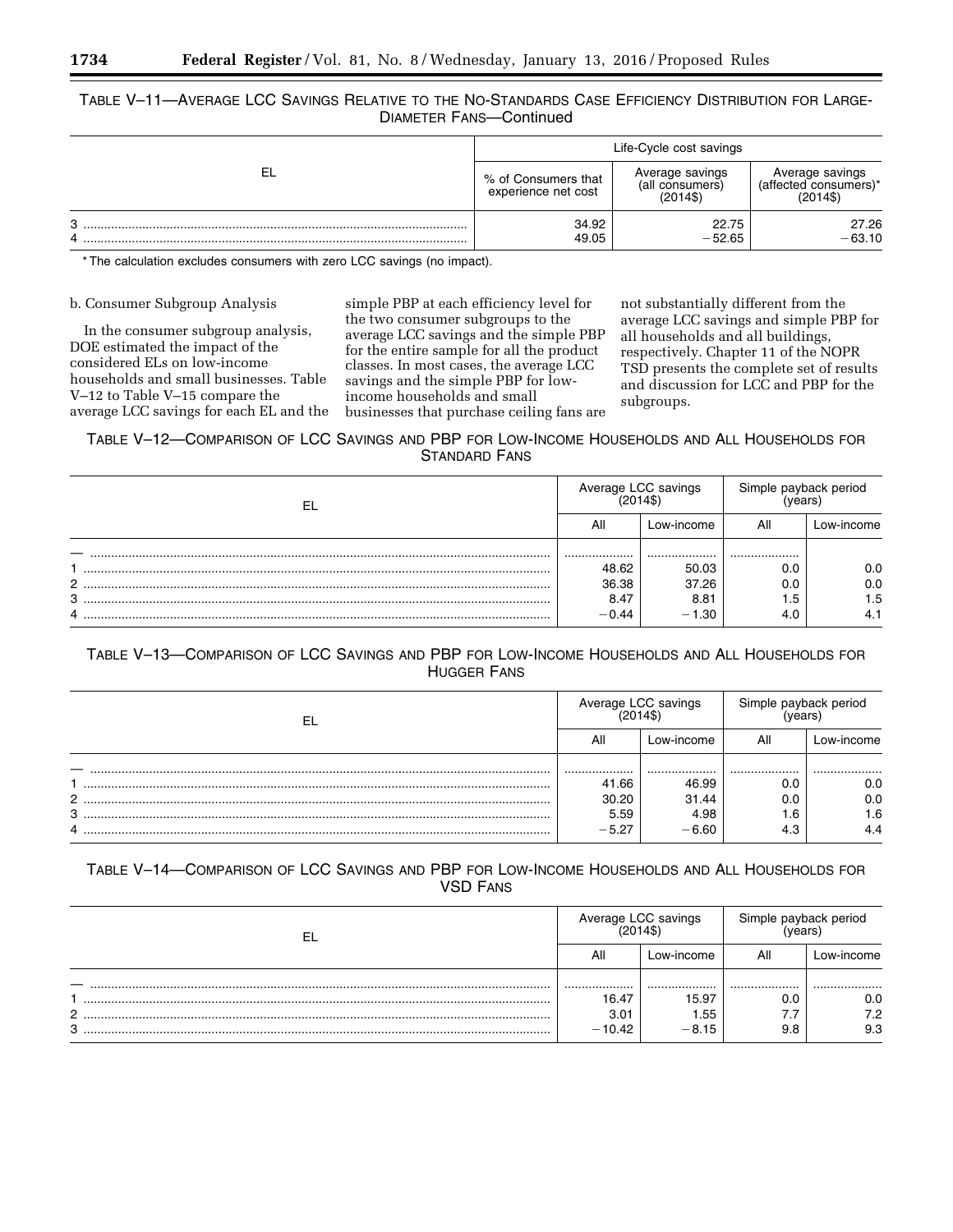| -EL            |          | Average LCC savings<br>(2014\$) |     | Simple payback period |
|----------------|----------|---------------------------------|-----|-----------------------|
|                |          | Small<br>businesses             | All | small<br>businesses   |
|                |          |                                 |     |                       |
|                | 21.56    | 19.22                           | 0.C | 0.0                   |
| $\overline{2}$ | $-1.29$  | $-3.85$                         | 6.0 | 6.0                   |
| 3              | $-15.26$ | $-17.07$                        | 8.0 | 7.9                   |
| 4              | 27.63    | 17.25                           | 5.2 | 5.2                   |

TABLE V–15—COMPARISON OF LCC SAVINGS AND PBP FOR SMALL BUSINESSES AND ALL BUILDINGS FOR HSSD FANS

TABLE V–16—COMPARISON OF LCC SAVINGS AND PBP FOR SMALL BUSINESSES AND ALL BUILDINGS FOR LARGE-DIAMETER FANS

| EL             |          | Average LCC savings<br>(2014\$) |     | Simple payback period |
|----------------|----------|---------------------------------|-----|-----------------------|
|                |          | Small<br>businesses             | All | imall<br>businesses   |
|                |          |                                 |     |                       |
|                | 235.01   | 194.80                          | 0.0 | 0.0                   |
| $\overline{2}$ | 159.69   | 112.87                          | 2.7 | 2.7                   |
| 3              | 27.26    | $-7.88$                         | 4.4 | 4.3                   |
|                | $-63.10$ | $-107.69$                       | 5.8 | 5.7                   |

c. Rebuttable Presumption Payback

As discussed in section IV.F.8, EPCA establishes a rebuttable presumption that an energy conservation standard is economically justified if the increased purchase cost for a product that meets

the standard is less than three times the value of the first-year energy savings resulting from the standard. The criterion is equivalent to having a simple payback period of less than 3 years. In calculating a rebuttable

presumption payback period for each of the considered ELs, DOE based the energy use calculation on the DOE test procedures for ceiling fans, as required by EPCA. Table V–17 shows the results of this analysis for the considered ELs.

TABLE V–17—REBUTTABLE PRESUMPTION PAYBACK PERIOD RESULTS

| ⊢                       | Standard | Huaaer                        | VSD                        | <b>ISSC</b>                  |                       |
|-------------------------|----------|-------------------------------|----------------------------|------------------------------|-----------------------|
| റ<br><u>_</u><br>3<br>4 | <br>۱.5  | <br>v.u<br>v.u<br>د. ا<br>U.C | <br>0.0<br>9.2<br>.1.8<br> | <br>0.0<br>3.2<br>3.9<br>2.8 | <br>0.0<br>3.3<br>5.4 |

While DOE examined the rebuttablepresumption criterion, it considered whether the standard levels considered for this rule are economically justified through a more detailed analysis of the economic impacts of those levels, pursuant to 42 U.S.C. 6295(o)(2)(B)(i), that considers the full range of impacts to the consumer, manufacturer, Nation, and environment. The results of that analysis serve as the basis for DOE to definitively evaluate the economic justification for a potential standard level, thereby supporting or rebutting the results of any preliminary determination of economic justification.

2. Economic Impacts on Manufacturers

a. Industry Cash-Flow Analysis Results

Table V–18 through Table V–20 present the financial impacts

(represented by changes in INPV) of analyzed standards on ceiling fan manufacturers as well as the conversion costs that DOE estimates ceiling fan manufacturers would incur at each TSL. To evaluate the range of cash-flow impacts on the ceiling fan industry, DOE modeled three markup scenarios that correspond to the range of anticipated market responses to amended standards. Each scenario results in a unique set of cash flows and corresponding industry values at each TSL.

In the following discussion, the INPV results refer to the difference in industry value between the no-standards case and the standards cases that result from the sum of discounted cash flows from the base year (2015) through the end of the analysis period (2048). The results also discuss the difference in cash flows

between the no-standards case and the standards cases in the year before the compliance date for analyzed standards. This difference in cash flow represents the size of the required conversion costs relative to the cash flow generated by the ceiling fan industry in the absence of amended energy conservation standards.

To assess the upper (less severe) end of the range of potential impacts on ceiling fan manufacturers, DOE modeled a preservation of gross margin, or flat, markup scenario. This scenario assumes that in the standards cases, manufacturers would be able to pass along all the higher production costs required for more efficient products to their consumers. Specifically, the industry would be able to maintain its average no-standards case gross margin (as a percentage of revenue) despite the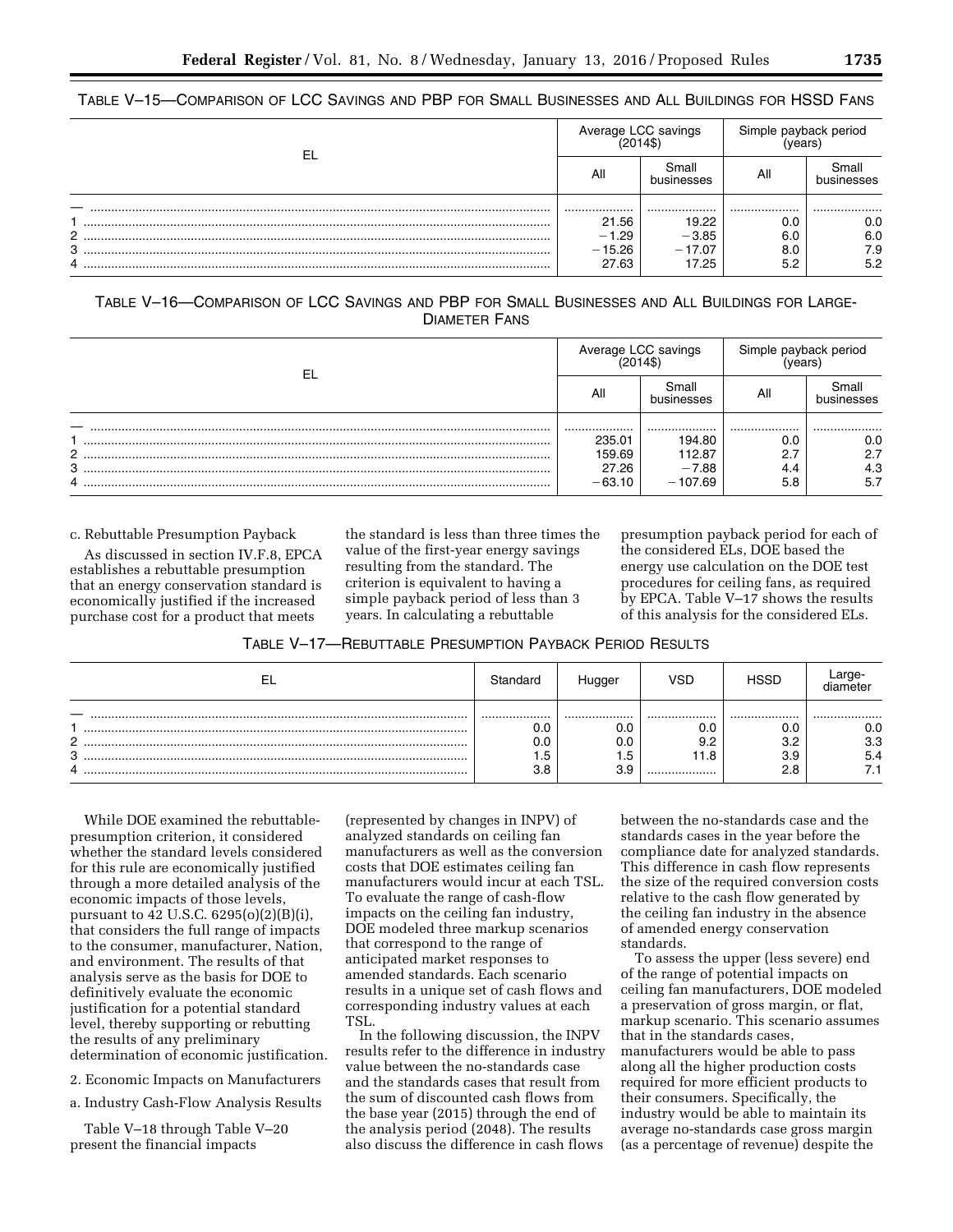higher product costs in the standards cases. In general, the larger the product price increases, the less likely manufacturers are to achieve the cash flow from operations calculated in this scenario because it is less likely that manufacturers would be able to fully mark up these larger cost increases.

To assess the lower (more severe) end of the range of potential impacts on ceiling fan manufacturers, DOE modeled two additional markup scenarios; a preservation of operating profit markup and a two-tiered markup. In the preservation of operating profit markup scenario manufacturers are not able to yield additional operating profit from higher production costs and the investments that are required to comply

with amended ceiling fan energy conservation standards, but instead are only able to maintain the same operating profit in the standards cases that was earned in the no-standards case. This scenario represents a potential lower end of the range of impacts on manufacturers because manufacturers are only able to maintain the operating profit that they would have earned in the no-standards case despite higher production costs and investments. Manufacturers must therefore, reduce margins as a result of this markup scenario which reduces profitability.

Another manufacturer markup scenario DOE analyzed was the twotiered markup scenario. In this markup

scenario manufacturers have two tiers of manufacturer markups for their products, one for ceiling fans with small motors and one for ceiling fans with larger AC or DC motors. As the stringency of analyzed standards increases, the higher premium markup applied to more efficient products erodes, and all products sold adopt the lower baseline markup. This scenario represents a potential lower end of the range of impacts on manufacturers because manufacturers reduce profit margins on high efficiency products as these products become the baseline, higher volume products. Therefore, manufacturers' profits are also reduced as a result of this markup scenario.

TABLE V–18—MANUFACTURER IMPACT ANALYSIS FOR CEILING FANS—PRESERVATION OF GROSS MARGIN MARKUP **SCENARIO** 

|                                       | <b>Units</b>                       | No-standards<br>case | Trial standard levels     |                           |                           |                            |                            |                            |
|---------------------------------------|------------------------------------|----------------------|---------------------------|---------------------------|---------------------------|----------------------------|----------------------------|----------------------------|
|                                       |                                    |                      |                           | 2                         | 3                         |                            | 5                          |                            |
| $INPV$<br>Change in INPV              | 2014\$ millions<br>2014\$ millions | 1.308.7<br><br>      | 1,307.9<br>(0.8)<br>(0.1) | 1,306.8<br>(1.9)<br>(0.1) | .296.2<br>(12.4)<br>(1.0) | 1,293.2<br>(15.5)<br>(1.2) | 1,253.3<br>(55.4)<br>(4.2) | 1,229.8<br>(78.9)<br>(6.0) |
| <b>Product Conver-</b><br>sion Costs. | 2014\$ millions                    |                      | 0.0                       | 0.1                       | 0.8                       | 1.1                        | 2.0                        | 2.4                        |
| Capital Conver-<br>sion Costs.        | 2014\$ millions                    |                      | 0.1                       | 0.2                       | 2.6                       | 3.4                        | 7.3                        | 8.6                        |
| <b>Total Conversion</b><br>Costs.     | 2014\$ millions                    |                      | 0.2                       | 0.3                       | 3.4                       | 4.5                        | 9.4                        | 11.0                       |

TABLE V–19—MANUFACTURER IMPACT ANALYSIS FOR CEILING FANS—PRESERVATION OF OPERATING PROFIT MARKUP **SCENARIO** 

|                                       | No-standards    | Trial standard levels |                  |         |         |         |         |         |
|---------------------------------------|-----------------|-----------------------|------------------|---------|---------|---------|---------|---------|
|                                       | Units           | case                  |                  |         | 3       |         | 5       | 6       |
| $INPV$                                | 2014\$ millions | 1.308.7               | 1,305.2          | 1,299.6 | 1,244.9 | 1,231.6 | 1,059.1 | 925.2   |
| Change in INPV                        | 2014\$ millions |                       | (3.5)            | (9.1)   | (63.8)  | (77.1)  | (249.5) | (383.4) |
|                                       |                 |                       | (0.3)            | (0.7)   | (4.9)   | (5.9)   | (19.1)  | (29.3)  |
| <b>Product Conver-</b><br>sion Costs. | 2014\$ millions |                       | 0.0              | 0.1     | 0.8     | 1.1     | 2.0     | 2.4     |
| Capital Conver-<br>sion Costs.        | 2014\$ millions |                       | 0.1              | 0.2     | 2.6     | 3.4     | 7.3     | 8.6     |
| <b>Total Conversion</b><br>Costs.     | 2014\$ millions |                       | 0.2 <sub>0</sub> | 0.3     | 3.4     | 4.5     | 9.4     | 11.0    |

TABLE V–20—MANUFACTURER IMPACT ANALYSIS FOR CEILING FANS—TWO-TIERED MARKUP SCENARIO

|                                       | Units           | No-standards |         | Trial standard levels |         |         |               |         |  |  |
|---------------------------------------|-----------------|--------------|---------|-----------------------|---------|---------|---------------|---------|--|--|
|                                       |                 | case         |         | 2                     | 3       |         | 5             |         |  |  |
| <b>INPV</b>                           | 2014\$ millions | 1.308.7      | 1,311.2 | 1,315.3               | 1,147.6 | 1,142.4 | 1.091.2       | 1,058.5 |  |  |
| Change in INPV                        | 2014\$ millions |              | $2.5\,$ | 6.6                   | (161.1) | (166.3) | (217.4)       | (250.2) |  |  |
|                                       | $(%)$           |              | 0.2     | 0.5                   | (12.3)  | (12.7)  | (16.6)        | (19.1)  |  |  |
| <b>Product Conver-</b><br>sion Costs. | 2014\$ million) |              | 0.0     | 0.1                   | 0.8     | ו. ו    | $2.0^{\circ}$ | 2.4     |  |  |
| Capital Conver-<br>sion Costs.        | 2014\$ millions |              | 0.1     | 0.2                   | 2.6     | 3.4     | 7.3           | 8.6     |  |  |
| <b>Total Conversion</b><br>Costs.     | 2014\$ millions |              | 0.2     | 0.3                   | 3.4     | 4.5     | 9.4           | 11.0    |  |  |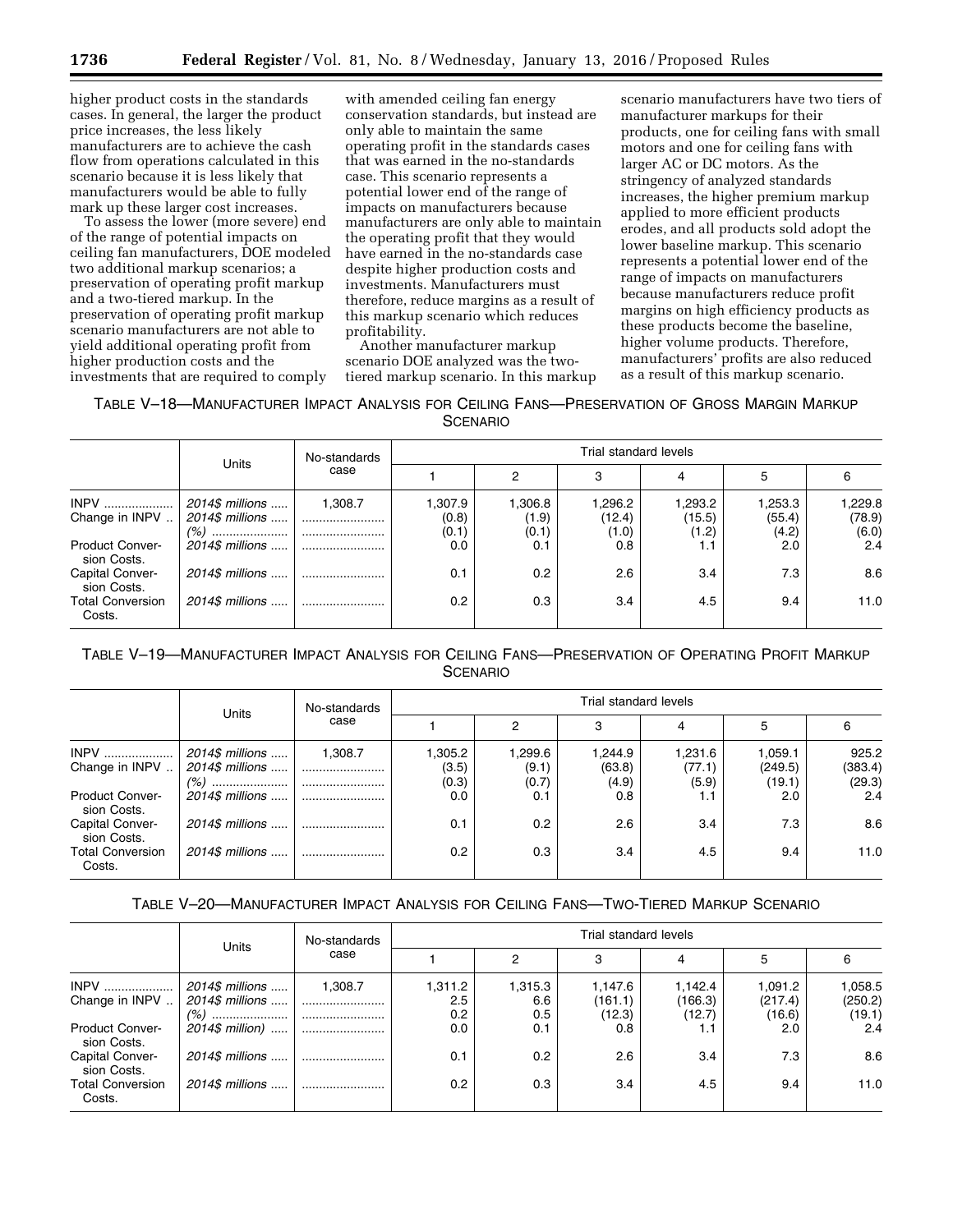TSL 1 sets the efficiency level at EL 1 for all ceiling fans. At TSL 1, DOE estimates impacts on INPV range from ¥\$3.5 million to \$2.5 million, or a change in INPV of  $-0.3$  percent to 0.2 percent. At TSL 1, industry free cash flow (operating cash flow minus capital expenditures) is expected to decrease by approximately 0.1 percent to \$79.7 million, compared to the no-standards case value of \$79.0 million in 2018, the year leading up to the proposed standards.

Percentage impacts on INPV are slightly negative to slightly positive at TSL 1. DOE estimates that 97 percent of standard and hugger ceiling fan shipments, 96 percent of VSD ceiling fan shipments, 54 percent of HSSD ceiling fan shipments, and 96 percent of large-diameter fan ceiling fan shipments would meet or exceed the efficiency levels required at TSL 1.

DOE expects conversion costs to be small compared to the no-standards case industry value because most of the ceiling fan shipments, on a total volume basis, already meet or exceed the efficiency levels analyzed at TSL 1. DOE expects ceiling fan manufacturers to incur approximately \$43 thousand in product conversion costs for ceiling fan redesign and testing. DOE estimates manufacturers will incur minimal capital conversion costs associated with TSL 1, as most efficiency gains will be achieved by the optimization of existing ceiling fan designs, not through any major equipment upgrades or capital investments. DOE expects approximately \$114 thousand in capital conversion costs for manufacturers, primarily to invest in tooling necessary to produce optimized ceiling fans in models that do not meet the required efficiency levels.

At TSL 1, the shipment-weighted average MPC increases by approximately 0.3 percent for all ceiling fans relative to the no-standards case MPC in 2019, the expected year of compliance. In the preservation of gross margin markup scenario, manufacturers are able to fully pass on this slight cost increase to consumers. However, this slight increase in MPC is outweighed by the approximately \$0.2 million in conversion costs that manufacturers would incur, which causes a slightly negative change in INPV at TSL 1 under the preservation of gross margin markup scenario.

Under the preservation of operating profit markup scenario, manufacturers earn the same operating profit as would be earned in the no-standards case, but manufacturers do not earn additional profit from their investments. In this scenario, the 0.3 percent MPC increase

results in a very slight reduction in manufacturer markup after the compliance year, from 1.37 in the nostandards case to 1.369 at TSL1. This slight reduction in manufacturer markup and \$0.2 million in conversion costs incurred by manufacturers cause a slightly negative change in INPV at TSL 1 under the preservation of operating profit markup scenario.

Under the two-tiered markup scenario, where manufacturers earn different markups for more efficient products, the average manufacturer markup across the entire analysis period slightly increases from 1.370 in the nostandards case to 1.371 at TSL 1. This increase in manufacturer markup combined with the slight increase in MPC outweighs the \$0.2 million in conversion costs that manufacturers incur, causing a slightly positive change in INPV at TSL 1 under the two-tiered markup scenario.

TSL 2 sets the efficiency level at EL 1 for VSD, HSSD, and large-diameter ceiling fans and EL 2 for standard and hugger ceiling fans. At TSL 2, DOE estimates impacts on INPV range from  $-$  \$9.1 million to \$6.6 million, or a change in INPV of  $-0.7$  percent to 0.5 percent. At this TSL, industry free cash flow is estimated to decrease by approximately 0.1 percent to \$79.6 million, compared to the no-standards case value of \$79.0 million in 2018.

Percentage impacts on INPV range from slightly negative to slightly positive at TSL 2. DOE projects that in 2019, 92 percent of standard and hugger ceiling fan shipments, 96 percent of VSD ceiling fan shipments, 54 percent of HSSD ceiling fan shipments, and 96 percent of large-diameter fan shipments would meet or exceed the efficiency levels required at TSL 2.

DOE expects conversion costs to be small compared to the industry value because most of the ceiling fan shipments, on a total volume basis, already meet or exceed the efficiency levels analyzed at TSL 2. DOE expects that product conversion costs will rise from approximately \$43 thousand at TSL 1 to approximately \$77 thousand at TSL 2 for ceiling fan redesign and testing. Capital conversion costs will increase from \$0.1 million at TSL 1 to \$0.2 million at TSL 2. Increased capital conversion costs at TSL 2 are driven by investments in tooling needed to further optimize ceiling fans above aggregated market minimum efficiencies for standard and hugger ceiling fan product classes to meet efficiency levels required at TSL 2.

At TSL 2, the shipment-weighted average MPC increases by approximately 0.8 percent for all ceiling

fans relative to the no-standards case MPC in 2019. In the preservation of gross margin markup scenario, manufacturers are not able to recover their \$0.3 million in conversion costs through the slight increase in MPC over the course of the analysis period causing a slightly negative change in INPV at TSL 2 under the preservation of gross margin markup scenario.

Under the preservation of operating profit markup, the 0.8 percent MPC increase for all ceiling fans results in a very slight reduction in manufacturer markup after the compliance year, from 1.37 in the no-standards case to 1.369 at TSL 2. This slight reduction in manufacturer markup and \$0.3 million in conversion costs incurred by manufacturers cause a slightly negative change in INPV at TSL 2 under the preservation of operating profit scenario.

Under the two-tiered markup scenario, the average manufacturer markup across the entire analysis period slightly increases from 1.37 in the nostandards case to 1.371 at TSL 2. This increase in manufacturer markup combined with the slight increase in MPC outweighs the \$0.3 million in conversion costs that manufacturers incur, causing a slightly positive change in INPV at TSL 2 under the two-tiered markup scenario.

TSL 3 sets the efficiency level at EL 2 for VSD and large-diameter ceiling fans and EL 3 for standard, hugger, and HSSD ceiling fans. At TSL 3, DOE estimates impacts on INPV range from  $-\$161.1$  million to  $-\$12.4$  million, or decreases in INPV of  $-12.3$  percent to  $-1.0$  percent. At this level, industry free cash flow is estimated to decrease by approximately 1.8 percent to \$78.3 million, compared to the no-standards case value of \$79.0 million in 2018.

Percentage impacts on INPV range from moderately negative to slightly negative at TSL 3. DOE projects that in 2019, 64 percent of standard and hugger ceiling fan shipments, 96 percent of VSD ceiling fan shipments, 9 percent of HSSD ceiling fan shipments, and 91 percent of large-diameter fan shipments would meet or exceed the efficiency levels analyzed at TSL 3.

DOE expects that manufacturers will incur increased total conversion costs of \$3.4 million at TSL 3. DOE expects that product conversion costs will rise from \$0.1 million at TSL 2 to \$0.8 million at TSL 3 for ceiling fan redesign and testing. Capital conversion costs will increase from \$0.2 million at TSL 2 to \$2.6 million at TSL 3. Increased capital conversion costs at TSL 3 are driven by investments in tooling needed to produce ceiling fans with larger direct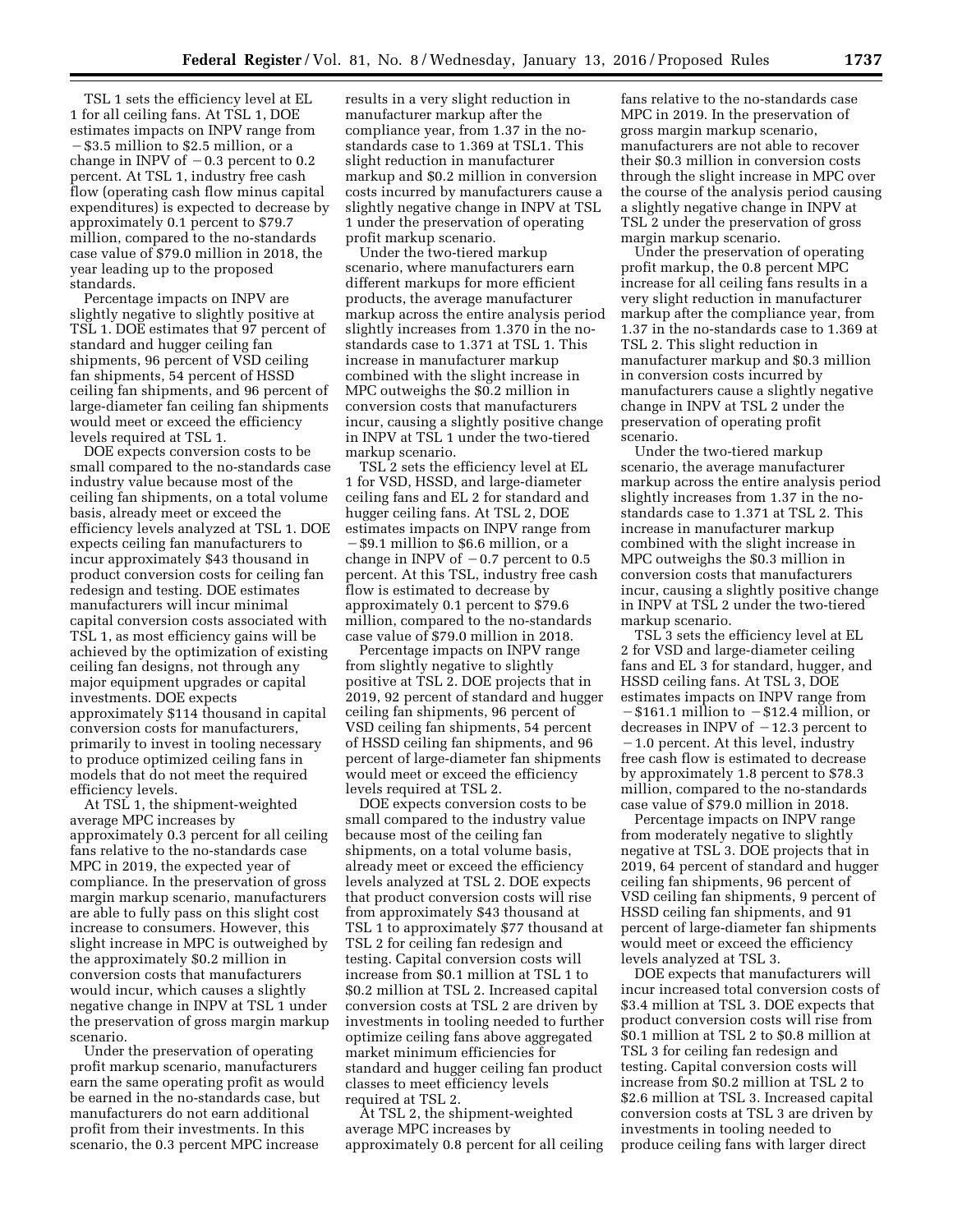drive motors in the standard, hugger, and VSD ceiling fan product classes as well as accommodating air foil blades in the HSSD and large-diameter fan product classes.

At TSL 3, the shipment-weighted average MPC increases by approximately 5.8 percent for all ceiling fans relative to the no-standards case MPC in 2019. In the preservation of gross margin markup scenario, manufacturers are not able to recover their \$3.4 million in conversion costs through the increase in MPC over the course of the analysis period causing a slightly negative change in INPV at TSL 3 under the preservation of gross margin markup scenario.

Under the preservation of operating profit markup, the 5.8 percent MPC increase for all ceiling fans results in a reduction in manufacturer markup after the compliance year, from 1.37 in the no-standards case to 1.362 at TSL 3. This reduction in manufacturer markup and \$3.4 million in conversion costs incurred by manufacturers cause a slightly negative change in INPV at TSL 3 under the preservation of operating profit scenario.

Under the two-tiered markup scenario, the average manufacturer markup across the entire analysis period decreases from 1.30 in the no-standards case to 1.354 at TSL 3. This decrease in manufacturer markup and the \$3.4 million in conversion costs incurred by manufacturers outweighs the increase in MPC, causing a moderately negative change in INPV at TSL 3 under the twotiered markup scenario.

TSL 4 sets the efficiency level at EL 2 for VSD ceiling fans, EL 3 for standard, hugger, and large-diameter ceiling fans, and EL 4 for HSSD ceiling fans. At TSL 4, DOE estimates impacts on INPV range from  $-$  \$166.3 million to - \$15.5 million, or decreases in INPV of  $-12.7$  percent to  $-1.2$  percent. At this level, industry free cash flow is estimated to decrease by approximately 2.3 percent to \$77.9 million, compared to the no-standards case value of \$79.0 million in 2018.

Percentage impacts on INPV range from moderately negative to slightly negative at TSL 4. DOE projects that in 2019, 64 percent of standard and hugger ceiling fan shipments, 96 percent of VSD ceiling fan shipments, 6 percent of HSSD shipments, and 17 percent of large-diameter ceiling fan shipments would meet or exceed efficiency levels analyzed at TSL 4.

TSL 4 is the first TSL that requires DC motors be used to meet required efficiency levels in the large-diameter fan and HSSD ceiling fan product classes. DOE expects total conversion

costs to increase from \$3.4 million at TSL 3 to \$4.5 million at TSL 4. DOE estimates manufacturers will incur product conversion costs of \$1.1 million to redesign and test ceiling fans that do not meet required efficiency levels at TSL 4. DOE estimates that manufacturers will incur \$3.4 million in capital conversion costs due to retooling costs associated with accommodating larger direct drive motors in the standard, hugger and VSD product classes and DC motors in the HSSD and large-diameter fan product classes.

At TSL 4, the shipment-weighted average MPC increases by approximately 7.0 percent for all ceiling fans relative to the no-standards case MPC in 2019. In the preservation of gross margin markup scenario, manufacturers are not able to recover their \$4.5 million in conversion costs through the increase in MPC over the course of the analysis period causing a slightly negative change in INPV at TSL 4 under the preservation of gross margin markup scenario.

Under the preservation of operating profit markup, the 7.0 percent MPC increase for all ceiling fans results in a reduction in manufacturer markup after the compliance year, from 1.37 in the no-standards case to 1.360 at TSL 4. This reduction in manufacturer markup and \$4.5 million in conversion costs incurred by manufacturers causes a slightly negative change in INPV at TSL 4 under the preservation of operating profit scenario.

Under the two-tiered markup scenario, the average manufacturer markup across the entire analysis period decreases from 1.370 in the nostandards case to 1.351 at TSL 4. This decrease in manufacturer markup and \$4.5 million in conversion costs that manufacturers incur outweigh the increase in MPC, causing a moderately negative change in INPV at TSL 4 under the two-tiered markup scenario.

TSL 5 sets the efficiency level at EL 3 for hugger, VSD, and large-diameter ceiling fans and EL 4 for standard and HSSD ceiling fans. At TSL 5, DOE estimates impacts on INPV range from  $-$ \$249.5 million to  $-$ \$55.4 million, or decreases in INPV of  $-19.1$  percent to

 $-4.2$  percent. At this level, industry free cash flow is estimated to decrease by approximately 4.9 percent to \$75.9 million, compared to the no-standards case value of \$79.0 million in 2018.

Percentage impacts on INPV range from significantly negative to slightly negative at TSL 5. DOE projects that in 2019, 9 percent of standard ceiling fan shipments, 64 percent of hugger ceiling fan shipments, no VSD ceiling fan shipments, 6 percent of HSSD

shipments, and 17 percent of largediameter fan shipments would meet or exceed the efficiency levels analyzed at TSL 5.

DOE expects total conversion costs to increase from \$4.5 million at TSL 4 to \$9.4 million at TSL 5. DOE estimates manufacturers will incur product conversion costs of \$2.0 million to redesign and test ceiling fans that do not meet required efficiency levels at TSL 5. DOE estimates that manufacturers will incur \$7.3 million in capital conversion costs due to retooling costs associated with accommodating larger direct drive motors in the hugger ceiling fan product class and DC motors in the standard, VSD, HSSD, and large-diameter fan product classes.

At TSL 5, the shipment-weighted average MPC increases by approximately 23.4 percent for all ceiling fans relative to the no-standards case MPC in 2019. In the preservation of gross margin markup scenario, manufacturers are not able to recover their \$9.4 million in conversion costs through the increase in MPC over the course of the analysis period causing a slightly negative change in INPV at TSL 5 under the preservation of gross margin markup scenario.

Under the preservation of operating profit markup scenario, the 23.4 percent MPC increase for all ceiling fans results in a reduction in manufacturer markup after the compliance year, from 1.37 in the no-standards case to 1.346 at TSL 5. This reduction in manufacturer markup and \$9.4 million in conversion costs incurred by manufacturers causes a significantly negative change in INPV at TSL 5 under the preservation of operating profit markup scenario.

Under the two-tiered markup scenario, the average manufacturer markup across the entire analysis period decreases from 1.37 in the no-standards case to 1.351 at TSL 5. This decrease in manufacturer markup and \$9.4 million in conversion costs that manufacturers incur outweigh the increase in MPC, causing a moderately negative in INPV at TSL 5 under the two-tiered markup scenario.

TSL 6 represents max-tech for all ceiling fan product classes. This TSL sets the efficiency level at EL 3 for VSD ceiling fans and EL 4 for standard, hugger, HSSD, and large-diameter ceiling fans. At TSL 6, DOE estimates impacts on INPV range from  $-$  \$383.4 million to  $-$  \$78.9 million, or decreases in INPV of  $-29.3$  percent to  $-6.0$ percent. At this level, industry free cash flow is estimated to decrease by approximately 5.7 percent to \$75.2 million, compared to the no-standards case value of \$79.0 million in 2018.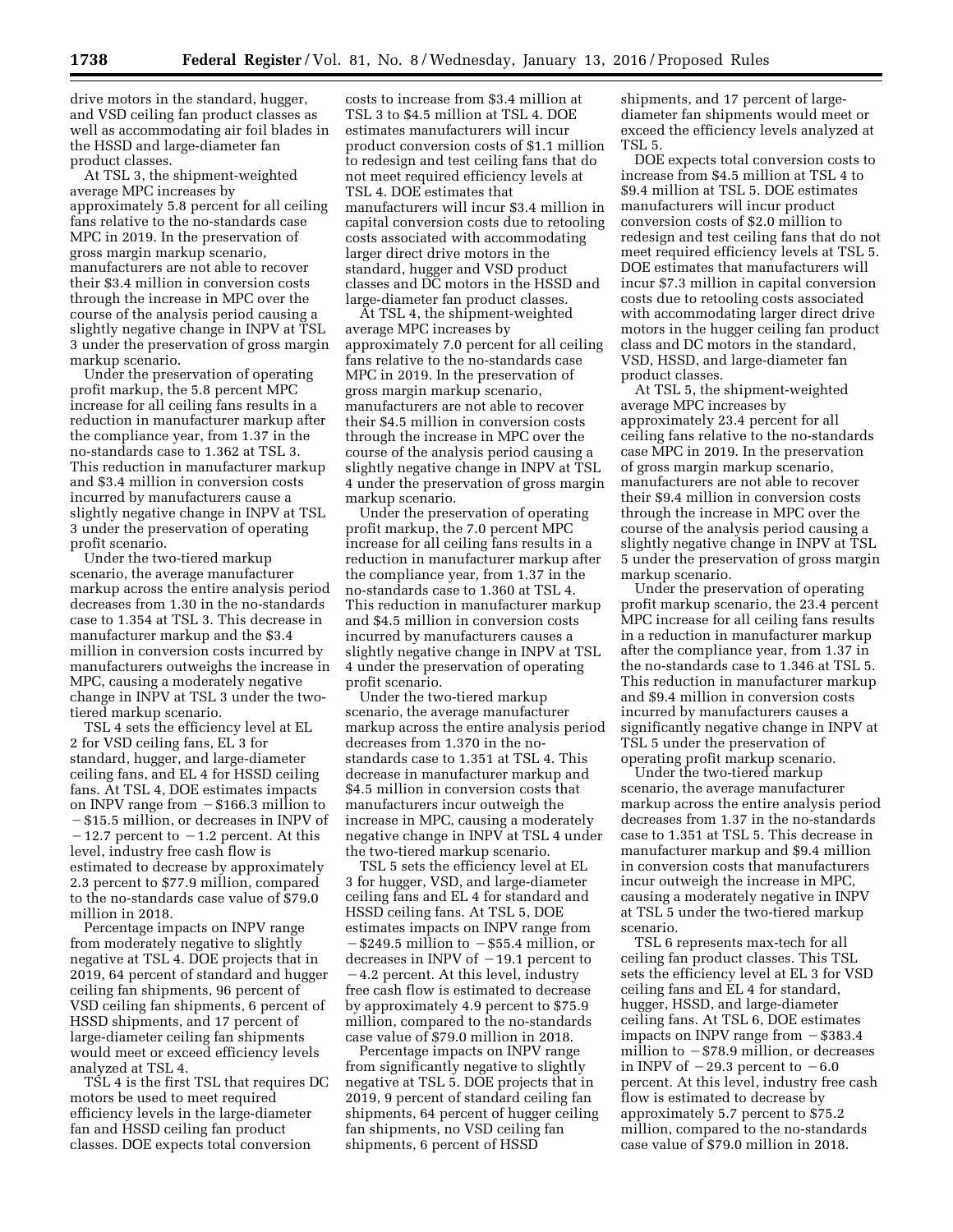Percentage impacts on INPV range from significantly negative to slightly negative at TSL 6. DOE projects that in 2019, 9 percent of standard and hugger ceiling fan shipments, no VSD ceiling fan shipments, 6 percent of HSSD shipments, and 17 percent of largediameter fan shipments would meet the efficiency levels analyzed at TSL 6.

DOE expects total conversion costs to increase from \$9.4 million at TSL 5 to \$11.0 million at TSL 6. DOE estimates manufacturers will incur product conversion costs of \$2.4 million to redesign and test the majority of covered ceiling fans currently offered on the market. DOE estimates that manufacturers will incur \$8.6 million in capital conversion costs due to retooling costs associated with accommodating DC motors in all of the ceiling fan product classes.

At TSL 6, the shipment-weighted average MPC increases by approximately 36.9 percent for all ceiling fans relative to the no-standards case MPC in 2016. In the preservation of gross margin markup scenario, manufacturers are not able to recover their \$11.0 million in conversion costs through the increase in MPC over the course of the analysis period causing a slightly negative change in INPV at TSL 6 under the preservation of gross margin markup scenario.

Under the preservation of operating profit markup, the 36.9 percent MPC increase for all ceiling fans results in a reduction in manufacturer markup after the compliance years, from 1.37 in the no-standards case to 1.336 at TSL 6. This reduction in manufacturer markup and \$11.0 million in conversion costs incurred by manufacturers causes a significantly negative change in INPV at TSL 6 under the preservation of operating profit markup scenario.

Under the two-tiered markup scenario, the average manufacturer markup across the entire analysis period

decreases from 1.37 in the no-standards case to 1.351 at TSL 6. This decrease in manufacturer markup and \$11.0 million in conversion costs that manufacturers incur outweigh the increase in MPC, causing a moderately negative change in INPV at TSL 6 under the two-tiered markup scenario.

### b. Impacts on Employment

DOE quantitatively assessed the impacts of potential amended energy conservation standards on direct employment in the ceiling fan industry. DOE used the GRIM to estimate the domestic labor expenditures and number of domestic production workers in the no-standards case and at each TSL from 2015 to 2048. DOE used statistical data from the U.S. Census Bureau's 2011 Annual Survey of Manufacturers, the results of the engineering analysis, and interviews with manufacturers to determine the inputs necessary to calculate industrywide labor expenditures and domestic employment levels. Labor expenditures involved with the manufacturer of the product are a function of the labor intensity of the product, the sales volume, and an assumption that wages remain fixed in real terms over time.

In the GRIM, DOE used the labor content of ceiling fans and the MPCs to estimate the annual labor expenditures in the industry. DOE used Census data and interviews with manufacturers to estimate the portion of the total labor expenditures that is attributable to domestic labor.

The production worker estimates in this section only cover workers up to the line-supervisor level directly involved in fabricating and assembling a product within a manufacturing facility. Workers performing services that are closely associated with production operations, such as material handing with a forklift, are also included as production labor. DOE's

estimates account for production workers who manufacture only the specific products covered by this rulemaking.

The employment impacts shown in Table V–21 represent the potential production employment that could result following amended energy conservation standards. The upper bound of the results estimates the maximum change in the number of production workers that could occur after compliance with amended energy conservation standards when assuming that manufacturers continue to produce the same scope of covered products in the same production facilities. It also assumes that domestic production does not shift to lower labor-cost countries. Because there is a real risk of manufacturers evaluating sourcing decisions in response to amended energy conservation standards, the lower bound of the employment results includes the estimated total number of U.S. production workers in the industry who could lose their jobs if some or all existing production were moved outside of the United States. While the results present a range of employment impacts following 2019, the sections below also include qualitative discussions of the likelihood of negative employment impacts at the various TSLs. Finally, the employment impacts shown are independent of the employment impacts from the broader U.S. economy, documented in chapter 17 of this NOPR TSD.

DOE estimates that in the absence of amended energy conservation standards, there would be approximately 39 domestic production workers involved in manufacturing ceiling fans in 2019. The table below shows the range of the impacts of potential amended energy conservation standards on U.S. production workers in the ceiling fan industry.

### TABLE V–21—POTENTIAL CHANGES IN THE TOTAL NUMBER OF DOMESTIC CEILING FAN PRODUCTION WORKERS IN 2019

|                                                                                                     | No-standards<br>case | Trial standard level |          |                |          |          |          |  |  |
|-----------------------------------------------------------------------------------------------------|----------------------|----------------------|----------|----------------|----------|----------|----------|--|--|
|                                                                                                     |                      |                      |          |                |          |          |          |  |  |
| Total Number of Domestic Production<br>Workers in 2019 (without changes in<br>production locations) | 39                   | 39                   | 39       | 38             | 38       | 36       | 34       |  |  |
| Potential Changes in Domestic Pro-<br>duction Workers in 2019 <sup>*</sup>                          |                      | $0-(39)$             | $0-(39)$ | $(1)$ – $(39)$ | (1)–(39) | (3)–(39) | (5)–(39) |  |  |

\* DOE presents a range of potential employment impacts. Numbers in parentheses indicate negative numbers.

At the upper end of the employment impact range, all TSLs show either no change in domestic employment or slight negative impacts. These slightly

negative impacts are driven by the reduction in total ceiling fan shipments at higher TSLs. DOE included price elasticity as part of the shipments

analysis, so as the average price of ceiling fans increase due to amended standards, fewer ceiling fans would be sold. Therefore, the amount of labor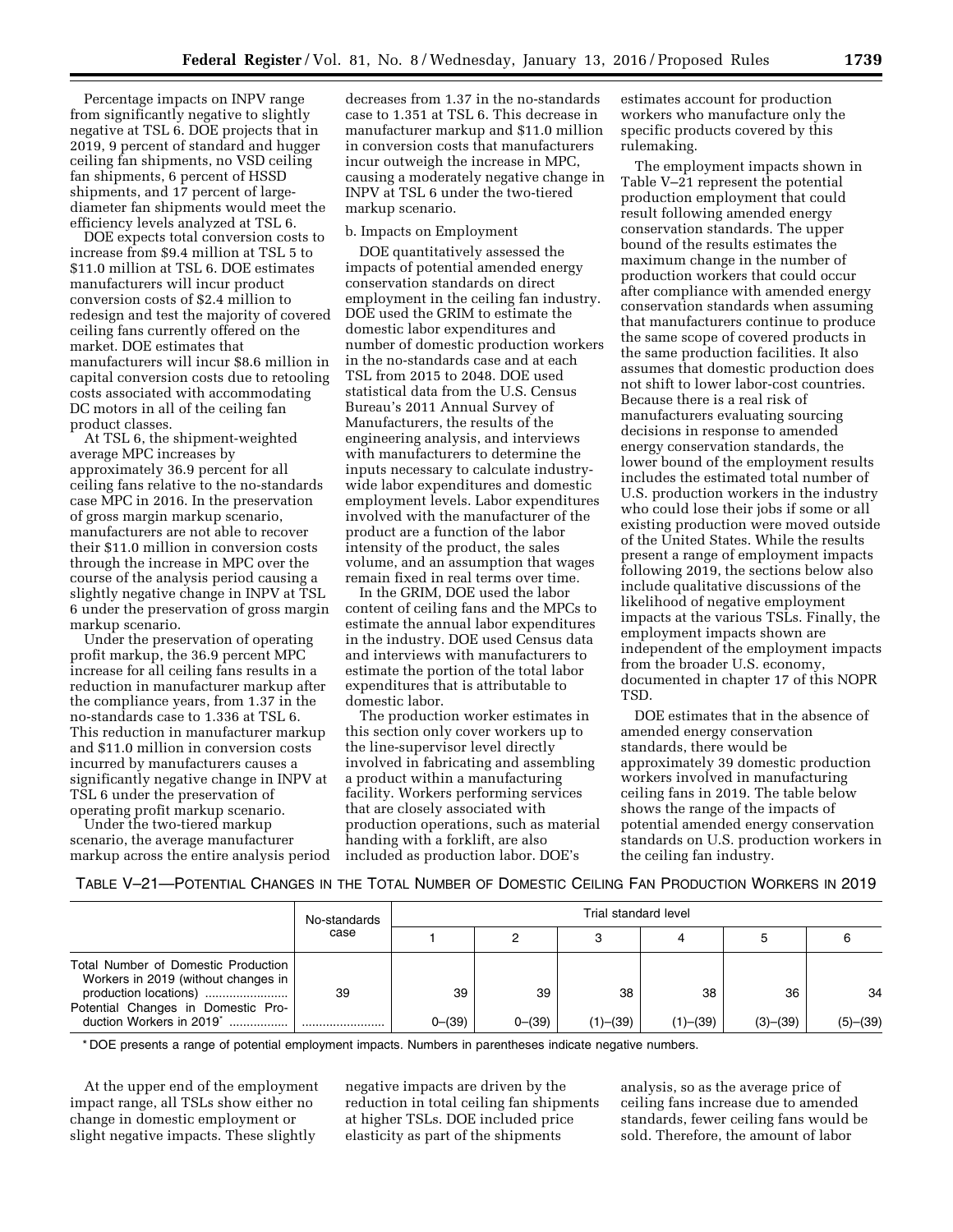associated with these fewer shipments also decreases. It is important to note that while the average total MPC increases for more efficient ceiling fans, the increase in MPC is almost entirely attributed to the increase in the material costs used to produce more efficient fans. The amount of labor associated with more efficient ceiling fans remains constant even as the total MPC of a ceiling fan increases at higher ELs.

At the lower end of the range, DOE models a situation where all domestic employment associated with ceiling fan production moves abroad as a result of energy conservation standards. In this situation, the handful of manufacturers who currently purchase various ceiling fan components from original equipment manufacturers abroad and assemble ceiling fans domestically may instead purchase fully assembled ceiling fans, and the handful of manufacturers who currently produce ceiling fans domestically may move all ceiling fan production abroad. DOE does not anticipate either of these situations to be probable, because the majority of manufacturers that have domestic production produce large diameter ceiling fans and the associated shipping costs of those large diameter ceiling fans is significant. Therefore, manufacturers would incur much higher shipping costs if production or assembly is moved abroad. Based on manufacturer feedback, DOE does not expect a significant impact on domestic employment at any TSL.

At TSL 4, the proposed TSL in today's NOPR, DOE concludes, based on the shipment analysis, manufacturer interviews, and the potential range of result of the direct employment analysis, that manufacturers could face a slight negative impact on domestic employment due to a slight reduction in overall ceiling fan shipments in 2019. However, DOE does not have information upon which to conclude that any ceiling fan manufacturers would shift their domestic ceiling fan production abroad as a result of the proposed standards.

#### c. Impacts on Manufacturing Capacity

Ceiling fan manufacturers stated that they anticipate manufacturing capacity constraints if all ceiling fans are required to use DC motors to comply with the amended energy conservation standards. DOE learned during interviews that manufacturers primarily source motors for ceiling fans from either ceiling fan original equipment manufacturers or directly from motor manufacturers and then insert them into their ceiling fan models. During interviews, manufacturers stated that

demand for DC motors may outpace supply if DC motors are required for all ceiling fans to comply with amended standards. Manufacturers expressed concern during interviews that currently only a few ceiling fan shipments incorporate DC motors, and there would be major sourcing concerns if all ceiling fan were required to use DC motors.

While the proposed TSL 4 requires HSSD and large-diameter ceiling fans to use DC motors to meet efficiency levels, this only accounts for approximately 2.5 percent of all ceiling fans. Therefore, DOE does not anticipate a manufacturer capacity constraint on the supply of DC motors for this small portion of the overall ceiling fan market. DOE expects that the motor manufacturers that supply ceiling fan manufacturers with DC motors would be able to increase production of DC motors in the estimated 3 years from the publication of the final rule to the compliance date to meet demand for ceiling fans that require DC motors due to amended standards. DOE does not anticipate any significant impact on the manufacturing capacity at the proposed amended energy conservation standards in this NOPR. See section V.C.1 for more details on the proposed standard. DOE seeks comment on any potential impact on manufacturing capacity at the efficiency levels proposed in this NOPR. See issue 23 in section VII.E.

## d. Impacts on Subgroups of Manufacturers

Using average cost assumptions to develop an industry cash-flow estimate may not be adequate for assessing differential impacts among manufacturer subgroups. Small manufacturers, niche product manufacturers, and manufacturers exhibiting cost structures substantially different from the industry average could be affected disproportionately. DOE identified only one manufacturer subgroup that would require a separate analysis in the MIA; small businesses. DOE analyzes the impacts on small businesses in a separate analysis in section VI.B of this NOPR. DOE did not identify any other adversely impacted manufacturer subgroups for ceiling fans for this rulemaking based on the results of the industry characterization. DOE seeks comment on any other potential manufacturer subgroups that could be disproportionally affected by amended energy conservation standards for ceiling fans. See issue 24 in section VII.E.

### e. Cumulative Regulatory Burden

While any one regulation may not impose a significant burden on

manufacturers, the combined effects of recent or impending regulations may have serious consequences for some manufacturers, groups of manufacturers, or an entire industry. Assessing the impact of a single regulation may overlook this cumulative regulatory burden. Multiple regulations affecting the same manufacturer can strain profits and lead companies to abandon product lines or markets with lower expected future returns than competing products. For these reasons, DOE conducts a cumulative regulatory burden analysis as part of its rulemakings for ceiling fans.

DOE identified a number of requirements, in addition to amended energy conservation standards for ceiling fans, that ceiling fan manufacturers will face for products they manufacture approximately 3 years prior to and 3 years after the estimated compliance date of these amended standards. The following section addresses key related concerns that manufacturers raised during interviews regarding cumulative regulatory burden.

Manufacturers raised concerns about existing regulations and certifications separate from DOE's energy conservation standards that ceiling fan manufacturers must meet. These include California Title 20, which has the same energy conservation standards to DOE's existing ceiling fan standards, but requires an additional certification, and California Air Resources Board Standards limiting the amount of formaldehyde in composite wood used to make fan blades, among others.

DOE discusses these and other requirements in chapter 12 of the NOPR TSD, which lists the estimated compliance costs of those requirements when available. In considering the cumulative regulatory burden, DOE evaluates the timing of regulations that affect the same product because the coincident requirements could strain financial resources in the same profit center and consequently affect capacity. DOE identified the upcoming ceiling fan light kit standards rulemaking as a potential source of additional cumulative regulatory burden on ceiling fan manufacturers.

DOE has initiated a rulemaking to evaluate the energy conservation standards of ceiling fan light kits by publishing a notice of availability for a framework document (78 FR 16443; Mar. 15, 2013) and preliminary analysis TSD (79 FR 64712; Oct. 31, 2014), (ceiling fan light kit standards rulemaking). The ceiling fan light kit standards rulemaking affects the majority of ceiling fan manufacturers and has a similar projected compliance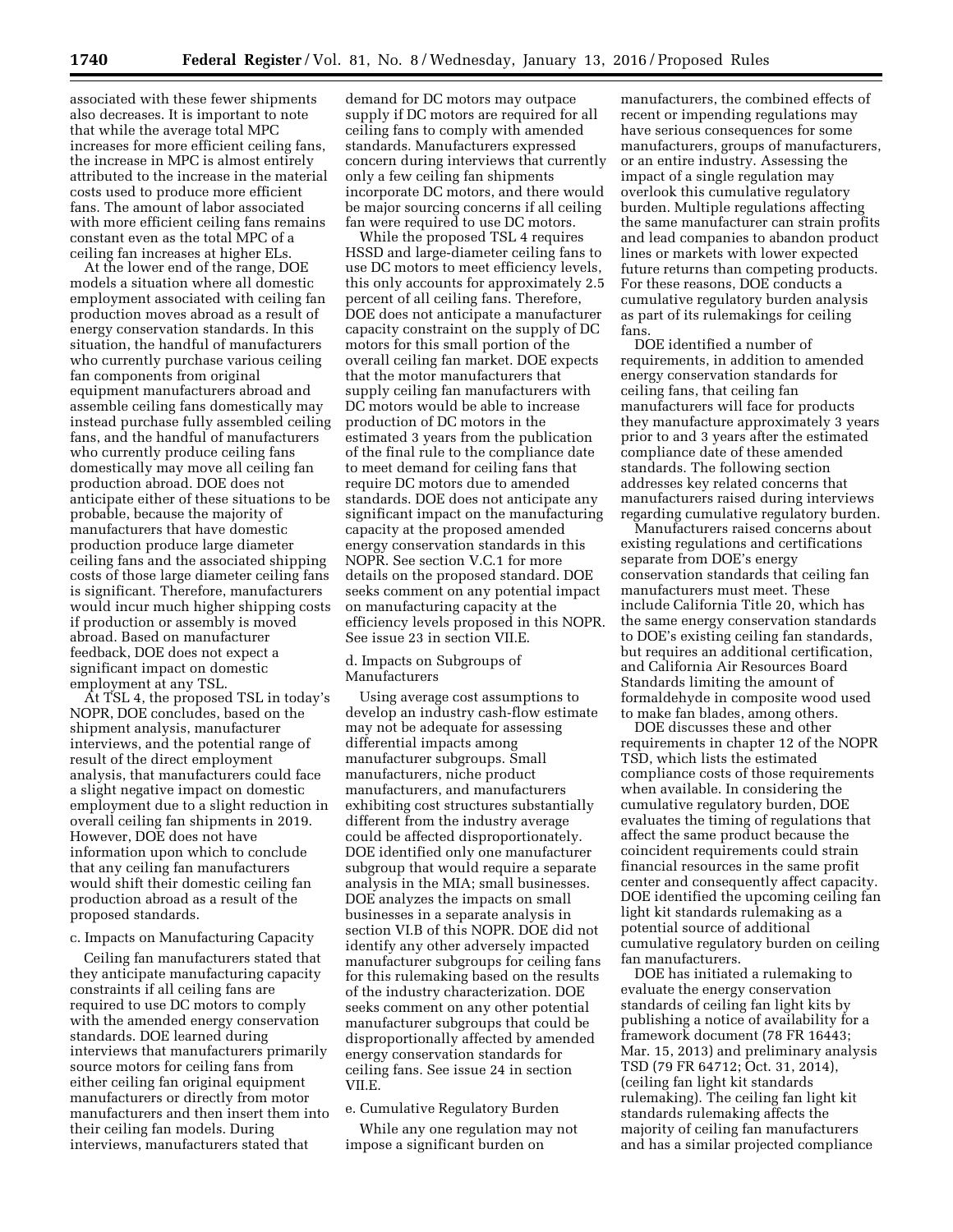as the ceiling fan rulemaking. Due to these similar projected compliance dates, manufacturers could potentially be required to make investments to bring ceiling fan light kits and ceiling fans into compliance during the same time period. Additionally, redesigned ceiling fan light kits could also require adjustments to ceiling fan redesigns

separate from those potentially required by the ceiling fan rule.

In addition to the proposed amended energy conservation standards on ceiling fans, several other existing and pending federal regulations may apply to other products produced by ceiling fan manufacturers. DOE acknowledges that each regulation can affect a manufacturer's financial operations. Multiple regulations affecting the same

manufacturer can quickly strain manufacturers' profit and possibly cause them to exit particular markets. Table V–22 lists the other DOE energy conservation standards that could also affect ceiling fan manufacturers in the 3 years leading up to and after the estimated compliance date of amended energy conservation standards for these products.

# TABLE V–22—OTHER DOE REGULATIONS POTENTIALLY AFFECTING CEILING FAN MANUFACTURERS

| Regulation | Approximate<br>compliance date | Estimated industry total<br>conversion expenses                |
|------------|--------------------------------|----------------------------------------------------------------|
|            | *2019  <br>$*2019$             | 2016   \$84.6 million (2013\$). <sup>a</sup><br>N/A.t<br>N/A.t |

\* The dates listed are an approximation. The exact dates are pending final DOE action.

† For energy conservation standards for rulemakings awaiting DOE final action, DOE does not have a finalized estimated total industry conver-

a Estimated industry conversion expenses were published in the TSD for the May 2014 electric motors final rule. 79 FR 30933 The TSD for 2014 electric motors final rule can be found at *[http://www1.eere.energy.gov/buildings/appliance](http://www1.eere.energy.gov/buildings/appliance_standards/rulemaking.aspx/ruleid/42)*\_*standards/rulemaking.aspx/ruleid/42*.

DOE did not receive any data on other regulatory costs that affect the industry modeled in the cash-flow analysis. To the extent DOE receives specific costs associated with other regulations affecting the ceiling fan profit centers modeled in the GRIM, DOE will incorporate that information, as appropriate, into its cash-flow analysis. DOE seeks comment on the compliance costs of any other regulations on products that ceiling fan manufacturers also manufacture, especially if

compliance with those regulations is required 3 years before or after the estimated compliance date of this proposed standard. See issue 25 in section VII.E.

3. National Impact Analysis

a. Significance of Energy Savings

To estimate the energy savings attributable to potential standards for ceiling fans, DOE compared the energy consumption of those products under the no-standards case to their

anticipated energy consumption under each TSL. The savings are measured over the entire lifetime of products purchased in the 30-year period that begins in the year of anticipated compliance with amended standards (2019–2048). Table V–23 presents DOE's projections of the national energy savings for each TSL considered for ceiling fans. The savings were calculated using the approach described in section IV.H of this notice.

|  | TABLE V-23—CUMULATIVE NATIONAL ENERGY SAVINGS FOR CEILING FANS SHIPPED 2019–2048 |
|--|----------------------------------------------------------------------------------|
|--|----------------------------------------------------------------------------------|

| Trial standard level (Quads) |                |                |                |                |               |  |
|------------------------------|----------------|----------------|----------------|----------------|---------------|--|
|                              |                |                |                |                |               |  |
| 0.132<br>0.137               | 0.201<br>0.210 | 0.531<br>0.555 | 0.725<br>0.758 | 1.303<br>1.362 | .724<br>1.802 |  |

OMB Circular A–4 72 requires agencies to present analytical results, including separate schedules of the monetized benefits and costs that show the type and timing of benefits and costs. Circular A–4 also directs agencies to consider the variability of key elements underlying the estimates of benefits and costs. For this rulemaking, DOE undertook a sensitivity analysis using 9, rather than 30, years of product

shipments. The choice of a 9-year period is a proxy for the timeline in EPCA for the review of certain energy conservation standards and potential revision of and compliance with such revised standards.73 The review timeframe established in EPCA is generally not synchronized with the product lifetime, product manufacturing cycles, or other factors specific to ceiling fans. Thus, such results are

presented for informational purposes only and are not indicative of any change in DOE's analytical methodology. The NES sensitivity analysis results based on a 9-year analytical period are presented in Table V–24. The impacts are counted over the lifetime of ceiling fans purchased in 2019–2027.

<sup>72</sup>U.S. Office of Management and Budget, ''Circular A–4: Regulatory Analysis'' (Sept. 17, 2003) (Available at: *[http://www.whitehouse.gov/](http://www.whitehouse.gov/omb/circulars_a004_a-4/)*

<sup>&</sup>lt;sup>73</sup> Section 325(m) of EPCA requires DOE to review its standards at least once every 6 years, and requires, for certain products, a 3-year period after

any new standard is promulgated before compliance is required, except that in no case may any new standards be required within 6 years of the compliance date of the previous standards. While adding a 6-year review to the 3-year compliance period adds up to 9 years, DOE notes that it may undertake reviews at any time within the 6 year

period and that the 3-year compliance date may yield to the 6-year backstop. A 9-year analysis period may not be appropriate given the variability that occurs in the timing of standards reviews and the fact that for some consumer products, the compliance period is 5 years rather than 3 years.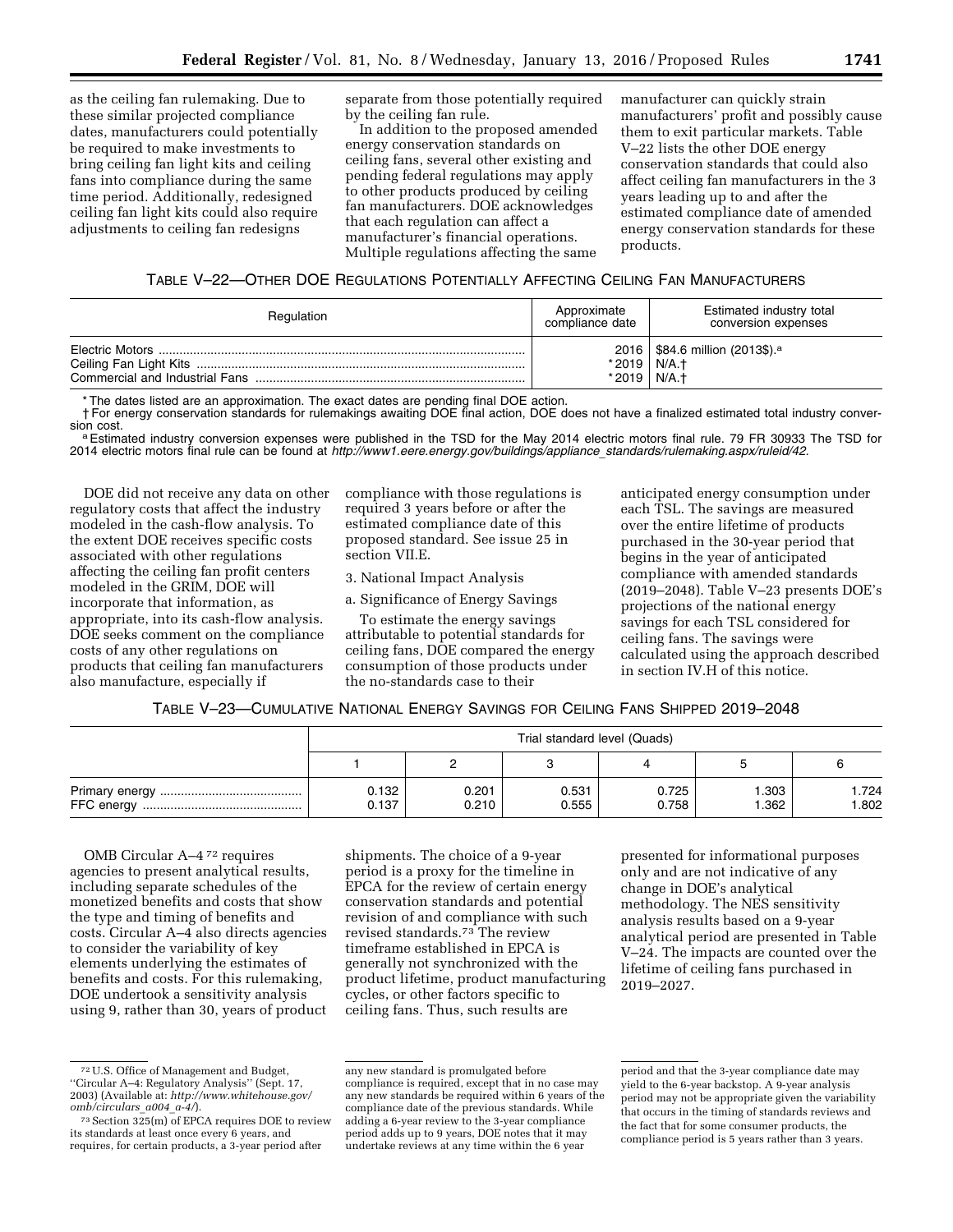TABLE V–24—CUMULATIVE NATIONAL ENERGY SAVINGS FOR CEILING FANS; NINE YEARS OF SHIPMENTS

[2019–2027]

| Trial standard level (Quads) |                |                |                |                |                |  |  |
|------------------------------|----------------|----------------|----------------|----------------|----------------|--|--|
|                              |                |                |                |                |                |  |  |
| 0.041<br>0.042               | 0.061<br>0.064 | 0.152<br>0.159 | 0.203<br>0.212 | 0.401<br>0.419 | 0.544<br>0.569 |  |  |

b. Net Present Value of Consumer Costs and Benefits

DOE estimated the cumulative NPV of the total costs and savings for consumers that would result from the

TSLs considered for ceiling fans. In accordance with OMB's guidelines on regulatory analysis,74 DOE calculated NPV using both a 7-percent and a 3 percent real discount rate.

Table V–25 shows the consumer NPV results with impacts counted over the lifetime of products purchased in 2019– 2048.

| TABLE V-25-CUMULATIVE NET PRESENT VALUE OF CONSUMER BENEFITS FOR CEILING FANS SHIPPED IN 2019-2048 |  |  |
|----------------------------------------------------------------------------------------------------|--|--|
|----------------------------------------------------------------------------------------------------|--|--|

| Discount rate | Trial standard level (Billion 2014\$) |                |                |                |                |               |  |  |
|---------------|---------------------------------------|----------------|----------------|----------------|----------------|---------------|--|--|
|               |                                       |                |                |                |                |               |  |  |
|               | 0.952<br>0.400                        | 1.333<br>0.539 | 1.944<br>0.522 | 2.760<br>0.813 | 4.466<br>1.094 | 5.251<br>.051 |  |  |

The NPV results based on the aforementioned 9-year analytical period are presented in Table V–26. The impacts are counted over the lifetime of

products purchased in 2019–2027. As mentioned previously, such results are presented for informational purposes only and are not indicative of any

change in DOE's analytical methodology or decision criteria.

TABLE V–26—CUMULATIVE NET PRESENT VALUE OF CONSUMER BENEFITS FOR CEILING FANS; NINE YEARS OF **SHIPMENTS** 

[2019–2027]

| Discount rate | Trial standard level<br>(Billion 2014\$) |                |                |                |                |                   |  |  |
|---------------|------------------------------------------|----------------|----------------|----------------|----------------|-------------------|--|--|
|               |                                          |                |                |                |                |                   |  |  |
| 7 percent.    | 0.360<br>0.203                           | 0.491<br>0.268 | 0.561<br>0.180 | 0.773<br>0.280 | 0.947<br>0.138 | 0.834<br>$-0.126$ |  |  |

The above results reflect the use of a default trend to estimate the change in price for ceiling fans over the analysis period (see section IV.G of this document). DOE also conducted a sensitivity analysis that considered one scenario with no price decline. The results of these alternative cases are presented in appendix 10C of the NOPR TSD.

# c. Indirect Impacts on Employment

DOE expects energy conservation standards for ceiling fans to reduce energy bills for consumers of those products, with the resulting net savings being redirected to other forms of economic activity. These expected shifts in spending and economic activity could affect the demand for labor. As described in section IV.N of this document, DOE used an input/output

model of the U.S. economy to estimate indirect employment impacts of the TSLs that DOE considered in this rulemaking. There are uncertainties involved in projecting employment impacts, especially changes in the later years of the analysis. Therefore, DOE generated results for near-term timeframes (2019–2024), where these uncertainties are reduced.

The results suggest that the proposed standards are likely to have a negligible impact on the net demand for labor in the economy. The net change in jobs is so small that it would be imperceptible in national labor statistics and might be offset by other, unanticipated effects on employment. Chapter 16 of the NOPR TSD presents detailed results regarding anticipated indirect employment impacts.

*[www.whitehouse.gov/omb/circulars](http://www.whitehouse.gov/omb/circulars_a004_a-4/)*\_*a004*\_*a-4/*).

4. Impact on Utility or Performance of **Products** 

DOE has tentatively concluded that the standards proposed in this NOPR would not reduce the utility or performance of the ceiling fans under consideration in this rulemaking. During manufacturer interviews, manufacturers stated that energy conservation standards that require the use of DC motors in ceiling fans would limit the overall utility of ceiling fans for residential consumers, as well as increase maintenance costs. DOE is proposing standards that manufacturers indicated they would likely meet using a DC motor for the HSSD and largediameter ceiling fan product classes, which represent less than three percent of expected covered ceiling fan shipments in 2019. Additionally, the

<sup>74</sup>U.S. Office of Management and Budget, ''Circular A–4: Regulatory Analysis,'' section E,

<sup>(</sup>Sept. 17, 2003) (Available at:*[http://](http://www.whitehouse.gov/omb/circulars_a004_a-4/)*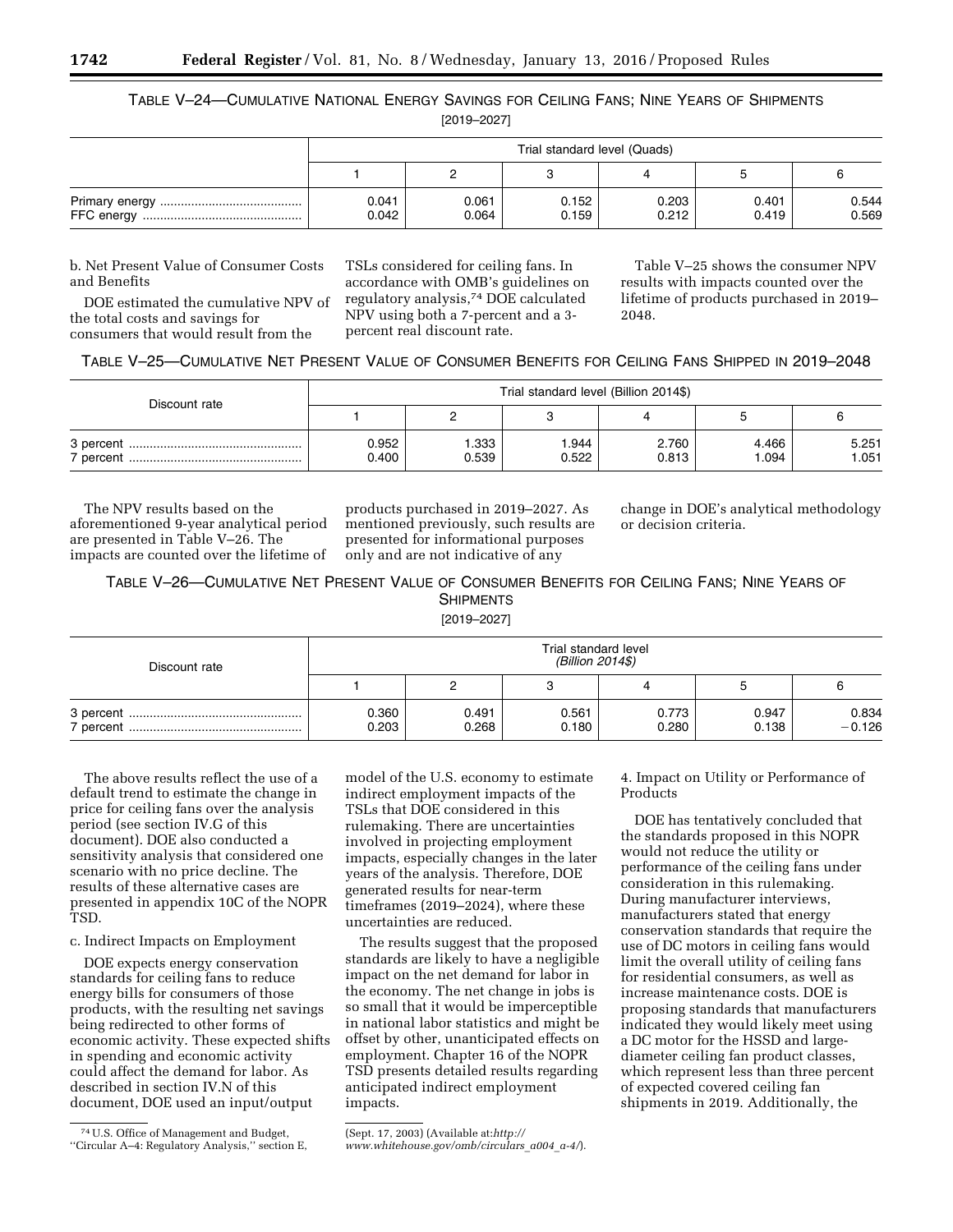use of DC motors will not significantly impact consumer utility for HSSD and large-diameter ceiling fans because the consumers using these products have significantly different needs for their ceiling fans than the needs of consumers using residential ceiling fans that were referenced by manufacturers during interviews.

### 5. Impact of Any Lessening of Competition

DOE has considered any lessening of competition that is likely to result from the proposed standards. The Attorney General determines the impact, if any, of any lessening of competition likely to result from a proposed standard, and transmits such determination in writing to the Secretary, together with an analysis of the nature and extent of such impact.

To assist the Attorney General in making such determination, DOE has provided DOJ with copies of this NOPR

and the accompanying TSD for review. DOE will consider DOJ's comments on the proposed rule in determining whether to proceed to a final rule. DOE will publish and respond to DOJ's comments in that document. DOE invites comment from the public regarding the competitive impacts that are likely to result from this proposed rule. See issue 26 in section VII.E. In addition, stakeholders may also provide comments separately to DOJ regarding these potential impacts. See **ADDRESSES** section for information to send comments to DOJ.

6. Need of the Nation To Conserve Energy

Enhanced energy efficiency, where economically justified, improves the Nation's energy security, strengthens the economy, and reduces the environmental impacts (costs) of energy production. Reduced electricity demand due to energy conservation standards is

also likely to reduce the cost of maintaining the reliability of the electricity system, particularly during peak-load periods. As a measure of this reduced demand, chapter 15 of the NOPR TSD presents the estimated impact on generating capacity, relative to the no-standards case, for the TSLs that DOE considered in this rulemaking.

Energy savings from amended standards for ceiling fans are expected to yield environmental benefits in the form of reduced emissions of air pollutants and greenhouse gases. Table V–27 provides DOE's estimate of cumulative emissions reductions expected to result from the TSLs considered in this rulemaking. The table includes both power sector emissions and upstream emissions. The emissions were calculated using the multipliers discussed in section IV.K. DOE reports annual emissions reductions for each TSL in chapter 13 of the NOPR TSD.

| TABLE V-27—CUMULATIVE EMISSIONS REDUCTION FOR CEILING FANS SHIPPED 2019–2048 |  |
|------------------------------------------------------------------------------|--|
|------------------------------------------------------------------------------|--|

|                                               |         | Trial standard level          |         |         |          |          |  |  |
|-----------------------------------------------|---------|-------------------------------|---------|---------|----------|----------|--|--|
|                                               | 1       | 2                             | 3       | 4       | 5        | 6        |  |  |
|                                               |         | <b>Power Sector Emissions</b> |         |         |          |          |  |  |
|                                               | 7.87    | 11.99                         | 31.67   | 43.20   | 77.91    | 103.19   |  |  |
|                                               | 4.40    | 6.71                          | 17.67   | 24.04   | 43.61    | 57.85    |  |  |
|                                               | 8.84    | 13.48                         | 35.64   | 48.66   | 87.62    | 116.00   |  |  |
|                                               | 0.02    | 0.02                          | 0.07    | 0.09    | 0.16     | 0.22     |  |  |
|                                               | 0.63    | 0.97                          | 2.55    | 3.47    | 6.29     | 8.34     |  |  |
|                                               | 0.09    | 0.14                          | 0.36    | 0.49    | 0.89     | 1.18     |  |  |
|                                               |         | <b>Upstream Emissions</b>     |         |         |          |          |  |  |
|                                               | 0.45    | 0.68                          | 1.81    | 2.48    | 4.45     | 5.88     |  |  |
|                                               | 0.08    | 0.13                          | 0.34    | 0.46    | 0.82     | 1.09     |  |  |
|                                               | 6.43    | 9.81                          | 25.99   | 35.51   | 63.72    | 84.28    |  |  |
|                                               | 0.00    | 0.00                          | 0.00    | 0.00    | 0.00     | 0.00     |  |  |
|                                               | 35.52   | 54.17                         | 143.56  | 196.12  | 351.90   | 465.40   |  |  |
|                                               | 0.00    | 0.01                          | 0.02    | 0.02    | 0.04     | 0.05     |  |  |
|                                               |         | <b>Total FFC Emissions</b>    |         |         |          |          |  |  |
|                                               | 8.31    | 12.67                         | 33.48   | 45.68   | 82.36    | 109.08   |  |  |
|                                               | 4.49    | 6.84                          | 18.01   | 24.50   | 44.43    | 58.94    |  |  |
|                                               | 15.28   | 23.29                         | 61.63   | 84.17   | 151.34   | 200.27   |  |  |
|                                               | 0.02    | 0.03                          | 0.07    | 0.09    | 0.16     | 0.22     |  |  |
|                                               | 36.15   | 55.14                         | 146.11  | 199.59  | 358.18   | 473.74   |  |  |
| $CH4$ (thousand tons $CO2eq$ ) <sup>*</sup>   | 1012.20 | 1543.84                       | 4091.09 | 5588.54 | 10029.17 | 13264.68 |  |  |
|                                               | 0.09    | 0.14                          | 0.38    | 0.51    | 0.93     | 1.23     |  |  |
| $N_2O$ (thousand tons $CO_2eq$ ) <sup>*</sup> | 24.83   | 37.83                         | 99.71   | 135.69  | 245.85   | 326.06   |  |  |

 $*$  CO<sub>2</sub>eq is the quantity of CO<sub>2</sub> that would have the same global warming potential.

As part of the analysis for this proposed rule, DOE estimated monetary benefits likely to result from the reduced emissions of  $CO<sub>2</sub>$  and  $NO<sub>X</sub>$  that DOE estimated for each of the considered TSLs for ceiling fans. As discussed in section IV.L of this notice, for CO2, DOE used the most recent values for the SCC developed by an

interagency process. The four sets of  $SCC$  values for  $CO<sub>2</sub>$  emissions reductions in 2015 resulting from that process (expressed in 2014\$) are represented by \$12.2/metric ton (the average value from a distribution that uses a 5-percent discount rate), \$40.0/ metric ton (the average value from a distribution that uses a 3-percent

discount rate), \$62.3/metric ton (the average value from a distribution that uses a 2.5-percent discount rate), and \$117/metric ton (the 95th-percentile value from a distribution that uses a 3 percent discount rate). The values for later years are higher due to increasing damages (public health, economic and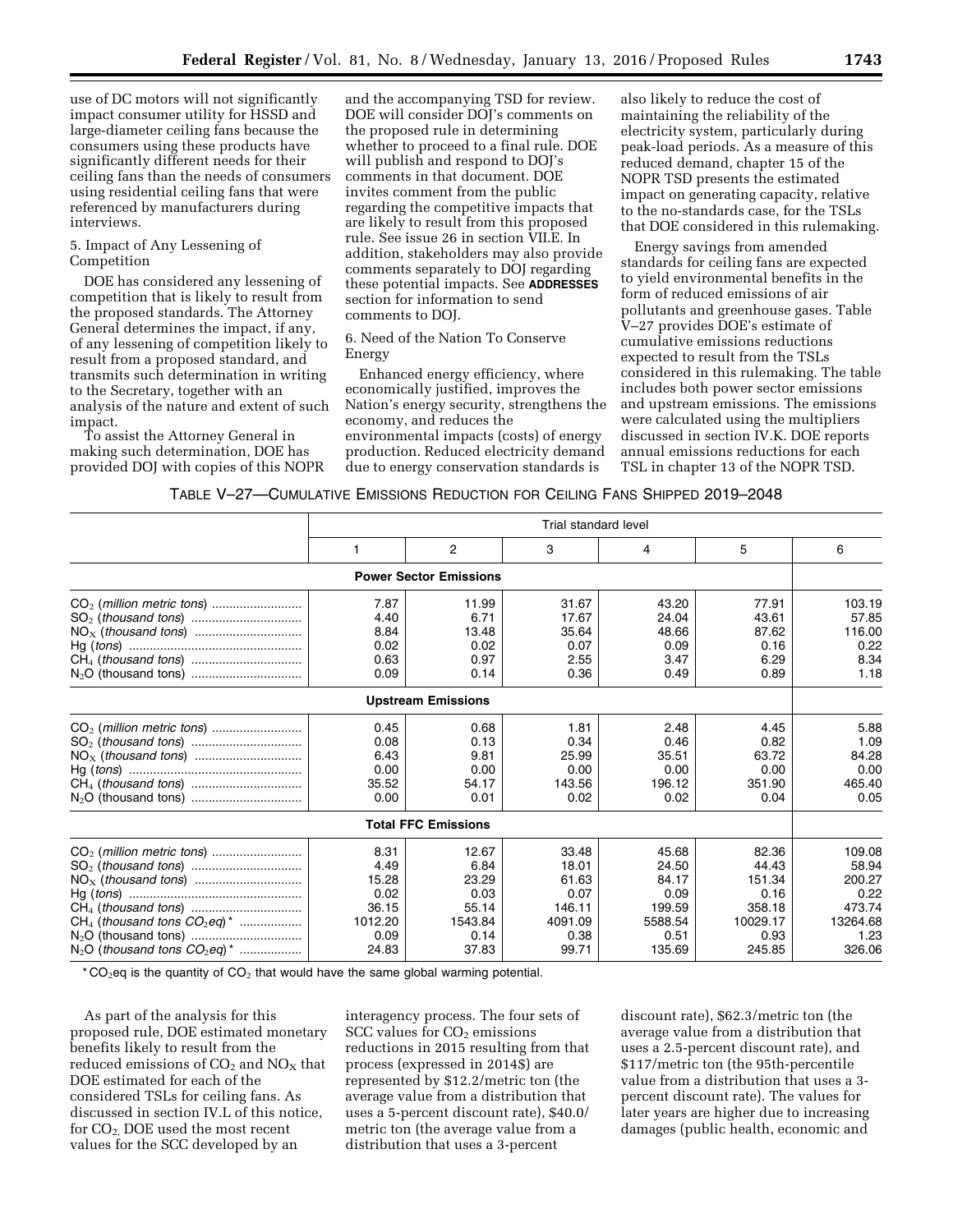environmental) as the projected magnitude of climate change increases.

Table V–28 presents the global value of CO2 emissions reductions at each TSL. For each of the four cases, DOE

calculated a present value of the stream of annual values using the same discount rate as was used in the studies upon which the dollar-per-ton values are based. DOE calculated domestic

values as a range from 7 percent to 23 percent of the global values; these results are presented in chapter 14 of the NOPR TSD.

# TABLE V-28—ESTIMATES OF GLOBAL PRESENT VALUE OF  $\mathrm{CO}_2$  EMISSIONS REDUCTION FOR PRODUCTS SHIPPED IN 2019–2048

(Million 2014\$)

|            | SCC Case*                                              |                                                              |                                                              |                                                                |  |
|------------|--------------------------------------------------------|--------------------------------------------------------------|--------------------------------------------------------------|----------------------------------------------------------------|--|
| <b>TSL</b> | 5% discount<br>rate, average                           | 3% discount<br>rate, average                                 | 2.5% discount<br>rate, average                               | 3% discount<br>rate, 95th<br>percentile                        |  |
|            | <b>Power Sector Emissions</b>                          |                                                              |                                                              |                                                                |  |
| 6.         | 53.88<br>81.92<br>214.57<br>291.62<br>533.47<br>709.41 | 247.99<br>377.43<br>992.25<br>1350.73<br>2455.82<br>3260.18  | 394.24<br>600.14<br>1579.02<br>2150.25<br>3904.26<br>5181.11 | 755.34<br>1149.69<br>3023.52<br>4116.32<br>7480.15<br>9928.66  |  |
|            | <b>Upstream Emissions</b>                              |                                                              |                                                              |                                                                |  |
| 4<br>6.    | 3.02<br>4.59<br>12.07<br>16.43<br>29.89<br>39.69       | 14.01<br>21.33<br>56.27<br>76.71<br>138.74<br>183.90         | 22.30<br>33.98<br>89.70<br>122.32<br>220.94<br>292.76        | 42.70<br>65.04<br>171.61<br>233.96<br>422.94<br>560.54         |  |
|            | <b>Total FFC Emissions</b>                             |                                                              |                                                              |                                                                |  |
|            | 56.90<br>86.52<br>226.64<br>308.06<br>563.36<br>749.10 | 262.00<br>398.76<br>1048.53<br>1427.44<br>2594.56<br>3444.09 | 416.54<br>634.12<br>1668.72<br>2272.57<br>4125.20<br>5473.88 | 798.03<br>1214.73<br>3195.13<br>4350.28<br>7903.09<br>10489.20 |  |

\* For each of the four cases, the corresponding SCC value for emissions in 2015 is \$12.2, \$40.0, \$62.3, and \$117 per metric ton (2014\$). The values are for CO<sub>2</sub> only (*i.e.,* not CO<sub>2eq</sub> of other greenhouse gases).

DOE is well aware that scientific and economic knowledge about the contribution of  $CO<sub>2</sub>$  and other GHG emissions to changes in the future global climate and the potential resulting damages to the world economy continues to evolve rapidly. Thus, any value placed on reduced CO<sub>2</sub> emissions in this rulemaking is subject to change. DOE, together with other Federal agencies, will continue to review various methodologies for estimating the monetary value of reductions in  $CO<sub>2</sub>$ and other GHG emissions. This ongoing review will consider the comments on this subject that are part of the public record for this and other rulemakings, as well as other methodological assumptions and issues. However, consistent with DOE's legal obligations, and taking into account the uncertainty involved with this particular issue, DOE has included in this proposed rule the most recent values and analyses resulting from the interagency review process.

DOE also estimated the cumulative monetary value of the economic benefits associated with NO<sub>X</sub> emissions reductions anticipated to result from the considered TSLs for ceiling fans. The dollar-per-ton values that DOE used are discussed in section IV.L of this document. Table V–29 presents the cumulative present value ranges for  $NO<sub>X</sub>$  emissions for each TSL calculated using 7-percent and 3-percent discount rates. This table presents values that use the low dollar-per-ton values. Results that reflect the range of  $NO<sub>x</sub>$  dollar-perton values are presented in Table V–31.

# TABLE V–29—ESTIMATES OF PRESENT VALUE OF  $NO<sub>X</sub>$  EMISSIONS REDUC-TION FOR CEILING FANS SHIPPED 2019–2048

### (Million 2014\$)

| <b>TSL</b>                    | 3%<br>discount<br>rate | 7%<br>discount<br>rate |  |  |  |  |
|-------------------------------|------------------------|------------------------|--|--|--|--|
| <b>Power Sector Emissions</b> |                        |                        |  |  |  |  |
| 1                             | 28.60                  | 11.67                  |  |  |  |  |
| 2                             | 43.48                  | 17.67                  |  |  |  |  |
| 3                             | 113.87                 | 45.66                  |  |  |  |  |
| 4                             | 154.82                 | 61.76                  |  |  |  |  |
| 5                             | 283.19                 | 115.39                 |  |  |  |  |
| 6                             | 376.58                 | 154.36                 |  |  |  |  |
| <b>Upstream Emissions</b>     |                        |                        |  |  |  |  |

| 20.48  | 8.15   |
|--------|--------|
| 31.15  | 12.36  |
| 81.80  | 32.02  |
| 111.29 | 43.34  |
| 202.78 | 80.64  |
| 269.34 | 107.74 |
|        |        |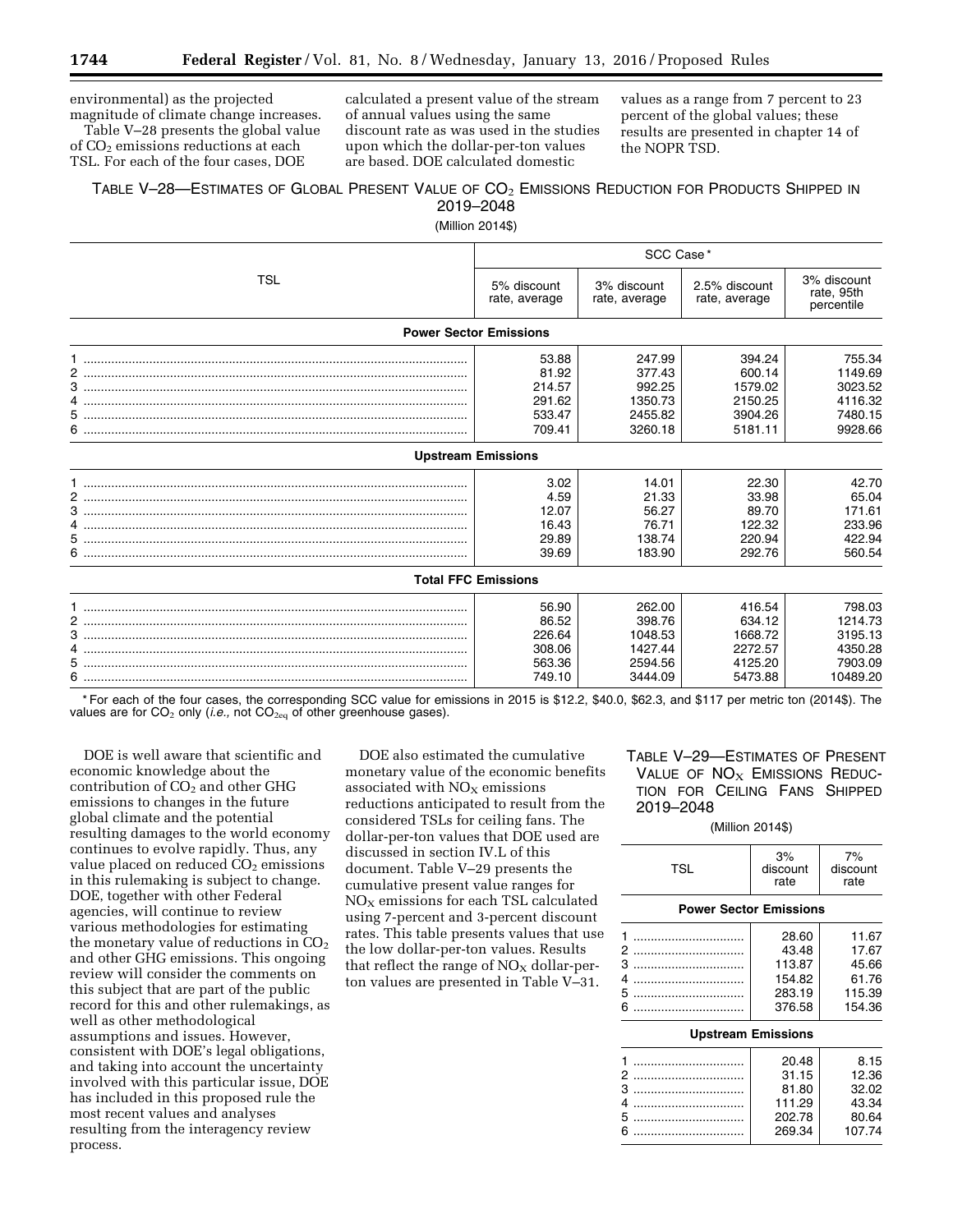TABLE V–29—ESTIMATES OF PRESENT 7. Other Factors VALUE OF  $NO<sub>X</sub>$  EMISSIONS REDUC-TION FOR CEILING FANS SHIPPED 2019–2048—Continued

#### (Million 2014\$)

| <b>TSL</b>                 | 3%<br>discount<br>rate                                 | 7%<br>discount<br>rate                                |  |  |  |
|----------------------------|--------------------------------------------------------|-------------------------------------------------------|--|--|--|
| <b>Total FFC Emissions</b> |                                                        |                                                       |  |  |  |
| 2<br>3<br>4<br>5<br>6      | 49.08<br>74.63<br>195.67<br>266.11<br>485.97<br>645.92 | 19.82<br>30.02<br>77.68<br>105.10<br>196.04<br>262.11 |  |  |  |

The Secretary of Energy, in determining whether a standard is economically justified, may consider any other factors that the Secretary deems to be relevant. (42 U.S.C.  $6295(o)(2)(B)(i)(VII))$  No other factors were considered in this analysis.

8. Summary of National Economic Impacts

The NPV of the monetized benefits associated with emissions reductions can be viewed as a complement to the NPV of the consumer savings calculated for each TSL considered in this rulemaking. Table V–30 presents the

NPV values that result from adding the estimates of the potential economic benefits resulting from reduced  $CO<sub>2</sub>$  and  $NO<sub>x</sub>$  emissions in each of four valuation scenarios to the NPV of consumer savings calculated for each TSL for ceiling fans considered in this rulemaking, at both a 7-percent and 3 percent discount rate. The CO<sub>2</sub> values used in the columns of each table correspond to the four sets of SCC values discussed above.

# TABLE V–30—NET PRESENT VALUE OF CONSUMER SAVINGS COMBINED WITH PRESENT VALUE OF MONETIZED BENEFITS FROM  $CO<sub>2</sub>$  and  $NO<sub>X</sub>$  Emissions Reductions

|                   | Consumer NPV at 3% discount rate added with: (Billion 2014\$) |                                        |                                         |                                          |  |  |
|-------------------|---------------------------------------------------------------|----------------------------------------|-----------------------------------------|------------------------------------------|--|--|
| TSL               | SCC case \$12.2/met-                                          | SCC case \$40.0/met-                   | SCC case \$62.3/met-                    | SCC case \$117/met-                      |  |  |
|                   | ric ton and 3% low                                            | ric ton and 3% low                     | ric ton and 3% low                      | ric ton and 3% low                       |  |  |
|                   | $NOx$ values                                                  | $NOx$ values                           | $NOx$ values                            | $NOx$ values                             |  |  |
| 2<br>4<br>5<br>6. | 1.1<br>1.5<br>2.4<br>3.3<br>5.5<br>6.6                        | 1.3<br>1.8<br>3.2<br>4.5<br>7.5<br>9.3 | 1.4<br>2.0<br>3.8<br>5.3<br>9.1<br>11.4 | 1.8<br>2.6<br>5.3<br>7.4<br>12.9<br>16.4 |  |  |
|                   | Consumer NPV at 7% discount rate added with: (Billion 2014\$) |                                        |                                         |                                          |  |  |
| TSL               | SCC case \$12.2/                                              | SCC case \$40.0/                       | SCC case \$62.3/                        | SCC case \$117/                          |  |  |
|                   | metric ton and 7% low                                         | metric ton and % 7%                    | metric ton and 7% low                   | metric ton and 7% low                    |  |  |
|                   | $NOx$ values                                                  | low $NOx$ values                       | $NOx$ values                            | $NOx$ values                             |  |  |
|                   | 0.5                                                           | 0.7                                    | 0.8                                     | 1.2                                      |  |  |
|                   | 0.7                                                           | 1.0                                    | 1.2                                     | 1.8                                      |  |  |
|                   | 0.8                                                           | 1.6                                    | 2.3                                     | 3.8                                      |  |  |
|                   | 1.2                                                           | 2.3                                    | 3.2                                     | 5.3                                      |  |  |
| 6.                | 1.9                                                           | 3.9                                    | 5.4                                     | 9.2                                      |  |  |
|                   | 2.1                                                           | 4.8                                    | 6.8                                     | 11.8                                     |  |  |

Although adding the value of consumer savings to the values of emission reductions informs DOE's evaluation, two issues should be considered. First, the national operating cost savings are domestic U.S. monetary savings that occur as a result of market transactions, while the value of  $CO<sub>2</sub>$ reductions is based on a global value. Second, the assessments of operating cost savings and the SCC are performed with different methods that use different time frames for analysis. The national operating cost savings is measured for the lifetime of products shipped from 2019 to 2048. Because  $CO<sub>2</sub>$  emissions have a very long residence time in the atmosphere,75 the SCC values in future

years reflect future climate-related impacts resulting from the emission of CO2 that continue beyond 2100.

### *C. Conclusion*

When considering proposed standards, the new or amended energy conservation standards that DOE adopts for any type (or class) of covered product must be designed to achieve the maximum improvement in energy efficiency that the Secretary determines is technologically feasible and economically justified. (42 U.S.C.  $6295(o)(2)(A)$  In determining whether a standard is economically justified, the Secretary must determine whether the benefits of the standard exceed its burdens by, to the greatest extent practicable, considering the seven

statutory factors discussed previously.  $(42 \text{ U.S.C. } 6295(0)(2)(B)(i))$  The new or amended standard must also result in significant conservation of energy. (42 U.S.C. 6295(o)(3)(B))

For this NOPR, DOE considered the impacts of amended standards for ceiling fans at each TSL, beginning with the maximum technologically feasible level, to determine whether that level was economically justified. Where the max-tech level was not justified, DOE then considered the next most efficient level and undertook the same evaluation until it reached the highest efficiency level that is both technologically feasible and economically justified and saves a significant amount of energy.

To aid the reader as DOE discusses the benefits and/or burdens of each TSL, tables in this section present a summary of the results of DOE's quantitative

 $75$ The atmospheric lifetime of  $CO<sub>2</sub>$  is estimated of the order of 30–95 years. Jacobson, MZ, ''Correction to 'Control of fossil-fuel particulate black carbon and organic matter, possibly the most effective

method of slowing global warming,' '' *J. Geophys. Res.* 110. pp. D14105 (2005).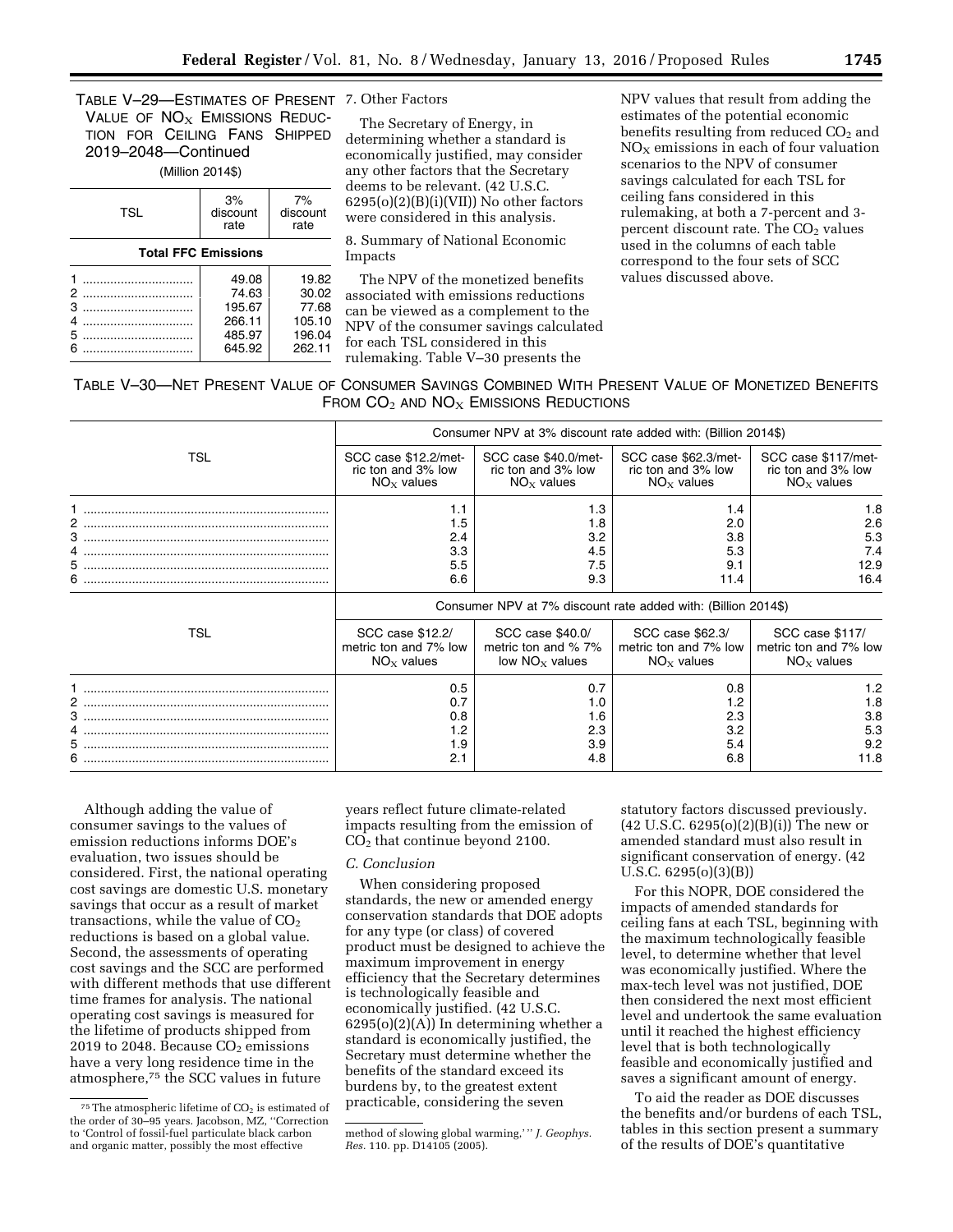analysis for each TSL. In addition to the quantitative results presented in the tables, DOE also considers other burdens and benefits that affect economic justification. These include the impacts on identifiable subgroups of consumers who may be disproportionately affected by a national standard and impacts on employment.

DOE also notes that the economics literature provides a wide-ranging discussion of how consumers trade off upfront costs and energy savings in the absence of government intervention. Much of this literature attempts to explain why consumers appear to undervalue energy efficiency improvements. There is evidence that consumers undervalue future energy savings as a result of: (1) A lack of information; (2) a lack of sufficient salience of the long-term or aggregate benefits; (3) a lack of sufficient savings to warrant delaying or altering purchases; (4) excessive focus on the short term, in the form of inconsistent weighting of future energy cost savings relative to available returns on other investments; (5) computational or other difficulties associated with the evaluation of relevant tradeoffs; and (6) a divergence in incentives (for example, between renters and owners, or builders and purchasers). Having less than perfect foresight and a high degree of uncertainty about the future, consumers may trade off these types of investments at a higher than expected rate between current consumption and uncertain future energy cost savings.

In DOE's current regulatory analysis, potential changes in the benefits and costs of a regulation due to changes in consumer purchase decisions are included in two ways. First, if consumers forego the purchase of a product in the standards case, this decreases sales for product manufacturers, and the impact on manufacturers attributed to lost revenue is included in the MIA. Second, DOE accounts for energy savings attributable only to products actually used by consumers in the standards case; if a regulatory option decreases the number of products purchased by consumers, this decreases the potential energy savings from an energy conservation standard. DOE provides estimates of shipments and changes in the volume of product purchases in chapter 9 of the NOPR TSD. However, DOE's current analysis does not explicitly control for heterogeneity in consumer preferences, preferences across subcategories of products or specific features, or consumer price sensitivity variation according to household income.76

While DOE is not prepared at present to provide a fuller quantifiable framework for estimating the benefits and costs of changes in consumer

purchase decisions due to an energy conservation standard, DOE is committed to developing a framework that can support empirical quantitative tools for improved assessment of the consumer welfare impacts of appliance standards. DOE has posted a paper that discusses the issue of consumer welfare impacts of appliance energy conservation standards, and potential enhancements to the methodology by which these impacts are defined and estimated in the regulatory process.77 DOE welcomes comments on how to more fully assess the potential impact of energy conservation standards on consumer choice and how to quantify this impact in its regulatory analysis in future rulemakings.

1. Benefits and Burdens of TSLs Considered for Ceiling Fan Standards

Table V–31 and Table V–32 summarize the quantitative impacts estimated for each TSL for ceiling fans. The national impacts are measured over the lifetime of ceiling fans purchased in the 30-year period that begins in the anticipated year of compliance with amended standards (2019–2048). The energy savings, emissions reductions, and value of emissions reductions refer to full-fuel-cycle results. The efficiency levels contained in each TSL are described in section V.A of this notice.

TABLE V–31—SUMMARY OF ANALYTICAL RESULTS FOR CEILING FANS TSLS: NATIONAL IMPACTS

| Category                                                                                                                                                                                                                                                                                                                                                                                                                                                                                                                                                                                                                                            | TSL 1                                         | TSL <sub>2</sub>   | TSL <sub>3</sub>                                    | TSL 4                                                           | TSL 5            | TSL 6          |  |  |
|-----------------------------------------------------------------------------------------------------------------------------------------------------------------------------------------------------------------------------------------------------------------------------------------------------------------------------------------------------------------------------------------------------------------------------------------------------------------------------------------------------------------------------------------------------------------------------------------------------------------------------------------------------|-----------------------------------------------|--------------------|-----------------------------------------------------|-----------------------------------------------------------------|------------------|----------------|--|--|
|                                                                                                                                                                                                                                                                                                                                                                                                                                                                                                                                                                                                                                                     | <b>Cumulative FFC National Energy Savings</b> |                    |                                                     |                                                                 |                  |                |  |  |
|                                                                                                                                                                                                                                                                                                                                                                                                                                                                                                                                                                                                                                                     | 0.137                                         | $0.210$            | 0.555                                               | $0.758$                                                         | $1.362$          | 1.802          |  |  |
|                                                                                                                                                                                                                                                                                                                                                                                                                                                                                                                                                                                                                                                     |                                               |                    | NPV of Consumer Costs and Benefits (2014\$ billion) |                                                                 |                  |                |  |  |
| 3% discount rate<br>7% discount rate                                                                                                                                                                                                                                                                                                                                                                                                                                                                                                                                                                                                                | 0.952<br>$0.400$                              | $1.333$<br>$0.539$ | $ 1.944$<br>$\vert$ 0.522                           | 2.760<br>$0.813$                                                | 4.466<br>$1.094$ | 5.251<br>1.051 |  |  |
|                                                                                                                                                                                                                                                                                                                                                                                                                                                                                                                                                                                                                                                     |                                               |                    |                                                     | <b>Cumulative FFC Emissions Reduction (Total FFC Emissions)</b> |                  |                |  |  |
| 12.67<br>45.68<br>82.36<br>109.08<br>$CO2$ million metric tons<br>$8.31$<br>6.84<br>$SO2$ thousand tons<br>4.49<br>44.43<br>58.94<br>24.50<br>151.34<br>23.29<br>$61.63$<br>84.17<br>$NOx$ thousand tons<br>15.28<br>200.27<br>0.03<br>$0.16$<br>0.07<br>$0.09$<br>0.22<br>$0.02$<br>55.14<br>358.18<br>$CH4$ thousand tons<br>$146.11$<br>199.59<br>473.74<br>36.15<br>1543.84<br>$ 4091.09$<br>5588.54<br>10029.17<br>$CH4$ thousand tons<br>13264.68<br>$1012.20$<br>$CO2$ eq*.<br>$0.51$<br>$0.93$<br>$N2O$ thousand tons<br>$0.09$<br>1.23<br>$37.83$<br>$ 99.71$<br>135.69<br>$N_2O$ thousand tons<br>245.85<br>326.06<br>24.83<br>$CO2eq*$ . |                                               |                    |                                                     |                                                                 |                  |                |  |  |
|                                                                                                                                                                                                                                                                                                                                                                                                                                                                                                                                                                                                                                                     |                                               |                    | Value of Emissions Reduction (Total FFC Emissions)  |                                                                 |                  |                |  |  |

CO2 *2014\$ billion* \*\* ..... 0.057 to 0.798 .... 0.087 to 1.215 .... 0.227 to 3.195 .... 0.308 to 4.350 .... 0.563 to 7.903 .... 0.749 to 10.489

76P.C. Reiss and M.W. White, Household Electricity Demand, Revisited, *Review of Economic Studies* (2005) 72, 853–883.

77Alan Sanstad, Notes on the Economics of Household Energy Consumption and Technology Choice. Lawrence Berkeley National Laboratory (2010) (Available online at: *[www1.eere.energy.gov/](http://www1.eere.energy.gov/buildings/appliance_standards/pdfs/consumer_ee_theory.pdf) [buildings/appliance](http://www1.eere.energy.gov/buildings/appliance_standards/pdfs/consumer_ee_theory.pdf)*\_*standards/pdfs/ consumer*\_*ee*\_*[theory.pdf](http://www1.eere.energy.gov/buildings/appliance_standards/pdfs/consumer_ee_theory.pdf)*).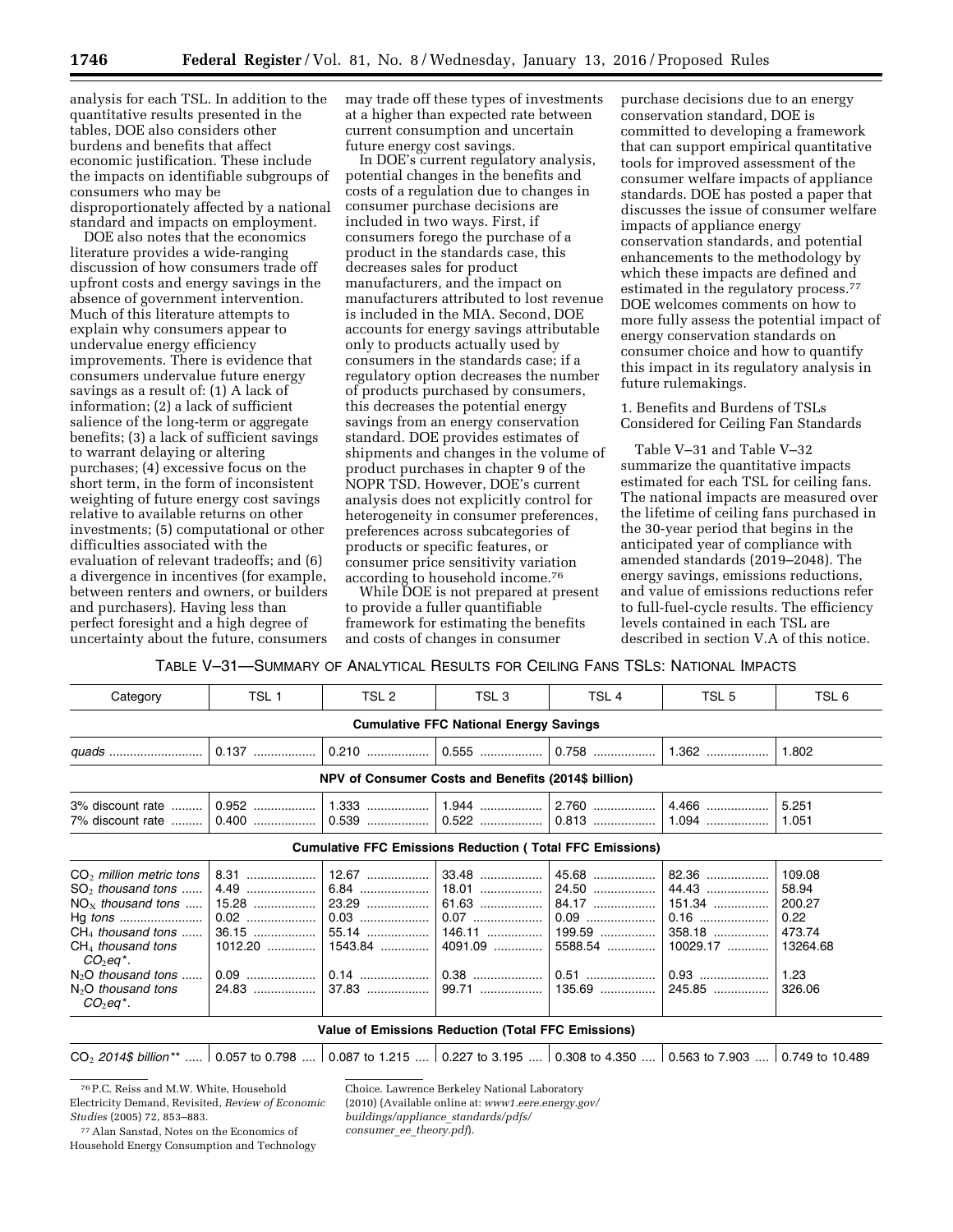## TABLE V–31—SUMMARY OF ANALYTICAL RESULTS FOR CEILING FANS TSLS: NATIONAL IMPACTS—Continued

| Category                                                                                   | TSL <sub>1</sub> | TSL 2                        | TSL 3          | TSL <sub>4</sub>                                                                 | TSL 5                                                                  | TSL 6          |
|--------------------------------------------------------------------------------------------|------------------|------------------------------|----------------|----------------------------------------------------------------------------------|------------------------------------------------------------------------|----------------|
| $NO_x$ —3% discount<br>rate 2014\$ million.<br>$NO_x$ -7% discount<br>rate 2014\$ million. |                  | 49.1 to 108.9  74.6 to 165.6 | 195.7 to 433.9 | l 266.1 to 590.0  I<br>19.8 to 44.2  30.0 to 67.0  77.7 to 173.4  105.1 to 234.6 | $\vert$ 486.0 to 1078.7 $\vert$ 645.9 to 1434.2<br>l 196.0 to 437.5  l | 262.1 to 584.9 |

\* CO<sub>2</sub>eq is the quantity of CO<sub>2</sub> that would have the same global warming potential (GWP).

\*\* Range of the economic value of CO<sub>2</sub> reductions is based on estimates of the global benefit of reduced CO<sub>2</sub> emissions.

## TABLE V–32—SUMMARY OF ANALYTICAL RESULTS FOR CEILING FANS TSLS: MANUFACTURER AND CONSUMER IMPACTS

| Category                                         | TSL 1*        | TSL $2^*$     | TSL <sub>3</sub> <sup>*</sup> | TSL 4*         | TSL 5*              | TSL 6*         |
|--------------------------------------------------|---------------|---------------|-------------------------------|----------------|---------------------|----------------|
|                                                  |               |               | <b>Manufacturer Impacts</b>   |                |                     |                |
| Industry NPV (2014\$ mil-<br>lion) (No-Standards |               |               |                               |                |                     |                |
| Case INPV = $1,309$<br>Industry NPV              | 1,305-1,311   | 1,300-1,315   | 1,148-1,296                   | 1,142-1,293    | 1,059-1,253         | $925 - 1,230$  |
| \$2014 million change<br>Industry NPV            | $(3.5)-2.5$   | $(9.1) - 6.6$ | (161.1)–(12.4)                | (166.3)–(15.5) | $(249.5)$ $-(55.4)$ | (383.4)–(78.9) |
|                                                  | $(0.3) - 0.2$ | $(0.7)-0.5$   | (12.3)–(1.0)                  | (12.7)–(1.2)   | (19.1)–(4.2)        | (29.3)–(6.0)   |
|                                                  |               |               | <b>Consumer Impacts</b>       |                |                     |                |
| Consumer Average LCC<br>Savings 2014\$:          |               |               |                               |                |                     |                |
| Standard                                         | 48.62         | 36.38         | 8.47                          | 8.47           | (0.44)              | (0.44)         |
| Hugger                                           | 41.66         | 30.20         | 5.59                          | 5.59           | 5.59                | (5.27)         |
| VSD                                              | 16.47         | 16.47         | 3.01                          | 3.01           | (10.42)             | (10.42)        |
| HSSD                                             | 21.56         | 21.56         | (15.26)                       | 27.63          | 27.63               | 27.63          |
| Large-Diameter                                   | 235.01        | 235.01        | 159.69                        | 27.26          | 27.26               | (63.10)        |
| <b>Consumer Simple</b>                           |               |               |                               |                |                     |                |
| PBP**years:                                      |               |               |                               |                |                     |                |
| Standard                                         |               |               | 1.5                           | 1.5            | 4.0                 | 4.0            |
| Hugger                                           |               |               | 1.6                           | 1.6            | 1.6                 | 4.3            |
| VSD                                              |               |               | 7.7                           | 7.7            | 9.8                 | 9.8            |
| HSSD                                             |               |               | 8.0                           | 5.2            | 5.2                 | 5.2            |
| Large-Diameter                                   |               |               | 2.7                           | 4.4            | 4.4                 | 5.8            |
| % of Consumers that Ex-                          |               |               |                               |                |                     |                |
| perience Net Cost:                               |               |               |                               |                |                     |                |
| Standard                                         | 0.00          | 0.00          | 20                            | 20             | 62                  | 62             |
| Hugger                                           | 0.00          | 0.00          | 22                            | 22             | 22                  | 66             |
| VSD                                              | 0.00          | 0.00          | $\overline{2}$                | $\overline{2}$ | 71                  | 71             |
| HSSD                                             | 0.00          | 0.00          | 71                            | 33             | 33                  | 33             |
| Large-Diameter                                   | 0.00          | 0.00          | 2                             | 35             | 35                  | 49             |

\* Parentheses indicate negative  $(-)$  values.

\*\* Simple PBP results are calculated assuming that all consumers use products at that efficiency level. The PBP is measured relative to the baseline product.

DOE first considered TSL 6, which represents the max-tech efficiency levels. TSL 6 would save 1.802 quads of energy, an amount DOE considers significant. Under TSL 6, the NPV of consumer benefit would be \$1.051 billion using a discount rate of 7 percent, and \$5.251 billion using a discount rate of 3 percent.

The cumulative emissions reductions at TSL 6 are 109.08 Mt of CO<sub>2</sub>, 58.94 thousand tons of  $SO<sub>2</sub>$ , 200.27 thousand tons of  $NO<sub>X</sub>$ , 0.22 ton of Hg, 473.74 thousand tons of CH4, and 1.23 thousand tons of  $N_2O$ . The estimated monetary value of the  $CO<sub>2</sub>$  emissions reduction at TSL 6 ranges from \$0.749 billion to \$10.489 billion.

At TSL 6, the average LCC impact is a savings of (\$10.42) for VSD ceiling fans, (\$5.27) for hugger ceiling fans, (\$0.44) for standard ceiling fans, \$27.63 for HSSD ceiling fans, and (\$63.10) for large-diameter ceiling fans. The simple payback period is 9.8 years for VSD ceiling fans, 4.3 years for hugger ceiling fans, 4.0 years for standard ceiling fans, 5.2 years for HSSD ceiling fans, and 5.8 years for large-diameter ceiling fans. The fraction of consumers experiencing a net LCC cost is 71 percent for VSD ceiling fans, 66 percent for hugger ceiling fans, 62 percent for standard ceiling fans, 33 percent for HSSD ceiling fans, and 49 percent for large-diameter ceiling fans.

At TSL 6, the projected change in INPV ranges from a decrease of \$383.4 million to a decrease of \$78.9 million, which represent decreases of 29.3 percent and 6.0 percent, respectively.

At TSL 6, the corresponding efficiency levels for all product classes are the max-tech efficiency levels. Specifically for the VSD, hugger, standard and large-diameter ceiling fan product classes, the average LCC savings in 2014\$ for all consumers, and affected consumers relative to no standards case is negative. Additionally, the percentage of consumers that experience net cost for the VSD, hugger and standard ceiling fan product classes at max-tech efficiencies are greater than 60 percent.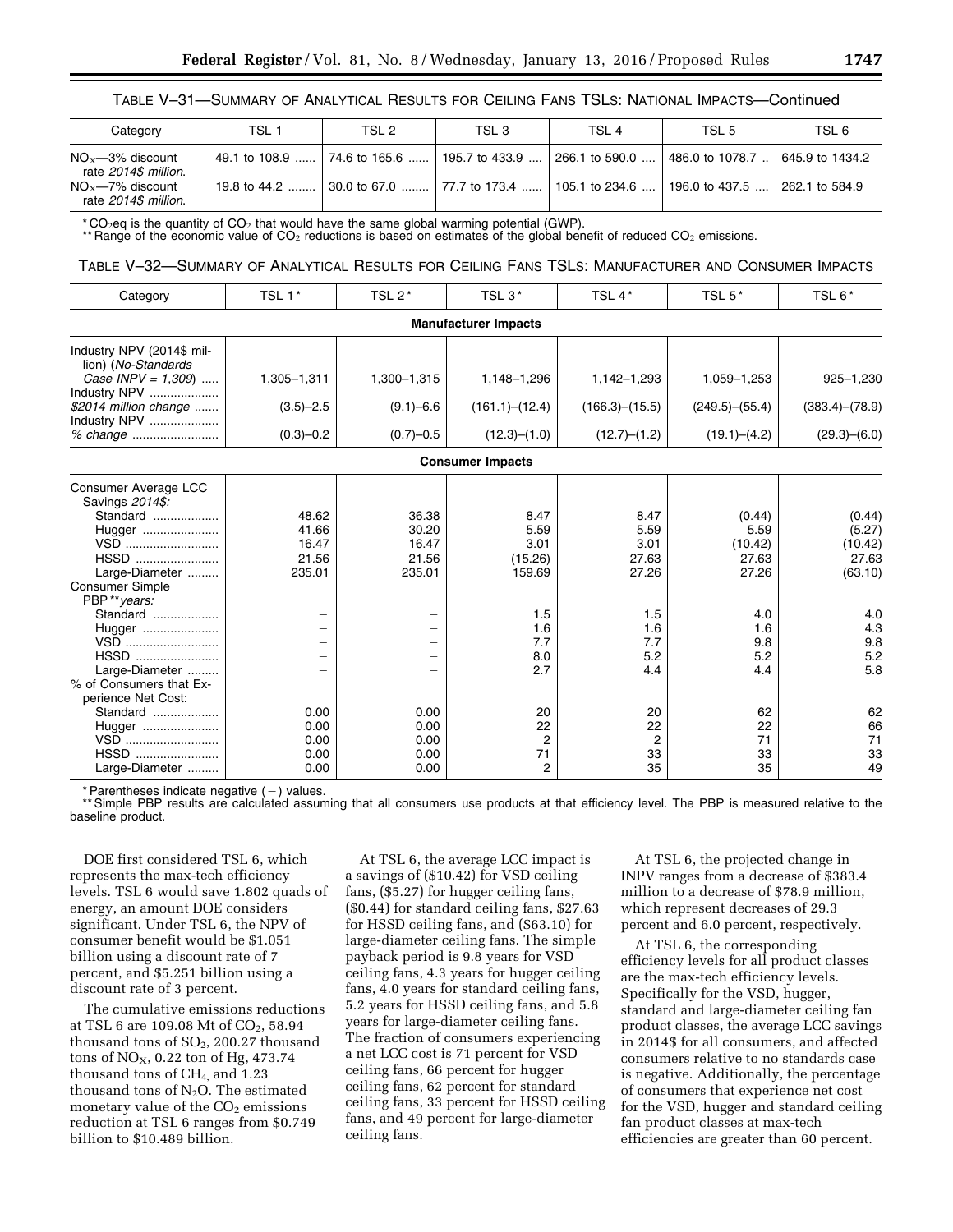The Secretary tentatively concludes that at TSL 6, the benefits of energy savings, positive NPV of consumer benefits, emission reductions, and the estimated monetary value of the emissions reductions would be outweighed by the negative average LCC savings for the VSD, hugger, standard, and large-diameter ceiling fan product classes and the potential reduction in manufacturer industry value. Consequently, the Secretary has tentatively concluded that TSL 6 is not economically justified.

DOE then considered TSL 5, which corresponds to the maximum NPV at a 7 percent discount rate, which would save 1.362 quads of energy, an amount DOE considers significant. Under TSL 5, the NPV of consumer benefit would be \$1.094 billion using a discount rate of 7 percent, and \$4.466 billion using a discount rate of 3 percent.

The cumulative emissions reductions at TSL 5 are 82.36 Mt of CO<sub>2</sub>, 44.43 thousand tons of  $SO<sub>2</sub>$ , 151.34 thousand tons of  $NO<sub>X</sub>$ , 0.16 ton of Hg, 358.18 thousand tons of  $CH<sub>4</sub>$  and 0.93 thousand tons of  $N_2O$ . The estimated monetary value of the  $CO<sub>2</sub>$  emissions reduction at TSL 5 ranges from \$0.563 billion to \$7.903 billion.

At TSL 5, the average LCC impact is a savings of (\$10.42) for VSD ceiling fans, \$5.59 for hugger ceiling fans, (\$0.44) for standard ceiling fans, \$27.63 for HSSD ceiling fans, and \$27.26 for large-diameter ceiling fans. The simple payback period is 9.8 years for VSD ceiling fans, 1.6 years for hugger ceiling fans, 4.0 years for standard ceiling fans, 5.2 years for HSSD ceiling fans, and 4.4 years for large-diameter ceiling fans. The fraction of consumers experiencing a net LCC cost is 71 percent for VSD ceiling fans, 22 percent for hugger ceiling fans, 62 percent for standard ceiling fans, 33 percent for HSSD ceiling fans, and 35 percent for large-diameter ceiling fans.

At TSL 5, the projected change in INPV ranges from a decrease of \$249.5 million to a decrease of \$55.4 million, which represent decreases of 19.1 percent and 4.2 percent, respectively.

For TSL 5, the efficiency levels for each product class correspond to the following: max-tech efficiency levels for the VSD, standard and HSSD ceiling fan product classes, and EL 3 for hugger and large-diameter ceiling fan product classes. Therefore, for the VSD and standard ceiling fan product classes, the average LCC savings in 2014\$ for all consumers and affected consumers relative to no standards case is negative. Additionally, the percentage of consumers that experience net cost for these product classes at max-tech

efficiencies are greater than 60 percent. The Secretary tentatively concludes that at TSL 5 for ceiling fans, the benefits of energy savings, positive NPV of consumer benefits, emission reductions, and the estimated monetary value of the emissions reductions would be outweighed by the negative average LCC savings for the VSD and standard ceiling fan product classes and the potential reduction in manufacturer industry value. Consequently, the Secretary has tentatively concluded that TSL 5 is not economically justified.

DOE then considered TSL 4, which corresponds to the highest efficiency level for which the LCC and NPV are both positive, which would save 0.758 quads of energy, an amount DOE considers significant. Under TSL 4, the NPV of consumer benefit would be \$0.813 billion using a discount rate of 7 percent, and \$2.760 billion using a discount rate of 3 percent.

The cumulative emissions reductions at TSL 4 are  $45.68$  Mt of  $CO<sub>2</sub>$ , 24.50 thousand tons of  $SO_2$ , 84.17 thousand tons of  $NO<sub>X</sub>$ , 0.09 ton of Hg, 199.59 thousand tons of  $CH<sub>4</sub>$  and  $0.51$ thousand tons of  $N_2O$ . The estimated monetary value of the  $CO<sub>2</sub>$  emissions reduction at TSL 4 ranges from \$0.308 billion to \$4.350 billion.

At TSL 4, the average LCC impact is a savings of \$3.01 for VSD ceiling fans, \$5.59 for hugger ceiling fans, \$8.47 for standard ceiling fans, \$27.63 for HSSD ceiling fans, and \$27.26 for largediameter ceiling fans. The simple payback period is 7.7 years for VSD ceiling fans, 1.6 years for hugger ceiling fans, 1.5 years for standard ceiling fans, 5.2 years for HSSD ceiling fans, and 4.4 years for large-diameter ceiling fans. The fraction of consumers experiencing a net LCC cost is 2 percent for VSD ceiling fans, 22 percent for hugger ceiling fans, 20 percent for standard ceiling fans, 33 percent for HSSD ceiling fans, and 35 percent for large-diameter ceiling fans.

At TSL 4, the projected change in INPV ranges from a decrease of \$166.3 million to a decrease of \$15.5 million, which represent decreases of 12.7 percent and 1.2 percent, respectively.

For TSL 4, the efficiency levels for each product class correspond to the following: max-tech for HSSD ceiling fan product class, EL 3 for the hugger, standard and large-diameter ceiling fan product classes, and EL 2 for the verysmall diameter ceiling fan product class. At TSL 4, the average LCC savings in 2014\$ are positive for all product classes. Also, the fraction of consumers that experience net savings at TSL 4 is much greater than the fraction of consumers that experience a net cost.

After considering the analysis and weighing the benefits and burdens, the Secretary has tentatively concluded that at TSL 4, the benefits of energy savings, positive NPV of consumer benefits, emission reductions, the estimated monetary value of the emissions reductions, and positive average LCC savings would outweigh the negative impacts on some consumers and on manufacturers, including the conversion costs that could result in a reduction in INPV for manufacturers. Accordingly, the Secretary has tentatively concluded that TSL 4 would offer the maximum improvement in efficiency that is technologically feasible and economically justified, and would result in the significant conservation of energy.

Therefore, based on the above considerations, DOE proposes to adopt the energy conservation standards for ceiling fans at TSL 4. The proposed amended energy conservation standards for ceiling fans, which are expressed as maximum CFM/W, are shown in Table V–33.

# TABLE V–33—PROPOSED AMENDED ENERGY CONSERVATION STANDARDS FOR CEILING FANS

| Product class                                                             | Maximum air-<br>flow efficiency<br>equation<br>$(CFM/W)$ <sup>*</sup> |
|---------------------------------------------------------------------------|-----------------------------------------------------------------------|
| Very Small-Diameter (VSD)<br>Standard<br><b>High-Speed Small-Diameter</b> | 3.17D-16.75<br>$0.05D + 56.41$<br>$0.30D + 60.61$                     |
| (HSSD)<br>Large Diameter                                                  | $4.22D + 0.02$<br>1.16D-24.38                                         |

\* D is the ceiling fan diameter, in inches.

2. Summary of Annualized Benefits and Costs of the Proposed Standards

The benefits and costs of the proposed standards can also be expressed in terms of annualized values. The annualized monetary values are the sum of: (1) the annualized national economic value (expressed in 2014\$) of the benefits from operating products that meet the proposed standards (consisting primarily of operating cost savings from using less energy, minus increases in product purchase costs, which is another way of representing consumer NPV), and (2) the annualized monetary value of the benefits of  $CO<sub>2</sub>$  and  $NO<sub>X</sub>$ emission reductions.78

<sup>78</sup>To convert the time-series of costs and benefits into annualized values, DOE calculated a present value in 2014, the year used for discounting the NPV of total consumer costs and savings. For the benefits, DOE calculated a present value associated with each year's shipments in the year in which the shipments occur (2020, 2030, *etc.*), and then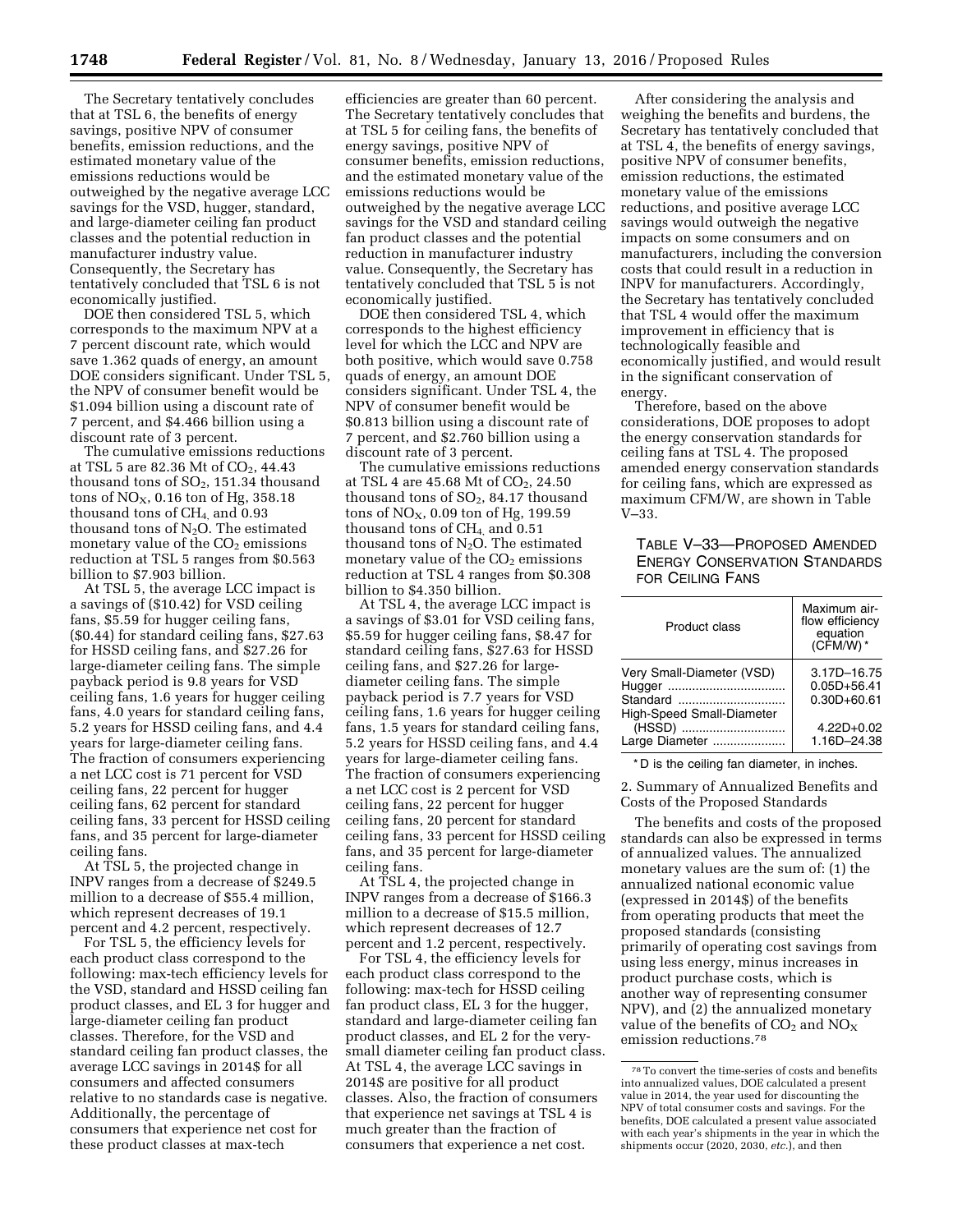Table V–34 shows the annualized values for ceiling fans under TSL 4, expressed in 2014\$. The results under the primary estimate are as follows.

Using a 7-percent discount rate for benefits and costs other than  $CO<sub>2</sub>$ reduction (for which DOE used a 3 percent discount rate along with the average SCC series that has a value of \$40.0/t in 2015), the estimated cost of the standards proposed in this rule is

\$140 million per year in increased equipment costs, while the estimated annual benefits are \$220 million in reduced equipment operating costs, \$80 million in  $CO<sub>2</sub>$  reductions, and \$10 million in reduced  $NO<sub>X</sub>$  emissions. In this case, the net benefit amounts to \$170 million per year.

Using a 3-percent discount rate for all benefits and costs and the average SCC series that has a value of \$40.0/t in

2015, the estimated cost of the proposed ceiling fans standards is \$136 million per year in increased equipment costs, while the estimated annual benefits are \$290 million in reduced operating costs, \$80 million in  $CO<sub>2</sub>$  reductions, and \$15 million in reduced  $NO<sub>X</sub>$  emissions. In this case, the net benefit amounts to \$248 million per year.

## TABLE V–34—ANNUALIZED BENEFITS AND COSTS OF PROPOSED STANDARDS (TSL 4) FOR CEILING FANS

|                                  |                                                                    |                                                                  | Million 2014\$/year                                                                                           |                                                                                                        |  |  |
|----------------------------------|--------------------------------------------------------------------|------------------------------------------------------------------|---------------------------------------------------------------------------------------------------------------|--------------------------------------------------------------------------------------------------------|--|--|
|                                  | Discount rate                                                      | Primary<br>estimate*                                             | Low net benefits<br>estimate*                                                                                 | High net benefits<br>estimate*                                                                         |  |  |
| <b>Benefits</b>                  |                                                                    |                                                                  |                                                                                                               |                                                                                                        |  |  |
|                                  | 7%<br>5%<br>3%<br>7% plus $CO2$ range<br>7%<br>3% plus $CO2$ range | 220<br>290<br>23<br>80<br>117<br>243<br>310<br>328 to 547<br>384 | 195<br>255<br>21<br>71<br>$105$<br>$217$<br>9<br>$13$<br>254 to 473  225 to 421<br>275<br>289 to 485<br>$340$ | 253.<br>341.<br>26.<br>90.<br>132.<br>274.<br>26.<br>37.<br>305 to 553.<br>369.<br>404 to 652.<br>467. |  |  |
|                                  | Costs                                                              |                                                                  |                                                                                                               |                                                                                                        |  |  |
|                                  |                                                                    | $136$                                                            | $177$<br>182                                                                                                  | 155.<br>152.                                                                                           |  |  |
| Total †† …………………………………………………………… | $7\%$ plus $CO2$ range<br>7%<br>$3\%$ plus $CO2$ range<br>3%       | 114 to 333<br>170<br>192 to 411                                  | 47 to 243<br>98<br>107 to 303                                                                                 | 150 to 398.<br>214.<br>251 to 499.<br>315.                                                             |  |  |

\* This table presents the annualized costs and benefits associated with ceiling fans shipped in 2019–2048. These results include benefits to consumers which accrue after 2048 from the products purchased in 2019–2048. The results account for the incremental variable and fixed costs incurred by manufacturers due to the standard, some of which may be incurred in preparation for the rule. The Primary Estimate assumes the Reference case electricity prices and housing starts from AEO 2015 and decreasing product prices for ceiling fans with DC motors, due to price trend on the electronics components. The Low Benefits Estimate uses the Low Economic Growth electricity prices and housing starts from AEO 2015 and no price trend for ceiling fans with DC motors. The High Benefits Estimate uses the High Economic Growth electricity prices and housing starts from AEO 2015 and the same product price decrease for ceiling fans with DC motors as in the Primary Estimate.

\*\* The CO<sub>2</sub> values represent global monetized values of the SCC, in 2014\$, in 2015 under several scenarios of the updated SCC values. The fourth case rep-<br>first three cases use the averages of SCC distributions calculate

resents the 95th percentile of the SCC distribution calculated using a 3% discount rate. The SCC time series incorporate an escalation factor.<br>The \$/ton values used for NO<sub>x</sub> are described in section IV.L. DOE estimated th Standards for Modified and Reconstructed Power Plants,'' published in June 2014 by EPA's Office of Air Quality Planning and Standards. (Available at: *<http://www3.epa.gov/ttnecas1/regdata/RIAs/111dproposalRIAfinal0602.pdf>*.) See section IV.L.2 I.A.2for further discussion. For DOE's Primary Estimate and Low Net Benefits Estimate, the agency is presenting a national benefit-per-ton estimate for particulate matter emitted from the Electric Generating Unit sector based on an estimate of premature mortality derived from the ACS study (Krewski et al., 2009). For DOE's High Net Benefits Estimate, the benefit-per-ton estimates were based on the Six Cities study (Lepuele et al., 2011), which are nearly two-and-a-half times larger than those from the ACS study. Because of the sensitivity of the benefit-per-ton estimate to the geographical considerations of sources and receptors of emission, DOE intends to investigate refinements to the agency's current approach of one national estimate by assessing the regional approach taken by EPA's Regulatory Impact Analysis for the Clean Power Plan Final Rule.

† Total Benefits for both the 3% and 7% cases are derived using the series corresponding to the average SCC with a 3-percent discount rate<br>(\$40.0/t case). In the rows labeled "7% plus CO<sub>2</sub> range" and "3% plus CO<sub>2</sub> range labeled discount rate, and those values are added to the full range of  $CO<sub>2</sub>$  values.

discounted the present value from each year to 2015. The calculation uses discount rates of 3 and 7 percent for all costs and benefits except for the

value of CO2 reductions, for which DOE used casespecific discount rates. Using the present value, DOE then calculated the fixed annual payment over

a 30-year period, starting in the compliance year that yields the same present value.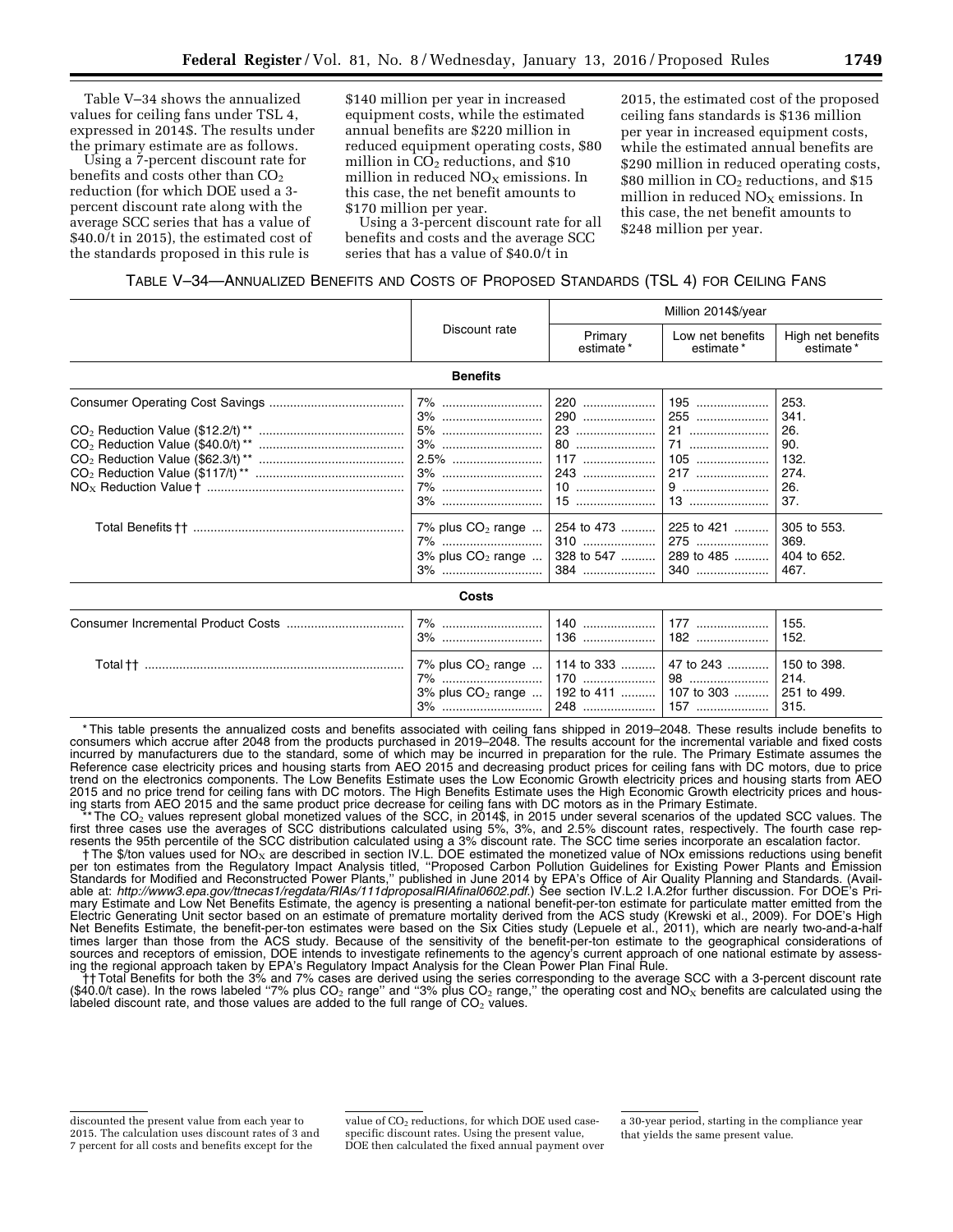# **VI. Procedural Issues and Regulatory Review**

## *A. Review Under Executive Orders 12866 and 13563*

Section 1(b)(1) of Executive Order 12866, ''Regulatory Planning and Review,'' 58 FR 51735 (Oct. 4, 1993), requires each agency to identify the problem that it intends to address, including, where applicable, the failures of private markets or public institutions that warrant new agency action, as well as to assess the significance of that problem. The problems that the proposed standards set forth in this NOPR are intended to address are as follows:

(1) Insufficient information and the high costs of gathering and analyzing relevant information leads some consumers to miss opportunities to make cost-effective investments in energy efficiency.

(2) In some cases, the benefits of more-efficient equipment are not realized due to misaligned incentives between purchasers and users. An example of such a case is when the equipment purchase decision is made by a building contractor or building owner who does not pay the energy costs.

(3) There are external benefits resulting from improved energy efficiency of appliances and equipment that are not captured by the users of such products. These benefits include externalities related to public health, environmental protection, and national energy security that are not reflected in energy prices, such as reduced emissions of air pollutants and greenhouse gases that impact human health and global warming. DOE attempts to quantify some of the external benefits through use of social cost of carbon values.

The Administrator of the Office of Information and Regulatory Affairs (OIRA) in the OMB has determined that the proposed regulatory action is a significant regulatory action under section (3)(f) of Executive Order 12866. Accordingly, pursuant to section 6(a)(3)(B) of the Order, DOE has provided to OIRA: (i) The text of the draft regulatory action, together with a reasonably detailed description of the need for the regulatory action and an explanation of how the regulatory action will meet that need; and (ii) An assessment of the potential costs and benefits of the regulatory action, including an explanation of the manner in which the regulatory action is consistent with a statutory mandate. DOE has included these documents in the rulemaking record.

In addition, the Administrator of OIRA has determined that the proposed regulatory action is an ''economically'' significant regulatory action under section (3)(f)(1) of Executive Order 12866. Accordingly, pursuant to section 6(a)(3)(C) of the Order, DOE has provided to OIRA an assessment, including the underlying analysis, of benefits and costs anticipated from the regulatory action, together with, to the extent feasible, a quantification of those costs; and an assessment, including the underlying analysis, of costs and benefits of potentially effective and reasonably feasible alternatives to the planned regulation, and an explanation why the planned regulatory action is preferable to the identified potential alternatives. These assessments can be found in the technical support document for this rulemaking.

DOE has also reviewed this regulation pursuant to Executive Order 13563, issued on January 18, 2011. 76 FR 3281 (Jan. 21, 2011). Executive Order 13563 is supplemental to and explicitly reaffirms the principles, structures, and definitions governing regulatory review established in Executive Order 12866. To the extent permitted by law, agencies are required by Executive Order 13563 to: (1) Propose or adopt a regulation only upon a reasoned determination that its benefits justify its costs (recognizing that some benefits and costs are difficult to quantify); (2) tailor regulations to impose the least burden on society, consistent with obtaining regulatory objectives, taking into account, among other things, and to the extent practicable, the costs of cumulative regulations; (3) select, in choosing among alternative regulatory approaches, those approaches that maximize net benefits (including potential economic, environmental, public health and safety, and other advantages; distributive impacts; and equity); (4) to the extent feasible, specify performance objectives, rather than specifying the behavior or manner of compliance that regulated entities must adopt; and (5) identify and assess available alternatives to direct regulation, including providing economic incentives to encourage the desired behavior, such as user fees or marketable permits, or providing information upon which choices can be made by the public.

DOE emphasizes as well that Executive Order 13563 requires agencies to use the best available techniques to quantify anticipated present and future benefits and costs as accurately as possible. In its guidance, OIRA has emphasized that such techniques may include identifying changing future

compliance costs that might result from technological innovation or anticipated behavioral changes. For the reasons stated in the preamble, DOE believes that this NOPR is consistent with these principles, including the requirement that, to the extent permitted by law, benefits justify costs and that net benefits are maximized.

### *B. Review Under the Regulatory Flexibility Act*

### 1. Description on Estimated Number of Small Entities Regulated

For manufacturers of ceiling fans, the SBA has set a size threshold, which defines those entities classified as ''small businesses'' for the purposes of the statute. DOE used the SBA's small business size standards to determine whether any small entities would be subject to the requirements of the rule. See 13 CFR part 121. The size standards are listed by North American Industry Classification System (NAICS) code and industry description available at: *[https://www.sba.gov/sites/default/files/](https://www.sba.gov/sites/default/files/files/Size_Standards_Table.pdf) files/Size*\_*[Standards](https://www.sba.gov/sites/default/files/files/Size_Standards_Table.pdf)*\_*Table.pdf*. Ceiling fan manufacturing is classified under NAICS code 335210, ''Small Electrical Appliance Manufacturing.'' The SBA sets a threshold of 750 employees or less for an entity to be considered as a small business for this category.

To estimate the number of companies that could be small businesses that sell ceiling fans covered by this rulemaking, DOE conducted a market survey using publicly available information. DOE first attempted to identify all potential ceiling fan manufacturers by researching industry trade associations (*e.g.,*  ALA 79), information from previous rulemakings, individual company Web sites, and SBA's database. DOE then attempted to gather information on the location and number of employees to see if these companies met SBA's definition of a small business for each potential ceiling fan manufacturer by reaching out directly to those potential small businesses and using market research tools (*e.g., [www.hoovers.com,](http://www.hoovers.com) www.manta.com, glassdoor.com, www.linkedin.com, etc.*). DOE also asked interested parties and industry representatives if they were aware of any small businesses during manufacturer interviews and DOE public meetings. DOE used information from these sources to create a list of companies that potentially manufacture or sell ceiling fans and would be affected by this rulemaking. DOE

<sup>79</sup>ALA. Membership Directory and Buyer's Guide 2015. Last Accessed June 9, 2015. *[http://](http://www.lightrays-digital.com/lightrays/2015_membership_directory#pg1) [www.lightrays-digital.com/lightrays/2015](http://www.lightrays-digital.com/lightrays/2015_membership_directory#pg1)*\_ *membership*\_*[directory#pg1](http://www.lightrays-digital.com/lightrays/2015_membership_directory#pg1)*.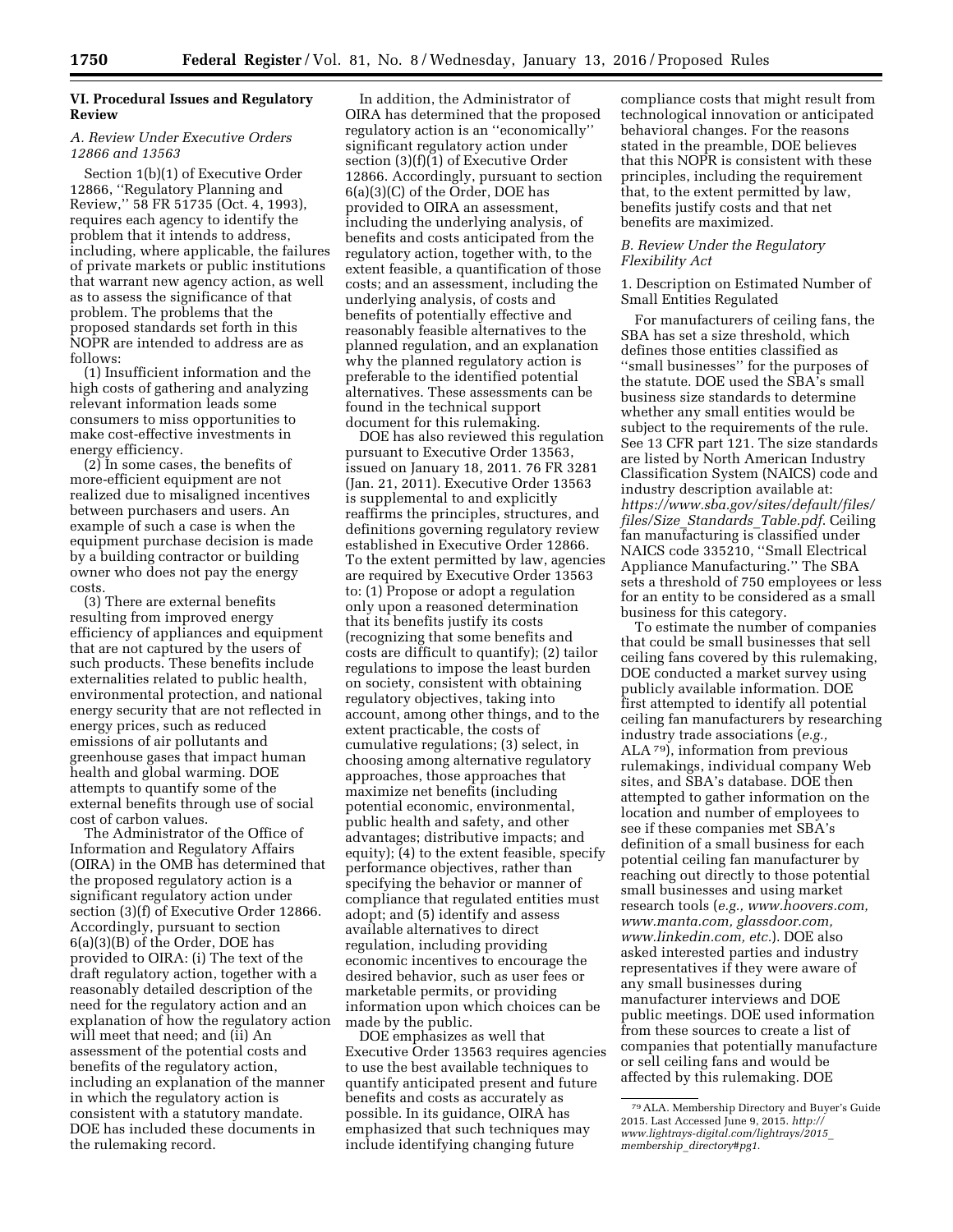screened out companies that do not offer products covered by this rulemaking, do not meet the definition of a ''small business,'' or are completely foreign owned and operated.

For ceiling fans, DOE initially identified 82 potential companies that sell ceiling fans in the United States. After reviewing publicly available information on these potential ceiling fan manufacturers, DOE determined that 45 were either large businesses or businesses that were completely foreign owned and operated. DOE determined that the remaining 37 companies were small businesses that either manufacture or sell covered ceiling fans in the United States. Based on

manufacturer interviews, DOE estimates that these small businesses account for approximately 25 percent of the ceiling fan market.

DOE seeks comments, information, and data on the small businesses in the industry, including their numbers and their role in the ceiling fan market. DOE also requests data on the market share of small businesses in the ceiling fan market. See issue 27 in section VII.E.

2. Description and Estimate of Compliance Requirements

At TSL 4, DOE estimates that small ceiling fan businesses selling standard and hugger ceiling fans could be disproportionally impacted by the

proposed energy conservation standards compared to large ceiling fan businesses. However, since DOE estimates that more than 90 percent of VSD, HSSD, and large-diameter ceiling fans are manufactured by small businesses, DOE projects the impacts on small businesses that only produce VSD, HSSD, and large-diameter fan product classes to be represented by the overall industry impacts for those particular product classes. DOE displays the overall industry impacts for VSD, HSSD, and large-diameter fan product classes individually at the proposed TSL in Table VI–1, Table VI–2, and Table VI–3.

TABLE VI–1—MANUFACTURER IMPACT ANALYSIS FOR VERY SMALL-DIAMETER CEILING FANS AT THE PROPOSED TRIAL STANDARD LEVEL (TSL 4)

|                  |                      |                                    | Proposed trial standard level (TSL 4)  |            |
|------------------|----------------------|------------------------------------|----------------------------------------|------------|
| Units            | No-standards<br>case | Preservation<br>of gross<br>margin | Preservation<br>of operating<br>profit | Two-tiered |
| 2014\$ thousands | 8.898                | 8.889                              | 8.855                                  | 7,020      |
|                  |                      | (9)                                | (43)                                   | (1,878)    |
|                  |                      | (0.1)                              | (0.5)                                  | (21.1)     |
| 2014\$ thousands |                      |                                    |                                        |            |
|                  |                      |                                    |                                        | 9          |
| 2014\$ thousands |                      | 12                                 | 12                                     | 12         |

For the VSD ceiling fan product class, at TSL 4 DOE estimates impacts on INPV range from  $- $1,878$  thousand to

 $-$ \$9 thousand, or decreases in INPV of  $-21.1$  percent to  $-0.1$  percent. DOE projects that in 2019, 96 percent of VSD

ceiling fan shipments will meet or exceed efficiency levels analyzed at TSL 4.

# TABLE VI–2—MANUFACTURER IMPACT ANALYSIS FOR HIGH-SPEED SMALL-DIAMETER CEILING FANS AT THE PROPOSED TRIAL STANDARD LEVEL (TSL 4)

|                  |                      |                                    | Proposed trial standard level (TSL 4)  |            |
|------------------|----------------------|------------------------------------|----------------------------------------|------------|
| Units            | No-standards<br>case | Preservation<br>of gross<br>margin | Preservation<br>of operating<br>profit | Two-tiered |
| 2014\$ thousands | 29.350               | 28,030                             | 13.088                                 | 27,278     |
|                  |                      | (1,323)                            | (16, 265)                              | (2,072)    |
|                  |                      | (4.5)                              | (55.4)                                 | (7.1)      |
|                  |                      | 94                                 | 94                                     | 94         |
|                  |                      | 293                                | 293                                    | 293        |
|                  |                      | 388                                | 388                                    | 388        |

For the HSSD ceiling fan product class, at TSL 4 DOE estimates impacts on INPV range from  $- $16,265$  thousand to  $-$ \$1,323 thousand, or decreases in

INPV of  $-55.4$  percent to  $-4.5$  percent. TSL 4 represents max-tech for the HSSD ceiling fan product class, and DOE projects that in 2019, 6 percent of HSSD

ceiling fan shipments will meet or

exceed efficiency levels analyzed at TSL 4.

TABLE VI–3—MANUFACTURER IMPACT ANALYSIS FOR LARGE-DIAMETER CEILING FANS AT THE PROPOSED TRIAL STANDARD LEVEL (TSL 4)

|             | Units            | No-standards<br>case | Proposed trial standard level (TSL 4) |                                        |            |  |
|-------------|------------------|----------------------|---------------------------------------|----------------------------------------|------------|--|
|             |                  |                      | Preservation<br>of gross<br>margin    | Preservation<br>of operating<br>profit | Two-tiered |  |
| <b>INPV</b> | 2014\$ thousands | 37.840               | 36.415                                | 33.923                                 | 34,870     |  |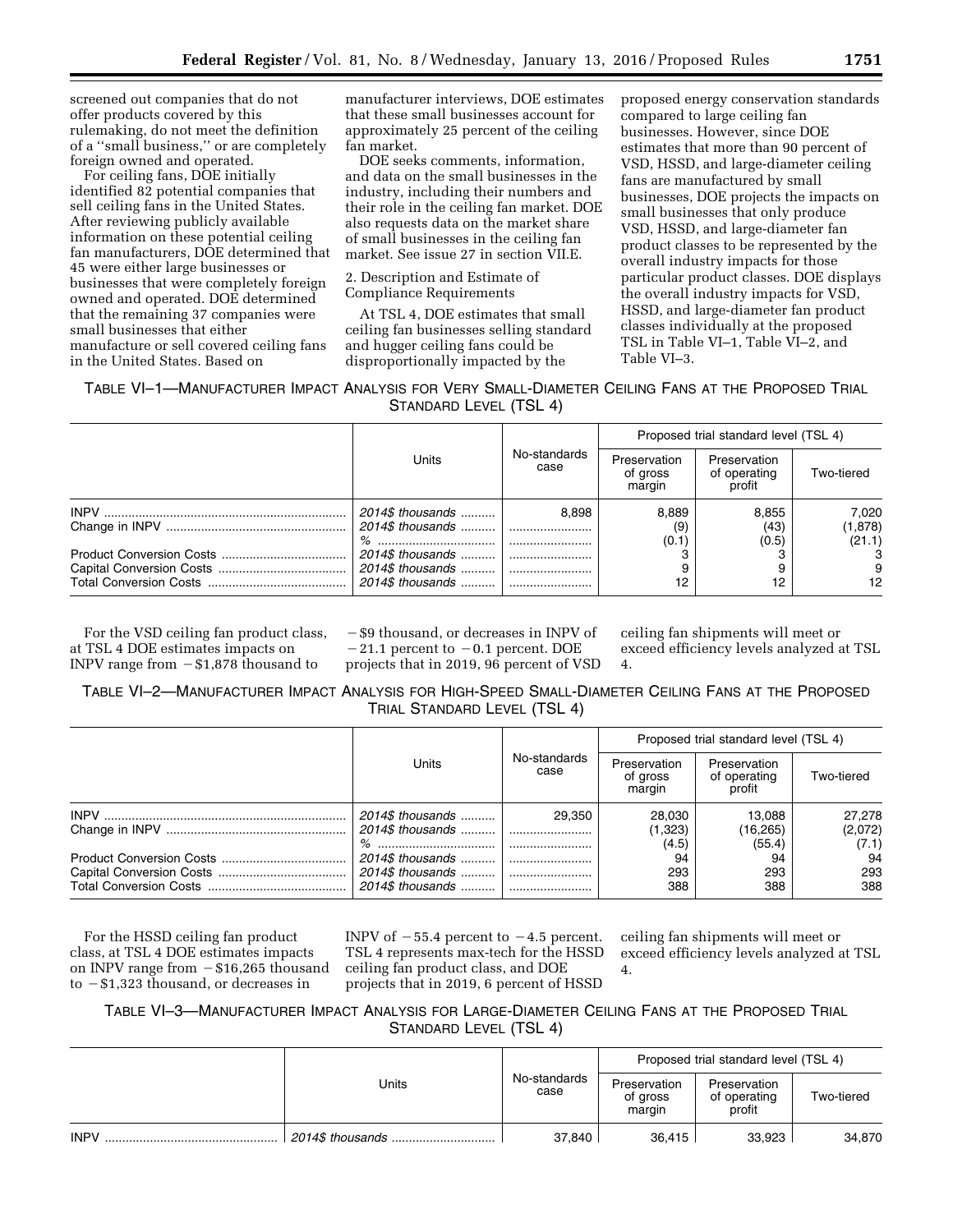|                                                      |                  |                      | Proposed trial standard level (TSL 4) |                                        |                  |  |
|------------------------------------------------------|------------------|----------------------|---------------------------------------|----------------------------------------|------------------|--|
|                                                      | Units            | No-standards<br>case | Preservation<br>of gross<br>margin    | Preservation<br>of operating<br>profit | Two-tiered       |  |
|                                                      | $\%$             |                      | (1, 425)<br>(3.8)                     | (3,917)<br>(10.4)                      | (2,970)<br>(7.8) |  |
| Product Conversion Costs<br>Capital Conversion Costs |                  |                      | 174<br>638                            | 174<br>638                             | 174<br>638       |  |
| Total Conversion Costs                               | 2014\$ thousands |                      | 812                                   | 812                                    | 812              |  |

For the large-diameter ceiling fans product class, at TSL 4, DOE estimates impacts on INPV range from  $-$  \$3,917 thousand to  $-\$1,425$  thousand, or decreases in INPV of  $-10.4$  percent to  $-3.8$  percent. DOE projects that in 2019, 17 percent of large-diameter ceiling fan shipments will meet or exceed efficiency levels analyzed at TSL 4.

Because small businesses represent the majority of the VSD, HSSD and

large-diameter ceiling fan markets, these estimated industry impacts represent the estimated impacts on small businesses selling VSD, HSSD, and large-diameter ceiling fan product classes.

As a result of this rulemaking, small businesses will incur product conversion costs because products that no longer meet the proposed efficiency levels of amended energy conservation standards will most likely need to be

redesigned, tested, and certified. Manufacturers will also incur capital conversion costs due to retooling costs associated with producing more efficient ceiling fans required by the proposed standards. Table VI–4 presents total conversion costs for both large and small manufacturers. At TSL 4, approximately fifty percent of total industry conversion costs are incurred by small manufacturers.

|                                                           | Units               | TSL 1 | TSL <sub>2</sub> | TSL <sub>3</sub> | TSL 4 | TSL 5 | TSL 6  |
|-----------------------------------------------------------|---------------------|-------|------------------|------------------|-------|-------|--------|
| <b>Total Conversion Costs for</b><br>Small Manufacturers. | 2014\$ (thousands)  | 99    | 140              | .209             | 2.273 | 4.072 | 4.610  |
| <b>Total Conversion Costs for</b><br>Large Manufacturers. | 2014\$ (thousands)  | 57    | 144              | 2,221            | 2.221 | 5.284 | 6,411  |
| <b>Total Industry Conversion Costs</b>                    | $2014\$ (thousands) | 156   | 284              | 3.430            | 4.494 | 9.356 | 11.022 |

Because small businesses have significantly less revenue, annual R&D budgets, and annual capital expenditure budgets than large manufacturers, the conversion costs necessary to comply with proposed standards represent the majority of a typical small business'

annual R&D budget, almost one and a half times a typical small business' annual capital expenditure budget, and a sizeable portion of a typical small business' annual revenue. Table VI–5 demonstrates the impacts that conversion costs as a result of the

proposed standards could have on typical small and large ceiling fan business's annual R&D budgets, annual capital expenditure budgets, and annual revenues.

TABLE VI–5—ESTIMATED TESTING AND CERTIFICATION COSTS AS A PERCENTAGE OF ANNUAL R&D EXPENSE AND REVENUE FOR CEILING FAN MANUFACTURERS

| Product<br>conversion cost<br>as a percentage<br>of annual<br>R&D expense | Capital conversion<br>cost as a percentage<br>of annual capital<br>expenditure | Total conversion<br>cost as a percentage<br>of annual revenue |
|---------------------------------------------------------------------------|--------------------------------------------------------------------------------|---------------------------------------------------------------|
| 80                                                                        | 147                                                                            |                                                               |
| 12                                                                        | 23                                                                             |                                                               |

At TSL 4, an average of 36 percent of standard and hugger ceiling fans would need to be redesigned to meet the efficiency levels required at the proposed TSL. For a typical small business that sells standard and hugger ceiling fans, the cost of redesigning and testing these models would account for 80 percent of a typical small business' annual R&D budget, compared to 12

percent of a typical large business' annual R&D budget.

Capital conversion costs are driven primarily by the retooling costs associated with producing redesigned models that meet efficiency levels required by the proposed standards and would account for 147 percent of a typical small business' annual capital expenditure budget, compared to 23

percent of a typical large business' annual capital expenditure budget.

Additionally, total conversion costs at the proposed standards represents 7 percent of an average small ceiling fan business' revenue, compared to 1 percent of an average large ceiling fan business' revenue. Small ceiling businesses that sell standard and hugger ceiling fans must recover costs that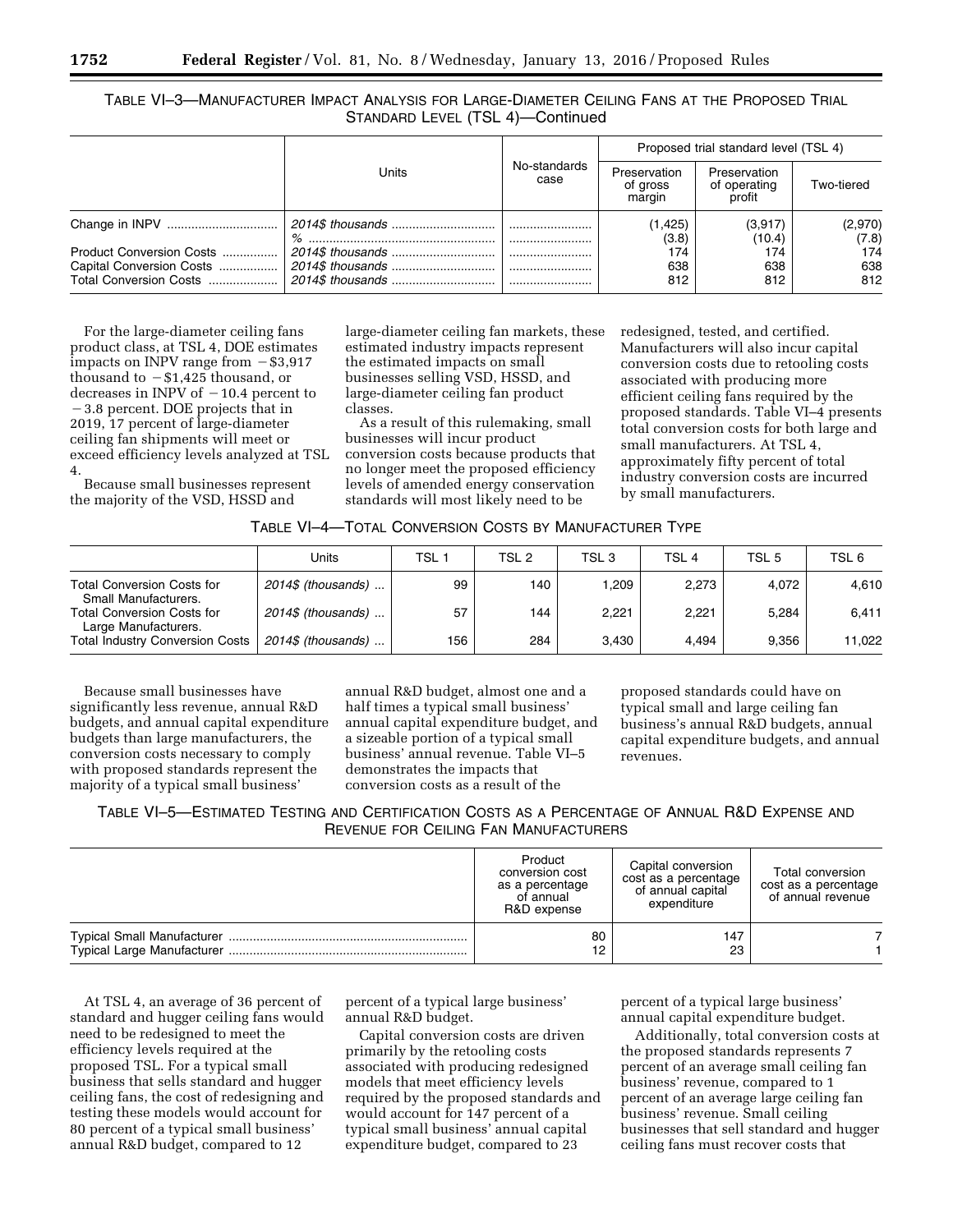account for a larger percentage of their total revenue with a smaller amount of sales than large ceiling fan businesses.

Due to the difficulty of cost recovery, DOE concludes that small businesses selling standard and hugger ceiling fan product classes could be disproportionately impacted by the proposed amended ceiling fan energy conservation standard compared to large businesses.

DOE seeks comment on the potential impacts of the amended standards on ceiling fan small businesses. See issue 28 in section VII.E.

### 3. Duplication, Overlap, and Conflict With Other Rules and Regulations

DOE is not aware of any rules or regulations that duplicate, overlap, or conflict with the proposed amended standard. DOE seeks comment on any rules or regulations that could potentially duplicate, overlap, or conflict with the proposed amended standard. See issue 29 in section VII.E.

### 4. Significant Alternatives to the Rule

The discussion in the previous section analyzes impacts on small businesses that would result from DOE's proposed rule, TSL 4. In reviewing alternatives to the proposed rule, DOE examined energy conservation standards set at lower efficiency levels. While TSL 1, TSL 2, and TSL 3 would reduce the impacts on small business manufacturers, it would come at the expense of a significant reduction in energy savings and NPV benefits to consumers. TSL 1 achieves 82 percent lower energy savings and 51 percent less NPV benefits to consumers compared to the energy savings and NPV benefits at TSL 4. TSL 2 achieves 72 percent lower energy savings and 34 percent less NPV benefits to consumers compared to the energy savings and NPV benefits at TSL 4. TSL 3 achieves 27 percent lower energy savings and 36 percent less NPV benefits to consumers compared to the energy savings and NPV benefits at TSL 4.

Establishing standards at TSL 4 balances the benefits of the energy savings and the NPV benefits to consumers created at TSL 4 with the potential burdens placed on ceiling fan manufacturers, including small business manufacturers. Accordingly, DOE is declining to adopt one of the other TSLs considered in the analysis, or the other policy alternatives detailed as part of the regulatory impacts analysis included in chapter 17 of this NOPR TSD.

Additional compliance flexibilities may be available through other means. For example, individual manufacturers may petition for a waiver of the

applicable test procedure (see 10 CFR 430.27). Further, EPCA provides that a manufacturer whose annual gross revenue from all of its operations does not exceed \$8 million may apply for an exemption from all or part of an energy conservation standard for a period not longer than 24 months after the effective date of a final rule establishing the standard. Additionally, Section 504 of the Department of Energy Organization Act, 42 U.S.C. 7194, provides authority for the Secretary to adjust a rule issued under EPCA in order to prevent ''special hardship, inequity, or unfair distribution of burdens'' that may be imposed on that manufacturer as a result of such rule. Manufacturers should refer to 10 CFR part 430, subpart E, and part 1003 for additional details.

### *C. Review Under the Paperwork Reduction Act*

Manufacturers of ceiling fans must certify to DOE that their products comply with any applicable energy conservation standards. In certifying compliance, manufacturers must test their products according to the DOE test procedures for ceiling fans, including any amendments adopted for those test procedures. DOE has established regulations for the certification and recordkeeping requirements for all covered consumer products and commercial equipment, including ceiling fans. See generally 10 CFR part 429. The collection-of-information requirement for the certification and recordkeeping is subject to review and approval by OMB under the Paperwork Reduction Act (PRA). This requirement has been approved by OMB under OMB control number 1910–1400. Public reporting burden for the certification is estimated to average 30 hours per response, including the time for reviewing instructions, searching existing data sources, gathering and maintaining the data needed, and completing and reviewing the collection of information.

Notwithstanding any other provision of the law, no person is required to respond to, nor shall any person be subject to a penalty for failure to comply with, a collection of information subject to the requirements of the PRA, unless that collection of information displays a currently valid OMB Control Number.

### *D. Review Under the National Environmental Policy Act of 1969*

Pursuant to the National Environmental Policy Act (NEPA) of 1969, DOE has determined that the proposed rule fits within the category of actions included in Categorical Exclusion (CX) B5.1 and otherwise

meets the requirements for application of a CX. See 10 CFR part 1021, App. B, B5.1(b); 1021.410(b) and Appendix B, B(1)–(5). The proposed rule fits within the category of actions because it is a rulemaking that establishes energy conservation standards for consumer products or industrial equipment, and for which none of the exceptions identified in CX B5.1(b) apply. Therefore, DOE has made a CX determination for this rulemaking, and DOE does not need to prepare an Environmental Assessment or Environmental Impact Statement for this proposed rule. DOE's CX determination for this proposed rule is available at *<http://cxnepa.energy.gov/>*.

### *E. Review Under Executive Order 13132*

Executive Order 13132, ''Federalism,'' 64 FR 43255 (August 10, 1999), imposes certain requirements on Federal agencies formulating and implementing policies or regulations that preempt State law or that have Federalism implications. The Executive Order requires agencies to examine the constitutional and statutory authority supporting any action that would limit the policymaking discretion of the States and to carefully assess the necessity for such actions. The Executive Order also requires agencies to have an accountable process to ensure meaningful and timely input by State and local officials in the development of regulatory policies that have Federalism implications. On March 14, 2000, DOE published a statement of policy describing the intergovernmental consultation process it will follow in the development of such regulations. 65 FR 13735. DOE has examined this proposed rule and has tentatively determined that it would not have a substantial direct effect on the States, on the relationship between the national government and the States, or on the distribution of power and responsibilities among the various levels of government. EPCA governs and prescribes Federal preemption of State regulations as to energy conservation for the products that are the subject of this proposed rule. States can petition DOE for exemption from such preemption to the extent, and based on criteria, set forth in EPCA. (42 U.S.C. 6297) Therefore, no further action is required by Executive Order 13132.

#### *F. Review Under Executive Order 12988*

With respect to the review of existing regulations and the promulgation of new regulations, section 3(a) of Executive Order 12988, ''Civil Justice Reform,'' imposes on Federal agencies the general duty to adhere to the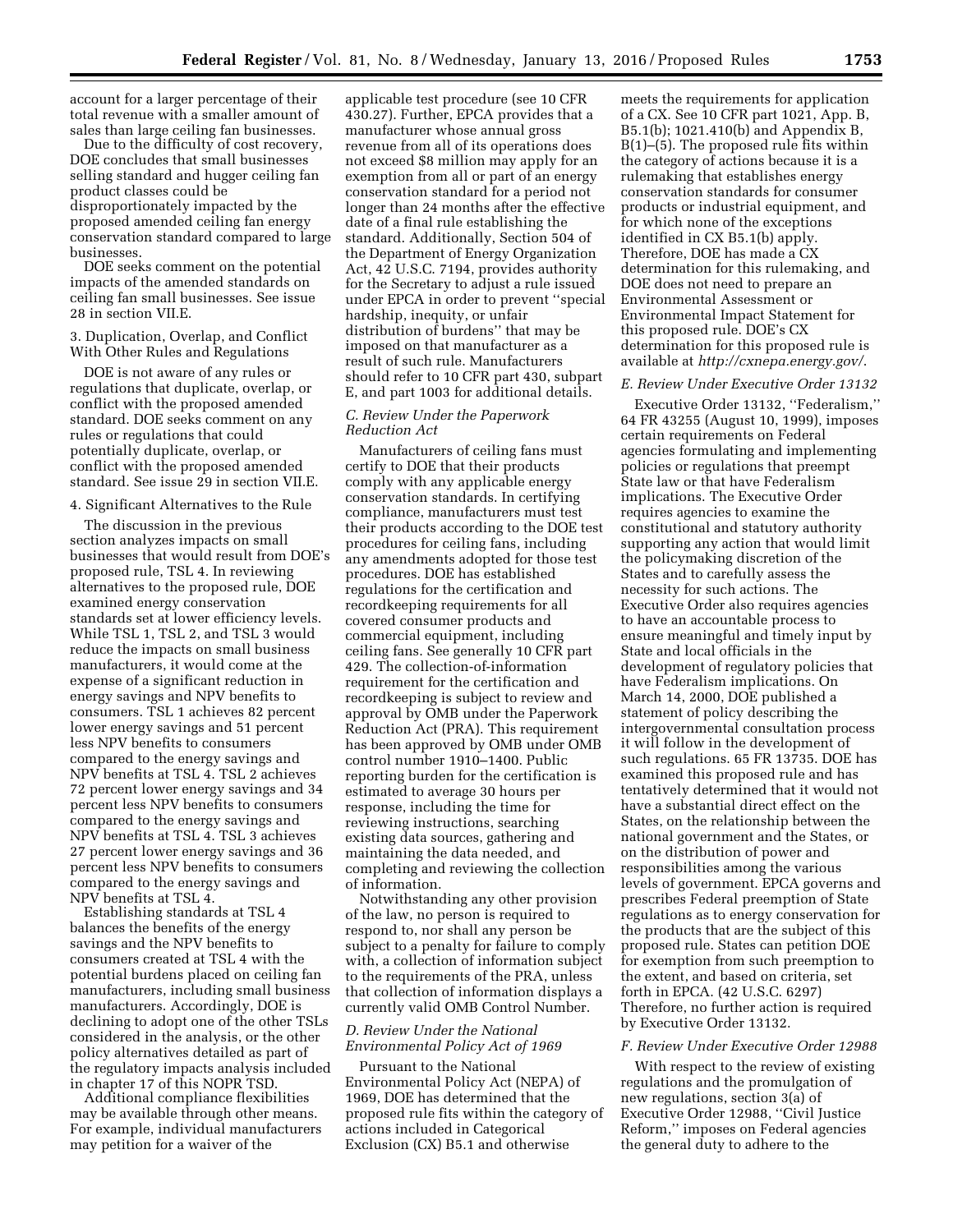following requirements: (1) eliminate drafting errors and ambiguity; (2) write regulations to minimize litigation; (3) provide a clear legal standard for affected conduct rather than a general standard; and (4) promote simplification and burden reduction. 61 FR 4729 (Feb. 7, 1996). Regarding the review required by section 3(a), section 3(b) of Executive Order 12988 specifically requires that Executive agencies make every reasonable effort to ensure that the regulation: (1) Clearly specifies the preemptive effect, if any; (2) clearly specifies any effect on existing Federal law or regulation; (3) provides a clear legal standard for affected conduct while promoting simplification and burden reduction; (4) specifies the retroactive effect, if any; (5) adequately defines key terms; and (6) addresses other important issues affecting clarity and general draftsmanship under any guidelines issued by the Attorney General. Section 3(c) of Executive Order 12988 requires Executive agencies to review regulations in light of applicable standards in section 3(a) and section 3(b) to determine whether they are met or it is unreasonable to meet one or more of them. DOE has completed the required review and determined that, to the extent permitted by law, this proposed rule meets the relevant standards of Executive Order 12988.

# *G. Review Under the Unfunded Mandates Reform Act of 1995*

Title II of the Unfunded Mandates Reform Act of 1995 (UMRA) requires each Federal agency to assess the effects of Federal regulatory actions on State, local, and Tribal governments and the private sector. Public Law 104–4, sec. 201 (codified at 2 U.S.C. 1531). For a proposed regulatory action likely to result in a rule that may cause the expenditure by State, local, and Tribal governments, in the aggregate, or by the private sector of \$100 million or more in any one year (adjusted annually for inflation), section 202 of UMRA requires a Federal agency to publish a written statement that estimates the resulting costs, benefits, and other effects on the national economy. (2 U.S.C. 1532(a), (b)) The UMRA also requires a Federal agency to develop an effective process to permit timely input by elected officers of State, local, and Tribal governments on a proposed ''significant intergovernmental mandate,'' and requires an agency plan for giving notice and opportunity for timely input to potentially affected small governments before establishing any requirements that might significantly or uniquely affect them. On March 18, 1997, DOE published a statement of policy on its

process for intergovernmental consultation under UMRA. 62 FR 12820. DOE's policy statement is also available at *[http://energy.gov/sites/](http://energy.gov/sites/prod/files/gcprod/documents/umra_97.pdf) [prod/files/gcprod/documents/umra](http://energy.gov/sites/prod/files/gcprod/documents/umra_97.pdf)*\_ *[97.pdf](http://energy.gov/sites/prod/files/gcprod/documents/umra_97.pdf)*.

Although this proposed rule does not contain a Federal intergovernmental mandate, it may require expenditures of \$100 million or more by the private sector. Specifically, the proposed rule would likely result in a final rule that could require expenditures of \$100 million or more. Such expenditures may include: (1) Investment in research and development and in capital expenditures by ceiling fan manufacturers in the years between the final rule and the compliance date for the new standards, and (2) incremental additional expenditures by consumers to purchase higher-efficiency ceiling fans, starting at the compliance date for the applicable standard..

Section 202 of UMRA authorizes a Federal agency to respond to the content requirements of UMRA in any other statement or analysis that accompanies the proposed rule. (2 U.S.C. 1532(c)) The content requirements of section 202(b) of UMRA relevant to a private sector mandate substantially overlap the economic analysis requirements that apply under section 325(o) of EPCA and Executive Order 12866. The

**SUPPLEMENTARY INFORMATION** section of the NOPR and the ''Regulatory Impact Analysis'' section of the NOPR TSD for this proposed rule respond to those requirements.

Under section 205 of UMRA, the Department is obligated to identify and consider a reasonable number of regulatory alternatives before promulgating a rule for which a written statement under section 202 is required. (2 U.S.C. 1535(a)) DOE is required to select from those alternatives the most cost-effective and least burdensome alternative that achieves the objectives of the proposed rule unless DOE publishes an explanation for doing otherwise, or the selection of such an alternative is inconsistent with law. As required by 42 U.S.C. 6295(d), (f), and (o), 6313(e), and 6316(a), this proposed rule would establish amended energy conservation standards for ceiling fans that are designed to achieve the maximum improvement in energy efficiency that DOE has determined to be both technologically feasible and economically justified. A full discussion of the alternatives considered by DOE is presented in the ''Regulatory Impact Analysis'' section of the NOPR TSD for this proposed rule.

## *H. Review Under the Treasury and General Government Appropriations Act, 1999*

Section 654 of the Treasury and General Government Appropriations Act, 1999 (Pub. L. 105–277) requires Federal agencies to issue a Family Policymaking Assessment for any rule that may affect family well-being. This rule would not have any impact on the autonomy or integrity of the family as an institution. Accordingly, DOE has concluded that it is not necessary to prepare a Family Policymaking Assessment.

### *I. Review Under Executive Order 12630*

Pursuant to Executive Order 12630, ''Governmental Actions and Interference with Constitutionally Protected Property Rights,'' 53 FR 8859 (March 15, 1988), DOE has determined that this proposed rule would not result in any takings that might require compensation under the Fifth Amendment to the U.S. Constitution.

# *J. Review Under the Treasury and General Government Appropriations Act, 2001*

Section 515 of the Treasury and General Government Appropriations Act, 2001 (44 U.S.C. 3516 note) provides for Federal agencies to review most disseminations of information to the public under information quality guidelines established by each agency pursuant to general guidelines issued by OMB. OMB's guidelines were published at 67 FR 8452 (Feb. 22, 2002), and DOE's guidelines were published at 67 FR 62446 (Oct. 7, 2002). DOE has reviewed this NOPR under the OMB and DOE guidelines and has concluded that it is consistent with applicable policies in those guidelines.

#### *K. Review Under Executive Order 13211*

Executive Order 13211, ''Actions Concerning Regulations That Significantly Affect Energy Supply, Distribution, or Use,'' 66 FR 28355 (May 22, 2001), requires Federal agencies to prepare and submit to OIRA at OMB, a Statement of Energy Effects for any proposed significant energy action. A ''significant energy action'' is defined as any action by an agency that promulgates or is expected to lead to promulgation of a final rule, and that: (1) Is a significant regulatory action under Executive Order 12866, or any successor order; and (2) is likely to have a significant adverse effect on the supply, distribution, or use of energy, or (3) is designated by the Administrator of OIRA as a significant energy action. For any proposed significant energy action, the agency must give a detailed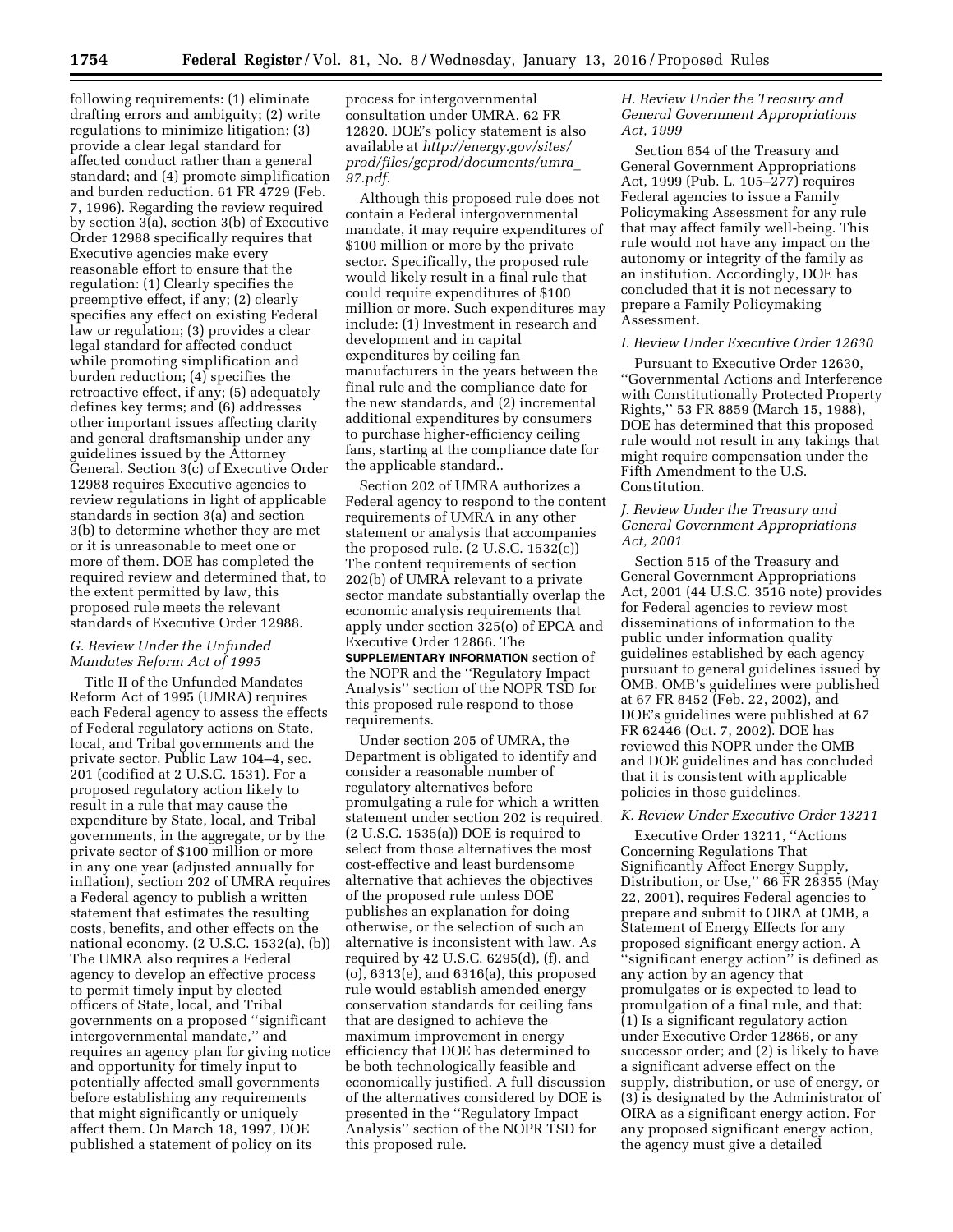statement of any adverse effects on energy supply, distribution, or use should the proposal be implemented, and of reasonable alternatives to the action and their expected benefits on energy supply, distribution, and use.

DOE has tentatively concluded that this regulatory action, which proposes amended energy conservation standards for ceiling fans, is not a significant energy action because the proposed standards are not likely to have a significant adverse effect on the supply, distribution, or use of energy, nor has it been designated as such by the Administrator at OIRA. Accordingly, DOE has not prepared a Statement of Energy Effects on this proposed rule.

# *L. Review Under the Information Quality Bulletin for Peer Review*

On December 16, 2004, OMB, in consultation with the Office of Science and Technology Policy (OSTP), issued its Final Information Quality Bulletin for Peer Review (the Bulletin). 70 FR 2664 (Jan. 14, 2005). The Bulletin establishes that certain scientific information shall be peer reviewed by qualified specialists before it is disseminated by the Federal Government, including influential scientific information related to agency regulatory actions. The purpose of the bulletin is to enhance the quality and credibility of the Government's scientific information. Under the Bulletin, the energy conservation standards rulemaking analyses are ''influential scientific information,'' which the Bulletin defines as ''scientific information the agency reasonably can determine will have, or does have, a clear and substantial impact on important public policies or private sector decisions.'' *Id.* at FR 2667.

In response to OMB's Bulletin, DOE conducted formal in-progress peer reviews of the energy conservation standards development process and analyses and has prepared a Peer Review Report pertaining to the energy conservation standards rulemaking analyses. Generation of this report involved a rigorous, formal, and documented evaluation using objective criteria and qualified and independent reviewers to make a judgment as to the technical/scientific/business merit, the actual or anticipated results, and the productivity and management effectiveness of programs and/or projects. The ''Energy Conservation Standards Rulemaking Peer Review Report'' dated February 2007 has been disseminated and is available at the following Web site:

*[www1.eere.energy.gov/buildings/](http://www1.eere.energy.gov/buildings/appliance_standards/peer_review.html) appliance*\_*[standards/peer](http://www1.eere.energy.gov/buildings/appliance_standards/peer_review.html)*\_*review.html*.

# **VII. Public Participation**

## *A. Attendance at the Public Meeting*

The time, date, and location of the public meeting are listed in the **DATES** and **ADDRESSES** sections at the beginning of this notice. If you plan to attend the public meeting, please notify Ms. Brenda Edwards at (202) 586–2945 or *[Brenda.Edwards@ee.doe.gov](mailto:Brenda.Edwards@ee.doe.gov)*.

Please note that foreign nationals visiting DOE Headquarters are subject to advance security screening procedures which require advance notice prior to attendance at the public meeting. If a foreign national wishes to participate in the public meeting, please inform DOE of this fact as soon as possible by contacting Ms. Regina Washington at (202) 586–1214 or by email (*[Regina.Washington@ee.doe.gov\)](mailto:Regina.Washington@ee.doe.gov)* so that the necessary procedures can be completed.

DOE requires visitors to have laptops and other devices, such as tablets, checked upon entry into the Forrestal Building. Any person wishing to bring these devices into the building will be required to obtain a property pass. Visitors should avoid bringing these devices, or allow an extra 45 minutes to check in. Please report to the visitor's desk to have devices checked before proceeding through security.

Due to the REAL ID Act implemented by the Department of Homeland Security (DHS), there have been recent changes regarding identification (ID) requirements for individuals wishing to enter Federal buildings from specific States and U.S. territories. As a result, driver's licenses from several States or territory will not be accepted for building entry, and instead, one of the alternate forms of ID listed below will be required. DHS has determined that regular driver's licenses (and ID cards) from the following jurisdictions are not acceptable for entry into DOE facilities: Alaska, American Samoa, Arizona, Louisiana, Maine, Massachusetts, Minnesota, New York, Oklahoma, and Washington. Acceptable alternate forms of Photo-ID include: U.S. Passport or Passport Card; an Enhanced Driver's License or Enhanced ID-Card issued by the States of Minnesota, New York, or Washington (Enhanced licenses issued by these States are clearly marked Enhanced or Enhanced Driver's License); a military ID or other Federal government-issued Photo-ID card.

In addition, you can attend the public meeting via webinar. Webinar registration information, participant instructions, and information about the capabilities available to webinar participants will be published on DOE's Web site at: *[http://](http://www1.eere.energy.gov/buildings/appliance_standards/rulemaking.aspx?ruleid=65)*

*[www1.eere.energy.gov/buildings/](http://www1.eere.energy.gov/buildings/appliance_standards/rulemaking.aspx?ruleid=65) appliance*\_*[standards/](http://www1.eere.energy.gov/buildings/appliance_standards/rulemaking.aspx?ruleid=65) [rulemaking.aspx?ruleid=65](http://www1.eere.energy.gov/buildings/appliance_standards/rulemaking.aspx?ruleid=65)*. Participants are responsible for ensuring their systems are compatible with the webinar software.

### *B. Procedure for Submitting Prepared General Statements for Distribution*

Any person who has plans to present a prepared general statement may request that copies of his or her statement be made available at the public meeting. Such persons may submit requests, along with an advance electronic copy of their statement in PDF (preferred), Microsoft Word or Excel, WordPerfect, or text (ASCII) file format, to the appropriate address shown in the **ADDRESSES** section at the beginning of this notice. The request and advance copy of statements must be received at least one week before the public meeting and may be emailed, hand-delivered, or sent by mail. DOE prefers to receive requests and advance copies via email. Please include a telephone number to enable DOE staff to make follow-up contact, if needed.

### *C. Conduct of the Public Meeting*

DOE will designate a DOE official to preside at the public meeting and may also use a professional facilitator to aid discussion. The meeting will not be a judicial or evidentiary-type public hearing, but DOE will conduct it in accordance with section 336 of EPCA. (42 U.S.C. 6306) A court reporter will be present to record the proceedings and prepare a transcript. DOE reserves the right to schedule the order of presentations and to establish the procedures governing the conduct of the public meeting. There shall not be discussion of proprietary information, costs or prices, market share, or other commercial matters regulated by U.S. anti-trust laws. After the public meeting, interested parties may submit further comments on the proceedings, as well as on any aspect of the rulemaking, until the end of the comment period.

The public meeting will be conducted in an informal, conference style. DOE will present summaries of comments received before the public meeting, allow time for prepared general statements by participants, and encourage all interested parties to share their views on issues affecting this rulemaking. Each participant will be allowed to make a general statement (within time limits determined by DOE), before the discussion of specific topics. DOE will allow, as time permits, other participants to comment briefly on any general statements.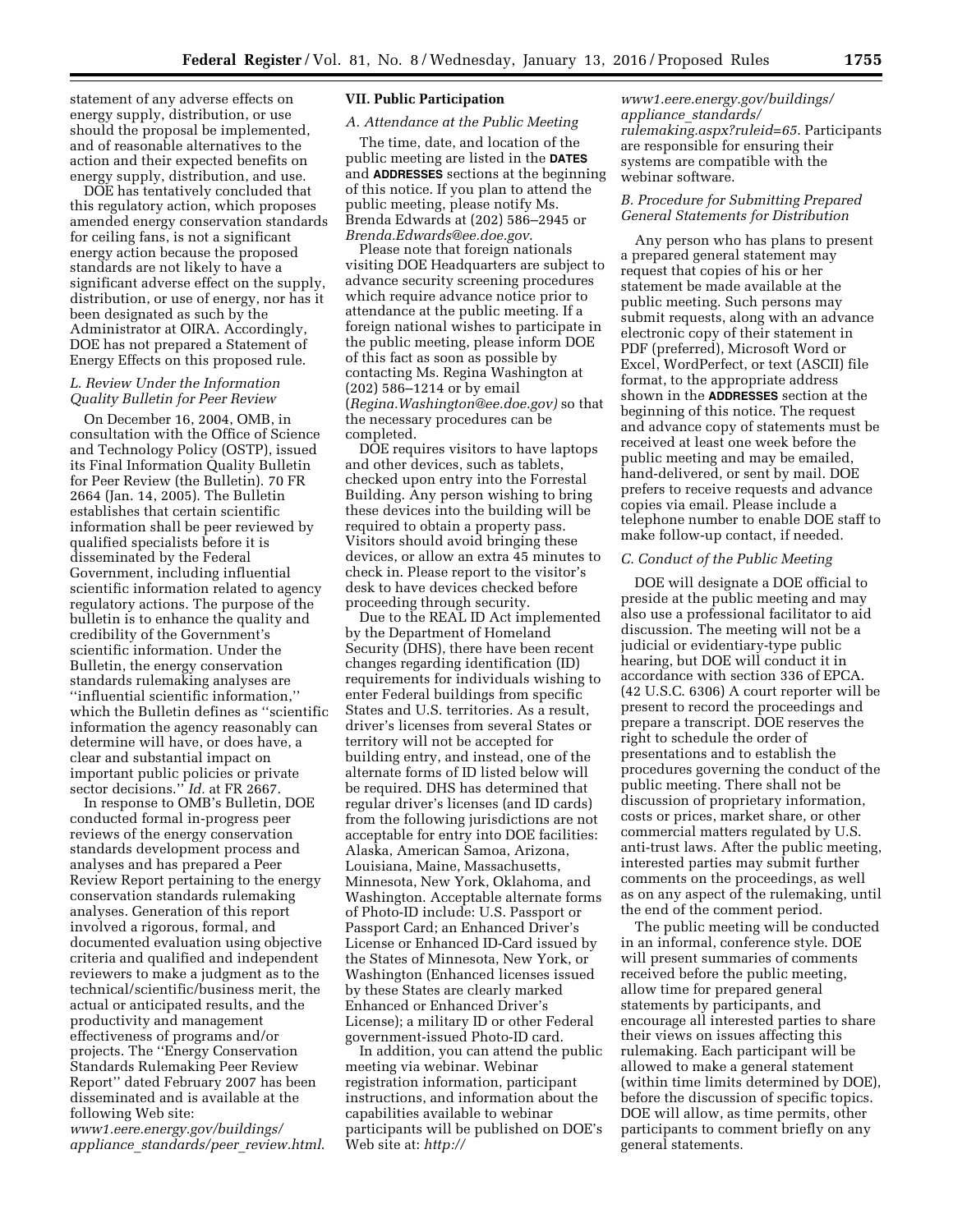At the end of all prepared statements on a topic, DOE will permit participants to clarify their statements briefly and comment on statements made by others. Participants should be prepared to answer questions by DOE and by other participants concerning these issues. DOE representatives may also ask questions of participants concerning other matters relevant to this rulemaking. The official conducting the public meeting will accept additional comments or questions from those attending, as time permits. The presiding official will announce any further procedural rules or modification of the above procedures that may be needed for the proper conduct of the public meeting.

A transcript of the public meeting will be included in the docket, which can be viewed as described in the *Docket*  section at the beginning of this notice and will be accessible on the DOE Web site. In addition, any person may buy a copy of the transcript from the transcribing reporter.

#### *D. Submission of Comments*

DOE will accept comments, data, and information regarding this proposed rule before or after the public meeting, but no later than the date provided in the **DATES** section at the beginning of this proposed rule. Interested parties may submit comments, data, and other information using any of the methods described in the **ADDRESSES** section at the beginning of this notice.

Submitting comments via *[www.regulations.gov](http://www.regulations.gov)*. The *[www.regulations.gov](http://www.regulations.gov)* Web page will require you to provide your name and contact information. Your contact information will be viewable to DOE Building Technologies staff only. Your contact information will not be publicly viewable except for your first and last names, organization name (if any), and submitter representative name (if any). If your comment is not processed properly because of technical difficulties, DOE will use this information to contact you. If DOE cannot read your comment due to technical difficulties and cannot contact you for clarification, DOE may not be able to consider your comment.

However, your contact information will be publicly viewable if you include it in the comment itself or in any documents attached to your comment. Any information that you do not want to be publicly viewable should not be included in your comment, nor in any document attached to your comment. Otherwise, persons viewing comments will see only first and last names, organization names, correspondence

containing comments, and any documents submitted with the comments.

Do not submit to *[www.regulations.gov](http://www.regulations.gov)*  information for which disclosure is restricted by statute, such as trade secrets and commercial or financial information (hereinafter referred to as Confidential Business Information (CBI)). Comments submitted through *[www.regulations.gov](http://www.regulations.gov)* cannot be claimed as CBI. Comments received through the Web site will waive any CBI claims for the information submitted. For information on submitting CBI, see the Confidential Business Information section below.

DOE processes submissions made through *[www.regulations.gov](http://www.regulations.gov)* before posting. Normally, comments will be posted within a few days of being submitted. However, if large volumes of comments are being processed simultaneously, your comment may not be viewable for up to several weeks. Please keep the comment tracking number that *[www.regulations.gov](http://www.regulations.gov)*  provides after you have successfully uploaded your comment.

*Submitting comments via email, hand delivery/courier, or mail.* Comments and documents submitted via email, hand delivery/courier, or mail also will be posted to *[www.regulations.gov](http://www.regulations.gov)*. If you do not want your personal contact information to be publicly viewable, do not include it in your comment or any accompanying documents. Instead, provide your contact information in a cover letter. Include your first and last names, email address, telephone number, and optional mailing address. The cover letter will not be publicly viewable as long as it does not include any comments

Include contact information each time you submit comments, data, documents, and other information to DOE. If you submit via mail or hand delivery/ courier, please provide all items on a CD, if feasible, in which case it is not necessary to submit printed copies. No telefacsimiles (faxes) will be accepted.

Comments, data, and other information submitted to DOE electronically should be provided in PDF (preferred), Microsoft Word or Excel, WordPerfect, or text (ASCII) file format. Provide documents that are not secured, that are written in English, and that are free of any defects or viruses. Documents should not contain special characters or any form of encryption and, if possible, they should carry the electronic signature of the author.

*Campaign form letters.* Please submit campaign form letters by the originating organization in batches of between 50 to 500 form letters per PDF or as one form

letter with a list of supporters' names compiled into one or more PDFs. This reduces comment processing and posting time.

*Confidential Business Information.*  Pursuant to 10 CFR 1004.11, any person submitting information that he or she believes to be confidential and exempt by law from public disclosure should submit via email, postal mail, or hand delivery/courier two well-marked copies: One copy of the document marked ''confidential'' including all the information believed to be confidential, and one copy of the document marked ''non-confidential'' with the information believed to be confidential deleted. Submit these documents via email or on a CD, if feasible. DOE will make its own determination about the confidential status of the information and treat it according to its determination.

Factors of interest to DOE when evaluating requests to treat submitted information as confidential include: (1) A description of the items; (2) whether and why such items are customarily treated as confidential within the industry; (3) whether the information is generally known by or available from other sources; (4) whether the information has previously been made available to others without obligation concerning its confidentiality; (5) an explanation of the competitive injury to the submitting person that would result from public disclosure; (6) when such information might lose its confidential character due to the passage of time; and (7) why disclosure of the information would be contrary to the public interest.

It is DOE's policy that all comments may be included in the public docket, without change and as received, including any personal information provided in the comments (except information deemed to be exempt from public disclosure).

### *E. Issues on Which DOE Seeks Comment*

Although DOE welcomes comments on any aspect of this proposal, DOE is particularly interested in receiving comments and views of interested parties concerning the following issues:

1. DOE requests comment on the proposed product class structure based on blade diameter, distance from the ceiling and the UL 507 table. See section IV $A$ 1

2. DOE seeks comment on the definition of highly-decorative ceiling fans based on both an RPM and a CFM threshold. See section IV.A.1.a.

3. DOE requests comment on the applications of wind and temperature sensors, and if they reduce or increase the energy consumption of a ceiling fan considering both active and standby of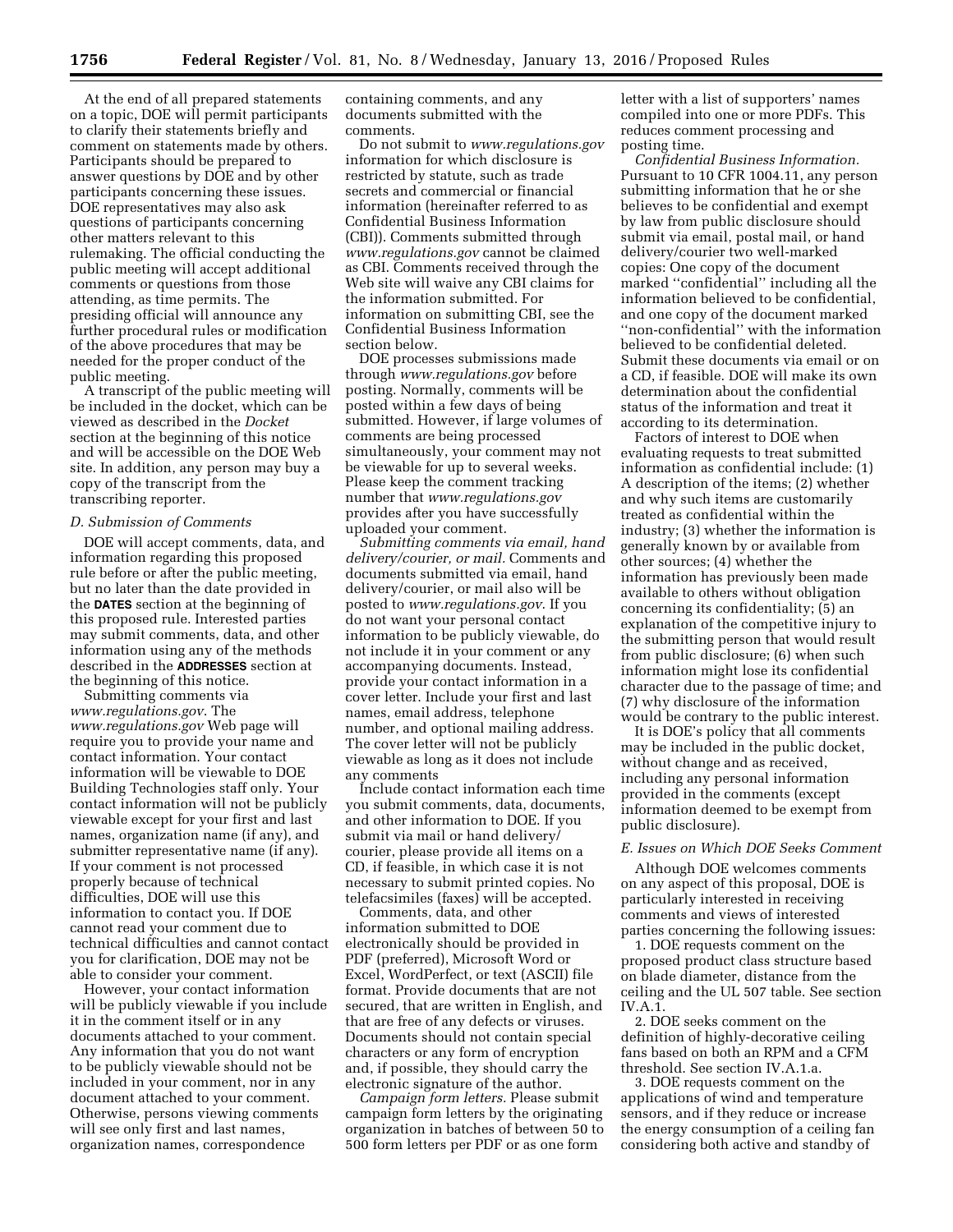fan operation. If so, DOE seeks specific data on how wind and temperature sensors reduce or increase energy consumption of a ceiling fan. See section IV.A.2.c.

4. DOE requests comment on the technologies that were assumed to be available and able to allow each product class to meet the specified energy efficiency level, including fan optimization, larger direct-drive motor and DC motors for the very smalldiameter product class. See section IV.B.

5. DOE requests comment and data about the performance of occupancy sensors and occupancy sensor schedulers and whether they would reduce or increase the energy consumption of a ceiling fan considering both active and standby/off modes of fan operation. See section IV.B.1.a.

6. One method to improve ceiling fan efficiency is to reduce the fan speed. Some reduction in fan speed may not impact consumer utility. DOE requests comment on what an acceptable reduction of fan speed may be such that it does not affect consumer utility for each of the proposed product classes. See section IV.C.

7. DOE requests comment about the proposed factory costs at each efficiency level for each product class. Specifically DOE seeks comment on the 52-inch standard ceiling fan baseline factory costs of \$38.85 and a baseline MPC of \$54.93. See section IV.C.3.

8. DOE requests any data on operating hours for each product class and inparticular the HSSD ceiling fan product class. See section IV.E.2.b.

9. DOE requests any relevant data on how the proposed ceiling fan standards could have on the operation of air conditioners, whether and to what level there may be a substitution effect that would cause a reduction in the purchase of residential and/or commercial air conditioning systems in lieu of ceiling fans. In addition, DOE requests any relevant data regarding whether the proposed standards would impact the usage rate of residential and/or commercial air conditioning systems. See section IV.E.3.

10. Installation costs were assumed not to vary by efficiency level for all product classes, and therefore were not considered in the analysis. DOE requests comments on this assumption. See section IV.F.

11. DOE requests comments on the methodology of the LCC and PBP analysis for ceiling fans. See section IV.F.

12. DOE has assumed that the excess rate of failure for DC motors, above the repair rate for AC motors, is 6.5 percent of purchases. DOE also assumed a repair cost of \$150 for all product classes other than the large-diameter product class, and a repair cost of \$1000 for largediameter fans. DOE requests comment, input, and data that can improve the estimate of repair costs, particularly repairs costs associated with DC motors. See section IV.F.4.

13. DOE requests comment on the survival function used in this rulemaking, which DOE assumed has the form of a cumulative Weibull distribution, and provides a mean of 13.8 years and a median of 13.0 years for appliance lifetime. This is the same distribution employed in the preliminary analysis. DOE welcomes comment on these estimates. See section IV.F.5.

14. Shipment data were only available for standard, hugger, and VSD ceiling fans, so DOE assumed the survival probability function of large-diameter and HSSD ceiling fans is the same as that for standard, hugger, and VSD ceiling fans. DOE requests comments and data on product lifetimes of largediameter and HSSD ceiling fans. See section IV.F.5.

15. Using updated, price-weighted data, DOE calculated 48.7 percent and 51.3 percent as the current market share split for hugger and standard ceiling fans, respectively. (This calculation retained the 27 percent/73 percent installation split used in the preliminary analysis for multi-mount fans.) DOE requests comment, data, or information on its estimates for the relative split between hugger, standard, and VSD product classes. See section IV.G.1.

16. DOE requests data and information on current and historical shipments for HSSD and large-diameter ceiling fans. See section IV.G.1.

17. DOE requests comments on the assumed ceiling fan usage by sector for all product classes. See section IV.G.1.

18. DOE requests comments on its approach for estimating the market share distribution by efficiency level using a consumer-choice model sensitive to first cost for standard, hugger, and VSD ceiling fans. See section IV.G.3.

19. DOE requests comments on its use of the roll-up approach to estimate market-shares by efficiency levels for HSSD and large-diameter ceiling fans. See section IV.G.3.

20. DOE assumed that the cost of DC motor ceiling fans would decrease over the course of the shipments analysis due to a price trend applied to the electronics controller used in DC motor fans. DOE estimated the cost of the electronics controller as the incremental

price difference between a DC motor and a comparable AC motor. DOE applied a 6% price decline rate to the incremental cost associated with the electronic controller. DOE's methodology leads to an average annual decrease of 0.5% in the total price of a DC motor ceiling fan. DOE requests input on the validity of its price trend methodology as applied to the incremental cost of a DC motor. See section IV.G.4.

21. DOE requests data and information to more accurately estimate a price elasticity of demand specific to ceiling fans. Specifically, DOE requests concurrent data on industry-wide shipments-weighted retail price and efficiency and average household income. See section IV.G.5.

22. DOE requests comments on the overall methodology used to develop shipment forecasts and estimate NES and the NPV of those savings. See section IV.H.2.

23. DOE seeks comment on any potential impact on manufacturing capacity at the efficiency levels proposed in this NOPR. See section V.B.2.c.

24. DOE seeks comment on any other potential manufacturer subgroups that could be disproportionally affected by amended energy conservation standards for ceiling fans. See section V.B.2.d.

25. DOE seeks comment on the cumulative regulatory burden due to compliance costs of any other regulations, such as the ceiling fan light kit proposed rule, on products that ceiling fan manufacturers also manufacture, especially if compliance with those regulations is required 3 years before or after the estimated compliance date of this proposed standard. See section V.B.2.e.

26. DOE invites comment from the public regarding the competitive impacts that are likely to result from this proposed rule. See section V.B.5.

27. DOE seeks comments, information, and data on the small businesses in the industry, including their numbers and their role in the ceiling fan market. DOE also requests data on the market share of small businesses in the ceiling fan market. See section VI.B.1.

28. DOE seeks comment on the potential impacts of the amended standards on ceiling fan small businesses. See section VI.B.2.

29. DOE seeks comment on any rules or regulations that could potentially duplicate, overlap, or conflict with the proposed amended standard. See section VI.B.3.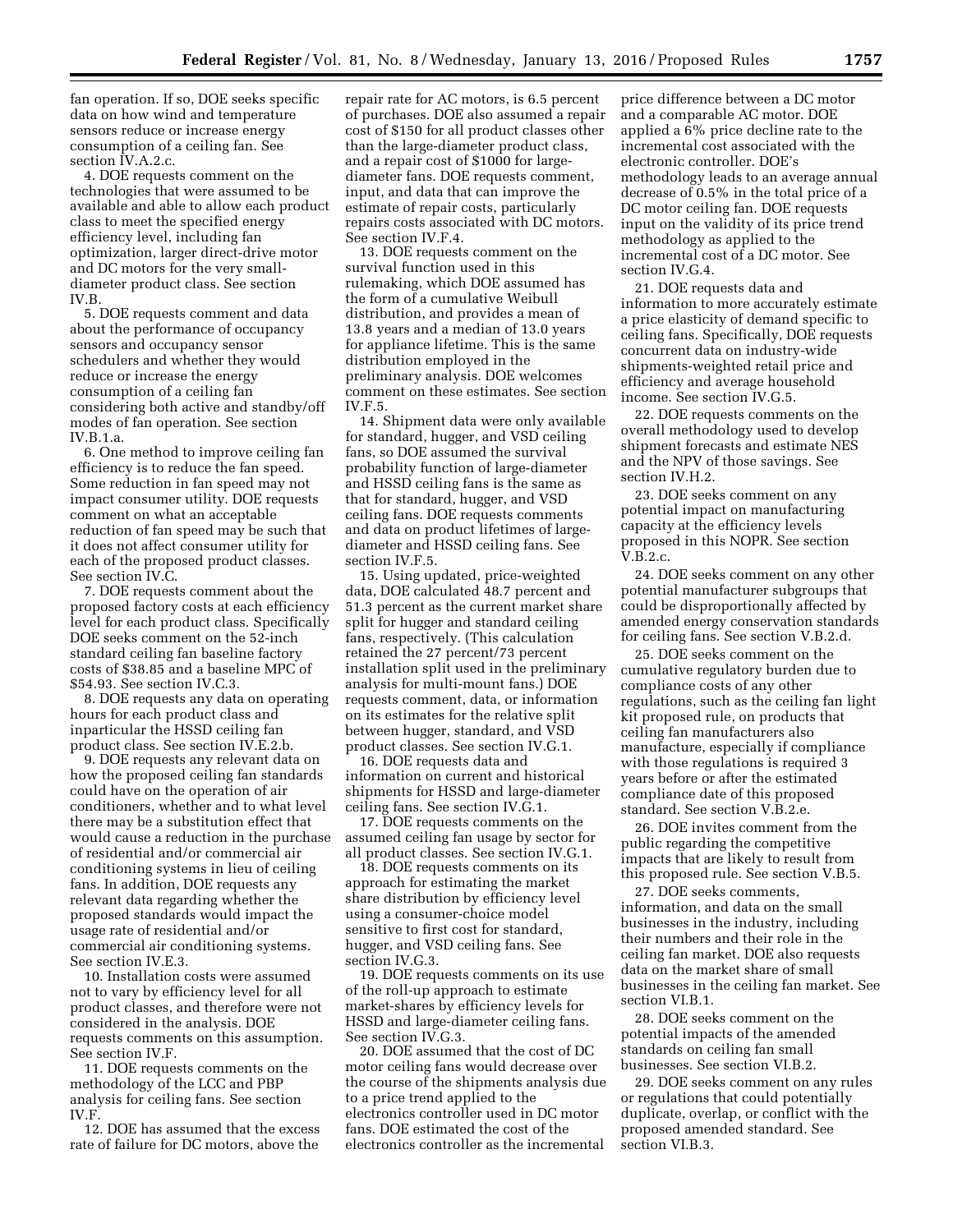as set forth below:

**PRODUCTS** 

430 of chapter II, subchapter D, of title 10 of the Code of Federal Regulations,

**PART 430—ENERGY CONSERVATION** 

**PROGRAM FOR CONSUMER** 

## **VIII. Approval of the Office of the Secretary**

The Secretary of Energy has approved publication of this notice of proposed rulemaking.

# **List of Subjects in 10 CFR Part 430**

Administrative practice and procedure, Confidential business information, Energy conservation, Household appliances, Imports, Incorporation by reference, Intergovernmental relations, Small businesses.

Issued in Washington, DC, on December 23, 2015.

### **David T. Danielson,**

*Assistant Secretary, Energy Efficiency and Renewable Energy.* 

For the reasons set forth in the preamble, DOE proposes to amend part ■ 1. The authority citation for Part 430 continues to read as follows:

**Authority:** 42 U.S.C. 6291–6309; 28 U.S.C. 2461 note.

■ 2. Section 430.2 is amended by adding the definitions for ''belt-driven ceiling fan,'' ''highly-decorative ceiling fan,'' ''high-speed small-diameter ceiling fan,'' ''hugger ceiling fan,'' ''largediameter ceiling fan,'' ''small-diameter ceiling fan,'' ''standard ceiling fan,'' and ''very small-diameter ceiling fan'' in alphabetical order to read as follows:

**§ 430.2 Definitions.** 

# \* \* \* \* \*

*Belt-driven ceiling fan* means a ceiling fan with a series of one or more fan heads, each driven by a belt connected to one or more motors.

\* \* \* \* \*

\* \* \* \* \*

*Highly-decorative ceiling fan* means a ceiling fan with a maximum rotational speed of 90 RPM and less than 1,840 CFM airflow at high speed.

*High-speed small-diameter ceiling fan*  means a ceiling fan that is not a very small-diameter ceiling fan, highlydecorative ceiling fan or belt-driven ceiling fan; and has a blade thickness of < 3.2 mm at the edge or a maximum tip speed > the applicable limit in the table in this definition.

| <b>Airflow Direction</b>       |                                                                     | Thickness (t) of Edges of Blades                                       | Maximum Speed at Tip of Blades |                                  |  |
|--------------------------------|---------------------------------------------------------------------|------------------------------------------------------------------------|--------------------------------|----------------------------------|--|
|                                | mm                                                                  | inch                                                                   | m/s                            | feet per minute                  |  |
| Downward-only<br>Downward-only | $4.8 > t \geq 3.2$<br>$t \geq 4.8$<br>$4.8 > t \geq 3.2$<br>t > 4.8 | $3/16 > t \geq 1/8$<br>$t \geq 3/16$<br>$3/16 > t \ge 1/8$<br>t > 3/16 | 16.3<br>20.3<br>12.2<br>16.3   | 3,200<br>4,000<br>2.400<br>3.200 |  |

\* \* \* \* \*

*Hugger ceiling fan* means a ceiling fan that is not a ceiling fan that is not a very small-diameter ceiling fan, highly-

decorative ceiling fan or belt-driven ceiling fan; and where the lowest point on fan blades is ≤ 10 inches from the ceiling; and has a blade thickness of ≥

3.2 mm at the edge and a maximum tip speed  $\leq$  the applicable limit in the table in this definition.

# SMALL-DIAMETER CEILING FANS, LESS THAN OR EQUAL TO 7 FEET IN DIAMETER

| Airflow Direction                            |                                                                | Thickness (t) of Edges of Blades                                        | Maximum Speed at Tip of Blades |                                  |  |
|----------------------------------------------|----------------------------------------------------------------|-------------------------------------------------------------------------|--------------------------------|----------------------------------|--|
|                                              | mm                                                             | inch                                                                    | m/s                            | feet per minute                  |  |
| Downward-only<br>Downward-only<br>Reversible | $4.8 > t \geq 3.2$<br>t > 4.8<br>$4.8 > t \geq 3.2$<br>t > 4.8 | $3/16 > t \geq 1/8$<br>$t \geq 3/16$<br>$3/16 > t \geq 1/8$<br>t > 3/16 | 16.3<br>20.3<br>12.2<br>16.3   | 3,200<br>4,000<br>2,400<br>3,200 |  |

\* \* \* \* \*

*Large-diameter ceiling fan* means a ceiling fan that is greater than 7 feet in diameter.

\* \* \* \* \*

*Small-diameter ceiling fan* means a ceiling fan that is less than or equal to 7 feet in diameter.

\* \* \* \* \* *Standard ceiling fan* means a ceiling fan is not a ceiling fan that is not a very small-diameter ceiling fan, highly-

decorative ceiling fan or belt-driven ceiling fan; and where the lowest point on fan blades is > 10 inches from the ceiling; and has a blade thickness of ≥ 3.2 mm at the edge and a maximum tip speed  $\leq$  the applicable limit in the table in this definition.

# SMALL-DIAMETER CEILING FANS, LESS THAN OR EQUAL TO 7 FEET IN DIAMETER

|                          |                    | Thickness (t) of Edges of Blades | Maximum Speed at Tip of Blades |                 |  |
|--------------------------|--------------------|----------------------------------|--------------------------------|-----------------|--|
| <b>Airflow Direction</b> | mm                 | inch                             | m/s                            | feet per minute |  |
| Downward-only            | $4.8 > t \geq 3.2$ | $3/16 > t \geq 1/8$              | 16.3                           | 3,200           |  |
| Downward-only            | $t \geq 4.8$       | $t \geq 3/16$                    | 20.3                           | 4,000           |  |
|                          | $4.8 > t \geq 3.2$ | $3/16 > t \geq 1/8$              | 12.2                           | 2,400           |  |
|                          | t > 4.8            | $t \geq 3/16$                    | 16.3                           | 3,200           |  |